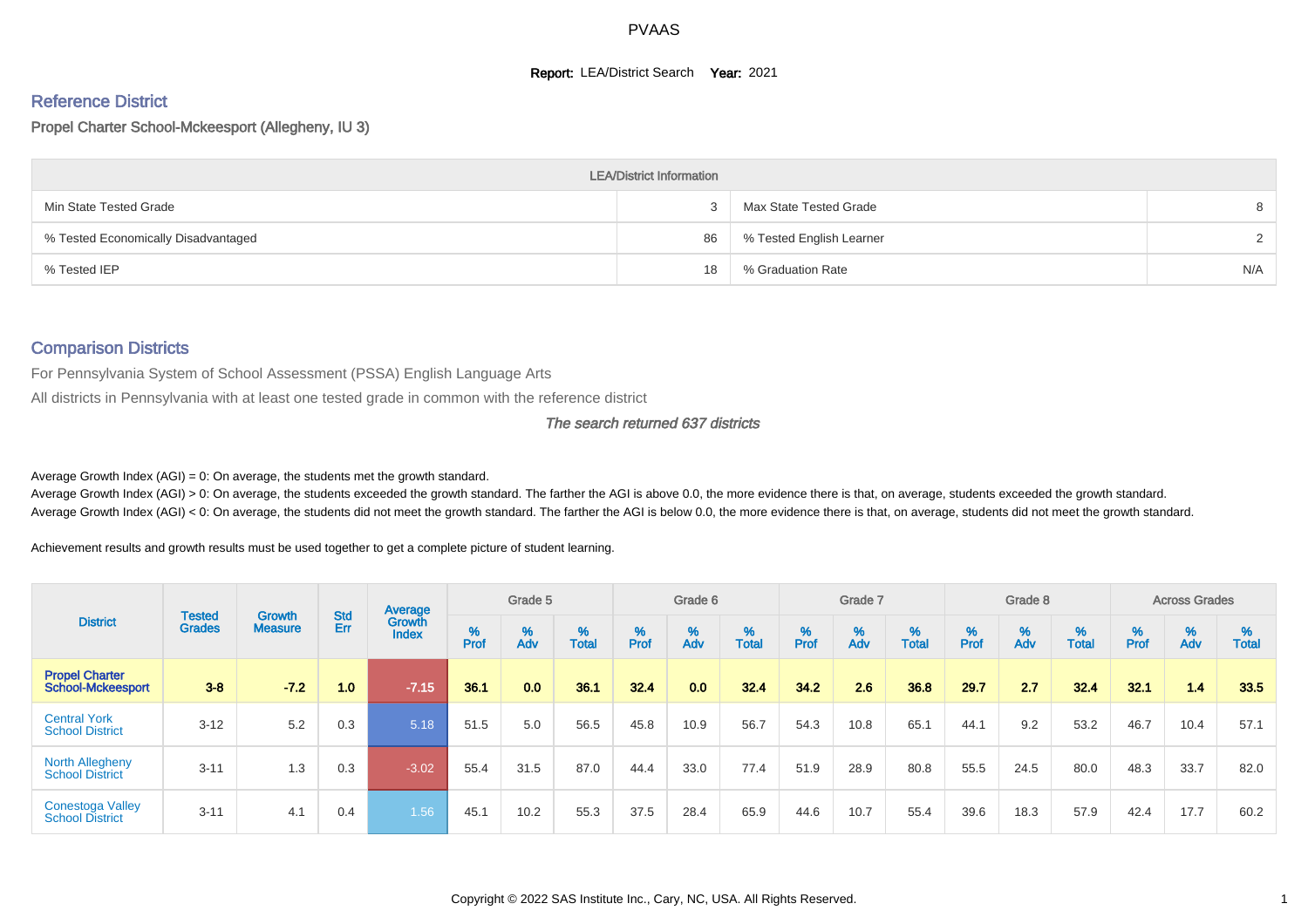|                                                                                | <b>Tested</b> | <b>Growth</b>  | <b>Std</b> | <b>Average</b>         |           | Grade 5  |                   |                  | Grade 6  |                   |           | Grade 7  |                   |                  | Grade 8  |                   |                  | <b>Across Grades</b> |                   |
|--------------------------------------------------------------------------------|---------------|----------------|------------|------------------------|-----------|----------|-------------------|------------------|----------|-------------------|-----------|----------|-------------------|------------------|----------|-------------------|------------------|----------------------|-------------------|
| <b>District</b>                                                                | <b>Grades</b> | <b>Measure</b> | Err        | Growth<br><b>Index</b> | %<br>Prof | %<br>Adv | %<br><b>Total</b> | %<br><b>Prof</b> | %<br>Adv | %<br><b>Total</b> | %<br>Prof | %<br>Adv | %<br><b>Total</b> | %<br><b>Prof</b> | %<br>Adv | %<br><b>Total</b> | %<br><b>Prof</b> | %<br>Adv             | %<br><b>Total</b> |
| <b>Propel Charter</b><br><b>School-Mckeesport</b>                              | $3 - 8$       | $-7.2$         | 1.0        | $-7.15$                | 36.1      | 0.0      | 36.1              | 32.4             | 0.0      | 32.4              | 34.2      | 2.6      | 36.8              | 29.7             | 2.7      | 32.4              | 32.1             | 1.4                  | 33.5              |
| <b>Spring-Ford Area</b><br><b>School District</b>                              | $3 - 11$      | 2.9            | 0.3        | 4.35                   | 62.0      | 13.4     | 75.4              | 51.9             | 27.2     | 79.1              | 52.7      | 21.3     | 74.0              | 52.4             | 21.8     | 74.2              | 51.9             | 24.7                 | 76.6              |
| <b>South Western</b><br><b>School District</b>                                 | $3 - 12$      | 0.9            | 0.4        | $-4.30$                | 49.8      | 9.7      | 59.5              | 38.7             | 21.6     | 60.3              | 37.1      | 5.7      | 42.8              | 46.5             | 7.4      | 53.9              | 43.5             | 12.7                 | 56.2              |
| <b>Souderton Area</b><br><b>School District</b>                                | $3 - 11$      | $-0.1$         | 0.3        | $-5.82$                | 56.4      | 17.7     | 74.1              | 48.0             | 16.2     | 64.2              | 56.6      | 10.1     | 66.8              | 47.3             | 11.1     | 58.4              | 50.2             | 17.4                 | 67.7              |
| <b>North Penn School</b><br><b>District</b>                                    | $3 - 11$      | 1.5            | 0.2        | $-4.25$                | 53.0      | 12.7     | 65.7              | 41.4             | 33.0     | 74.4              | 53.7      | 13.2     | 66.9              | 48.2             | 18.4     | 66.7              | 47.4             | 19.9                 | 67.3              |
| <b>Lower Merion</b><br><b>School District</b>                                  | $3 - 11$      | 1.5            | 0.3        | $-0.93$                | 56.1      | 29.4     | 85.5              | 43.9             | 40.6     | 84.5              | 54.5      | 29.1     | 83.6              | 49.4             | 29.4     | 78.8              | 47.8             | 36.9                 | 84.6              |
| <b>Armstrong School</b><br><b>District</b>                                     | $3 - 11$      | 3.2            | 0.3        | 2.49                   | 46.0      | 6.3      | 52.3              | 44.4             | 17.4     | 61.8              | 48.7      | 8.8      | 57.5              | 45.3             | 11.5     | 56.8              | 45.4             | 12.6                 | 58.0              |
| <b>Upper Saint Clair</b><br><b>School District</b>                             | $3 - 11$      | 2.6            | 0.4        | $-1.04$                | 49.8      | 35.9     | 85.7              | 47.4             | 39.0     | 86.5              | 58.5      | 31.1     | 89.6              | 48.7             | 42.2     | 90.9              | 46.0             | 42.0                 | 88.0              |
| <b>Mifflin County</b><br><b>School District</b>                                | $3 - 11$      | 2.7            | 0.4        | 1.34                   | 49.5      | 8.0      | 57.4              | 35.1             | 15.2     | 50.3              | 45.2      | 7.3      | 52.5              | 40.4             | 4.9      | 45.3              | 40.4             | 9.0                  | 49.4              |
| <b>Circle Of Seasons</b><br><b>Charter School</b>                              | $3 - 8$       | 11.4           | 1.3        | 3.16                   | 65.7      | 11.4     | 77.1              | 50.0             | 20.0     | 70.0              | 44.4      | 19.4     | 63.9              |                  |          |                   | 50.8             | 18.6                 | 69.5              |
| <b>Millcreek Township</b><br><b>School District</b>                            | $3 - 11$      | 2.0            | 0.3        | $-0.09$                | 49.1      | 17.2     | 66.3              | 43.6             | 22.3     | 66.0              | 46.9      | 17.3     | 64.2              | 44.9             | 17.2     | 62.1              | 45.8             | 19.9                 | 65.8              |
| <b>Saucon Valley</b><br><b>School District</b>                                 | $3 - 11$      | 3.7            | 0.6        | $-0.12$                | 50.8      | 21.0     | 71.8              | 43.6             | 21.5     | 65.1              | 42.4      | 18.0     | 60.4              | 50.0             | 20.2     | 70.2              | 42.6             | 23.9                 | 66.5              |
| <b>Bedford Area</b><br><b>School District</b>                                  | $3 - 11$      | 5.0            | 0.6        | 3.94                   | 54.2      | 3.4      | 57.6              | 37.1             | 16.4     | 53.4              | 44.8      | 13.8     | 58.6              | 42.8             | 12.2     | 55.0              | 46.2             | 12.2                 | 58.4              |
| Wissahickon<br><b>School District</b>                                          | $3 - 10$      | 2.9            | 0.3        | 1.29                   | 58.6      | 18.8     | 77.4              | 42.2             | 37.2     | 79.4              | 56.8      | 19.3     | 76.1              | 49.3             | 28.5     | 77.8              | 49.2             | 28.7                 | 77.9              |
| <b>Memphis Street</b><br><b>Academy Charter</b><br>School @ JP<br><b>Jones</b> | $5 - 8$       | 4.3            | 0.8        | $-0.02$                | 13.3      | 0.0      | 13.3              | 12.9             | 0.0      | 12.9              | 21.3      | 1.6      | 23.0              | 18.0             | 0.0      | 18.0              | 16.6             | 0.6                  | 17.2              |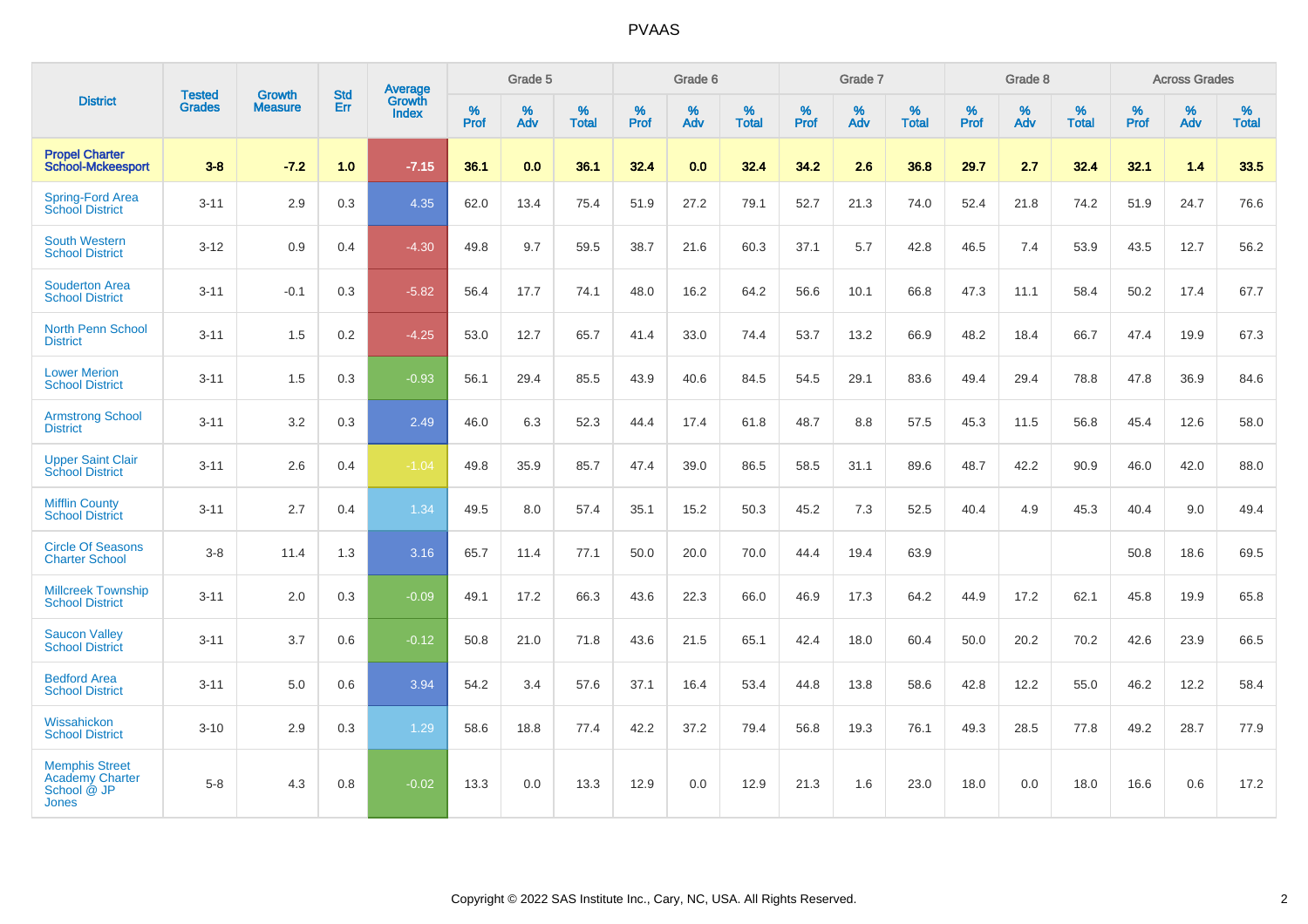|                                                                        |                                |                                 | <b>Std</b> | Average                       |           | Grade 5  |                   |           | Grade 6  |                   |           | Grade 7  |                   |           | Grade 8  |                   |           | <b>Across Grades</b> |                   |
|------------------------------------------------------------------------|--------------------------------|---------------------------------|------------|-------------------------------|-----------|----------|-------------------|-----------|----------|-------------------|-----------|----------|-------------------|-----------|----------|-------------------|-----------|----------------------|-------------------|
| <b>District</b>                                                        | <b>Tested</b><br><b>Grades</b> | <b>Growth</b><br><b>Measure</b> | Err        | <b>Growth</b><br><b>Index</b> | %<br>Prof | %<br>Adv | %<br><b>Total</b> | %<br>Prof | %<br>Adv | %<br><b>Total</b> | %<br>Prof | %<br>Adv | %<br><b>Total</b> | %<br>Prof | %<br>Adv | %<br><b>Total</b> | %<br>Prof | %<br>Adv             | %<br><b>Total</b> |
| <b>Propel Charter</b><br><b>School-Mckeesport</b>                      | $3 - 8$                        | $-7.2$                          | 1.0        | $-7.15$                       | 36.1      | 0.0      | 36.1              | 32.4      | 0.0      | 32.4              | 34.2      | 2.6      | 36.8              | 29.7      | 2.7      | 32.4              | 32.1      | 1.4                  | 33.5              |
| <b>South Fayette</b><br><b>Township School</b><br><b>District</b>      | $3 - 11$                       | 1.9                             | 0.4        | $-1.71$                       | 60.2      | 23.2     | 83.4              | 44.7      | 39.0     | 83.7              | 56.4      | 27.0     | 83.4              | 46.8      | 40.6     | 87.4              | 49.6      | 35.9                 | 85.4              |
| <b>Canon-Mcmillan</b><br><b>School District</b>                        | $3 - 11$                       | 2.0                             | 0.3        | $-0.84$                       | 60.2      | 11.0     | 71.3              | 41.6      | 31.2     | 72.8              | 51.6      | 18.2     | 69.7              | 56.9      | 17.7     | 74.6              | 50.9      | 21.6                 | 72.5              |
| <b>Line Mountain</b><br><b>School District</b>                         | $3 - 11$                       | 5.9                             | 0.7        | 1.90                          | 43.9      | 13.6     | 57.6              | 43.1      | 23.6     | 66.7              | 48.0      | 21.4     | 69.4              | 43.7      | 11.3     | 54.9              | 43.0      | 17.5                 | 60.5              |
| <b>Littlestown Area</b><br><b>School District</b>                      | $3 - 11$                       | 4.6                             | 0.6        | 1.56                          | 49.6      | 3.5      | 53.1              | 50.8      | 15.6     | 66.4              | 37.0      | 7.4      | 44.4              | 55.6      | 6.4      | 61.9              | 45.7      | 9.8                  | 55.5              |
| <b>Bradford Area</b><br><b>School District</b>                         | $3 - 12$                       | 3.9                             | 0.5        | 2.51                          | 53.6      | 11.3     | 64.9              | 40.7      | 19.2     | 59.9              | 47.0      | 11.6     | 58.6              | 46.2      | 16.0     | 62.2              | 45.7      | 15.1                 | 60.8              |
| <b>Eastern York</b><br><b>School District</b>                          | $3 - 11$                       | 3.8                             | 0.5        | 0.25                          | 50.9      | 9.2      | 60.1              | 49.3      | 23.0     | 72.3              | 49.4      | 23.9     | 73.3              | 50.0      | 16.1     | 66.1              | 48.6      | 16.2                 | 64.8              |
| <b>South Eastern</b><br><b>School District</b>                         | $3 - 11$                       | 2.3                             | 0.5        | $-2.60$                       | 55.2      | 6.3      | 61.5              | 42.2      | 16.2     | 58.4              | 48.3      | 12.9     | 61.2              | 43.6      | 10.5     | 54.1              | 46.7      | 14.1                 | 60.8              |
| <b>Crawford Central</b><br><b>School District</b>                      | $3 - 11$                       | 3.3                             | 0.4        | 1.65                          | 48.1      | 4.2      | 52.3              | 37.2      | 13.2     | 50.4              | 40.0      | 13.1     | 53.1              | 42.5      | 12.0     | 54.5              | 40.4      | 10.5                 | 50.9              |
| <b>Folk Arts-Cultural</b><br><b>Treasures Charter</b><br><b>School</b> | $3 - 7$                        | 7.1                             | 1.0        | $-1.67$                       | 50.0      | 6.8      | 56.8              | 42.2      | 37.8     | 80.0              | 52.3      | 11.4     | 63.6              |           |          |                   | 46.5      | 14.6                 | 61.1              |
| <b>Upper Merion Area</b><br><b>School District</b>                     | $3 - 11$                       | 3.6                             | 0.5        | 0.70                          | 55.7      | 7.0      | 62.7              | 45.2      | 26.4     | 71.6              | 53.5      | 10.8     | 64.3              | 43.3      | 14.0     | 57.3              | 47.7      | 19.3                 | 67.0              |
| <b>Homer-Center</b><br><b>School District</b>                          | $3 - 11$                       | 6.3                             | 0.8        | 0.67                          | 57.1      | 1.6      | 58.7              | 47.7      | 13.6     | 61.4              | 48.0      | 8.2      | 56.2              | 50.8      | 14.9     | 65.7              | 45.3      | 11.7                 | 56.9              |
| <b>Exeter Township</b><br><b>School District</b>                       | $3 - 11$                       | 3.1                             | 0.4        | $-0.09$                       | 49.8      | 11.2     | 61.0              | 44.2      | 26.3     | 70.5              | 49.4      | 9.5      | 58.9              | 44.3      | 14.6     | 59.0              | 46.4      | 15.0                 | 61.4              |
| <b>Northern York</b><br><b>County School</b><br><b>District</b>        | $3 - 11$                       | 0.6                             | 0.4        | $-4.14$                       | 53.3      | 9.4      | 62.7              | 39.4      | 14.4     | 53.8              | 44.9      | 8.2      | 53.1              | 39.9      | 7.2      | 47.1              | 44.2      | 12.9                 | 57.1              |
| <b>Curwensville Area</b><br><b>School District</b>                     | $3 - 11$                       | 4.2                             | 0.8        | $-2.07$                       | 46.3      | 19.5     | 65.8              | 40.0      | 30.0     | 70.0              | 43.7      | 18.3     | 62.0              | 62.0      | 8.4      | 70.4              | 48.5      | 17.9                 | 66.4              |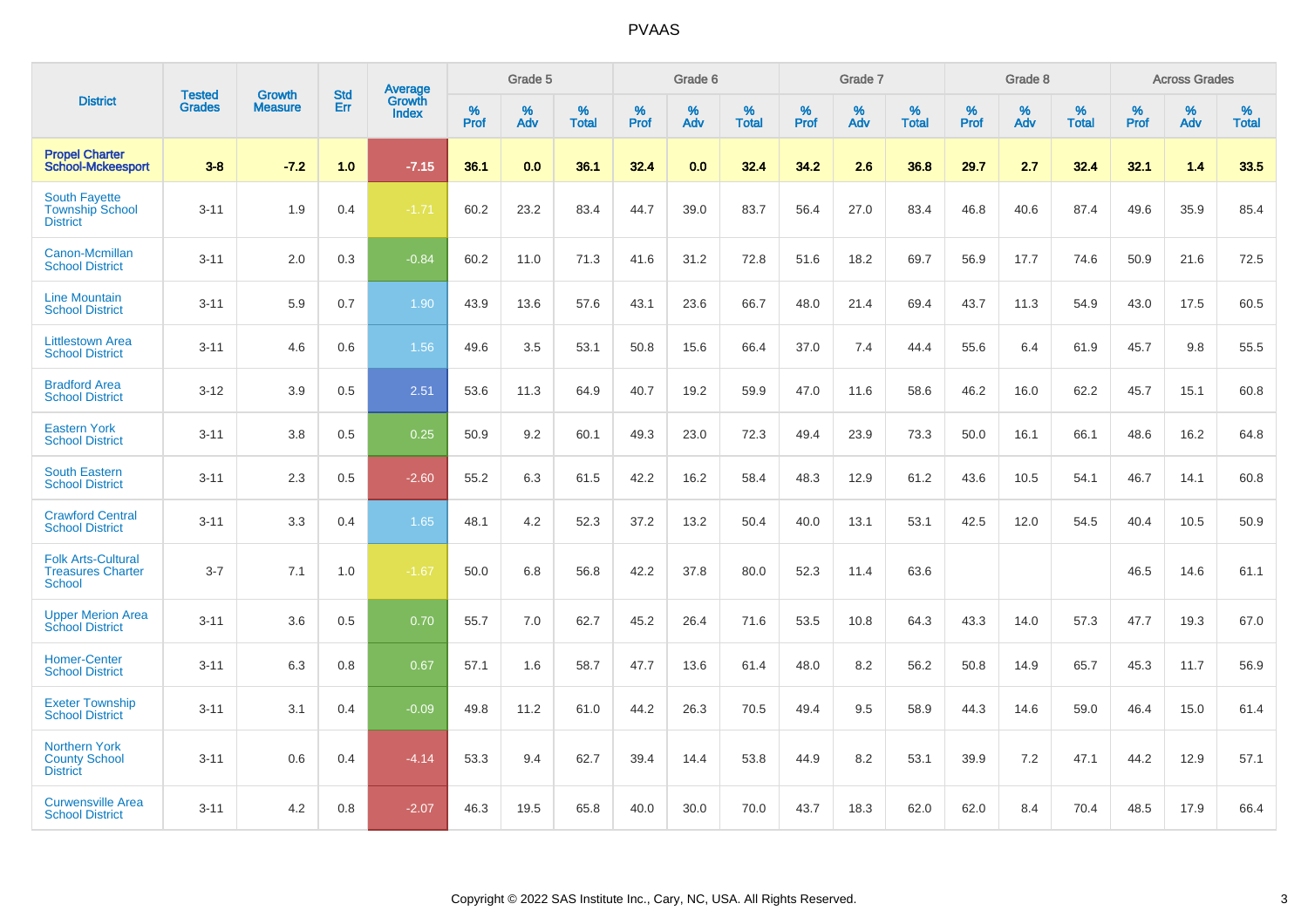|                                                               |                         |                                 | <b>Std</b> | Average                |           | Grade 5  |                   |           | Grade 6  |                   |           | Grade 7  |                   |           | Grade 8  |                   |           | <b>Across Grades</b> |                   |
|---------------------------------------------------------------|-------------------------|---------------------------------|------------|------------------------|-----------|----------|-------------------|-----------|----------|-------------------|-----------|----------|-------------------|-----------|----------|-------------------|-----------|----------------------|-------------------|
| <b>District</b>                                               | <b>Tested</b><br>Grades | <b>Growth</b><br><b>Measure</b> | Err        | Growth<br><b>Index</b> | %<br>Prof | %<br>Adv | %<br><b>Total</b> | %<br>Prof | %<br>Adv | %<br><b>Total</b> | %<br>Prof | %<br>Adv | %<br><b>Total</b> | %<br>Prof | %<br>Adv | %<br><b>Total</b> | %<br>Prof | %<br>Adv             | %<br><b>Total</b> |
| <b>Propel Charter</b><br><b>School-Mckeesport</b>             | $3 - 8$                 | $-7.2$                          | 1.0        | $-7.15$                | 36.1      | 0.0      | 36.1              | 32.4      | 0.0      | 32.4              | 34.2      | 2.6      | 36.8              | 29.7      | 2.7      | 32.4              | 32.1      | 1.4                  | 33.5              |
| <b>Glendale School</b><br><b>District</b>                     | $3 - 10$                | 3.8                             | 0.9        | $-1.43$                | 50.0      | 12.5     | 62.5              | 40.7      | 24.1     | 64.8              | 44.6      | 20.0     | 64.6              | 44.9      | 14.3     | 59.2              | 47.2      | 15.2                 | 62.4              |
| <b>West Perry School</b><br><b>District</b>                   | $3 - 11$                | 3.7                             | 0.5        | 1.36                   | 45.0      | 8.7      | 53.7              | 41.7      | 21.8     | 63.5              | 44.2      | 7.9      | 52.1              | 53.3      | 13.3     | 66.7              | 44.0      | 14.2                 | 58.2              |
| <b>Smethport Area</b><br><b>School District</b>               | $3 - 12$                | 6.2                             | 0.8        | 2.05                   | 54.0      | 8.0      | 62.0              | 43.3      | 21.7     | 65.0              | 33.8      | 9.2      | 43.1              | 46.9      | 12.5     | 59.4              | 41.6      | 15.0                 | 56.6              |
| Downingtown Area<br><b>School District</b>                    | $3 - 11$                | $-0.3$                          | 0.4        | $-6.66$                | 56.2      | 27.7     | 83.8              | 42.9      | 39.9     | 82.8              | 53.8      | 24.3     | 78.0              | 49.8      | 32.5     | 82.3              | 49.4      | 33.5                 | 82.9              |
| <b>State College Area</b><br><b>School District</b>           | $3 - 11$                | 1.7                             | 0.4        | $-0.30$                | 58.6      | 18.2     | 76.8              | 47.1      | 26.1     | 73.2              | 62.2      | 15.2     | 77.4              | 47.5      | 16.5     | 64.0              | 50.8      | 22.8                 | 73.6              |
| <b>New Hope-</b><br><b>Solebury School</b><br><b>District</b> | $3 - 11$                | 2.7                             | 0.6        | $-0.64$                | 63.4      | 11.8     | 75.3              | 46.1      | 25.5     | 71.6              | 50.0      | 22.9     | 72.9              | 60.2      | 25.9     | 86.1              | 51.8      | 23.2                 | 75.0              |
| <b>Montour School</b><br><b>District</b>                      | $3 - 11$                | 2.4                             | 0.5        | $-2.17$                | 61.9      | 17.1     | 79.0              | 49.0      | 25.0     | 74.0              | 46.2      | 29.7     | 75.9              | 51.0      | 22.5     | 73.5              | 49.5      | 25.4                 | 74.9              |
| <b>Harrisburg City</b><br><b>School District</b>              | $3 - 11$                | 1.6                             | 0.4        | $-3.71$                | 6.5       | 0.3      | 6.7               | 14.5      | 1.7      | 16.2              | 15.4      | 1.9      | 17.3              | 20.3      | 2.1      | 22.4              | 12.6      | 1.0                  | 13.6              |
| <b>Penncrest School</b><br><b>District</b>                    | $3 - 11$                | 2.8                             | 0.5        | $-2.07$                | 37.4      | 10.6     | 48.0              | 39.5      | 19.2     | 58.7              | 38.5      | 6.5      | 45.0              | 35.0      | 10.2     | 45.2              | 39.6      | 11.2                 | 50.7              |
| <b>Central Dauphin</b><br><b>School District</b>              | $3 - 11$                | 1.6                             | 0.2        | 0.79                   | 46.1      | 7.7      | 53.8              | 40.5      | 15.0     | 55.5              | 41.1      | 7.5      | 48.6              | 39.4      | 10.3     | 49.7              | 41.3      | 11.4                 | 52.8              |
| Lewisburg Area<br><b>School District</b>                      | $3 - 11$                | 4.0                             | 0.6        | 2.23                   | 53.1      | 21.2     | 74.3              | 38.8      | 38.8     | 77.7              | 42.6      | 30.9     | 73.5              | 43.0      | 31.1     | 74.1              | 44.8      | 30.1                 | 74.9              |
| <b>Hempfield School</b><br><b>District</b>                    | $3 - 11$                | 2.2                             | 0.3        | 1.72                   | 52.4      | 9.3      | 61.6              | 44.6      | 23.5     | 68.1              | 43.1      | 21.1     | 64.2              | 46.0      | 20.1     | 66.1              | 45.8      | 20.4                 | 66.2              |
| <b>Richard Allen</b><br>Preparatory<br><b>Charter School</b>  | $5 - 8$                 | 4.8                             | 0.7        | 0.43                   | 9.3       | 0.0      | 9.3               | 16.1      | 0.0      | 16.1              | 16.7      | 1.8      | 18.5              | 19.1      | 1.8      | 20.9              | 16.4      | 1.1                  | 17.5              |
| <b>Radnor Township</b><br><b>School District</b>              | $3 - 12$                | 1.9                             | 0.4        | 0.63                   | 54.7      | 29.0     | 83.7              | 53.9      | 37.8     | 91.7              | 48.0      | 32.3     | 80.3              | 51.4      | 36.7     | 88.1              | 49.6      | 36.7                 | 86.4              |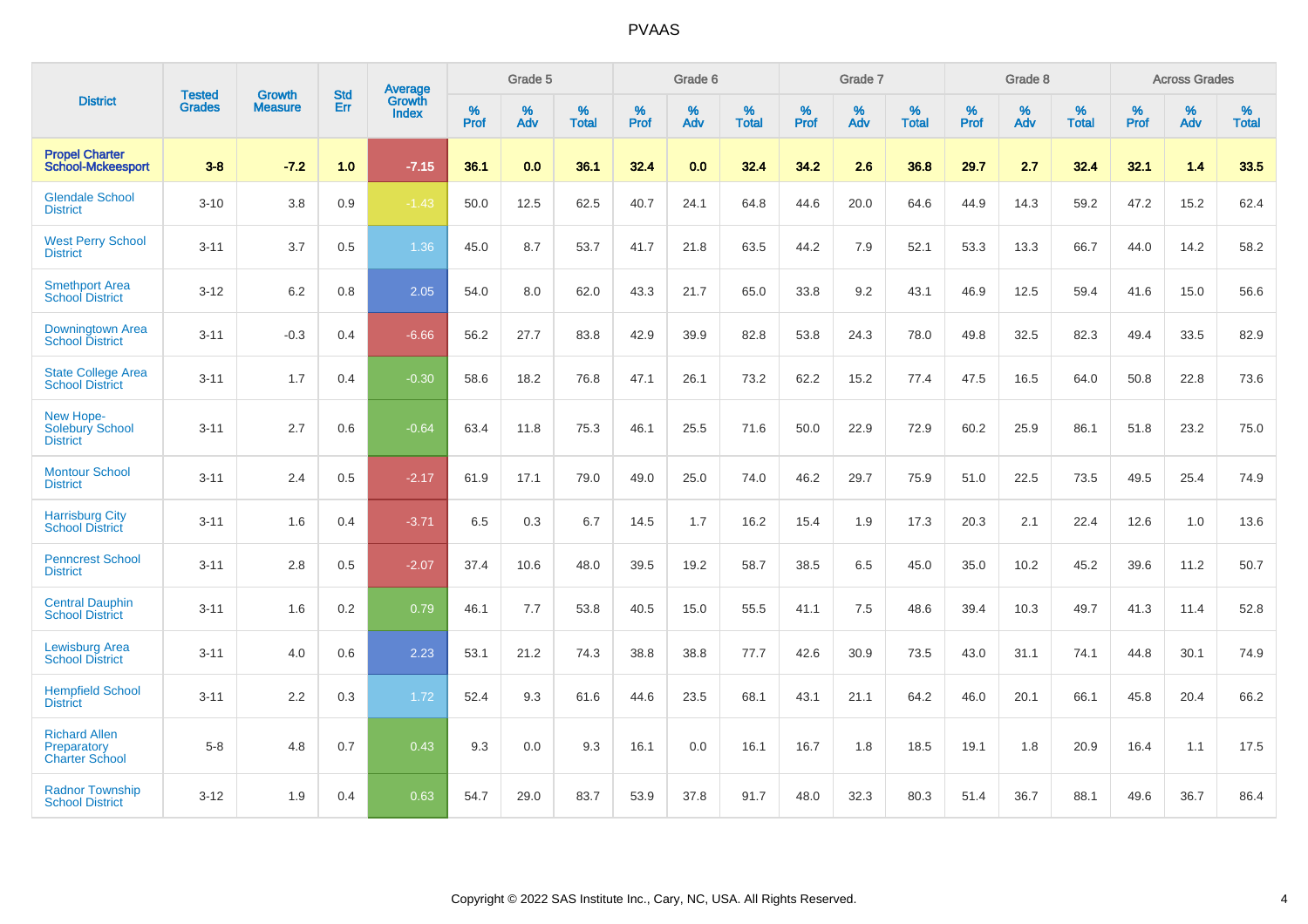|                                                                   |                                | <b>Growth</b>  | <b>Std</b> | Average                |                  | Grade 5  |                   |                  | Grade 6  |                   |                  | Grade 7  |                   |           | Grade 8  |                   |                  | <b>Across Grades</b> |                   |
|-------------------------------------------------------------------|--------------------------------|----------------|------------|------------------------|------------------|----------|-------------------|------------------|----------|-------------------|------------------|----------|-------------------|-----------|----------|-------------------|------------------|----------------------|-------------------|
| <b>District</b>                                                   | <b>Tested</b><br><b>Grades</b> | <b>Measure</b> | Err        | Growth<br><b>Index</b> | %<br><b>Prof</b> | %<br>Adv | %<br><b>Total</b> | %<br><b>Prof</b> | %<br>Adv | %<br><b>Total</b> | %<br><b>Prof</b> | %<br>Adv | %<br><b>Total</b> | %<br>Prof | %<br>Adv | %<br><b>Total</b> | %<br><b>Prof</b> | %<br>Adv             | %<br><b>Total</b> |
| <b>Propel Charter</b><br><b>School-Mckeesport</b>                 | $3-8$                          | $-7.2$         | 1.0        | $-7.15$                | 36.1             | 0.0      | 36.1              | 32.4             | 0.0      | 32.4              | 34.2             | 2.6      | 36.8              | 29.7      | 2.7      | 32.4              | 32.1             | 1.4                  | 33.5              |
| <b>Unionville-Chadds</b><br><b>Ford School</b><br><b>District</b> | $3 - 11$                       | 0.8            | 0.4        | $-2.11$                | 61.2             | 24.6     | 85.8              | 48.8             | 36.0     | 84.8              | 54.4             | 26.8     | 81.2              | 45.3      | 38.9     | 84.2              | 48.0             | 37.1                 | 85.2              |
| <b>Universal Alcorn</b><br><b>Charter School</b>                  | $3-8$                          | 6.0            | 0.9        | 1.47                   | 32.1             | 9.4      | 41.5              | 34.0             | 6.0      | 40.0              | 37.5             | 3.6      | 41.1              | 28.2      | 0.0      | 28.2              | 29.2             | 4.4                  | 33.6              |
| <b>Penns Valley Area</b><br><b>School District</b>                | $3 - 12$                       | 2.5            | 0.6        | $-1.18$                | 56.1             | 8.2      | 64.3              | 41.8             | 33.0     | 74.8              | 45.7             | 1.9      | 47.6              | 35.8      | 8.5      | 44.3              | 44.5             | 13.0                 | 57.5              |
| Southern Columbia<br><b>Area School</b><br><b>District</b>        | $3 - 11$                       | 1.6            | 0.7        | $-4.85$                | 56.2             | 5.5      | 61.6              | 46.9             | 25.0     | 71.9              | 51.5             | 14.8     | 66.3              | 39.4      | 11.7     | 51.1              | 47.9             | 16.1                 | 64.0              |
| <b>Southern Lehigh</b><br><b>School District</b>                  | $3 - 11$                       | 0.9            | 0.5        | $-4.48$                | 57.9             | 13.1     | 71.0              | 37.4             | 44.8     | 82.2              | 55.9             | 17.4     | 73.2              | 56.4      | 16.7     | 73.1              | 51.9             | 24.2                 | 76.1              |
| <b>Ephrata Area</b><br><b>School District</b>                     | $3 - 11$                       | $-0.2$         | 0.4        | $-2.91$                | 50.5             | 10.3     | 60.8              | 47.6             | 12.7     | 60.4              | 40.8             | 5.2      | 46.0              | 39.2      | 7.3      | 46.5              | 45.1             | 12.6                 | 57.6              |
| <b>Moshannon Valley</b><br><b>School District</b>                 | $3 - 10$                       | 5.6            | 0.8        | 2.17                   | 51.1             | 2.1      | 53.2              | 24.1             | 22.2     | 46.3              | 45.2             | 1.6      | 46.8              | 41.8      | 6.0      | 47.8              | 39.6             | 7.8                  | 47.4              |
| Philadelphia<br><b>Academy Charter</b><br><b>School</b>           | $3 - 11$                       | 1.9            | 0.8        | $-1.74$                | 42.3             | 9.0      | 51.3              | 48.0             | 28.6     | 76.6              | 51.5             | 19.1     | 70.6              | 42.6      | 16.7     | 59.3              | 45.5             | 14.9                 | 60.4              |
| <b>Bangor Area</b><br><b>School District</b>                      | $3 - 12$                       | 3.3            | 0.5        | 1.42                   | 38.6             | 14.4     | 52.9              | 45.3             | 16.7     | 62.0              | 47.3             | 9.5      | 56.8              | 43.3      | 8.0      | 51.3              | 44.8             | 13.6                 | 58.4              |
| <b>Solanco School</b><br><b>District</b>                          | $3 - 11$                       | 2.8            | 0.4        | 2.25                   | 47.3             | 9.0      | 56.2              | 52.1             | 16.9     | 69.0              | 37.0             | 14.8     | 51.7              | 40.8      | 15.0     | 55.9              | 43.0             | 14.5                 | 57.5              |
| <b>Mifflinburg Area</b><br><b>School District</b>                 | $3 - 11$                       | 1.9            | 0.6        | $-2.04$                | 60.8             | 8.0      | 68.8              | 47.8             | 20.7     | 68.5              | 47.1             | 5.8      | 52.9              | 53.8      | 8.6      | 62.5              | 49.7             | 13.0                 | 62.7              |
| <b>Bear Creek</b><br>Community<br><b>Charter School</b>           | $3-8$                          | 5.5            | 0.9        | 2.26                   | 51.9             | 7.7      | 59.6              | 47.1             | 19.6     | 66.7              | 42.3             | 7.7      | 50.0              | 34.7      | 10.2     | 44.9              | 45.2             | 12.1                 | 57.4              |
| <b>Fox Chapel Area</b><br><b>School District</b>                  | $3 - 11$                       | 1.0            | 0.4        | $-5.04$                | 54.0             | 36.5     | 90.5              | 34.8             | 51.8     | 86.6              | 50.0             | 27.0     | 77.0              | 52.9      | 31.4     | 84.3              | 42.6             | 42.9                 | 85.5              |
| Philadelphia<br><b>Performing Arts</b><br><b>Charter School</b>   | $3-9$                          | 4.0            | 0.8        | $-1.81$                | 42.9             | 9.1      | 52.0              | 54.6             | 18.2     | 72.7              | 52.9             | 20.7     | 73.6              | 58.8      | 11.8     | 70.6              | 50.6             | 15.6                 | 66.2              |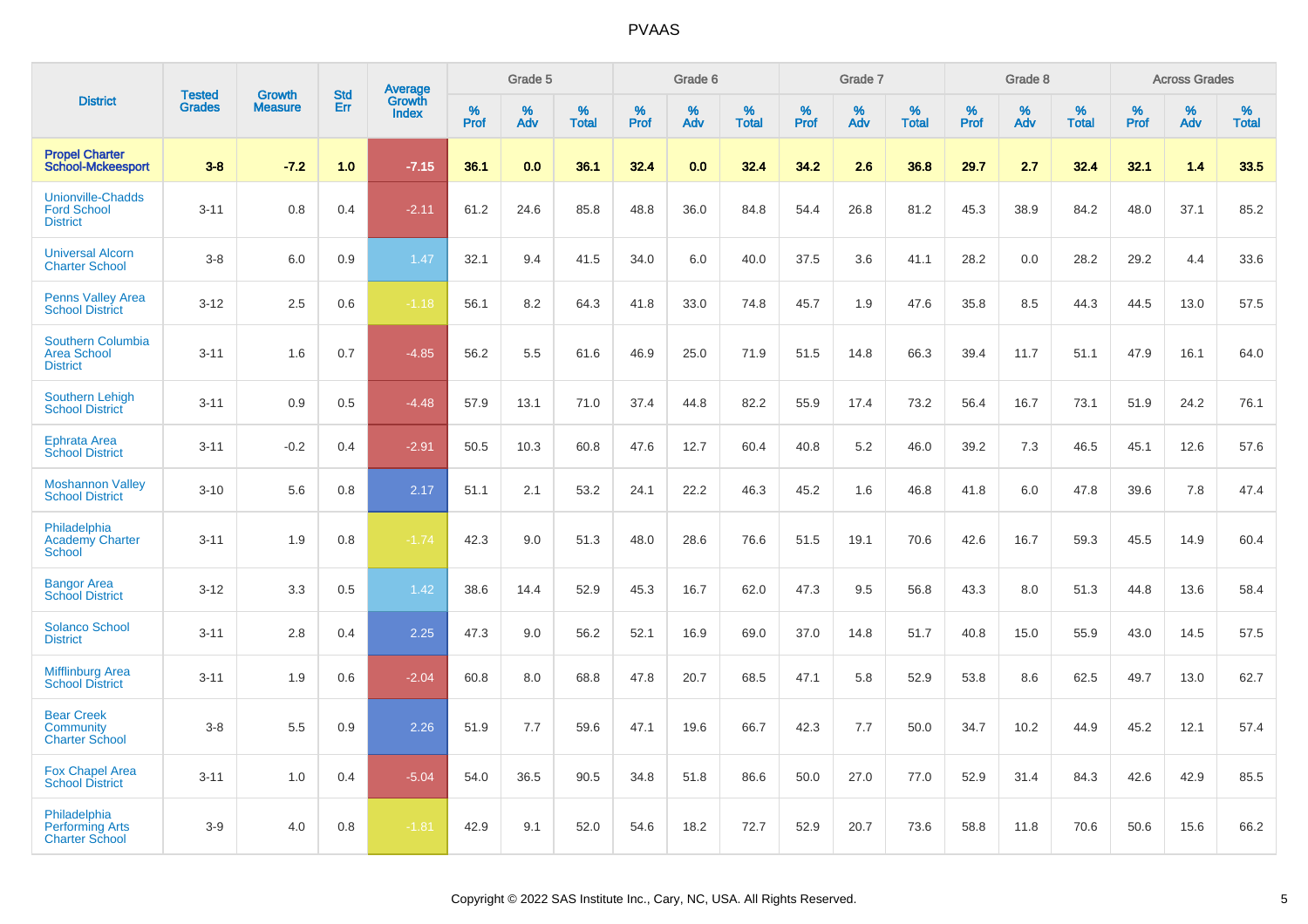|                                                             |                         | <b>Growth</b>  | <b>Std</b> | Average                |              | Grade 5     |                      |              | Grade 6     |                      |              | Grade 7     |                      |              | Grade 8     |                      |                     | <b>Across Grades</b> |                      |
|-------------------------------------------------------------|-------------------------|----------------|------------|------------------------|--------------|-------------|----------------------|--------------|-------------|----------------------|--------------|-------------|----------------------|--------------|-------------|----------------------|---------------------|----------------------|----------------------|
| <b>District</b>                                             | Tested<br><b>Grades</b> | <b>Measure</b> | Err        | Growth<br><b>Index</b> | $\%$<br>Prof | $\%$<br>Adv | $\%$<br><b>Total</b> | $\%$<br>Prof | $\%$<br>Adv | $\%$<br><b>Total</b> | $\%$<br>Prof | $\%$<br>Adv | $\%$<br><b>Total</b> | $\%$<br>Prof | $\%$<br>Adv | $\%$<br><b>Total</b> | $\%$<br><b>Prof</b> | $\%$<br>Adv          | $\%$<br><b>Total</b> |
| <b>Propel Charter</b><br><b>School-Mckeesport</b>           | $3 - 8$                 | $-7.2$         | 1.0        | $-7.15$                | 36.1         | 0.0         | 36.1                 | 32.4         | 0.0         | 32.4                 | 34.2         | 2.6         | 36.8                 | 29.7         | 2.7         | 32.4                 | 32.1                | 1.4                  | 33.5                 |
| <b>Universal Institute</b><br><b>Charter School</b>         | $3 - 8$                 | 2.4            | 0.7        | $-1.60$                | 20.3         | 0.0         | 20.3                 | 21.9         | 1.4         | 23.3                 | 28.6         | 0.0         | 28.6                 | 35.2         | 3.4         | 38.6                 | 26.8                | 1.5                  | 28.3                 |
| <b>Warwick School</b><br><b>District</b>                    | $3 - 11$                | 0.0            | 0.4        | $-4.21$                | 49.6         | 5.9         | 55.6                 | 39.4         | 26.3        | 65.7                 | 46.2         | 8.0         | 54.2                 | 50.3         | 9.6         | 59.9                 | 45.6                | 12.6                 | 58.2                 |
| <b>Central Columbia</b><br><b>School District</b>           | $3 - 12$                | 3.0            | 0.5        | 0.57                   | 58.7         | 17.3        | 76.0                 | 32.1         | 33.6        | 65.7                 | 56.3         | 16.9        | 73.2                 | 53.8         | 24.1        | 77.9                 | 48.9                | 24.7                 | 73.6                 |
| <b>Dubois Area</b><br><b>School District</b>                | $3 - 11$                | $-0.6$         | 0.4        | $-4.44$                | 47.0         | 5.7         | 52.6                 | 39.4         | 17.4        | 56.8                 | 43.4         | 8.5         | 51.8                 | 36.6         | 8.8         | 45.4                 | 42.2                | 13.1                 | 55.3                 |
| <b>Hermitage School</b><br><b>District</b>                  | $3 - 12$                | 2.9            | 0.5        | 0.15                   | 52.9         | 7.9         | 60.7                 | 33.3         | 40.3        | 73.6                 | 50.4         | 24.5        | 74.8                 | 51.0         | 19.3        | 70.3                 | 47.0                | 22.0                 | 69.0                 |
| <b>Chester</b><br><b>Community</b><br><b>Charter School</b> | $3 - 8$                 | 3.8            | 0.6        | 1.83                   | 15.7         | 0.8         | 16.4                 | 11.9         | 1.8         | 13.8                 | 15.2         | 1.0         | 16.2                 | 14.8         | 0.0         | 14.8                 | 13.2                | 0.7                  | 13.9                 |
| <b>Ad Prima Charter</b><br><b>School</b>                    | $3 - 8$                 | 2.7            | 0.8        | $-2.46$                | 25.9         | 1.8         | 27.8                 | 34.7         | 16.3        | 51.0                 | 36.1         | 3.3         | 39.3                 | 27.4         | 4.8         | 32.3                 | 33.2                | 4.8                  | 38.1                 |
| <b>Juniata County</b><br><b>School District</b>             | $3 - 12$                | 2.7            | 0.5        | 1.00                   | 42.6         | 3.0         | 45.6                 | 31.9         | 6.2         | 38.1                 | 36.6         | 5.5         | 42.1                 | 36.5         | 8.4         | 44.9                 | 36.0                | 7.7                  | 43.7                 |
| <b>Greencastle-Antrim</b><br><b>School District</b>         | $3 - 11$                | 2.7            | 0.4        | 1.86                   | 46.3         | 16.4        | 62.7                 | 41.0         | 28.2        | 69.2                 | 45.4         | 20.7        | 66.1                 | 51.7         | 14.7        | 66.4                 | 44.6                | 20.8                 | 65.4                 |
| <b>Athens Area</b><br><b>School District</b>                | $3 - 11$                | 3.5            | 0.6        | 0.71                   | 57.1         | 10.7        | 67.9                 | 39.6         | 18.7        | 58.2                 | 56.9         | 5.1         | 62.0                 | 45.3         | 7.2         | 52.5                 | 45.8                | 12.8                 | 58.6                 |
| <b>Jersey Shore Area</b><br><b>School District</b>          | $3 - 11$                | 1.7            | 0.5        | $-5.21$                | 47.6         | 8.3         | 56.0                 | 45.6         | 24.8        | 70.4                 | 46.3         | 8.0         | 54.3                 | 39.6         | 7.7         | 47.2                 | 45.3                | 13.4                 | 58.7                 |
| <b>Penn Manor</b><br><b>School District</b>                 | $3 - 11$                | 2.1            | 0.3        | 0.82                   | 53.4         | 10.5        | 63.8                 | 46.5         | 23.0        | 69.5                 | 48.2         | 16.2        | 64.4                 | 43.7         | 15.4        | 59.1                 | 46.8                | 18.7                 | 65.6                 |
| <b>Brockway Area</b><br><b>School District</b>              | $3 - 11$                | 4.2            | 0.7        | 1.96                   | 61.5         | 14.1        | 75.6                 | 40.6         | 34.8        | 75.4                 | 44.4         | 9.9         | 54.3                 | 50.0         | 9.7         | 59.7                 | 46.6                | 17.4                 | 64.0                 |
| <b>Warrior Run</b><br><b>School District</b>                | $3 - 11$                | 2.6            | 0.6        | $-2.96$                | 48.0         | 6.5         | 54.6                 | 42.2         | 19.3        | 61.5                 | 46.3         | 15.7        | 62.0                 | 42.2         | 10.0        | 52.2                 | 43.0                | 12.6                 | 55.6                 |
| <b>Richland School</b><br><b>District</b>                   | $3 - 11$                | 3.6            | 0.6        | $-0.07$                | 51.5         | 18.4        | 69.9                 | 54.7         | 20.0        | 74.7                 | 51.6         | 14.1        | 65.6                 | 53.8         | 15.1        | 68.9                 | 51.0                | 18.8                 | 69.8                 |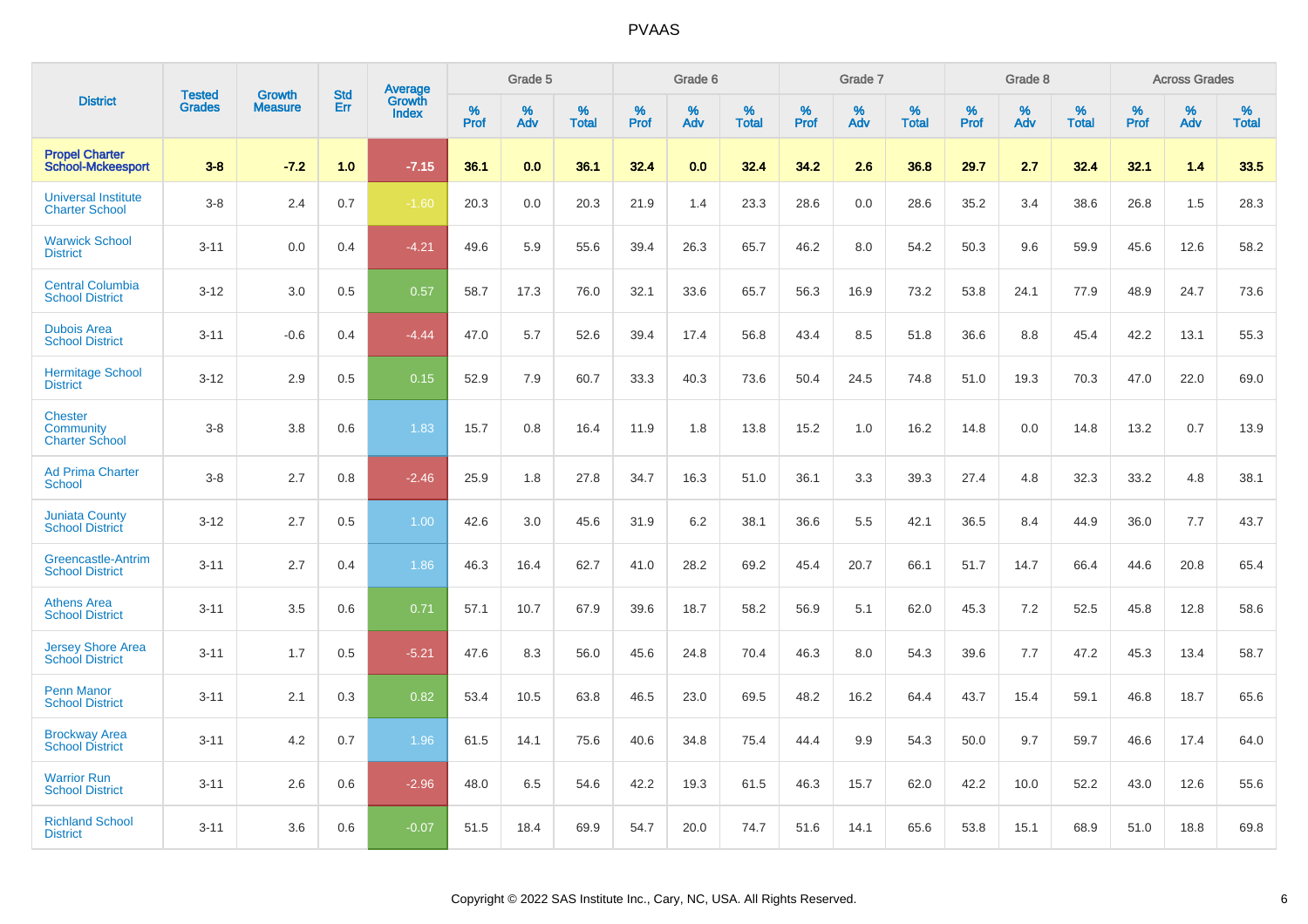|                                                   | <b>Tested</b> | <b>Growth</b>  | <b>Std</b> |                                          |              | Grade 5     |                   |              | Grade 6     |                   |              | Grade 7     |                   |              | Grade 8  |                   |              | <b>Across Grades</b> |                   |
|---------------------------------------------------|---------------|----------------|------------|------------------------------------------|--------------|-------------|-------------------|--------------|-------------|-------------------|--------------|-------------|-------------------|--------------|----------|-------------------|--------------|----------------------|-------------------|
| <b>District</b>                                   | <b>Grades</b> | <b>Measure</b> | Err        | <b>Average</b><br>Growth<br><b>Index</b> | $\%$<br>Prof | $\%$<br>Adv | %<br><b>Total</b> | $\%$<br>Prof | $\%$<br>Adv | %<br><b>Total</b> | $\%$<br>Prof | $\%$<br>Adv | %<br><b>Total</b> | $\%$<br>Prof | %<br>Adv | %<br><b>Total</b> | $\%$<br>Prof | $\%$<br>Adv          | %<br><b>Total</b> |
| <b>Propel Charter</b><br><b>School-Mckeesport</b> | $3 - 8$       | $-7.2$         | 1.0        | $-7.15$                                  | 36.1         | 0.0         | 36.1              | 32.4         | 0.0         | 32.4              | 34.2         | 2.6         | 36.8              | 29.7         | 2.7      | 32.4              | 32.1         | 1.4                  | 33.5              |
| <b>Sayre Area School</b><br><b>District</b>       | $3 - 11$      | 4.2            | 0.8        | $-2.23$                                  | 32.8         | 4.9         | 37.7              | 51.8         | 19.8        | 71.6              | 47.6         | 8.3         | 56.0              | 39.0         | 4.9      | 43.9              | 44.6         | 10.7                 | 55.4              |
| <b>Derry Township</b><br><b>School District</b>   | $3 - 10$      | $-1.3$         | 1.3        | $-4.40$                                  | 57.1         | 20.9        | 78.0              | 38.2         | 44.1        | 82.4              | 66.7         | 20.8        | 87.5              | 46.7         | 53.3     | 100.0             | 49.1         | 29.0                 | 78.2              |
| <b>Huntingdon Area</b><br><b>School District</b>  | $3 - 11$      | 1.8            | 0.6        | $-3.99$                                  | 41.6         | 3.5         | 45.1              | 33.0         | 11.9        | 44.9              | 34.5         | 7.9         | 42.4              | 34.9         | 7.1      | 42.1              | 37.2         | 10.0                 | 47.2              |
| <b>Gettysburg Area</b><br><b>School District</b>  | $3 - 11$      | 2.5            | 0.4        | 1.99                                     | 52.6         | 9.8         | 62.3              | 42.6         | 22.5        | 65.1              | 48.1         | 11.6        | 59.7              | 44.9         | 10.3     | 55.1              | 45.0         | 16.0                 | 61.0              |
| <b>Carlisle Area</b><br><b>School District</b>    | $3 - 11$      | 1.8            | 0.4        | $-1.81$                                  | 40.6         | 13.9        | 54.4              | 38.1         | 20.2        | 58.2              | 42.0         | 13.0        | 55.0              | 42.1         | 10.7     | 52.8              | 40.4         | 15.3                 | 55.7              |
| <b>Wayne Highlands</b><br><b>School District</b>  | $3 - 11$      | 2.9            | 0.5        | 1.22                                     | 54.3         | 11.4        | 65.7              | 49.3         | 20.3        | 69.6              | 46.4         | 19.6        | 66.1              | 49.7         | 14.1     | 63.8              | 47.2         | 17.9                 | 65.1              |
| <b>Milton Area School</b><br><b>District</b>      | $3 - 11$      | 3.2            | 0.6        | 0.69                                     | 51.7         | 5.8         | 57.5              | 40.3         | 12.4        | 52.7              | 48.9         | 13.3        | 62.2              | 40.9         | 16.5     | 57.5              | 42.3         | 13.0                 | 55.3              |
| <b>Northern Tioga</b><br><b>School District</b>   | $3 - 12$      | 3.0            | 0.5        | 1.88                                     | 45.2         | 2.6         | 47.7              | 48.2         | 9.8         | 58.0              | 41.7         | 7.0         | 48.7              | 51.2         | 8.4      | 59.5              | 44.8         | 9.6                  | 54.4              |
| <b>Greenwood School</b><br><b>District</b>        | $3 - 11$      | 4.5            | 0.8        | $-0.83$                                  | 51.5         | 3.0         | 54.6              | 45.3         | 28.3        | 73.6              | 43.6         | 9.1         | 52.7              | 51.8         | 31.5     | 83.3              | 47.9         | 19.4                 | 67.3              |
| John B. Stetson<br><b>Charter School</b>          | $5 - 8$       | 3.5            | 0.6        | 1.73                                     | 4.5          | 0.0         | 4.5               | 6.4          | 0.0         | 6.4               | 10.2         | 0.0         | 10.2              | 10.5         | 1.6      | 12.1              | 8.5          | 0.5                  | 8.9               |
| <b>Beaver Area</b><br><b>School District</b>      | $3 - 10$      | $-1.0$         | 0.6        | $-4.92$                                  | 56.2         | 21.5        | 77.7              | 40.0         | 48.3        | 88.3              | 65.5         | 12.9        | 78.4              | 53.6         | 16.1     | 69.6              | 50.4         | 29.6                 | 79.9              |
| <b>Upper Dublin</b><br><b>School District</b>     | $3 - 12$      | 2.0            | 0.4        | $-0.38$                                  | 62.0         | 16.3        | 78.3              | 45.4         | 34.4        | 79.8              | 59.5         | 20.0        | 79.5              | 55.3         | 21.9     | 77.2              | 51.4         | 27.8                 | 79.3              |
| <b>Red Lion Area</b><br><b>School District</b>    | $3 - 11$      | 0.6            | 0.4        | $-3.42$                                  | 46.1         | 2.7         | 48.8              | 38.1         | 15.8        | 54.0              | 41.4         | 10.4        | 51.9              | 38.8         | 7.5      | 46.3              | 40.6         | 9.4                  | 50.0              |
| <b>Twin Valley School</b><br><b>District</b>      | $3 - 12$      | 2.3            | 0.5        | $-1.85$                                  | 50.9         | 8.9         | 59.8              | 41.4         | 26.0        | 67.3              | 39.6         | 19.3        | 58.9              | 54.2         | 16.1     | 70.2              | 45.6         | 20.6                 | 66.2              |
| <b>Midd-West School</b><br><b>District</b>        | $3 - 11$      | 1.2            | 0.6        | $-2.83$                                  | 52.2         | 3.0         | 55.2              | 42.5         | 9.7         | 52.2              | 51.0         | 5.1         | 56.1              | 48.8         | 8.0      | 56.8              | 46.3         | 8.6                  | 55.0              |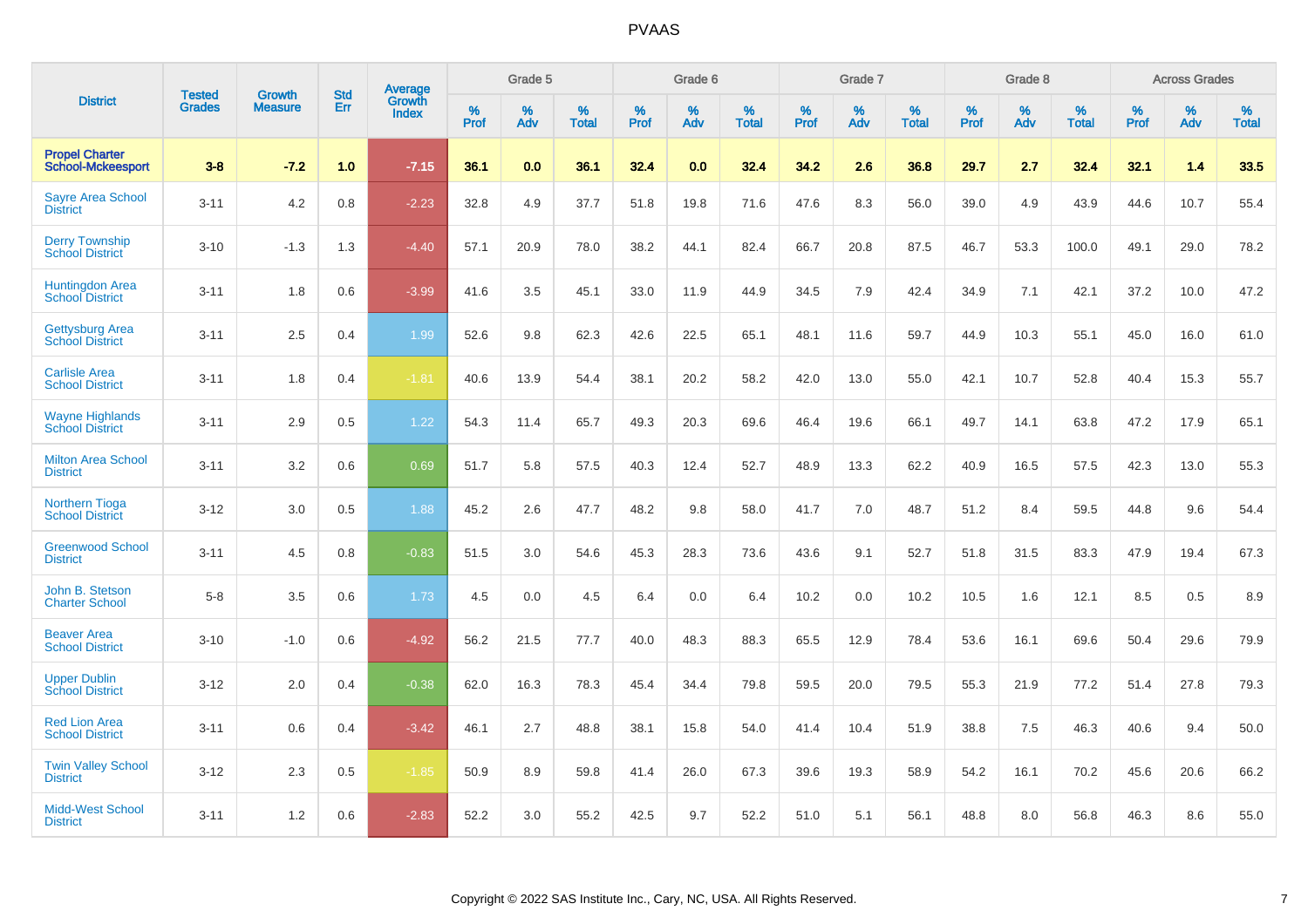|                                                                 | <b>Tested</b> | <b>Growth</b>  | <b>Std</b> | Average                |              | Grade 5  |                   |              | Grade 6  |                   |              | Grade 7  |                   |              | Grade 8  |                   |              | <b>Across Grades</b> |                   |
|-----------------------------------------------------------------|---------------|----------------|------------|------------------------|--------------|----------|-------------------|--------------|----------|-------------------|--------------|----------|-------------------|--------------|----------|-------------------|--------------|----------------------|-------------------|
| <b>District</b>                                                 | <b>Grades</b> | <b>Measure</b> | Err        | Growth<br><b>Index</b> | $\%$<br>Prof | %<br>Adv | %<br><b>Total</b> | $\%$<br>Prof | %<br>Adv | %<br><b>Total</b> | $\%$<br>Prof | %<br>Adv | %<br><b>Total</b> | $\%$<br>Prof | %<br>Adv | %<br><b>Total</b> | $\%$<br>Prof | %<br>Adv             | %<br><b>Total</b> |
| <b>Propel Charter</b><br><b>School-Mckeesport</b>               | $3 - 8$       | $-7.2$         | 1.0        | $-7.15$                | 36.1         | 0.0      | 36.1              | 32.4         | 0.0      | 32.4              | 34.2         | 2.6      | 36.8              | 29.7         | 2.7      | 32.4              | 32.1         | 1.4                  | 33.5              |
| <b>Upper Perkiomen</b><br><b>School District</b>                | $3 - 11$      | 0.7            | 0.4        | $-1.43$                | 50.2         | 3.0      | 53.2              | 45.7         | 12.0     | 57.7              | 48.7         | 11.5     | 60.2              | 46.0         | 12.4     | 58.4              | 45.9         | 9.5                  | 55.3              |
| <b>Butler Area School</b><br><b>District</b>                    | $3 - 11$      | 0.3            | 0.3        | $-4.92$                | 49.8         | 12.2     | 61.9              | 43.8         | 18.2     | 62.0              | 44.4         | 9.3      | 53.8              | 47.9         | 8.0      | 55.9              | 46.0         | 14.0                 | 60.0              |
| <b>West Allegheny</b><br><b>School District</b>                 | $3 - 12$      | 0.3            | 0.4        | $-4.74$                | 60.9         | 19.8     | 80.6              | 44.4         | 28.3     | 72.6              | 56.6         | 17.0     | 73.6              | 50.7         | 12.1     | 62.8              | 50.7         | 26.1                 | 76.8              |
| <b>Bucks County</b><br><b>Montessori Charter</b><br>School      | $3-6$         | 10.3           | 1.9        | 3.15                   | 64.5         | 19.4     | 83.9              | 35.7         | 57.1     | 92.9              |              |          |                   |              |          |                   | 51.1         | 35.1                 | 86.2              |
| <b>Wyalusing Area</b><br><b>School District</b>                 | $3 - 12$      | 1.0            | 0.7        | $-4.53$                | 36.1         | 2.4      | 38.6              | 43.1         | 13.7     | 56.9              | 43.5         | 12.0     | 55.4              | 36.8         | 3.8      | 40.6              | 39.8         | 9.9                  | 49.6              |
| <b>Millville Area</b><br><b>School District</b>                 | $3 - 12$      | 5.0            | 1.0        | 0.14                   | 63.8         | 2.1      | 66.0              | 43.4         | 22.6     | 66.0              | 44.4         | 13.3     | 57.8              | 52.6         | 10.5     | 63.2              | 50.2         | 13.2                 | 63.4              |
| <b>Delaware Valley</b><br><b>School District</b>                | $3 - 11$      | 1.2            | 0.4        | $-1.72$                | 55.0         | 9.2      | 64.3              | 46.5         | 15.6     | 62.1              | 50.6         | 14.8     | 65.4              | 44.7         | 16.5     | 61.2              | 48.8         | 17.1                 | 65.9              |
| <b>Belmont Charter</b><br><b>School</b>                         | $3 - 10$      | 2.8            | 0.9        | $-2.19$                | 10.2         | 0.0      | 10.2              | 25.5         | 2.0      | 27.4              | 22.9         | 0.0      | 22.9              | 28.0         | 0.0      | 28.0              | 18.0         | 1.9                  | 19.9              |
| <b>Otto-Eldred School</b><br><b>District</b>                    | $3 - 11$      | 5.1            | 1.0        | 1.12                   | 57.1         | 9.5      | 66.7              | 47.5         | 15.0     | 62.5              | 42.2         | 11.1     | 53.3              | 35.4         | 12.5     | 47.9              | 43.8         | 11.1                 | 54.9              |
| <b>Towanda Area</b><br><b>School District</b>                   | $3 - 11$      | 0.7            | 0.6        | $-2.19$                | 40.8         | 6.7      | 47.5              | 36.4         | 19.6     | 56.1              | 37.3         | 5.9      | 43.2              | 40.5         | 7.8      | 48.3              | 36.0         | 10.8                 | 46.7              |
| <b>Pennsbury School</b><br><b>District</b>                      | $3 - 11$      | 0.6            | 0.3        | $-2.67$                | 56.7         | 12.6     | 69.3              | 48.5         | 21.9     | 70.3              | 52.0         | 14.7     | 66.7              | 49.3         | 18.0     | 67.3              | 49.0         | 20.2                 | 69.1              |
| <b>Southern York</b><br><b>County School</b><br><b>District</b> | $3 - 11$      | $-0.7$         | 0.5        | $-5.06$                | 44.0         | 5.1      | 49.0              | 50.6         | 24.4     | 75.0              | 42.2         | 9.2      | 51.5              | 49.2         | 8.5      | 57.7              | 44.9         | 13.5                 | 58.4              |
| <b>Mercer Area</b><br><b>School District</b>                    | $3 - 11$      | 1.5            | 0.8        | $-2.57$                | 56.9         | 1.7      | 58.6              | 31.3         | 35.8     | 67.2              | 46.8         | 14.3     | 61.0              | 61.3         | 8.0      | 69.3              | 46.7         | 16.6                 | 63.3              |
| <b>Hollidaysburg Area</b><br><b>School District</b>             | $3 - 11$      | 1.1            | 0.4        | $-5.69$                | 54.2         | 10.2     | 64.4              | 40.4         | 26.5     | 67.0              | 47.0         | 17.2     | 64.2              | 45.4         | 11.8     | 57.2              | 45.9         | 17.3                 | 63.2              |
| <b>Penn-Delco School</b><br><b>District</b>                     | $3 - 11$      | 1.3            | 0.4        | $-2.22$                | 51.9         | 12.9     | 64.7              | 40.8         | 17.9     | 58.7              | 48.7         | 16.8     | 65.4              | 45.6         | 6.2      | 51.8              | 46.1         | 12.9                 | 59.0              |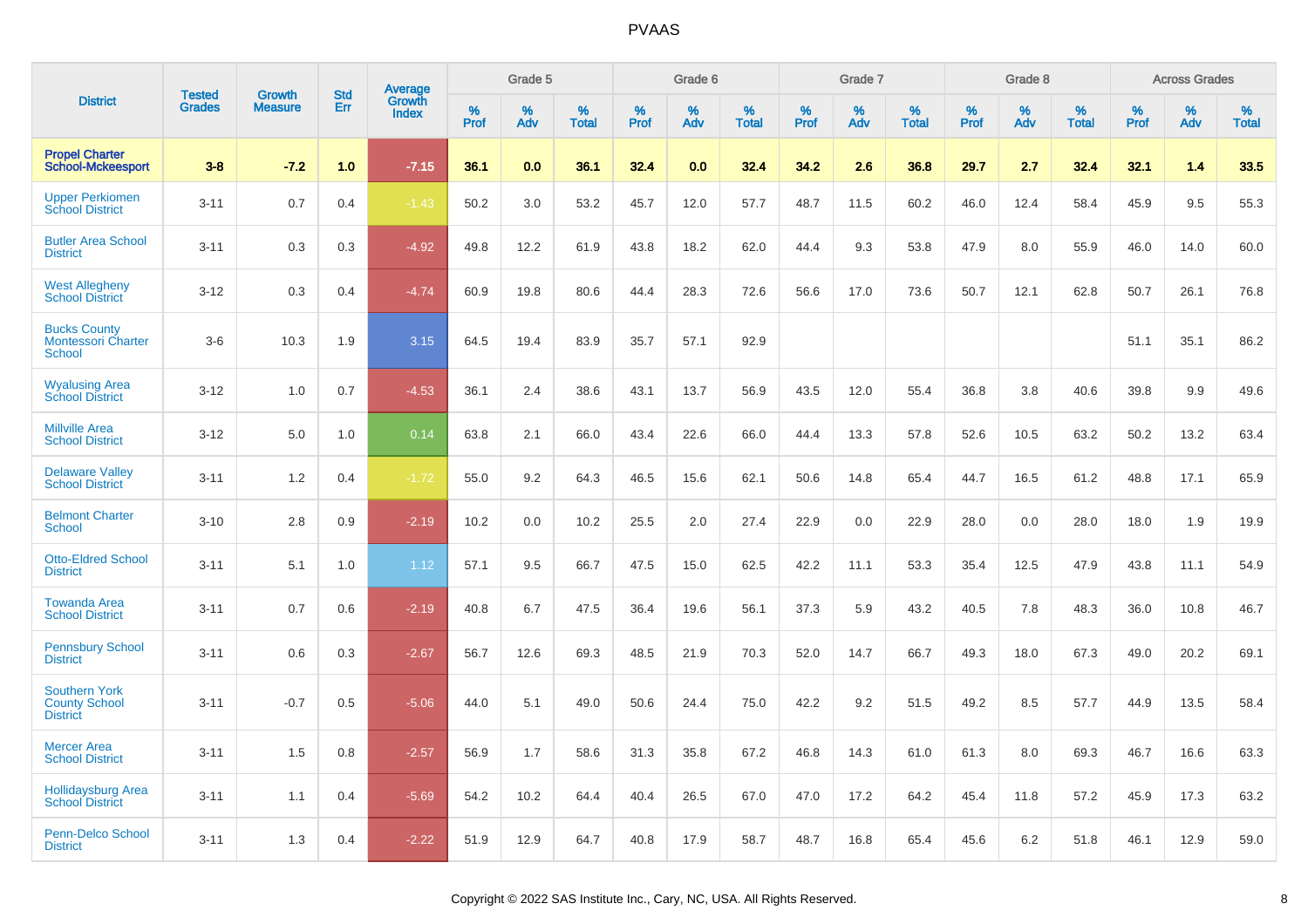|                                                             | <b>Tested</b> | <b>Growth</b>  | <b>Std</b> | Average                |              | Grade 5  |                   |           | Grade 6  |                   |           | Grade 7  |                   |           | Grade 8  |                   |           | <b>Across Grades</b> |                   |
|-------------------------------------------------------------|---------------|----------------|------------|------------------------|--------------|----------|-------------------|-----------|----------|-------------------|-----------|----------|-------------------|-----------|----------|-------------------|-----------|----------------------|-------------------|
| <b>District</b>                                             | <b>Grades</b> | <b>Measure</b> | Err        | Growth<br><b>Index</b> | $\%$<br>Prof | %<br>Adv | %<br><b>Total</b> | %<br>Prof | %<br>Adv | %<br><b>Total</b> | %<br>Prof | %<br>Adv | %<br><b>Total</b> | %<br>Prof | %<br>Adv | %<br><b>Total</b> | %<br>Prof | %<br>Adv             | %<br><b>Total</b> |
| <b>Propel Charter</b><br><b>School-Mckeesport</b>           | $3 - 8$       | $-7.2$         | 1.0        | $-7.15$                | 36.1         | 0.0      | 36.1              | 32.4      | 0.0      | 32.4              | 34.2      | 2.6      | 36.8              | 29.7      | 2.7      | 32.4              | 32.1      | 1.4                  | 33.5              |
| <b>Universal Vare</b><br><b>Charter School</b>              | $6 - 8$       | 6.8            | 1.3        | 2.67                   |              |          |                   | 11.8      | 17.6     | 29.4              | 16.7      | 0.0      | 16.7              | 28.6      | 1.6      | 30.2              | 22.7      | 3.6                  | 26.4              |
| <b>Universal Daroff</b><br><b>Charter School</b>            | $3 - 8$       | 4.3            | 0.8        | 1.13                   | 14.5         | 0.0      | 14.5              | 20.4      | 1.8      | 22.2              | 12.5      | 2.1      | 14.6              | 21.8      | 0.0      | 21.8              | 15.2      | 1.3                  | 16.5              |
| <b>Kennett</b><br>Consolidated<br><b>School District</b>    | $3 - 11$      | 1.3            | 0.4        | $-1.36$                | 47.8         | 15.1     | 62.9              | 35.8      | 24.1     | 59.9              | 44.2      | 15.1     | 59.4              | 45.0      | 5.7      | 50.7              | 40.9      | 17.5                 | 58.4              |
| <b>Cambria Heights</b><br><b>School District</b>            | $3 - 10$      | 1.6            | 0.6        | $-2.34$                | 62.9         | 5.6      | 68.5              | 42.6      | 24.8     | 67.3              | 51.0      | 5.2      | 56.2              | 48.2      | 13.4     | 61.6              | 49.1      | 11.7                 | 60.8              |
| Elizabethtown<br><b>Area School</b><br><b>District</b>      | $3 - 12$      | $-0.8$         | 0.4        | $-6.77$                | 51.7         | 12.8     | 64.5              | 38.8      | 26.9     | 65.8              | 46.4      | 4.7      | 51.2              | 44.1      | 10.0     | 54.2              | 44.6      | 17.9                 | 62.5              |
| <b>Reading School</b><br><b>District</b>                    | $3 - 11$      | 1.5            | 0.4        | $-2.28$                | 14.9         | 0.5      | 15.4              | 15.2      | 2.2      | 17.4              | 16.6      | 1.3      | 17.9              | 16.7      | 0.4      | 17.0              | 16.0      | 1.2                  | 17.2              |
| <b>Moon Area School</b><br><b>District</b>                  | $3 - 11$      | $-0.1$         | 0.4        | $-6.46$                | 57.7         | 16.7     | 74.4              | 49.6      | 19.3     | 68.9              | 51.6      | 10.8     | 62.4              | 52.0      | 17.4     | 69.4              | 51.5      | 19.8                 | 71.3              |
| <b>Discovery Charter</b><br><b>School</b>                   | $3 - 8$       | 4.6            | 0.9        | 0.34                   | 36.4         | 2.3      | 38.6              | 27.3      | 9.1      | 36.4              | 35.6      | 3.4      | 39.0              | 45.7      | 5.7      | 51.4              | 29.8      | 3.4                  | 33.2              |
| <b>Franklin Regional</b><br><b>School District</b>          | $3 - 11$      | 1.8            | 0.4        | $-0.30$                | 51.5         | 28.2     | 79.7              | 36.5      | 42.3     | 78.8              | 55.2      | 18.9     | 74.1              | 46.1      | 16.8     | 62.8              | 47.8      | 29.9                 | 77.6              |
| <b>Quaker Valley</b><br><b>School District</b>              | $3 - 11$      | 2.7            | 0.6        | 1.67                   | 56.0         | 24.1     | 80.1              | 33.6      | 45.4     | 79.0              | 53.5      | 25.7     | 79.2              | 57.6      | 23.5     | 81.1              | 47.9      | 33.9                 | 81.8              |
| <b>Keystone Central</b><br><b>School District</b>           | $3 - 11$      | 1.9            | 0.4        | 0.62                   | 36.0         | 3.6      | 39.7              | 38.1      | 13.8     | 52.0              | 33.4      | 4.4      | 37.8              | 37.3      | 3.6      | 40.9              | 36.9      | 7.7                  | 44.6              |
| Lake-Lehman<br><b>School District</b>                       | $3 - 11$      | 2.0            | 0.6        | $-1.92$                | 46.8         | 4.5      | 51.4              | 42.9      | 10.5     | 53.3              | 53.0      | 9.6      | 62.6              | 52.2      | 8.7      | 60.9              | 48.7      | 10.4                 | 59.1              |
| <b>Danville Area</b><br><b>School District</b>              | $3 - 11$      | 2.1            | 0.5        | $-1.17$                | 56.7         | 16.6     | 73.2              | 41.0      | 27.1     | 68.1              | 52.9      | 20.3     | 73.2              | 43.3      | 21.7     | 65.0              | 46.6      | 21.7                 | 68.3              |
| <b>Esperanza</b><br><b>Academy Charter</b><br><b>School</b> | $4 - 11$      | 1.2            | 0.5        | $-2.91$                |              |          |                   | 17.4      | 0.5      | 17.9              | 22.3      | 1.4      | 23.6              | 18.9      | 0.5      | 19.4              | 19.0      | 0.9                  | 19.9              |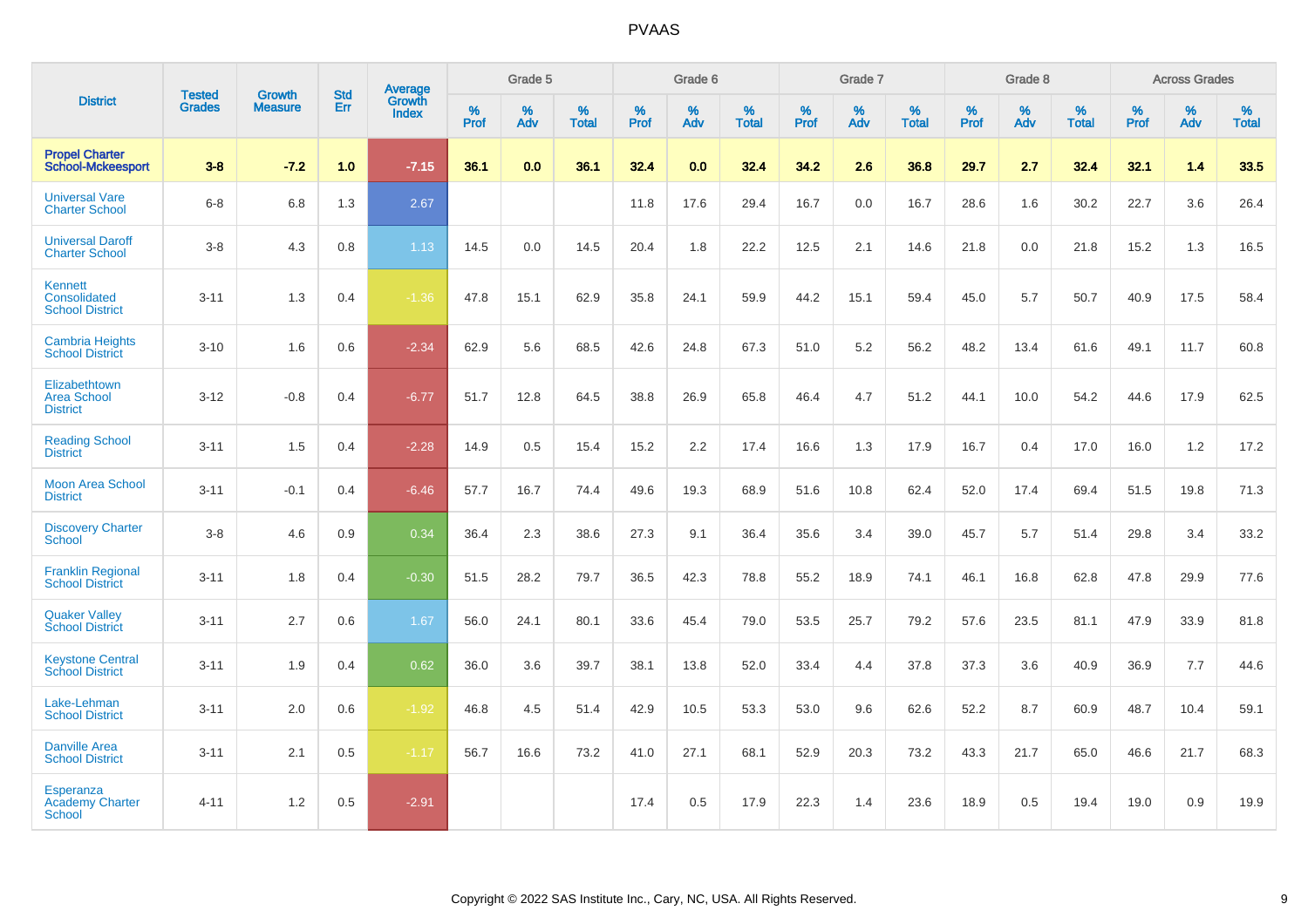|                                                                   | <b>Tested</b> | <b>Growth</b>  | <b>Std</b> | Average                |              | Grade 5  |                   |              | Grade 6  |                   |              | Grade 7  |                   |              | Grade 8  |                   |              | <b>Across Grades</b> |                   |
|-------------------------------------------------------------------|---------------|----------------|------------|------------------------|--------------|----------|-------------------|--------------|----------|-------------------|--------------|----------|-------------------|--------------|----------|-------------------|--------------|----------------------|-------------------|
| <b>District</b>                                                   | <b>Grades</b> | <b>Measure</b> | Err        | Growth<br><b>Index</b> | $\%$<br>Prof | %<br>Adv | %<br><b>Total</b> | $\%$<br>Prof | %<br>Adv | %<br><b>Total</b> | $\%$<br>Prof | %<br>Adv | %<br><b>Total</b> | $\%$<br>Prof | %<br>Adv | %<br><b>Total</b> | $\%$<br>Prof | %<br>Adv             | %<br><b>Total</b> |
| <b>Propel Charter</b><br><b>School-Mckeesport</b>                 | $3 - 8$       | $-7.2$         | 1.0        | $-7.15$                | 36.1         | 0.0      | 36.1              | 32.4         | 0.0      | 32.4              | 34.2         | 2.6      | 36.8              | 29.7         | 2.7      | 32.4              | 32.1         | 1.4                  | 33.5              |
| <b>Oxford Area</b><br><b>School District</b>                      | $3 - 11$      | $-1.2$         | 0.4        | $-9.53$                | 43.9         | 6.1      | 50.0              | 41.5         | 17.6     | 59.0              | 44.6         | 7.0      | 51.6              | 30.2         | 3.9      | 34.2              | 39.6         | 10.3                 | 49.9              |
| <b>Wattsburg Area</b><br><b>School District</b>                   | $3 - 11$      | 3.0            | 0.6        | 0.15                   | 48.9         | 9.1      | 58.0              | 52.1         | 18.1     | 70.2              | 46.2         | 13.2     | 59.3              | 60.8         | 5.9      | 66.7              | 48.4         | 12.4                 | 60.8              |
| <b>Williamsport Area</b><br><b>School District</b>                | $3 - 11$      | $-1.3$         | 0.4        | $-6.70$                | 46.8         | 4.8      | 51.6              | 43.8         | 8.8      | 52.5              | 34.6         | 4.8      | 39.4              | 26.0         | 5.8      | 31.8              | 37.7         | 8.5                  | 46.2              |
| Mt Lebanon<br><b>School District</b>                              | $3 - 11$      | 0.4            | 0.4        | $-1.43$                | 60.1         | 27.2     | 87.2              | 39.7         | 50.2     | 89.8              | 46.8         | 35.3     | 82.2              | 52.4         | 35.7     | 88.1              | 48.2         | 38.9                 | 87.0              |
| <b>Somerset Area</b><br><b>School District</b>                    | $3 - 11$      | 0.7            | 0.6        | $-3.09$                | 48.3         | 5.8      | 54.2              | 42.4         | 28.8     | 71.2              | 46.7         | 17.5     | 64.2              | 52.5         | 12.8     | 65.2              | 45.3         | 16.7                 | 62.0              |
| <b>Hanover Public</b><br><b>School District</b>                   | $3 - 11$      | 1.6            | 0.6        | $-3.85$                | 40.6         | 3.0      | 43.6              | 42.4         | 9.4      | 51.8              | 45.4         | 6.2      | 51.5              | 38.7         | 7.3      | 46.0              | 42.0         | 12.7                 | 54.7              |
| <b>Keystone School</b><br><b>District</b>                         | $3 - 11$      | 0.8            | 0.8        | $-2.41$                | 49.2         | 26.9     | 76.1              | 50.0         | 17.3     | 67.3              | 50.0         | 16.2     | 66.2              | 46.8         | 9.7      | 56.4              | 46.5         | 21.0                 | 67.5              |
| <b>Oil City Area</b><br><b>School District</b>                    | $3 - 11$      | 2.6            | 0.6        | 0.83                   | 47.2         | 2.8      | 50.0              | 41.1         | 9.7      | 50.8              | 32.8         | 4.7      | 37.5              | 42.0         | 7.6      | 49.6              | 39.2         | 7.8                  | 47.0              |
| <b>Avella Area School</b><br><b>District</b>                      | $3 - 12$      | 2.7            | 1.1        | $-3.10$                | 42.5         | 2.5      | 45.0              | 42.4         | 18.2     | 60.6              | 60.0         | 5.7      | 65.7              | 63.0         | 18.5     | 81.5              | 46.7         | 12.6                 | 59.3              |
| <b>Colonial School</b><br><b>District</b>                         | $3 - 11$      | 0.7            | 0.4        | $-2.40$                | 55.2         | 20.3     | 75.4              | 43.0         | 38.9     | 81.8              | 49.7         | 19.2     | 68.9              | 52.2         | 17.0     | 69.2              | 47.2         | 26.2                 | 73.5              |
| Pennsylvania<br><b>Distance Learning</b><br><b>Charter School</b> | $3 - 12$      | 0.0            | 0.7        | $-3.71$                | 30.3         | 0.0      | 30.3              | 16.2         | 4.0      | 20.3              | 25.6         | 1.2      | 26.7              | 33.3         | 2.3      | 35.6              | 25.8         | 3.0                  | 28.8              |
| <b>Universal</b><br><b>Creighton Charter</b><br>School            | $3 - 8$       | $-0.0$         | 0.7        | $-3.71$                | 31.0         | 2.4      | 33.3              | 25.6         | 2.3      | 27.9              | 15.4         | 4.6      | 20.0              | 34.9         | 5.8      | 40.7              | 28.8         | 4.7                  | 33.5              |
| <b>Freire Charter</b><br><b>School</b>                            | $5 - 11$      | 1.6            | 0.7        | $-0.46$                | 17.5         | 0.0      | 17.5              | 31.4         | 1.4      | 32.9              | 28.3         | 2.0      | 30.3              | 33.6         | 3.7      | 37.4              | 27.6         | 1.9                  | 29.5              |
| <b>Tussey Mountain</b><br><b>School District</b>                  | $3 - 12$      | 1.8            | 0.8        | $-0.68$                | 44.8         | 3.4      | 48.3              | 46.3         | 8.5      | 54.9              | 45.2         | 0.0      | 45.2              | 47.2         | 2.8      | 50.0              | 40.7         | 6.3                  | 47.0              |
| <b>Kane Area School</b><br><b>District</b>                        | $3 - 10$      | 3.4            | 0.7        | 0.64                   | 40.8         | 19.7     | 60.6              | 40.6         | 15.6     | 56.2              | 50.8         | 6.0      | 56.7              | 50.0         | 9.8      | 59.8              | 44.4         | 10.2                 | 54.6              |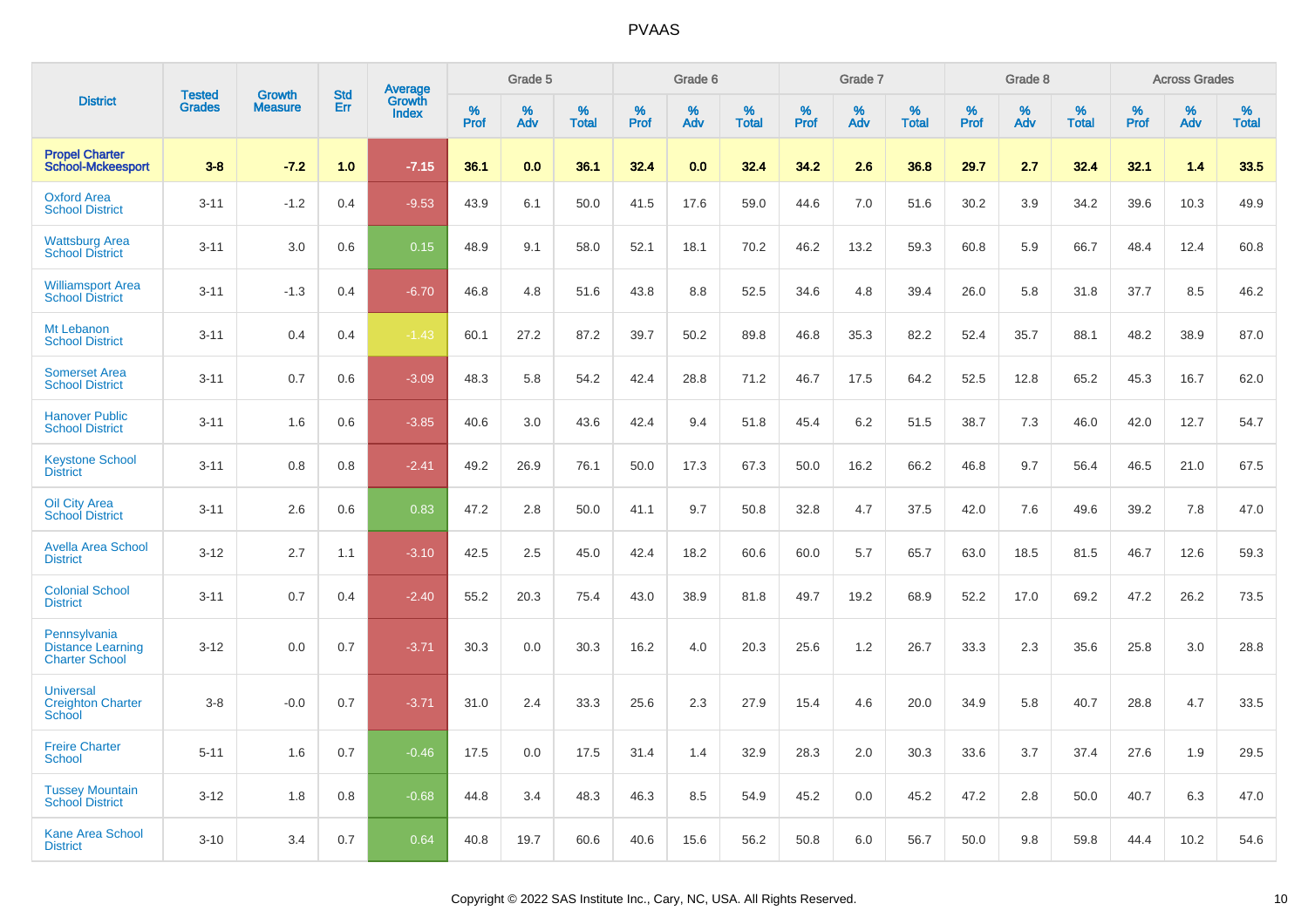|                                                            | <b>Tested</b> | <b>Growth</b>  | <b>Std</b> | Average                |              | Grade 5  |                   |              | Grade 6  |                   |              | Grade 7  |                   |              | Grade 8  |                   |              | <b>Across Grades</b> |                   |
|------------------------------------------------------------|---------------|----------------|------------|------------------------|--------------|----------|-------------------|--------------|----------|-------------------|--------------|----------|-------------------|--------------|----------|-------------------|--------------|----------------------|-------------------|
| <b>District</b>                                            | <b>Grades</b> | <b>Measure</b> | Err        | Growth<br><b>Index</b> | $\%$<br>Prof | %<br>Adv | %<br><b>Total</b> | $\%$<br>Prof | %<br>Adv | %<br><b>Total</b> | $\%$<br>Prof | %<br>Adv | %<br><b>Total</b> | $\%$<br>Prof | %<br>Adv | %<br><b>Total</b> | $\%$<br>Prof | %<br>Adv             | %<br><b>Total</b> |
| <b>Propel Charter</b><br><b>School-Mckeesport</b>          | $3 - 8$       | $-7.2$         | 1.0        | $-7.15$                | 36.1         | 0.0      | 36.1              | 32.4         | 0.0      | 32.4              | 34.2         | 2.6      | 36.8              | 29.7         | 2.7      | 32.4              | 32.1         | 1.4                  | 33.5              |
| <b>Riverside School</b><br><b>District</b>                 | $3 - 11$      | 2.8            | 0.6        | 0.20                   | 44.6         | 4.0      | 48.5              | 45.4         | 13.1     | 58.6              | 43.7         | 11.6     | 55.3              | 45.0         | 8.3      | 53.2              | 44.3         | 10.7                 | 55.0              |
| <b>Tacony Academy</b><br><b>Charter School</b>             | $3 - 11$      | $-3.1$         | 0.8        | $-5.48$                | 26.5         | 1.5      | 27.9              | 21.7         | 4.4      | 26.1              | 48.0         | 1.4      | 49.3              | 17.1         | 5.7      | 22.9              | 25.6         | 2.4                  | 28.0              |
| Williamsburg<br><b>Community School</b><br><b>District</b> | $3 - 11$      | 3.1            | 1.1        | $-3.37$                | 53.1         | 3.1      | 56.2              | 51.4         | 17.1     | 68.6              | 47.6         | 9.5      | 57.1              | 43.8         | 12.5     | 56.2              | 43.4         | 15.8                 | 59.1              |
| <b>Spring Cove</b><br>School District                      | $3 - 11$      | 0.1            | 0.6        | $-1.56$                | 41.7         | 5.0      | 46.7              | 42.1         | 13.5     | 55.6              | 48.8         | 6.3      | 55.1              | 34.6         | 11.8     | 46.5              | 40.5         | 10.8                 | 51.3              |
| <b>Bellefonte Area</b><br><b>School District</b>           | $3 - 11$      | $-0.0$         | 0.5        | $-4.22$                | 56.6         | 10.2     | 66.9              | 40.3         | 19.3     | 59.7              | 50.6         | 6.0      | 56.6              | 32.2         | 8.8      | 41.0              | 44.8         | 12.3                 | 57.1              |
| <b>East Penn School</b><br><b>District</b>                 | $3 - 11$      | 1.0            | 0.3        | $-0.16$                | 59.9         | 7.4      | 67.3              | 45.2         | 18.0     | 63.2              | 52.5         | 15.0     | 67.5              | 53.3         | 14.4     | 67.7              | 49.9         | 15.8                 | 65.7              |
| <b>Annville-Cleona</b><br><b>School District</b>           | $3 - 12$      | $-0.3$         | 0.6        | $-3.96$                | 47.5         | 11.2     | 58.8              | 39.6         | 21.9     | 61.5              | 54.0         | 12.6     | 66.7              | 32.4         | 17.6     | 50.0              | 44.0         | 15.5                 | 59.5              |
| <b>Old Forge School</b><br><b>District</b>                 | $3 - 12$      | 0.5            | 0.8        | $-3.24$                | 39.1         | 0.0      | 39.1              | 41.1         | 17.9     | 58.9              | 33.3         | 24.2     | 57.6              | 44.1         | 6.8      | 50.8              | 40.1         | 9.2                  | 49.3              |
| <b>Daniel Boone Area</b><br><b>School District</b>         | $3 - 12$      | 0.9            | 0.5        | $-2.03$                | 54.5         | 3.9      | 58.4              | 31.7         | 16.1     | 47.8              | 46.1         | 7.4      | 53.4              | 42.8         | 9.2      | 52.0              | 42.6         | 10.0                 | 52.6              |
| Jefferson-Morgan<br><b>School District</b>                 | $3 - 10$      | 2.7            | 0.9        | $-0.58$                | 45.1         | 2.8      | 47.9              | 40.0         | 7.3      | 47.3              | 41.8         | 5.4      | 47.3              | 44.4         | 6.7      | 51.1              | 41.7         | 6.6                  | 48.2              |
| <b>Jeannette City</b><br><b>School District</b>            | $3 - 11$      | 3.5            | 0.8        | $-0.39$                | 41.7         | 1.4      | 43.1              | 33.3         | 18.5     | 51.8              | 44.6         | 9.2      | 53.8              | 48.1         | 7.7      | 55.8              | 40.4         | 8.2                  | 48.6              |
| <b>Provident Charter</b><br><b>School</b>                  | $3 - 8$       | 4.1            | 1.1        | $-1.11$                | 19.6         | 0.0      | 19.6              | 15.8         | 5.3      | 21.0              | 13.6         | 0.0      | 13.6              | 17.2         | 3.4      | 20.7              | 16.4         | 2.9                  | 19.3              |
| Pennsylvania<br><b>Cyber Charter</b><br>School             | $3 - 11$      | 2.1            | 0.5        | $-0.33$                | 41.0         | 4.9      | 45.8              | 39.5         | 11.2     | 50.7              | 42.9         | 3.4      | 46.4              | 39.5         | 2.6      | 42.0              | 40.1         | 7.4                  | 47.5              |
| <b>Corry Area School</b><br><b>District</b>                | $3 - 11$      | 2.4            | 0.6        | 0.99                   | 50.0         | 4.7      | 54.7              | 40.5         | 16.2     | 56.8              | 42.0         | 6.5      | 48.6              | 33.8         | 9.5      | 43.2              | 40.3         | 11.8                 | 52.1              |
| <b>Elk Lake School</b><br><b>District</b>                  | $3 - 11$      | 2.6            | 0.7        | $-0.65$                | 43.8         | 3.8      | 47.5              | 35.8         | 21.0     | 56.8              | 39.8         | 11.4     | 51.1              | 35.8         | 6.2      | 42.0              | 38.3         | 11.7                 | 50.0              |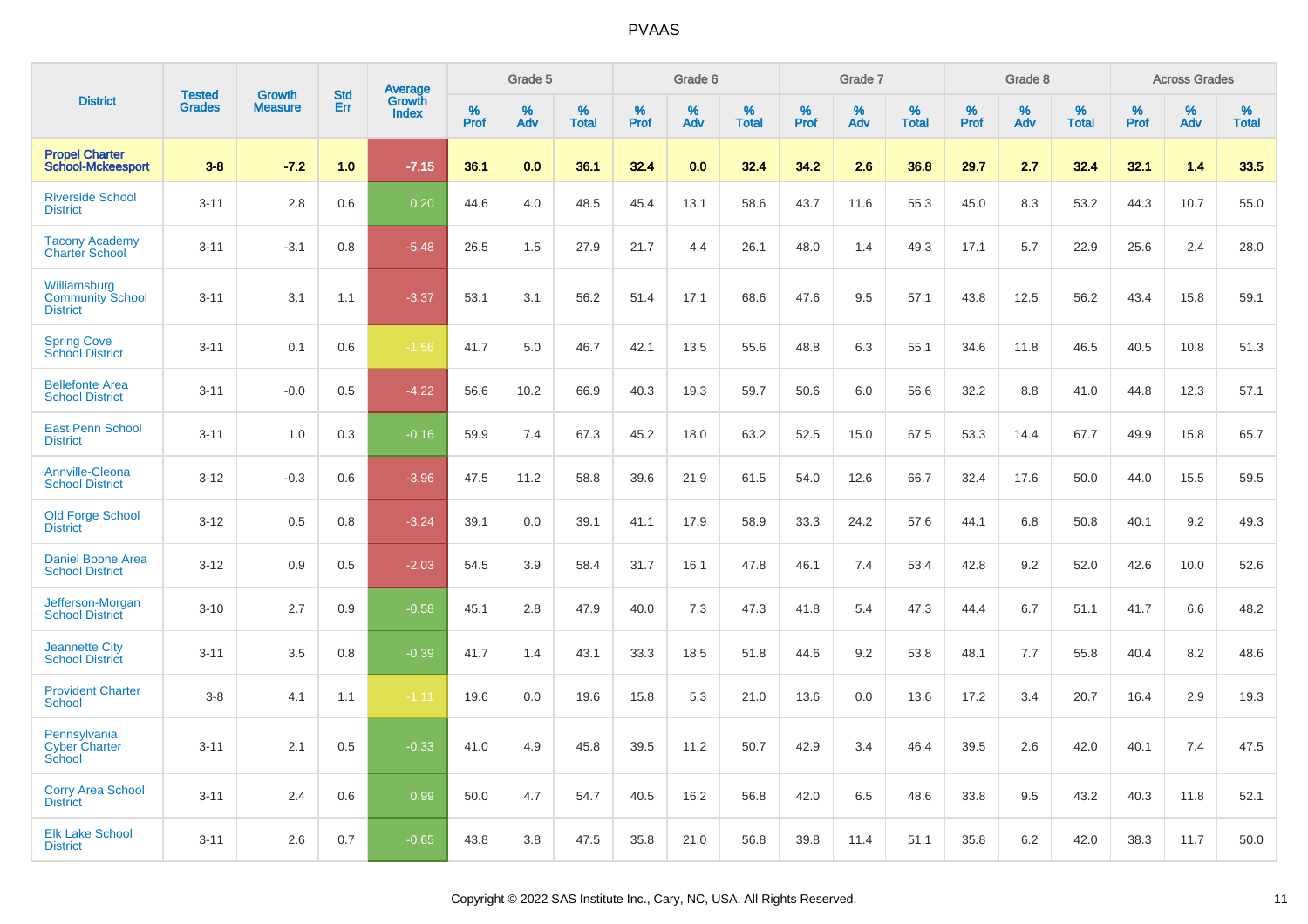|                                                                           |                                |                                 | <b>Std</b> | Average         |              | Grade 5     |                      |              | Grade 6     |                      |              | Grade 7     |                   |              | Grade 8     |                      |                     | <b>Across Grades</b> |                   |
|---------------------------------------------------------------------------|--------------------------------|---------------------------------|------------|-----------------|--------------|-------------|----------------------|--------------|-------------|----------------------|--------------|-------------|-------------------|--------------|-------------|----------------------|---------------------|----------------------|-------------------|
| <b>District</b>                                                           | <b>Tested</b><br><b>Grades</b> | <b>Growth</b><br><b>Measure</b> | Err        | Growth<br>Index | $\%$<br>Prof | $\%$<br>Adv | $\%$<br><b>Total</b> | $\%$<br>Prof | $\%$<br>Adv | $\%$<br><b>Total</b> | $\%$<br>Prof | $\%$<br>Adv | %<br><b>Total</b> | $\%$<br>Prof | $\%$<br>Adv | $\%$<br><b>Total</b> | $\%$<br><b>Prof</b> | $\%$<br>Adv          | %<br><b>Total</b> |
| <b>Propel Charter</b><br><b>School-Mckeesport</b>                         | $3 - 8$                        | $-7.2$                          | 1.0        | $-7.15$         | 36.1         | 0.0         | 36.1                 | 32.4         | 0.0         | 32.4                 | 34.2         | 2.6         | 36.8              | 29.7         | 2.7         | 32.4                 | 32.1                | 1.4                  | 33.5              |
| <b>Pine Grove Area</b><br><b>School District</b>                          | $3 - 11$                       | 0.9                             | 0.6        | $-3.29$         | 55.8         | 1.0         | 56.8                 | 41.0         | 14.5        | 55.6                 | 44.7         | 0.8         | 45.5              | 45.5         | 6.2         | 51.8                 | 46.5                | 10.4                 | 56.9              |
| <b>East Lycoming</b><br><b>School District</b>                            | $3 - 11$                       | $-0.6$                          | 0.6        | $-4.76$         | 63.9         | 6.7         | 70.6                 | 45.3         | 24.5        | 69.8                 | 57.8         | 10.7        | 68.6              | 43.0         | 12.4        | 55.4                 | 47.7                | 14.9                 | 62.6              |
| <b>Muncy School</b><br><b>District</b>                                    | $3 - 11$                       | 0.3                             | 0.7        | $-3.30$         | 49.2         | 11.5        | 60.7                 | 48.7         | 30.8        | 79.5                 | 58.0         | 8.7         | 66.7              | 44.4         | 12.2        | 56.7                 | 49.3                | 16.0                 | 65.3              |
| Shenandoah<br><b>Valley School</b><br><b>District</b>                     | $3 - 11$                       | 1.7                             | 0.9        | $-3.50$         | 37.3         | 3.0         | 40.3                 | 31.4         | 9.8         | 41.2                 | 36.2         | 1.7         | 37.9              | 26.3         | 0.0         | 26.3                 | 34.3                | 5.0                  | 39.4              |
| <b>Palmerton Area</b><br><b>School District</b>                           | $3 - 11$                       | 1.6                             | 0.6        | $-0.73$         | 54.9         | 3.7         | 58.5                 | 47.3         | 14.6        | 61.8                 | 42.6         | 11.6        | 54.3              | 38.3         | 11.2        | 49.5                 | 45.2                | 11.6                 | 56.8              |
| <b>Pottsgrove School</b><br><b>District</b>                               | $3 - 11$                       | $-0.4$                          | 0.5        | $-2.94$         | 39.7         | 5.4         | 45.1                 | 42.3         | 6.4         | 48.7                 | 53.1         | 9.1         | 62.3              | 40.4         | 3.7         | 44.2                 | 43.1                | 7.6                  | 50.7              |
| <b>Pleasant Valley</b><br><b>School District</b>                          | $3 - 11$                       | 1.4                             | 0.5        | $-2.68$         | 52.2         | 0.9         | 53.1                 | 50.0         | 8.3         | 58.3                 | 47.0         | 10.5        | 57.5              | 51.9         | 7.6         | 59.5                 | 48.1                | 6.4                  | 54.6              |
| <b>Rose Tree Media</b><br><b>School District</b>                          | $3 - 10$                       | 0.1                             | 0.4        | $-2.51$         | 62.5         | 14.0        | 76.5                 | 41.0         | 44.4        | 85.4                 | 51.8         | 27.0        | 78.8              | 56.2         | 22.8        | 79.0                 | 51.9                | 27.9                 | 79.8              |
| <b>Abington School</b><br><b>District</b>                                 | $3 - 10$                       | $-2.8$                          | 0.3        | $-9.26$         | 49.8         | 10.0        | 59.7                 | 44.9         | 27.5        | 72.5                 | 49.5         | 11.6        | 61.1              | 41.4         | 10.4        | 51.8                 | 44.9                | 18.8                 | 63.8              |
| <b>Wellsboro Area</b><br><b>School District</b>                           | $3 - 11$                       | $-0.6$                          | 0.6        | $-4.07$         | 62.1         | 6.9         | 69.0                 | 41.8         | 15.3        | 57.1                 | 46.6         | 15.2        | 61.9              | 44.3         | 15.5        | 59.8                 | 45.8                | 12.9                 | 58.7              |
| <b>Hampton Township</b><br><b>School District</b>                         | $3 - 11$                       | 1.7                             | 0.5        | $-3.34$         | 50.3         | 30.7        | 81.0                 | 35.6         | 44.2        | 79.8                 | 54.6         | 26.3        | 81.0              | 46.9         | 34.3        | 81.1                 | 44.1                | 38.5                 | 82.7              |
| <b>Mohawk Area</b><br><b>School District</b>                              | $3 - 11$                       | 0.9                             | 0.6        | $-2.08$         | 43.7         | 6.8         | 50.5                 | 44.7         | 21.3        | 66.0                 | 56.9         | 7.8         | 64.7              | 55.9         | 8.6         | 64.5                 | 46.4                | 17.1                 | 63.5              |
| <b>Robert Benjamin</b><br><b>Wiley Community</b><br><b>Charter School</b> | $3 - 8$                        | 3.6                             | 0.9        | $-1.43$         | 20.9         | 0.0         | 20.9                 | 23.4         | 4.3         | 27.7                 | 28.1         | 1.8         | 29.8              | 31.1         | 0.0         | 31.1                 | 24.2                | 2.4                  | 26.5              |
| <b>Rockwood Area</b><br><b>School District</b>                            | $3 - 11$                       | 1.8                             | 0.9        | $-0.76$         | 65.8         | 2.4         | 68.3                 | 38.1         | 31.0        | 69.0                 | 63.0         | 6.5         | 69.6              | 50.8         | 19.0        | 69.8                 | 52.2                | 13.4                 | 65.7              |
| <b>Laboratory Charter</b><br><b>School</b>                                | $3 - 8$                        | 3.4                             | 1.2        | $-4.40$         | 17.2         | 0.0         | 17.2                 | 26.2         | 7.1         | 33.3                 | 52.0         | 0.0         | 52.0              | 33.3         | 4.8         | 38.1                 | 27.2                | 2.4                  | 29.6              |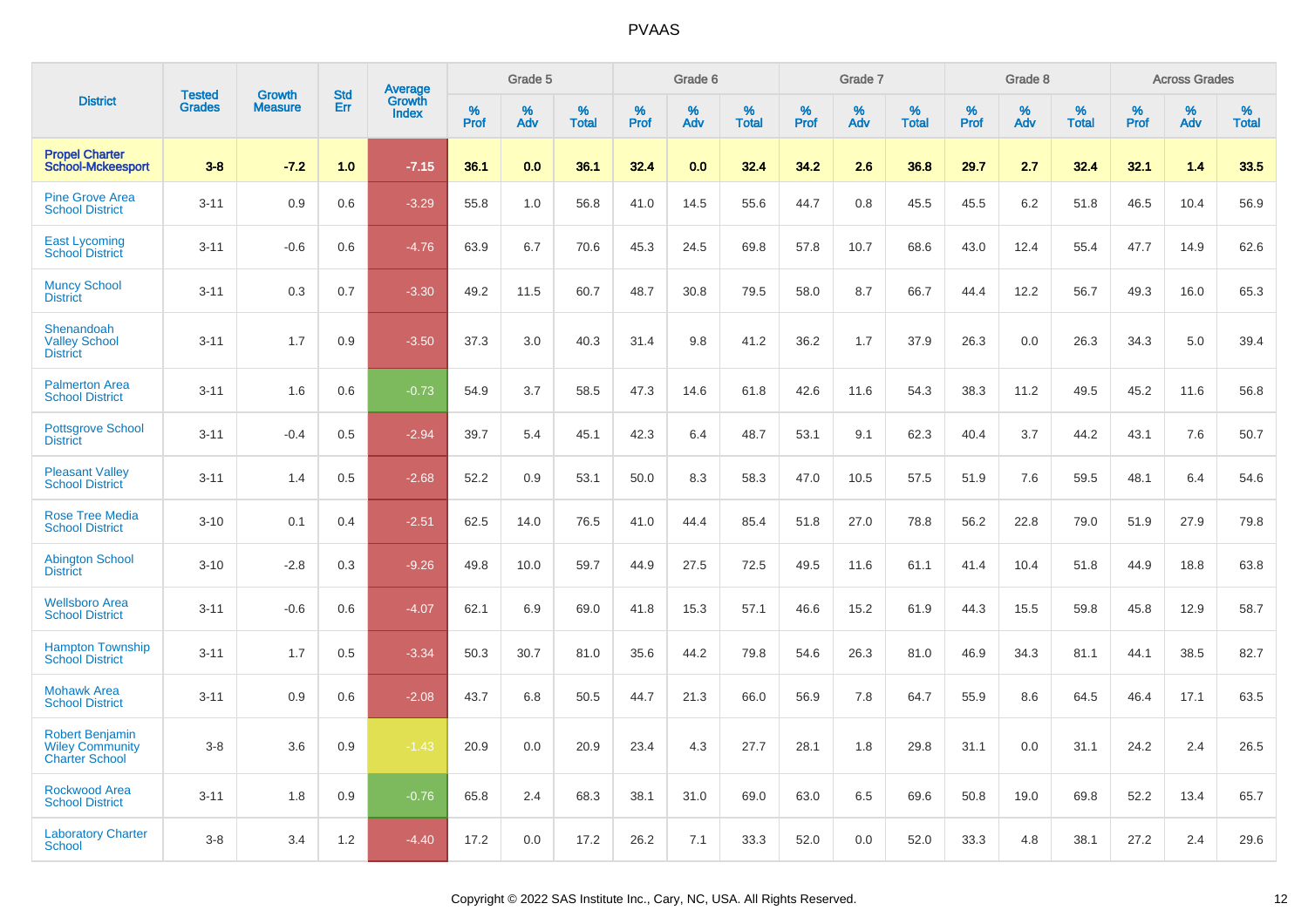|                                                                     |                                |                                 | <b>Std</b> | Average                |           | Grade 5  |                   |           | Grade 6  |                   |           | Grade 7  |                   |           | Grade 8  |                   |              | <b>Across Grades</b> |                   |
|---------------------------------------------------------------------|--------------------------------|---------------------------------|------------|------------------------|-----------|----------|-------------------|-----------|----------|-------------------|-----------|----------|-------------------|-----------|----------|-------------------|--------------|----------------------|-------------------|
| <b>District</b>                                                     | <b>Tested</b><br><b>Grades</b> | <b>Growth</b><br><b>Measure</b> | Err        | Growth<br><b>Index</b> | %<br>Prof | %<br>Adv | %<br><b>Total</b> | %<br>Prof | %<br>Adv | %<br><b>Total</b> | %<br>Prof | %<br>Adv | %<br><b>Total</b> | %<br>Prof | %<br>Adv | %<br><b>Total</b> | $\%$<br>Prof | %<br>Adv             | %<br><b>Total</b> |
| <b>Propel Charter</b><br><b>School-Mckeesport</b>                   | $3 - 8$                        | $-7.2$                          | 1.0        | $-7.15$                | 36.1      | 0.0      | 36.1              | 32.4      | 0.0      | 32.4              | 34.2      | 2.6      | 36.8              | 29.7      | 2.7      | 32.4              | 32.1         | 1.4                  | 33.5              |
| <b>California Area</b><br><b>School District</b>                    | $3 - 10$                       | 1.5                             | 0.8        | $-1.20$                | 51.8      | 3.7      | 55.6              | 39.4      | 9.1      | 48.5              | 46.4      | 17.9     | 64.3              | 50.0      | 18.5     | 68.5              | 45.7         | 14.1                 | 59.8              |
| <b>Mid Valley School</b><br><b>District</b>                         | $3 - 10$                       | $-0.4$                          | 0.6        | $-5.84$                | 41.6      | 5.0      | 46.5              | 48.8      | 10.4     | 59.2              | 38.6      | 2.4      | 40.9              | 26.2      | 2.7      | 28.9              | 38.8         | 7.4                  | 46.2              |
| <b>Union School</b><br><b>District</b>                              | $3 - 12$                       | 2.7                             | 1.0        | $-0.02$                | 21.2      | 6.1      | 27.3              | 40.9      | 20.4     | 61.4              | 40.5      | 0.0      | 40.5              | 40.0      | 6.7      | 46.7              | 37.0         | 8.4                  | 45.4              |
| <b>Bethel Park School</b><br><b>District</b>                        | $3 - 11$                       | 0.5                             | 0.4        | $-3.33$                | 59.3      | 14.8     | 74.2              | 44.6      | 30.2     | 74.9              | 57.6      | 17.0     | 74.5              | 54.5      | 19.6     | 74.1              | 52.1         | 24.5                 | 76.6              |
| Loyalsock<br><b>Township School</b><br><b>District</b>              | $3 - 12$                       | 1.2                             | 0.6        | $-1.86$                | 48.3      | 12.9     | 61.2              | 43.9      | 17.4     | 61.2              | 50.8      | 7.0      | 57.8              | 51.0      | 5.0      | 56.0              | 45.5         | 13.2                 | 58.7              |
| <b>Eastern Lancaster</b><br><b>County School</b><br><b>District</b> | $3 - 12$                       | 1.1                             | 0.5        | $-1.40$                | 48.1      | 3.9      | 51.9              | 38.7      | 12.0     | 50.8              | 35.4      | 4.6      | 39.9              | 38.0      | 15.5     | 53.5              | 39.2         | 9.3                  | 48.5              |
| <b>Chestnut Ridge</b><br><b>School District</b>                     | $3 - 12$                       | 1.2                             | 0.7        | $-2.28$                | 53.8      | 4.4      | 58.2              | 42.0      | 19.8     | 61.7              | 57.9      | 3.2      | 61.0              | 50.5      | 6.2      | 56.7              | 47.9         | 11.6                 | 59.5              |
| Conemaugh<br><b>Township Area</b><br><b>School District</b>         | $3 - 12$                       | 2.5                             | 0.8        | $-1.19$                | 53.2      | 22.6     | 75.8              | 36.1      | 36.1     | 72.1              | 62.5      | 18.1     | 80.6              | 50.7      | 16.4     | 67.1              | 50.9         | 24.8                 | 75.7              |
| <b>East Pennsboro</b><br><b>Area School</b><br><b>District</b>      | $3 - 11$                       | 1.2                             | 0.5        | $-1.85$                | 47.0      | 4.8      | 51.8              | 35.0      | 18.1     | 53.1              | 50.6      | 10.0     | 60.6              | 47.1      | 8.2      | 55.3              | 44.2         | 11.4                 | 55.5              |
| <b>Riverside Beaver</b><br><b>County School</b><br><b>District</b>  | $3 - 11$                       | 2.3                             | 0.6        | $-2.61$                | 53.1      | 9.4      | 62.5              | 37.0      | 36.0     | 73.0              | 48.8      | 12.5     | 61.2              | 51.6      | 15.8     | 67.4              | 45.6         | 22.4                 | 68.1              |
| <b>Big Spring School</b><br><b>District</b>                         | $3 - 11$                       | $-0.3$                          | 0.5        | $-3.93$                | 50.0      | 14.6     | 64.6              | 45.6      | 12.0     | 57.6              | 52.2      | 8.8      | 61.0              | 49.7      | 9.2      | 58.9              | 47.8         | 15.2                 | 63.0              |
| <b>KIPP Philadelphia</b><br><b>Charter School</b>                   | $3-8$                          | 2.8                             | 0.9        | 0.52                   | 13.5      | 0.0      | 13.5              | 28.0      | 0.0      | 28.0              | 29.0      | 0.0      | 29.0              | 25.6      | 0.0      | 25.6              | 21.5         | 0.4                  | 21.9              |
| <b>People For People</b><br><b>Charter School</b>                   | $3 - 12$                       | 3.5                             | 1.0        | $-0.65$                | 12.9      | 3.2      | 16.1              | 19.4      | 0.0      | 19.4              | 23.1      | 0.0      | 23.1              | 6.8       | 0.0      | 6.8               | 13.2         | 0.4                  | 13.6              |
| <b>Grove City Area</b><br><b>School District</b>                    | $3 - 12$                       | 1.6                             | 0.6        | $-1.18$                | 45.0      | 21.0     | 66.0              | 36.9      | 23.8     | 60.7              | 58.9      | 16.1     | 75.0              | 47.1      | 12.6     | 59.7              | 45.7         | 20.1                 | 65.8              |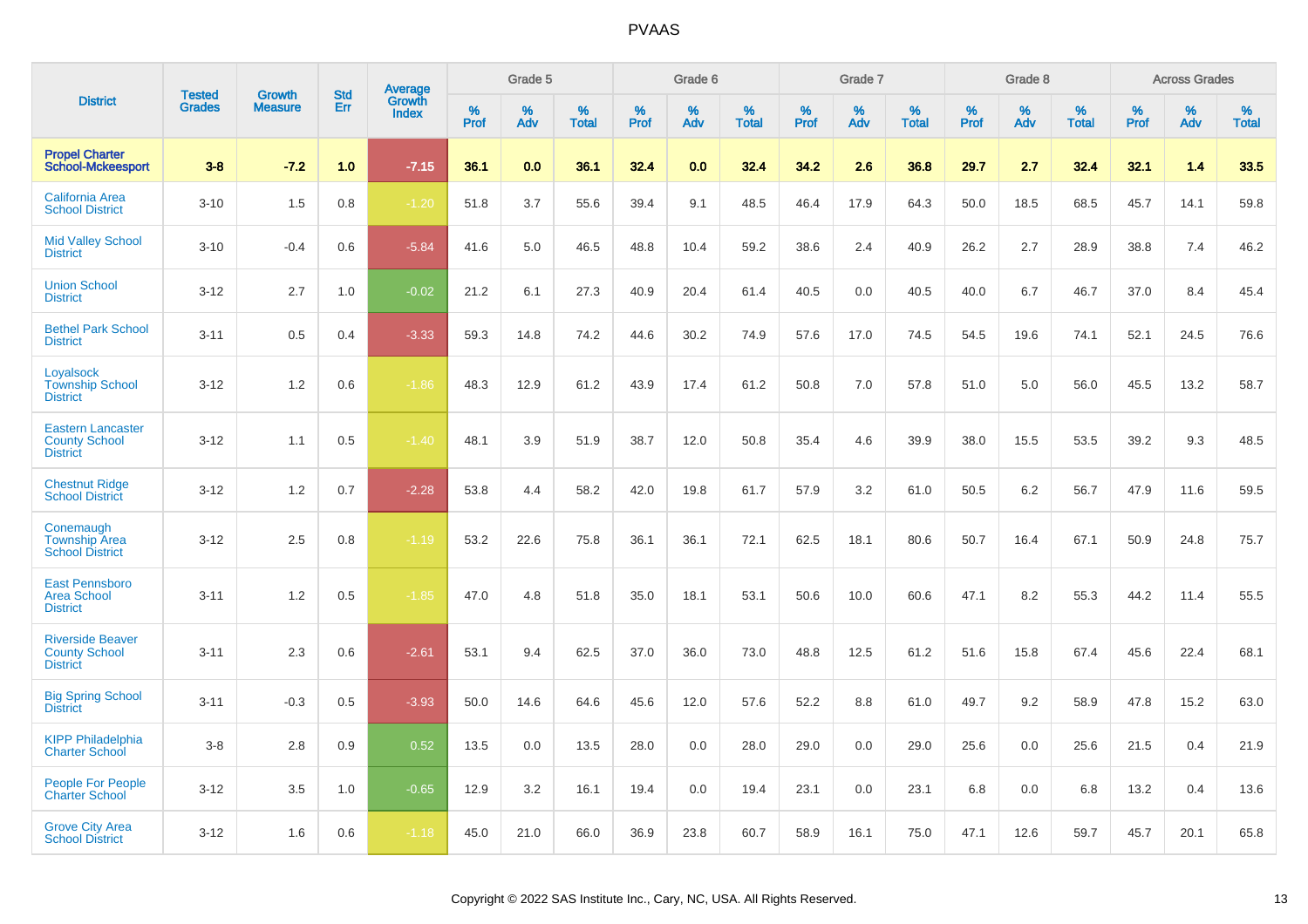|                                                         | <b>Tested</b> | <b>Growth</b>  | <b>Std</b> | Average                |           | Grade 5  |                   |           | Grade 6  |                   |           | Grade 7  |                   |           | Grade 8  |                   |           | <b>Across Grades</b> |                   |
|---------------------------------------------------------|---------------|----------------|------------|------------------------|-----------|----------|-------------------|-----------|----------|-------------------|-----------|----------|-------------------|-----------|----------|-------------------|-----------|----------------------|-------------------|
| <b>District</b>                                         | <b>Grades</b> | <b>Measure</b> | <b>Err</b> | Growth<br><b>Index</b> | %<br>Prof | %<br>Adv | %<br><b>Total</b> | %<br>Prof | %<br>Adv | %<br><b>Total</b> | %<br>Prof | %<br>Adv | %<br><b>Total</b> | %<br>Prof | %<br>Adv | %<br><b>Total</b> | %<br>Prof | %<br>Adv             | %<br><b>Total</b> |
| <b>Propel Charter</b><br><b>School-Mckeesport</b>       | $3 - 8$       | $-7.2$         | 1.0        | $-7.15$                | 36.1      | 0.0      | 36.1              | 32.4      | 0.0      | 32.4              | 34.2      | 2.6      | 36.8              | 29.7      | 2.7      | 32.4              | 32.1      | 1.4                  | 33.5              |
| <b>West Jefferson</b><br><b>Hills School District</b>   | $3 - 11$      | 0.0            | 0.4        | $-3.98$                | 58.9      | 14.8     | 73.8              | 50.5      | 19.9     | 70.4              | 60.2      | 13.1     | 73.3              | 57.6      | 17.7     | 75.4              | 53.0      | 20.4                 | 73.4              |
| <b>Russell Byers</b><br><b>Charter School</b>           | $3 - 8$       | 1.4            | 0.9        | $-1.06$                | 18.2      | 1.8      | 20.0              | 36.8      | 0.0      | 36.8              | 28.1      | 0.0      | 28.1              | 14.3      | 2.0      | 16.3              | 22.4      | 3.0                  | 25.3              |
| <b>Wyoming Valley</b><br>West School<br><b>District</b> | $3 - 11$      | 0.9            | 0.5        | $-1.24$                | 41.0      | 4.2      | 45.2              | 32.6      | 7.6      | 40.3              | 40.5      | 4.2      | 44.6              | 30.1      | 12.1     | 42.2              | 35.8      | 6.9                  | 42.7              |
| Wilkinsburg<br><b>Borough School</b><br><b>District</b> | $3-6$         | 4.8            | 1.4        | 0.90                   | 41.5      | 0.0      | 41.5              | 25.6      | 2.3      | 27.9              |           |          |                   |           |          |                   | 23.5      | 1.0                  | 24.5              |
| <b>Altoona Area</b><br><b>School District</b>           | $3 - 12$      | 1.1            | 0.3        | $-1.92$                | 43.5      | 4.0      | 47.5              | 30.6      | 11.2     | 41.8              | 38.3      | 4.3      | 42.6              | 43.8      | 7.2      | 51.0              | 37.4      | 6.8                  | 44.1              |
| <b>Southern Fulton</b><br><b>School District</b>        | $3 - 11$      | 0.0            | 0.9        | $-1.64$                | 53.2      | 6.4      | 59.6              | 41.4      | 15.5     | 56.9              | 40.4      | 0.0      | 40.4              | 32.0      | 8.0      | 40.0              | 43.4      | 7.9                  | 51.3              |
| Pen Argyl Area<br><b>School District</b>                | $3 - 12$      | 2.2            | 0.6        | $-0.55$                | 50.0      | 10.0     | 60.0              | 43.9      | 13.4     | 57.3              | 44.6      | 9.1      | 53.6              | 44.7      | 4.8      | 49.5              | 46.0      | 11.3                 | 57.2              |
| <b>Derry Area School</b><br><b>District</b>             | $3 - 11$      | 2.2            | 0.6        | $-0.34$                | 44.6      | 8.3      | 52.9              | 44.4      | 29.1     | 73.5              | 49.6      | 17.1     | 66.7              | 43.1      | 12.9     | 56.0              | 44.1      | 17.4                 | 61.5              |
| <b>Mastery Charter</b><br>School - Gratz<br>Campus      | $7 - 10$      | 5.0            | 1.4        | 1.26                   |           |          |                   |           |          |                   | 19.4      | 0.0      | 19.4              | 7.3       | 0.0      | 7.3               | 13.0      | 0.0                  | 13.0              |
| Wallenpaupack<br>Area School<br><b>District</b>         | $3 - 11$      | 1.8            | 0.5        | $-0.06$                | 54.8      | 4.2      | 59.0              | 52.1      | 8.5      | 60.6              | 49.3      | 12.8     | 62.2              | 40.4      | 6.8      | 47.3              | 47.2      | 10.0                 | 57.2              |
| <b>Bald Eagle Area</b><br><b>School District</b>        | $3 - 11$      | 0.1            | 0.6        | $-2.50$                | 54.7      | 4.7      | 59.4              | 41.6      | 7.9      | 49.5              | 32.2      | 2.5      | 34.8              | 34.2      | 14.0     | 48.2              | 39.5      | 10.5                 | 50.0              |
| <b>Cumberland Valley</b><br><b>School District</b>      | $3 - 12$      | $0.2\,$        | 0.2        | $-3.90$                | 59.3      | 12.9     | 72.1              | 45.0      | 24.7     | 69.7              | 53.8      | 17.0     | 70.9              | 51.0      | 16.9     | 67.8              | 49.2      | 22.4                 | 71.6              |
| <b>Souderton Charter</b><br>School<br>Collaborative     | $3 - 8$       | 4.3            | 1.3        | $-0.07$                | 74.1      | 25.9     | 100.0             | 48.0      | 48.0     | 96.0              | 33.3      | 61.9     | 95.2              | 47.1      | 41.2     | 88.2              | 50.7      | 40.8                 | 91.6              |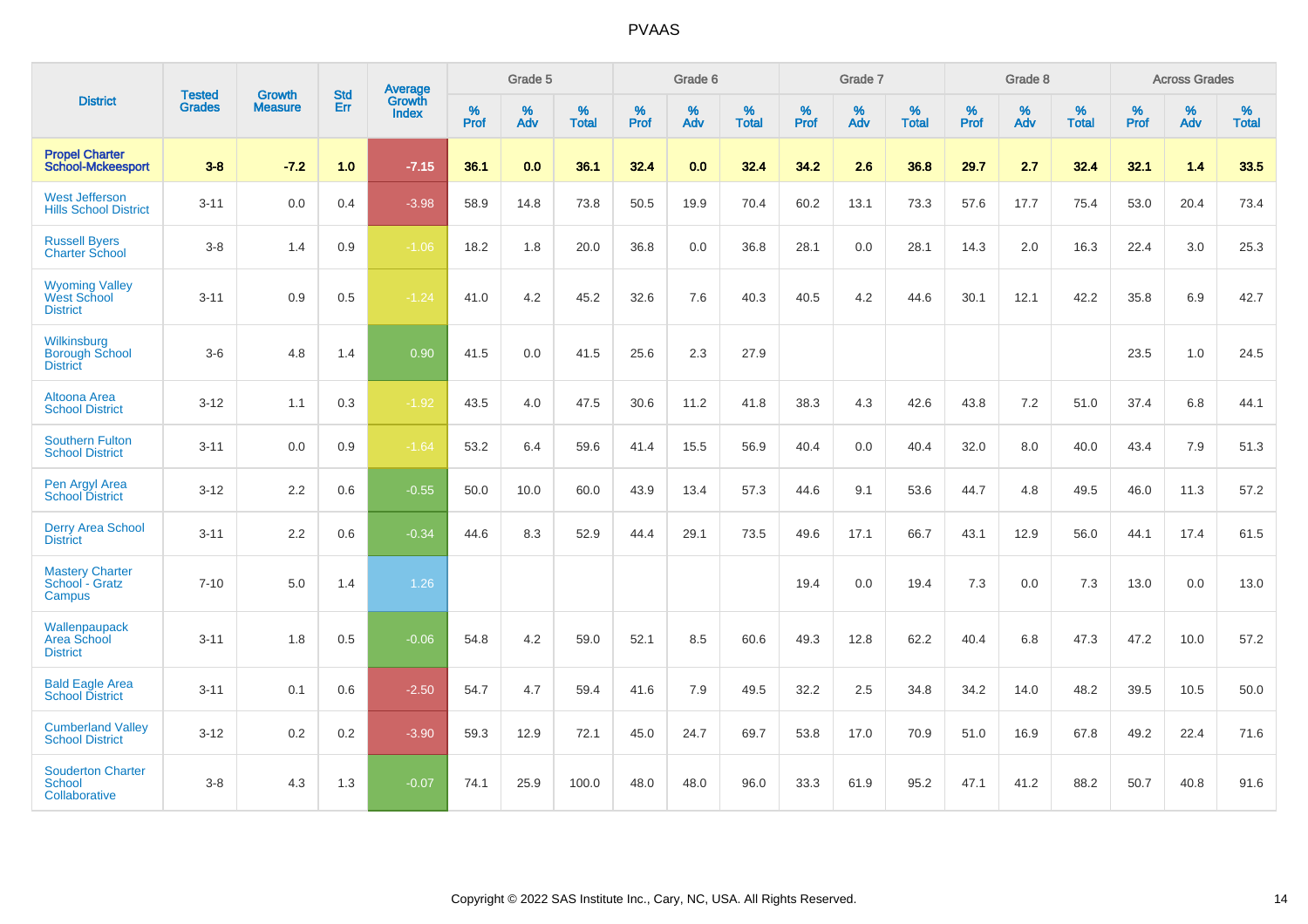|                                                                   | <b>Tested</b> | <b>Growth</b>  | <b>Std</b> | Average                |              | Grade 5  |                   |           | Grade 6  |                   |              | Grade 7  |                   |              | Grade 8  |                   |              | <b>Across Grades</b> |                   |
|-------------------------------------------------------------------|---------------|----------------|------------|------------------------|--------------|----------|-------------------|-----------|----------|-------------------|--------------|----------|-------------------|--------------|----------|-------------------|--------------|----------------------|-------------------|
| <b>District</b>                                                   | <b>Grades</b> | <b>Measure</b> | Err        | Growth<br><b>Index</b> | $\%$<br>Prof | %<br>Adv | %<br><b>Total</b> | %<br>Prof | %<br>Adv | %<br><b>Total</b> | $\%$<br>Prof | %<br>Adv | %<br><b>Total</b> | $\%$<br>Prof | %<br>Adv | %<br><b>Total</b> | $\%$<br>Prof | %<br>Adv             | %<br><b>Total</b> |
| <b>Propel Charter</b><br><b>School-Mckeesport</b>                 | $3 - 8$       | $-7.2$         | 1.0        | $-7.15$                | 36.1         | 0.0      | 36.1              | 32.4      | 0.0      | 32.4              | 34.2         | 2.6      | 36.8              | 29.7         | 2.7      | 32.4              | 32.1         | 1.4                  | 33.5              |
| <b>Clarion-Limestone</b><br><b>Area School</b><br><b>District</b> | $3 - 12$      | 1.8            | 0.9        | $-0.57$                | 54.6         | 29.1     | 83.6              | 57.7      | 26.9     | 84.6              | 41.7         | 16.7     | 58.3              | 44.7         | 12.8     | 57.4              | 47.0         | 20.8                 | 67.7              |
| <b>Ridgway Area</b><br><b>School District</b>                     | $3 - 11$      | 2.8            | 0.8        | $-0.56$                | 57.4         | 6.6      | 63.9              | 45.9      | 32.8     | 78.7              | 48.3         | 8.3      | 56.7              | 57.4         | 8.2      | 65.6              | 51.0         | 16.6                 | 67.6              |
| Hatboro-Horsham<br><b>School District</b>                         | $3 - 11$      | 1.3            | 0.4        | $-0.67$                | 55.0         | 7.8      | 62.7              | 49.0      | 19.5     | 68.5              | 52.9         | 10.9     | 63.8              | 51.3         | 9.1      | 60.5              | 49.9         | 13.8                 | 63.7              |
| <b>Sharon City School</b><br><b>District</b>                      | $3 - 11$      | 1.0            | 0.6        | $-2.38$                | 36.8         | 3.5      | 40.3              | 30.8      | 15.0     | 45.8              | 33.3         | 1.8      | 35.2              | 42.1         | 6.4      | 48.4              | 34.2         | 6.1                  | 40.2              |
| <b>Riverview School</b><br><b>District</b>                        | $3 - 11$      | $-2.8$         | 0.8        | $-4.29$                | 71.2         | 9.6      | 80.8              | 39.7      | 29.5     | 69.2              | 54.8         | 1.6      | 56.4              | 38.0         | 10.1     | 48.1              | 48.9         | 19.2                 | 68.1              |
| <b>Portage Area</b><br><b>School District</b>                     | $3 - 10$      | 1.0            | 0.9        | $-2.55$                | 50.0         | 9.5      | 59.5              | 52.0      | 28.0     | 80.0              | 54.0         | 3.2      | 57.1              | 49.1         | 7.6      | 56.6              | 51.5         | 15.6                 | 67.2              |
| Susquehanna<br><b>Township School</b><br><b>District</b>          | $3 - 12$      | $-0.5$         | 0.5        | $-2.27$                | 42.6         | 1.2      | 43.8              | 30.8      | 2.0      | 32.8              | 27.1         | 2.8      | 29.9              | 33.8         | 6.1      | 39.9              | 34.8         | 4.8                  | 39.6              |
| <b>Clairton City</b><br><b>School District</b>                    | $3 - 11$      | 0.7            | 0.8        | $-1.61$                | 12.5         | 2.1      | 14.6              | 22.1      | 5.9      | 27.9              | 17.7         | 0.0      | 17.7              | 25.5         | 0.0      | 25.5              | 19.3         | 1.5                  | 20.8              |
| <b>Wyomissing Area</b><br><b>School District</b>                  | $3 - 12$      | $-1.6$         | 0.6        | $-4.87$                | 47.3         | 14.7     | 62.0              | 50.5      | 21.8     | 72.3              | 47.3         | 11.6     | 58.9              | 46.4         | 13.6     | 60.0              | 46.4         | 19.4                 | 65.8              |
| <b>Sto-Rox School</b><br><b>District</b>                          | $3 - 10$      | $-0.0$         | 0.9        | $-1.18$                | 16.1         | 2.2      | 18.3              | 27.9      | 1.2      | 29.1              | 0.0          | 0.0      | 0.0               | 2.9          | 0.0      | 2.9               | 16.8         | 1.0                  | 17.9              |
| <b>Centennial School</b><br><b>District</b>                       | $3 - 10$      | 1.2            | 0.3        | 0.36                   | 49.0         | 5.4      | 54.4              | 41.7      | 11.3     | 53.0              | 46.4         | 7.1      | 53.6              | 43.6         | 5.1      | 48.7              | 44.3         | 10.2                 | 54.4              |
| <b>Vida Charter</b><br><b>School</b>                              | $3-6$         | 3.8            | 1.9        | $-0.39$                | 56.0         | 16.0     | 72.0              | 27.8      | 27.8     | 55.6              |              |          |                   |              |          |                   | 33.7         | 19.8                 | 53.5              |
| <b>Avon Grove</b><br><b>School District</b>                       | $3 - 10$      | $-1.5$         | 0.4        | $-5.53$                | 48.2         | 14.6     | 62.9              | 44.6      | 18.7     | 63.3              | 59.8         | 14.8     | 74.6              | 46.8         | 16.7     | 63.5              | 46.7         | 15.4                 | 62.1              |
| <b>Owen J Roberts</b><br><b>School District</b>                   | $3 - 11$      | $-2.3$         | 0.3        | $-11.48$               | 59.8         | 15.0     | 74.8              | 41.4      | 38.7     | 80.1              | 56.3         | 10.6     | 67.0              | 51.6         | 11.0     | 62.6              | 50.6         | 21.3                 | 71.8              |
| <b>West Chester Area</b><br><b>School District</b>                | $3 - 11$      | $-1.6$         | 0.3        | $-7.85$                | 58.7         | 13.5     | 72.2              | 51.5      | 23.7     | 75.1              | 53.1         | 14.1     | 67.2              | 57.3         | 13.9     | 71.2              | 52.6         | 21.5                 | 74.0              |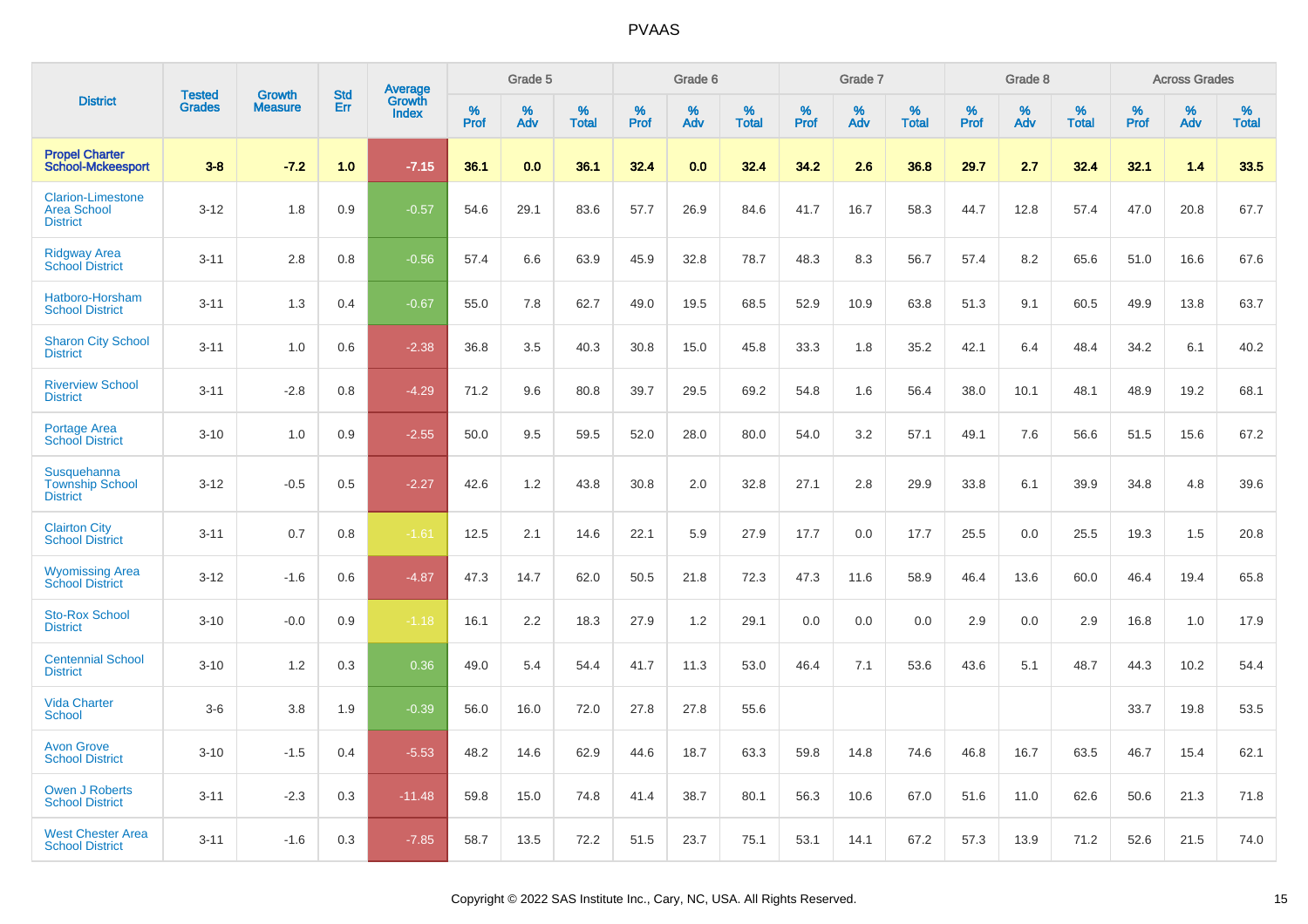|                                                           | <b>Tested</b> | <b>Growth</b>  | <b>Std</b> | Average                |           | Grade 5  |                   |           | Grade 6  |                   |           | Grade 7  |                   |           | Grade 8  |                   |           | <b>Across Grades</b> |                   |
|-----------------------------------------------------------|---------------|----------------|------------|------------------------|-----------|----------|-------------------|-----------|----------|-------------------|-----------|----------|-------------------|-----------|----------|-------------------|-----------|----------------------|-------------------|
| <b>District</b>                                           | <b>Grades</b> | <b>Measure</b> | Err        | Growth<br><b>Index</b> | %<br>Prof | %<br>Adv | %<br><b>Total</b> | %<br>Prof | %<br>Adv | %<br><b>Total</b> | %<br>Prof | %<br>Adv | %<br><b>Total</b> | %<br>Prof | %<br>Adv | %<br><b>Total</b> | %<br>Prof | %<br>Adv             | %<br><b>Total</b> |
| <b>Propel Charter</b><br><b>School-Mckeesport</b>         | $3 - 8$       | $-7.2$         | 1.0        | $-7.15$                | 36.1      | 0.0      | 36.1              | 32.4      | 0.0      | 32.4              | 34.2      | 2.6      | 36.8              | 29.7      | 2.7      | 32.4              | 32.1      | 1.4                  | 33.5              |
| <b>Pottsville Area</b><br><b>School District</b>          | $3 - 12$      | $-1.5$         | 0.5        | $-5.24$                | 43.0      | 3.7      | 46.7              | 39.2      | 7.7      | 46.8              | 34.4      | 4.9      | 39.3              | 40.4      | 4.1      | 44.4              | 39.7      | 6.1                  | 45.8              |
| <b>Easton Area</b><br><b>School District</b>              | $3 - 12$      | 0.1            | 0.4        | $-1.51$                | 43.5      | 2.4      | 45.9              | 33.8      | 7.9      | 41.8              | 40.1      | 7.2      | 47.2              | 35.4      | 6.0      | 41.4              | 36.9      | 7.9                  | 44.8              |
| <b>Jamestown Area</b><br><b>School District</b>           | $3 - 11$      | 2.7            | 1.2        | $-1.24$                | 47.4      | 0.0      | 47.4              | 30.6      | 19.4     | 50.0              | 41.4      | 6.9      | 48.3              | 54.6      | 0.0      | 54.6              | 41.2      | 7.9                  | 49.1              |
| <b>Girard School</b><br><b>District</b>                   | $3 - 11$      | 1.9            | 0.6        | $-2.29$                | 54.5      | 12.5     | 67.0              | 38.1      | 22.9     | 61.0              | 47.8      | 16.2     | 64.0              | 54.1      | 7.3      | 61.5              | 45.5      | 17.8                 | 63.3              |
| <b>Mastery Charter</b><br>School -<br>Shoemaker<br>Campus | $7 - 10$      | 5.8            | 1.6        | 1.55                   |           |          |                   |           |          |                   | 26.7      | 6.7      | 33.3              | 25.9      | 0.0      | 25.9              | 26.3      | 3.5                  | 29.8              |
| <b>Northeastern York</b><br><b>School District</b>        | $3 - 11$      | 1.5            | 0.4        | $-0.02$                | 51.8      | 13.3     | 65.0              | 45.0      | 21.5     | 66.5              | 48.5      | 11.0     | 59.5              | 43.2      | 18.2     | 61.5              | 46.8      | 17.3                 | 64.1              |
| <b>Troy Area School</b><br><b>District</b>                | $3 - 10$      | 0.2            | 0.6        | $-2.82$                | 45.0      | 1.0      | 46.0              | 25.5      | 5.9      | 31.4              | 45.6      | 6.5      | 52.2              | 42.4      | 10.2     | 52.5              | 39.4      | 6.6                  | 46.0              |
| Claysburg-Kimmel<br><b>School District</b>                | $3 - 11$      | 2.9            | 0.8        | $-0.45$                | 52.3      | 3.1      | 55.4              | 34.6      | 15.4     | 50.0              | 35.1      | 8.8      | 43.9              | 43.9      | 7.0      | 50.9              | 43.5      | 8.7                  | 52.2              |
| <b>Stroudsburg Area</b><br><b>School District</b>         | $3 - 11$      | 1.1            | 0.4        | $-2.29$                | 39.1      | 4.0      | 43.1              | 39.0      | 11.2     | 50.2              | 46.4      | 8.5      | 54.9              | 48.9      | 7.8      | 56.7              | 40.7      | 9.2                  | 49.9              |
| Tredyffrin-<br><b>Easttown School</b><br><b>District</b>  | $3 - 10$      | 0.5            | 0.4        | $-3.06$                | 65.0      | 22.0     | 87.0              | 47.7      | 39.5     | 87.2              | 56.5      | 29.3     | 85.8              | 48.6      | 39.7     | 88.4              | 52.0      | 36.6                 | 88.6              |
| <b>Avon Grove</b><br><b>Charter School</b>                | $3 - 11$      | 1.7            | 0.6        | 0.18                   | 53.3      | 4.9      | 58.2              | 47.4      | 18.2     | 65.7              | 51.1      | 16.3     | 67.4              | 38.6      | 9.9      | 48.5              | 42.6      | 14.8                 | 57.4              |
| <b>Peters Township</b><br><b>School District</b>          | $3 - 11$      | $-0.2$         | 0.4        | $-4.46$                | 62.9      | 24.3     | 87.3              | 48.1      | 33.6     | 81.7              | 57.8      | 25.7     | 83.5              | 63.8      | 20.1     | 83.9              | 52.4      | 33.7                 | 86.1              |
| <b>Millersburg Area</b><br><b>School District</b>         | $3 - 11$      | $-0.2$         | 0.8        | $-2.79$                | 47.1      | 3.9      | 51.0              | 41.5      | 0.0      | 41.5              | 51.6      | 3.1      | 54.7              | 40.3      | 3.2      | 43.6              | 44.2      | 7.4                  | 51.5              |
| <b>Central Fulton</b><br><b>School District</b>           | $3 - 11$      | 0.7            | 0.8        | $-1.60$                | 43.4      | 7.9      | 51.3              | 36.2      | 8.7      | 44.9              | 42.7      | 2.7      | 45.3              | 53.6      | 16.1     | 69.6              | 45.7      | 8.1                  | 53.8              |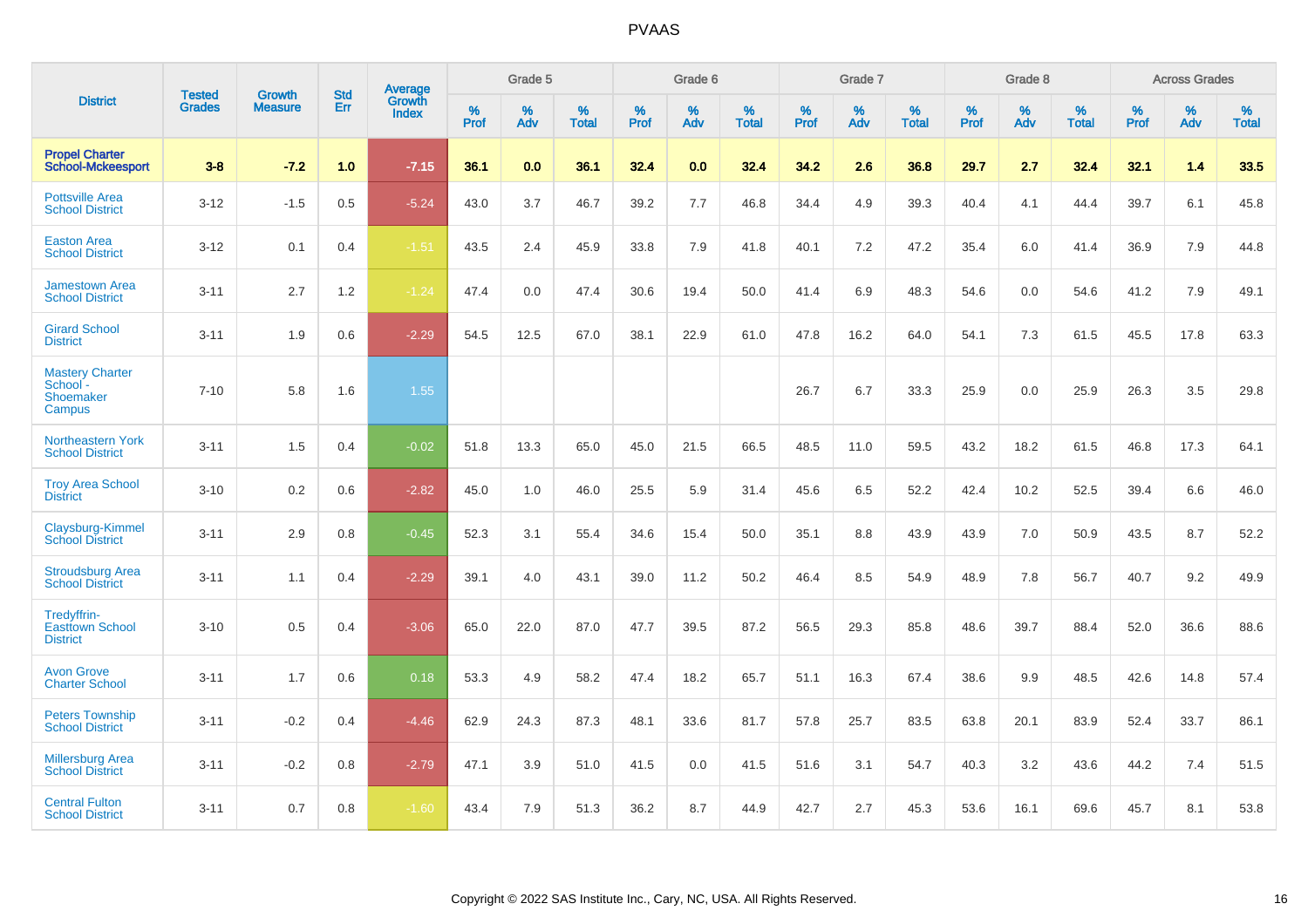|                                                                        |                                |                          | <b>Std</b> | <b>Average</b>         |           | Grade 5  |                   |           | Grade 6  |                   |           | Grade 7  |                   |           | Grade 8  |                   |           | <b>Across Grades</b> |                   |
|------------------------------------------------------------------------|--------------------------------|--------------------------|------------|------------------------|-----------|----------|-------------------|-----------|----------|-------------------|-----------|----------|-------------------|-----------|----------|-------------------|-----------|----------------------|-------------------|
| <b>District</b>                                                        | <b>Tested</b><br><b>Grades</b> | Growth<br><b>Measure</b> | Err        | Growth<br><b>Index</b> | %<br>Prof | %<br>Adv | %<br><b>Total</b> | %<br>Prof | %<br>Adv | %<br><b>Total</b> | %<br>Prof | %<br>Adv | %<br><b>Total</b> | %<br>Prof | %<br>Adv | %<br><b>Total</b> | %<br>Prof | %<br>Adv             | %<br><b>Total</b> |
| <b>Propel Charter</b><br><b>School-Mckeesport</b>                      | $3 - 8$                        | $-7.2$                   | 1.0        | $-7.15$                | 36.1      | 0.0      | 36.1              | 32.4      | 0.0      | 32.4              | 34.2      | 2.6      | 36.8              | 29.7      | 2.7      | 32.4              | 32.1      | 1.4                  | 33.5              |
| <b>Susquenita School</b><br><b>District</b>                            | $3 - 11$                       | 0.7                      | 0.6        | $-1.50$                | 46.7      | 9.2      | 55.8              | 45.3      | 8.5      | 53.8              | 38.0      | 7.4      | 45.4              | 42.1      | 6.5      | 48.6              | 43.0      | 11.2                 | 54.2              |
| <b>Ellwood City Area</b><br><b>School District</b>                     | $3 - 11$                       | 0.6                      | 0.6        | $-2.25$                | 53.8      | 11.5     | 65.4              | 47.0      | 14.8     | 61.7              | 43.0      | 10.7     | 53.7              | 41.3      | 8.3      | 49.5              | 45.3      | 10.3                 | 55.6              |
| <b>Greater Johnstown</b><br><b>School District</b>                     | $3 - 11$                       | $-0.2$                   | 0.5        | $-3.14$                | 21.9      | 0.0      | 21.9              | 21.0      | 2.7      | 23.6              | 26.7      | 0.6      | 27.3              | 23.4      | 0.6      | 24.0              | 21.6      | 1.8                  | 23.4              |
| Punxsutawney<br><b>Area School</b><br><b>District</b>                  | $3 - 11$                       | 1.1                      | 0.6        | $-0.16$                | 52.2      | 9.4      | 61.6              | 54.9      | 13.3     | 68.1              | 36.8      | 5.6      | 42.4              | 40.0      | 5.4      | 45.4              | 41.5      | 12.4                 | 53.8              |
| <b>Northern Bedford</b><br><b>County School</b><br><b>District</b>     | $3 - 11$                       | $-0.1$                   | 0.8        | $-2.76$                | 46.9      | 14.3     | 61.2              | 57.6      | 28.8     | 86.4              | 43.1      | 17.2     | 60.3              | 50.0      | 15.6     | 65.6              | 46.8      | 20.5                 | 67.3              |
| <b>Karns City Area</b><br><b>School District</b>                       | $3 - 11$                       | $-0.9$                   | 0.6        | $-3.82$                | 56.2      | 9.0      | 65.2              | 46.6      | 14.8     | 61.4              | 47.4      | 1.7      | 49.1              | 40.7      | 1.8      | 42.6              | 44.7      | 6.8                  | 51.5              |
| Palmyra Area<br><b>School District</b>                                 | $3 - 11$                       | $-0.7$                   | 0.4        | $-2.98$                | 54.6      | 19.4     | 74.0              | 44.9      | 24.2     | 69.1              | 58.9      | 12.6     | 71.5              | 53.4      | 10.9     | 64.3              | 49.8      | 21.3                 | 71.1              |
| <b>Boys Latin Of</b><br>Philadelphia<br><b>Charter School</b>          | $6 - 12$                       | 2.7                      | 0.8        | 1.58                   |           |          |                   | 9.0       | 1.5      | 10.4              | 18.1      | 1.2      | 19.3              | 22.6      | 1.1      | 23.7              | 17.3      | 1.2                  | 18.5              |
| <b>York City School</b><br><b>District</b>                             | $3 - 12$                       | 1.0                      | 0.3        | 0.06                   | 13.6      | 0.5      | 14.1              | 17.2      | 1.8      | 19.1              | 14.9      | 0.0      | 14.9              | 16.0      | 0.2      | 16.2              | 15.3      | 0.7                  | 15.9              |
| Pennsylvania<br><b>Virtual Charter</b><br><b>School</b>                | $3 - 11$                       | 2.2                      | 0.7        | $-0.98$                | 51.9      | 4.7      | 56.6              | 41.9      | 14.0     | 55.9              | 38.4      | 13.1     | 51.5              | 43.8      | 9.0      | 52.8              | 42.3      | 11.6                 | 53.9              |
| <b>Northeast Bradford</b><br><b>School District</b>                    | $3 - 10$                       | 3.0                      | 0.9        | 0.26                   | 57.5      | 2.5      | 60.0              | 37.8      | 11.1     | 48.9              | 39.6      | 11.3     | 50.9              | 40.4      | 7.0      | 47.4              | 45.2      | 9.9                  | 55.1              |
| <b>Western Beaver</b><br><b>County School</b><br><b>District</b>       | $3 - 11$                       | $-1.5$                   | 1.2        | $-3.15$                | 37.5      | 12.5     | 50.0              | 57.1      | 31.0     | 88.1              | 52.1      | 8.3      | 60.4              | 52.8      | 5.6      | 58.3              | 50.0      | 17.8                 | 67.8              |
| <b>Young Scholars Of</b><br><b>Central PA Charter</b><br><b>School</b> | $3-8$                          | 3.9                      | 1.2        | $-0.71$                | 35.6      | 13.3     | 48.9              | 28.0      | 12.0     | 40.0              | 50.0      | 14.3     | 64.3              | 43.8      | 0.0      | 43.8              | 42.6      | 11.6                 | 54.2              |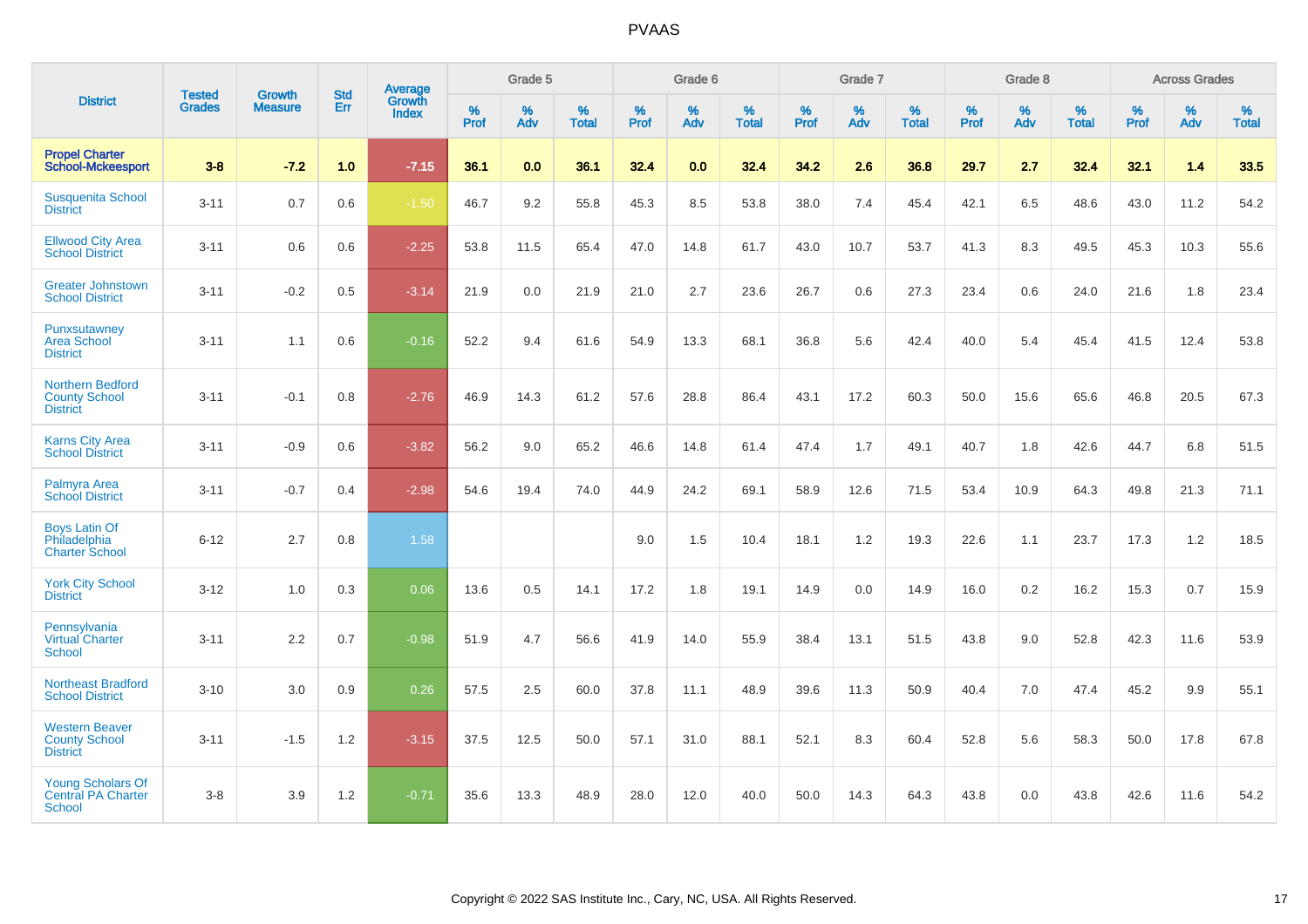|                                                                      |                                |                                 | <b>Std</b> | Average         |           | Grade 5  |                   |           | Grade 6  |                   |           | Grade 7  |                   |           | Grade 8  |                   |              | <b>Across Grades</b> |                   |
|----------------------------------------------------------------------|--------------------------------|---------------------------------|------------|-----------------|-----------|----------|-------------------|-----------|----------|-------------------|-----------|----------|-------------------|-----------|----------|-------------------|--------------|----------------------|-------------------|
| <b>District</b>                                                      | <b>Tested</b><br><b>Grades</b> | <b>Growth</b><br><b>Measure</b> | Err        | Growth<br>Index | %<br>Prof | %<br>Adv | %<br><b>Total</b> | %<br>Prof | %<br>Adv | %<br><b>Total</b> | %<br>Prof | %<br>Adv | %<br><b>Total</b> | %<br>Prof | %<br>Adv | %<br><b>Total</b> | $\%$<br>Prof | %<br>Adv             | %<br><b>Total</b> |
| <b>Propel Charter</b><br><b>School-Mckeesport</b>                    | $3 - 8$                        | $-7.2$                          | 1.0        | $-7.15$         | 36.1      | 0.0      | 36.1              | 32.4      | 0.0      | 32.4              | 34.2      | 2.6      | 36.8              | 29.7      | 2.7      | 32.4              | 32.1         | 1.4                  | 33.5              |
| <b>Weatherly Area</b><br><b>School District</b>                      | $3 - 11$                       | 0.6                             | 1.1        | $-1.95$         | 53.8      | 0.0      | 53.8              | 48.5      | 15.2     | 63.6              | 53.3      | 3.3      | 56.7              | 29.7      | 13.5     | 43.2              | 41.9         | 6.9                  | 48.8              |
| <b>Redbank Valley</b><br><b>School District</b>                      | $3 - 11$                       | 2.3                             | 0.7        | $-0.29$         | 64.3      | 4.3      | 68.6              | 38.8      | 13.8     | 52.5              | 54.6      | 12.5     | 67.0              | 55.4      | 15.4     | 70.8              | 50.6         | 13.7                 | 64.4              |
| <b>West Middlesex</b><br><b>Area School</b><br><b>District</b>       | $3 - 10$                       | $-1.3$                          | 0.9        | $-5.66$         | 52.2      | 17.4     | 69.6              | 41.0      | 26.2     | 67.2              | 44.4      | 5.6      | 50.0              | 35.7      | 4.8      | 40.5              | 42.5         | 12.1                 | 54.6              |
| <b>Pan American</b><br><b>Academy Charter</b><br><b>School</b>       | $3 - 8$                        | 0.9                             | 0.8        | $-2.78$         | 19.3      | 1.8      | 21.0              | 17.1      | 0.0      | 17.1              | 28.1      | 1.8      | 29.8              | 21.3      | 1.6      | 23.0              | 19.6         | 2.0                  | 21.5              |
| <b>Pequea Valley</b><br><b>School District</b>                       | $3 - 11$                       | 1.3                             | 0.6        | $-1.96$         | 46.4      | 1.8      | 48.2              | 36.6      | 7.5      | 44.1              | 43.0      | 4.7      | 47.7              | 37.9      | 6.8      | 44.7              | 37.7         | 6.5                  | 44.2              |
| <b>United School</b><br><b>District</b>                              | $3 - 11$                       | 0.7                             | 0.8        | $-2.04$         | 52.4      | 0.0      | 52.4              | 54.0      | 14.3     | 68.2              | 52.3      | 7.7      | 60.0              | 35.8      | 16.4     | 52.2              | 47.1         | 12.4                 | 59.5              |
| <b>Donegal School</b><br><b>District</b>                             | $3 - 12$                       | 1.3                             | 0.5        | 0.56            | 42.0      | 11.6     | 53.6              | 40.9      | 18.8     | 59.7              | 44.4      | 12.4     | 56.8              | 32.4      | 16.2     | 48.6              | 39.5         | 16.0                 | 55.5              |
| <b>Slippery Rock Area</b><br><b>School District</b>                  | $3 - 11$                       | 0.3                             | 0.6        | $-2.10$         | 61.1      | 15.1     | 76.2              | 42.1      | 32.3     | 74.4              | 51.6      | 6.6      | 58.2              | 47.2      | 18.1     | 65.4              | 47.2         | 24.9                 | 72.1              |
| <b>Bellwood-Antis</b><br><b>School District</b>                      | $3 - 10$                       | 1.5                             | 0.7        | $-1.63$         | 46.1      | 3.4      | 49.4              | 34.4      | 16.7     | 51.1              | 44.0      | 10.7     | 54.8              | 41.3      | 26.1     | 67.4              | 41.8         | 16.7                 | 58.6              |
| <b>Lincoln Leadership</b><br><b>Academy Charter</b><br><b>School</b> | $3 - 12$                       | 1.6                             | 0.9        | $-0.39$         | 29.6      | 0.0      | 29.6              | 25.0      | 12.5     | 37.5              | 24.5      | 5.7      | 30.2              | 22.0      | 2.4      | 24.4              | 28.4         | 5.4                  | 33.8              |
| <b>Hopewell Area</b><br><b>School District</b>                       | $3 - 11$                       | $-0.3$                          | 0.6        | $-3.20$         | 53.8      | 3.0      | 56.8              | 50.4      | 19.0     | 69.4              | 48.3      | 10.7     | 59.1              | 42.6      | 6.6      | 49.2              | 48.2         | 11.9                 | 60.1              |
| <b>Spring Grove Area</b><br><b>School District</b>                   | $3 - 11$                       | $-0.1$                          | 0.4        | $-4.54$         | 49.1      | 16.7     | 65.7              | 40.9      | 25.0     | 65.9              | 47.4      | 15.5     | 63.0              | 50.4      | 6.8      | 57.2              | 46.5         | 19.3                 | 65.8              |
| <b>Upper Darby</b><br><b>School District</b>                         | $3 - 12$                       | 0.7                             | 0.3        | $-1.00$         | 30.9      | 2.9      | 33.8              | 29.8      | 6.5      | 36.3              | 26.4      | 1.4      | 27.7              | 29.9      | 3.6      | 33.4              | 30.4         | 5.0                  | 35.4              |
| <b>Big Beaver Falls</b><br>Area School<br><b>District</b>            | $3 - 11$                       | $-0.7$                          | 0.6        | $-3.07$         | 44.1      | 2.9      | 47.1              | 30.8      | 1.9      | 32.7              | 29.7      | 5.0      | 34.6              | 27.8      | 2.1      | 29.9              | 33.1         | 3.7                  | 36.8              |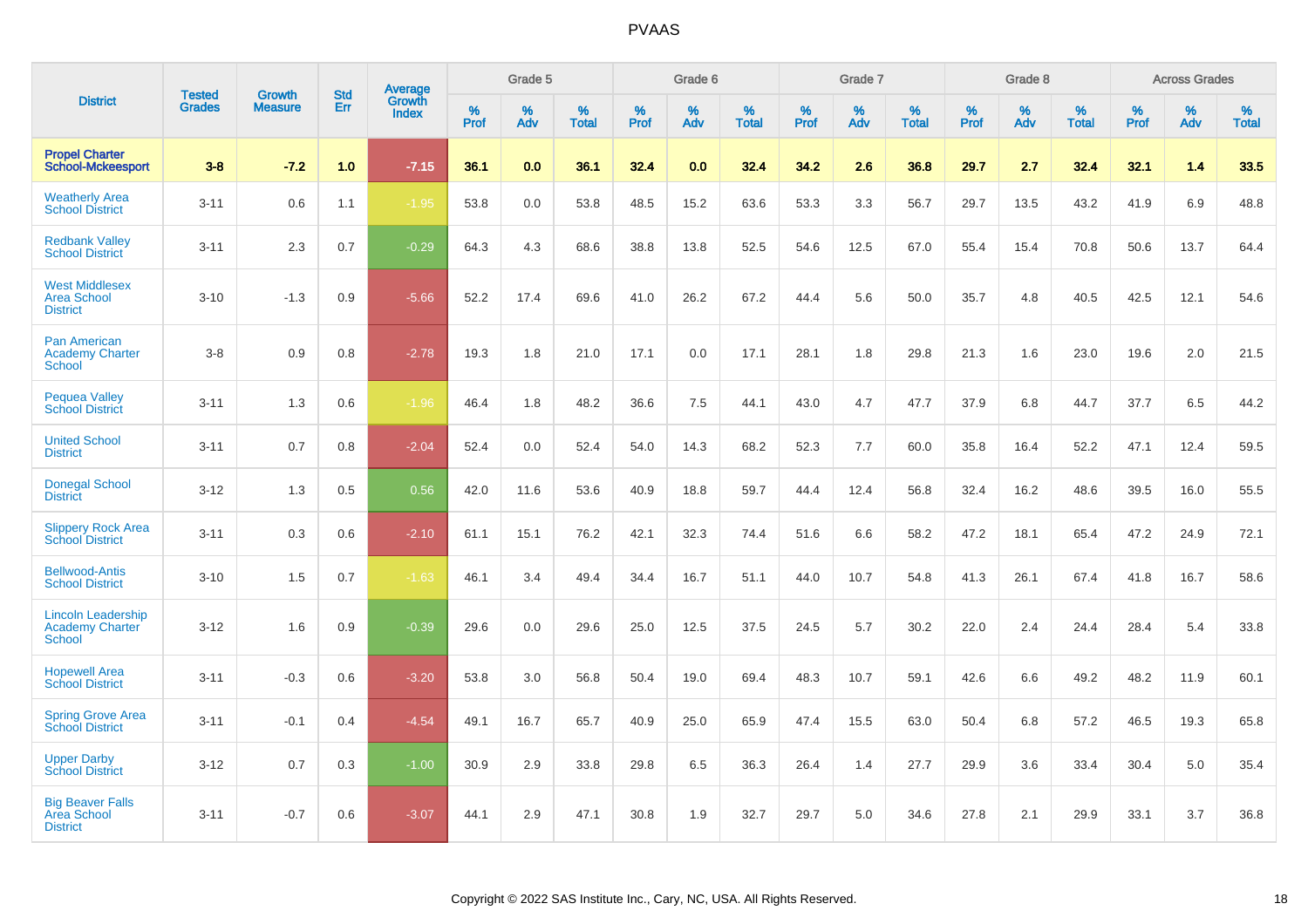|                                                               |                                | <b>Growth</b>  | <b>Std</b> | Average<br>Growth |              | Grade 5  |                   |              | Grade 6  |                   |              | Grade 7  |                   |              | Grade 8  |                   |              | <b>Across Grades</b> |                   |
|---------------------------------------------------------------|--------------------------------|----------------|------------|-------------------|--------------|----------|-------------------|--------------|----------|-------------------|--------------|----------|-------------------|--------------|----------|-------------------|--------------|----------------------|-------------------|
| <b>District</b>                                               | <b>Tested</b><br><b>Grades</b> | <b>Measure</b> | <b>Err</b> | Index             | $\%$<br>Prof | %<br>Adv | %<br><b>Total</b> | $\%$<br>Prof | %<br>Adv | %<br><b>Total</b> | $\%$<br>Prof | %<br>Adv | %<br><b>Total</b> | $\%$<br>Prof | %<br>Adv | %<br><b>Total</b> | $\%$<br>Prof | %<br>Adv             | %<br><b>Total</b> |
| <b>Propel Charter</b><br><b>School-Mckeesport</b>             | $3 - 8$                        | $-7.2$         | 1.0        | $-7.15$           | 36.1         | 0.0      | 36.1              | 32.4         | 0.0      | 32.4              | 34.2         | 2.6      | 36.8              | 29.7         | 2.7      | 32.4              | 32.1         | 1.4                  | 33.5              |
| Mechanicsburg<br><b>Area School</b><br><b>District</b>        | $3 - 11$                       | 0.3            | 0.4        | $-2.81$           | 48.1         | 12.0     | 60.1              | 45.6         | 16.3     | 61.9              | 46.2         | 12.4     | 58.6              | 52.3         | 8.7      | 61.0              | 46.4         | 13.9                 | 60.2              |
| <b>William Penn</b><br><b>School District</b>                 | $3 - 12$                       | 1.4            | 0.5        | 0.26              | 24.0         | 0.5      | 24.5              | 31.6         | 2.8      | 34.5              | 30.8         | 0.6      | 31.4              | 21.8         | 2.4      | 24.2              | 26.1         | 2.5                  | 28.6              |
| <b>North Pocono</b><br><b>School District</b>                 | $3 - 11$                       | 0.3            | 0.6        | $-2.05$           | 55.8         | 8.5      | 64.3              | 57.8         | 12.1     | 69.8              | 61.3         | 16.0     | 77.3              | 48.7         | 12.4     | 61.1              | 54.2         | 17.4                 | 71.6              |
| <b>Bentworth School</b><br><b>District</b>                    | $3 - 11$                       | 2.1            | 0.7        | 1.13              | 60.3         | 15.4     | 75.6              | 46.1         | 6.7      | 52.8              | 52.5         | 20.0     | 72.5              | 43.3         | 11.9     | 55.2              | 52.1         | 16.1                 | 68.2              |
| <b>Marion Center</b><br><b>Area School</b><br><b>District</b> | $3 - 10$                       | 2.0            | 0.7        | 0.03              | 52.6         | 10.3     | 62.8              | 45.6         | 22.3     | 68.0              | 52.9         | 5.9      | 58.8              | 49.5         | 7.4      | 56.8              | 49.1         | 13.2                 | 62.3              |
| Selinsgrove Area<br><b>School District</b>                    | $3 - 12$                       | $-1.5$         | 0.5        | $-3.62$           | 51.9         | 4.4      | 56.4              | 46.4         | 19.0     | 65.4              | 39.7         | 16.7     | 56.4              | 47.6         | 12.6     | 60.2              | 44.8         | 15.2                 | 60.0              |
| <b>Montrose Area</b><br><b>School District</b>                | $3 - 10$                       | 1.0            | 0.7        | $-0.88$           | 50.0         | 16.2     | 66.2              | 40.2         | 28.3     | 68.5              | 38.2         | 13.2     | 51.5              | 45.0         | 10.0     | 55.0              | 43.8         | 18.3                 | 62.0              |
| <b>Manchester</b><br><b>Academic Charter</b><br>School        | $3 - 8$                        | 2.1            | 1.1        | $-2.61$           | 12.0         | 0.0      | 12.0              | 35.7         | 3.6      | 39.3              | 46.2         | 0.0      | 46.2              | 31.4         | 0.0      | 31.4              | 30.7         | 1.7                  | 32.4              |
| <b>Blue Ridge School</b><br><b>District</b>                   | $3 - 11$                       | 2.2            | 0.8        | $-0.09$           | 42.5         | 8.2      | 50.7              | 46.0         | 8.1      | 54.0              | 50.0         | 16.1     | 66.1              | 47.1         | 8.6      | 55.7              | 45.4         | 10.7                 | 56.1              |
| <b>Northern Cambria</b><br><b>School District</b>             | $3 - 11$                       | 1.6            | 0.8        | $-0.85$           | 40.0         | 5.4      | 45.4              | 33.3         | 7.4      | 40.7              | 53.7         | 5.6      | 59.3              | 47.7         | 4.6      | 52.3              | 42.9         | 6.6                  | 49.4              |
| <b>Scranton School</b><br><b>District</b>                     | $3 - 12$                       | $-0.8$         | 0.5        | $-3.18$           | 35.9         | 1.7      | 37.6              | 29.4         | 4.2      | 33.6              | 24.9         | 2.8      | 27.7              | 26.3         | 5.8      | 32.2              | 29.5         | 4.0                  | 33.5              |
| <b>Mastery Charter</b><br>School - Hardy<br><b>Williams</b>   | $3 - 11$                       | 0.9            | 1.2        | $-1.53$           | 10.3         | 0.0      | 10.3              | 37.8         | 13.5     | 51.4              | 29.2         | 0.0      | 29.2              |              |          |                   | 21.1         | 3.6                  | 24.7              |
| <b>Meyersdale Area</b><br><b>School District</b>              | $3 - 11$                       | 2.0            | 0.8        | $-1.63$           | 51.8         | 13.0     | 64.8              | 55.4         | 12.3     | 67.7              | 62.3         | 1.9      | 64.2              | 54.2         | 5.1      | 59.3              | 52.4         | 10.9                 | 63.3              |
| <b>Cornell School</b><br><b>District</b>                      | $3 - 11$                       | $-0.8$         | 1.1        | $-2.17$           | 36.7         | 0.0      | 36.7              | 34.9         | 7.0      | 41.9              | 35.9         | 0.0      | 35.9              | 24.3         | 2.7      | 27.0              | 32.9         | 6.1                  | 39.0              |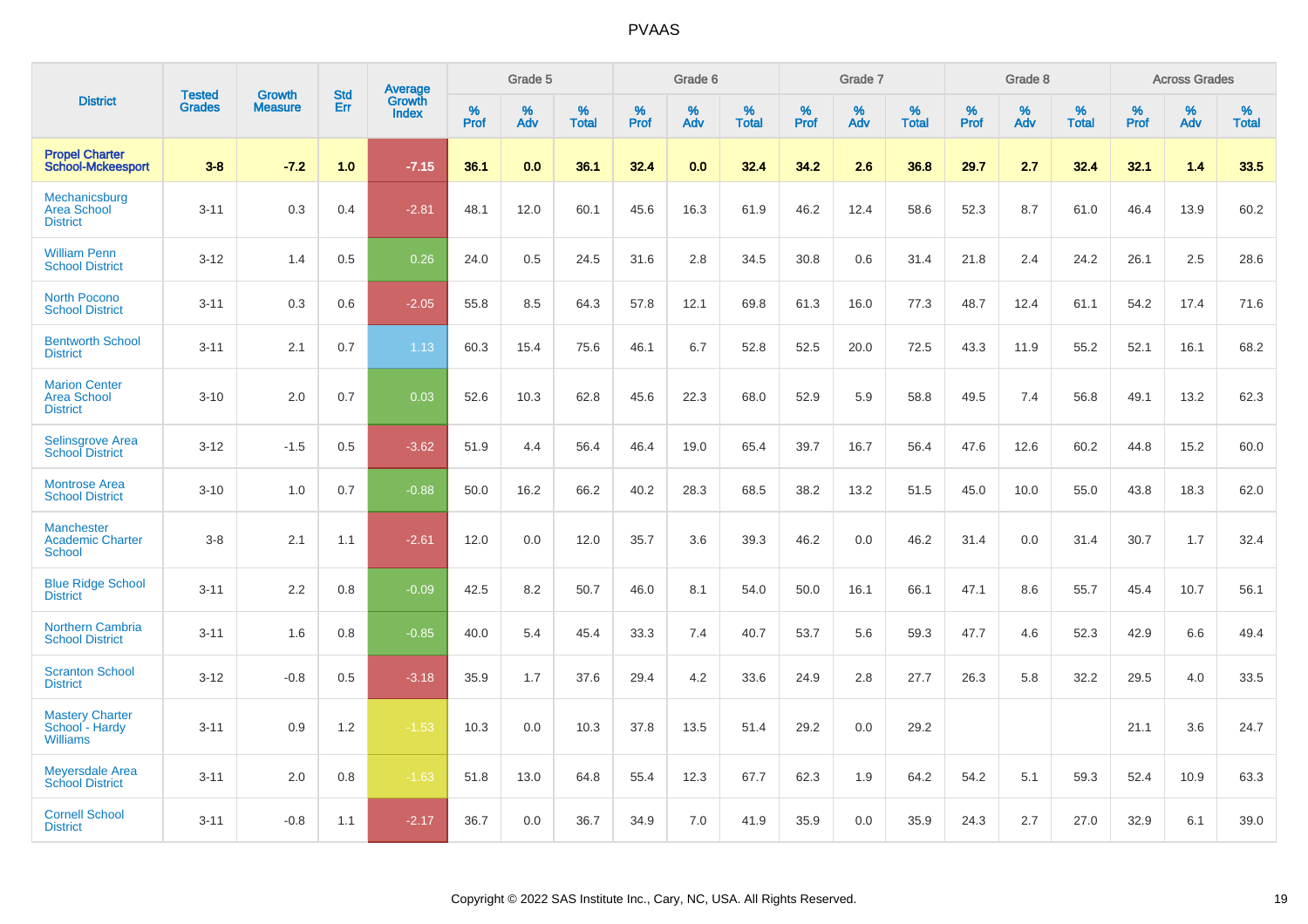|                                                                       |                                |                                 | <b>Std</b> | Average         |              | Grade 5  |                   |           | Grade 6  |                   |           | Grade 7  |                   |           | Grade 8  |                   |              | <b>Across Grades</b> |                   |
|-----------------------------------------------------------------------|--------------------------------|---------------------------------|------------|-----------------|--------------|----------|-------------------|-----------|----------|-------------------|-----------|----------|-------------------|-----------|----------|-------------------|--------------|----------------------|-------------------|
| <b>District</b>                                                       | <b>Tested</b><br><b>Grades</b> | <b>Growth</b><br><b>Measure</b> | <b>Err</b> | Growth<br>Index | $\%$<br>Prof | %<br>Adv | %<br><b>Total</b> | %<br>Prof | %<br>Adv | %<br><b>Total</b> | %<br>Prof | %<br>Adv | %<br><b>Total</b> | %<br>Prof | %<br>Adv | %<br><b>Total</b> | $\%$<br>Prof | %<br>Adv             | %<br><b>Total</b> |
| <b>Propel Charter</b><br><b>School-Mckeesport</b>                     | $3 - 8$                        | $-7.2$                          | 1.0        | $-7.15$         | 36.1         | 0.0      | 36.1              | 32.4      | 0.0      | 32.4              | 34.2      | 2.6      | 36.8              | 29.7      | 2.7      | 32.4              | 32.1         | 1.4                  | 33.5              |
| <b>Tidioute</b><br>Community<br><b>Charter School</b>                 | $3 - 11$                       | 2.0                             | 1.5        | $-0.21$         | 69.2         | 0.0      | 69.2              | 61.1      | 5.6      | 66.7              | 26.3      | 0.0      | 26.3              | 37.0      | 0.0      | 37.0              | 43.2         | 4.0                  | 47.2              |
| <b>Minersville Area</b><br><b>School District</b>                     | $3 - 11$                       | $-1.1$                          | 0.7        | $-2.58$         | 42.5         | 2.7      | 45.2              | 38.7      | 24.0     | 62.7              | 40.0      | 4.0      | 44.0              | 46.6      | 1.4      | 48.0              | 42.2         | 10.0                 | 52.2              |
| <b>York Academy</b><br><b>Regional Charter</b><br>School              | $3 - 11$                       | 0.3                             | 0.8        | $-2.68$         | 33.3         | 5.0      | 38.3              | 55.9      | 11.9     | 67.8              | 47.3      | 7.3      | 54.6              | 35.1      | 12.3     | 47.4              | 40.8         | 14.1                 | 54.9              |
| <b>MaST Community</b><br><b>Charter School</b>                        | $3 - 10$                       | $-4.3$                          | 0.6        | $-7.34$         | 56.4         | 9.9      | 66.3              | 45.3      | 21.7     | 67.0              | 59.8      | 12.8     | 72.6              | 54.4      | 12.6     | 67.0              | 51.0         | 14.1                 | 65.2              |
| Apollo-Ridge<br><b>School District</b>                                | $3 - 12$                       | $-2.9$                          | 0.7        | $-4.42$         | 45.6         | 1.5      | 47.1              | 25.3      | 9.6      | 34.9              | 34.6      | 0.0      | 34.6              | 42.1      | 5.3      | 47.4              | 38.1         | 6.5                  | 44.6              |
| <b>North Clarion</b><br><b>County School</b><br><b>District</b>       | $3 - 12$                       | 2.6                             | 1.0        | $-0.17$         | 51.1         | 8.9      | 60.0              | 46.3      | 19.5     | 65.8              | 45.2      | 4.8      | 50.0              | 54.6      | 11.4     | 65.9              | 45.1         | 12.2                 | 57.3              |
| <b>Jenkintown School</b><br><b>District</b>                           | $3 - 11$                       | 1.5                             | 1.0        | $-1.16$         | 68.0         | 8.0      | 76.0              | 54.0      | 18.9     | 73.0              | 42.9      | 35.7     | 78.6              | 60.6      | 21.2     | 81.8              | 53.1         | 25.8                 | 78.9              |
| <b>South Middleton</b><br><b>School District</b>                      | $3 - 11$                       | 0.8                             | 0.5        | $-3.53$         | 48.5         | 12.1     | 60.6              | 45.2      | 21.0     | 66.1              | 44.4      | 12.9     | 57.3              | 42.1      | 12.0     | 54.1              | 45.4         | 16.9                 | 62.3              |
| <b>North East School</b><br><b>District</b>                           | $3 - 11$                       | 0.8                             | 0.6        | $-0.63$         | 61.2         | 9.5      | 70.7              | 44.8      | 21.6     | 66.4              | 50.0      | 9.3      | 59.3              | 56.9      | 16.8     | 73.7              | 52.6         | 15.4                 | 68.0              |
| <b>Shenango Area</b><br><b>School District</b>                        | $3 - 11$                       | 1.9                             | 0.7        | $-0.12$         | 46.4         | 19.0     | 65.5              | 37.5      | 25.0     | 62.5              | 45.7      | 9.6      | 55.3              | 41.1      | 18.9     | 60.0              | 42.3         | 18.7                 | 61.1              |
| <b>Indiana Area</b><br><b>School District</b>                         | $3 - 11$                       | 1.1                             | 0.5        | $-0.73$         | 57.2         | 12.8     | 70.0              | 37.5      | 22.5     | 60.0              | 53.6      | 16.6     | 70.2              | 52.0      | 16.3     | 68.4              | 49.3         | 18.5                 | 67.7              |
| <b>Southern Tioga</b><br><b>School District</b>                       | $3 - 11$                       | 1.4                             | 0.6        | $-0.62$         | 38.5         | 4.2      | 42.7              | 39.6      | 14.2     | 53.8              | 44.9      | 3.6      | 48.6              | 37.2      | 8.3      | 45.4              | 38.5         | 7.0                  | 45.6              |
| <b>New Foundations</b><br><b>Charter School</b>                       | $3 - 11$                       | $-0.9$                          | 0.8        | $-1.98$         | 37.0         | 9.3      | 46.3              | 38.1      | 9.5      | 47.6              | 50.8      | 3.3      | 54.1              | 36.1      | 6.0      | 42.2              | 41.1         | 6.7                  | 47.8              |
| <b>Southern</b><br><b>Huntingdon County</b><br><b>School District</b> | $3 - 11$                       | 1.1                             | 0.7        | $-0.83$         | 47.1         | 2.9      | 50.0              | 26.6      | 7.6      | 34.2              | 43.2      | 4.6      | 47.7              | 41.5      | 3.7      | 45.1              | 39.6         | 5.6                  | 45.2              |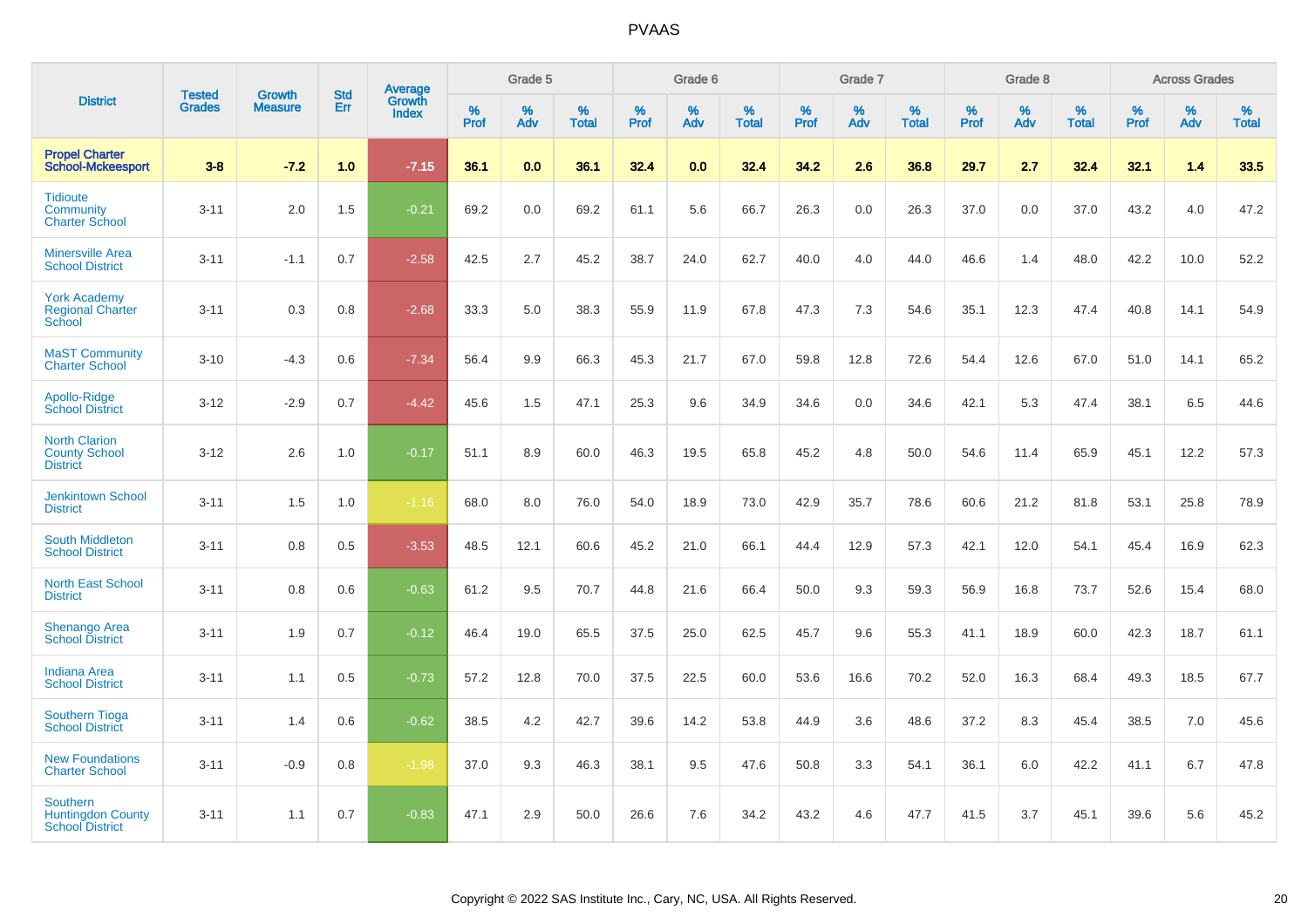|                                                                              |                                | <b>Growth</b>  | <b>Std</b> | Average                |              | Grade 5  |                   |              | Grade 6  |                   |              | Grade 7  |                   |              | Grade 8  |                   |                  | <b>Across Grades</b> |                   |
|------------------------------------------------------------------------------|--------------------------------|----------------|------------|------------------------|--------------|----------|-------------------|--------------|----------|-------------------|--------------|----------|-------------------|--------------|----------|-------------------|------------------|----------------------|-------------------|
| <b>District</b>                                                              | <b>Tested</b><br><b>Grades</b> | <b>Measure</b> | Err        | Growth<br><b>Index</b> | $\%$<br>Prof | %<br>Adv | %<br><b>Total</b> | $\%$<br>Prof | %<br>Adv | %<br><b>Total</b> | $\%$<br>Prof | %<br>Adv | %<br><b>Total</b> | $\%$<br>Prof | %<br>Adv | %<br><b>Total</b> | %<br><b>Prof</b> | %<br>Adv             | %<br><b>Total</b> |
| <b>Propel Charter</b><br><b>School-Mckeesport</b>                            | $3 - 8$                        | $-7.2$         | 1.0        | $-7.15$                | 36.1         | 0.0      | 36.1              | 32.4         | 0.0      | 32.4              | 34.2         | 2.6      | 36.8              | 29.7         | 2.7      | 32.4              | 32.1             | 1.4                  | 33.5              |
| <b>Mckeesport Area</b><br><b>School District</b>                             | $3 - 12$                       | 0.3            | 0.5        | $-3.77$                | 30.5         | 0.6      | 31.1              | 29.1         | 1.3      | 30.4              | 24.1         | 0.0      | 24.1              | 22.6         | 1.0      | 23.7              | 25.9             | 2.4                  | 28.3              |
| <b>Everett Area</b><br><b>School District</b>                                | $3 - 11$                       | $-0.2$         | 0.7        | $-3.44$                | 41.4         | 9.2      | 50.6              | 34.9         | 11.6     | 46.5              | 47.5         | 5.9      | 53.5              | 37.3         | 9.3      | 46.7              | 40.8             | 11.4                 | 52.2              |
| <b>Young Scholars Of</b><br>Western<br>Pennsylvania<br><b>Charter School</b> | $3 - 8$                        | 2.0            | 1.1        | 0.04                   | 27.3         | 9.1      | 36.4              | 40.6         | 6.2      | 46.9              | 32.1         | 3.6      | 35.7              | 43.5         | 8.7      | 52.2              | 31.2             | 9.1                  | 40.3              |
| <b>Propel Charter</b><br>School - East                                       | $3 - 8$                        | 1.1            | 1.0        | $-2.14$                | 32.5         | 0.0      | 32.5              | 34.3         | 11.4     | 45.7              | 33.3         | 9.1      | 42.4              | 29.4         | 0.0      | 29.4              | 31.6             | 4.7                  | 36.3              |
| <b>Blue Mountain</b><br><b>School District</b>                               | $3 - 10$                       | 0.0            | 0.5        | $-2.39$                | 60.1         | 12.0     | 72.2              | 50.9         | 12.4     | 63.3              | 52.0         | 10.1     | 62.0              | 47.3         | 11.5     | 58.8              | 52.0             | 15.0                 | 67.0              |
| <b>Port Allegany</b><br><b>School District</b>                               | $3 - 11$                       | $-1.8$         | 0.8        | $-3.92$                | 34.3         | 2.9      | 37.1              | 31.9         | 2.9      | 34.8              | 32.9         | 5.7      | 38.6              | 40.3         | 3.2      | 43.6              | 35.0             | 5.9                  | 40.8              |
| <b>Valley View School</b><br><b>District</b>                                 | $3 - 11$                       | 1.0            | 0.8        | $-2.65$                | 62.4         | 1.8      | 64.2              | 41.4         | 10.3     | 51.7              | 53.7         | 4.9      | 58.5              | 42.6         | 4.9      | 47.5              | 49.9             | 7.2                  | 57.1              |
| <b>Aspira Bilingual</b><br><b>Cyber Charter</b><br>School                    | $3 - 11$                       | 2.8            | 1.6        | $-0.41$                |              |          |                   | 12.9         | 0.0      | 12.9              | 0.0          | 0.0      | 0.0               | 0.0          | 0.0      | 0.0               | 5.9              | 0.0                  | 5.9               |
| <b>Duquesne City</b><br><b>School District</b>                               | $3-8$                          | 3.1            | 1.4        | 0.73                   | 11.3         | 0.0      | 11.3              | 10.8         | 2.7      | 13.5              |              |          |                   |              |          |                   | 14.8             | 0.6                  | 15.3              |
| North Star School<br><b>District</b>                                         | $3 - 11$                       | $-0.3$         | 0.7        | $-4.18$                | 44.3         | 3.8      | 48.1              | 35.9         | 17.2     | 53.1              | 44.4         | 8.3      | 52.8              | 49.5         | 17.2     | 66.7              | 44.5             | 15.3                 | 59.8              |
| <b>South Butler</b><br><b>County School</b><br><b>District</b>               | $3 - 10$                       | 1.0            | 0.5        | $-0.14$                | 59.9         | 14.3     | 74.2              | 50.7         | 14.5     | 65.2              | 44.7         | 11.4     | 56.1              | 53.7         | 13.0     | 66.7              | 50.5             | 17.8                 | 68.3              |
| <b>Albert Gallatin</b><br><b>Area School</b><br><b>District</b>              | $3 - 11$                       | 0.4            | 0.5        | $-1.30$                | 45.8         | 5.4      | 51.2              | 34.0         | 8.4      | 42.4              | 39.7         | 2.2      | 41.8              | 37.8         | 5.3      | 43.0              | 38.7             | 7.6                  | 46.2              |
| <b>Upper Moreland</b><br><b>Township School</b><br><b>District</b>           | $3 - 11$                       | $-0.3$         | 0.4        | $-3.84$                | 54.1         | 10.5     | 64.6              | 42.4         | 21.0     | 63.4              | 53.7         | 8.4      | 62.1              | 41.0         | 14.2     | 55.1              | 46.0             | 16.1                 | 62.1              |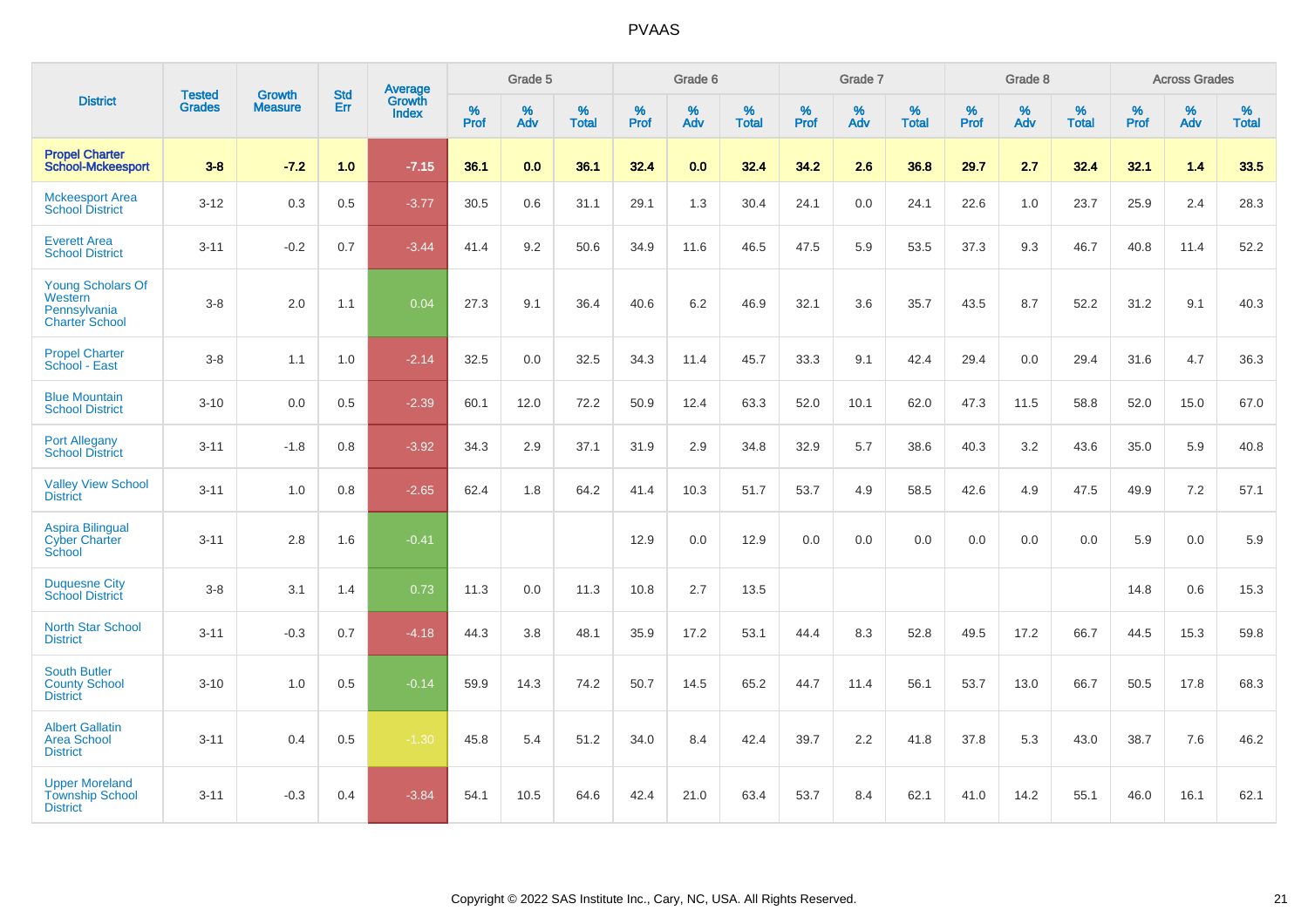|                                                                           |                                |                                 | <b>Std</b> | Average                       |           | Grade 5  |                   |           | Grade 6  |                   |           | Grade 7  |                   |           | Grade 8  |                   |           | <b>Across Grades</b> |                   |
|---------------------------------------------------------------------------|--------------------------------|---------------------------------|------------|-------------------------------|-----------|----------|-------------------|-----------|----------|-------------------|-----------|----------|-------------------|-----------|----------|-------------------|-----------|----------------------|-------------------|
| <b>District</b>                                                           | <b>Tested</b><br><b>Grades</b> | <b>Growth</b><br><b>Measure</b> | Err        | <b>Growth</b><br><b>Index</b> | %<br>Prof | %<br>Adv | %<br><b>Total</b> | %<br>Prof | %<br>Adv | %<br><b>Total</b> | %<br>Prof | %<br>Adv | %<br><b>Total</b> | %<br>Prof | %<br>Adv | %<br><b>Total</b> | %<br>Prof | %<br>Adv             | %<br><b>Total</b> |
| <b>Propel Charter</b><br><b>School-Mckeesport</b>                         | $3 - 8$                        | $-7.2$                          | 1.0        | $-7.15$                       | 36.1      | 0.0      | 36.1              | 32.4      | 0.0      | 32.4              | 34.2      | 2.6      | 36.8              | 29.7      | 2.7      | 32.4              | 32.1      | 1.4                  | 33.5              |
| <b>Clarion Area</b><br><b>School District</b>                             | $3 - 11$                       | 1.1                             | 0.9        | $-1.14$                       | 58.3      | 2.1      | 60.4              | 46.4      | 7.1      | 53.6              | 44.8      | 4.5      | 49.2              | 39.0      | 11.9     | 50.8              | 45.1      | 10.1                 | 55.2              |
| <b>Warren County</b><br><b>School District</b>                            | $3 - 11$                       | 0.2                             | 0.4        | $-1.64$                       | 38.6      | 4.0      | 42.5              | 41.0      | 8.0      | 49.0              | 33.4      | 4.1      | 37.5              | 43.1      | 4.7      | 47.8              | 38.0      | 6.9                  | 44.8              |
| <b>Palisades School</b><br><b>District</b>                                | $3 - 11$                       | 0.4                             | 0.6        | $-3.48$                       | 53.1      | 13.5     | 66.7              | 48.5      | 19.2     | 67.7              | 60.2      | 10.7     | 70.9              | 43.2      | 9.1      | 52.3              | 48.5      | 17.4                 | 65.9              |
| <b>Premier Arts And</b><br><b>Science Charter</b><br><b>School</b>        | $3-5$                          | 5.2                             | 2.1        | 2.52                          | 16.7      | 0.0      | 16.7              |           |          |                   |           |          |                   |           |          |                   | 14.2      | 1.9                  | 16.0              |
| <b>Interboro School</b><br><b>District</b>                                | $3 - 12$                       | 0.3                             | 0.4        | $-2.03$                       | 42.9      | 4.5      | 47.3              | 40.0      | 11.7     | 51.7              | 44.0      | 8.7      | 52.7              | 44.2      | 7.4      | 51.6              | 41.8      | 8.7                  | 50.4              |
| <b>Gateway School</b><br><b>District</b>                                  | $3 - 11$                       | $-1.0$                          | 0.4        | $-5.60$                       | 48.9      | 5.6      | 54.5              | 42.7      | 10.8     | 53.5              | 49.3      | 10.8     | 60.1              | 43.7      | 14.0     | 57.7              | 45.5      | 12.1                 | 57.7              |
| <b>Dallastown Area</b><br><b>School District</b>                          | $3 - 11$                       | $-2.2$                          | 0.3        | $-6.90$                       | 53.1      | 7.2      | 60.3              | 44.3      | 30.9     | 75.1              | 45.3      | 9.3      | 54.7              | 43.8      | 11.1     | 54.9              | 44.8      | 19.1                 | 63.9              |
| <b>Saint Marys Area</b><br><b>School District</b>                         | $3 - 11$                       | $-1.5$                          | 0.6        | $-3.55$                       | 48.7      | 2.6      | 51.3              | 42.7      | 13.7     | 56.4              | 40.8      | 7.7      | 48.5              | 46.4      | 8.0      | 54.3              | 44.6      | 11.0                 | 55.6              |
| <b>Lebanon School</b><br><b>District</b>                                  | $3 - 11$                       | $-0.4$                          | 0.4        | $-2.17$                       | 29.4      | 2.5      | 31.9              | 21.7      | 5.5      | 27.2              | 20.0      | 2.5      | 22.5              | 21.9      | 1.2      | 23.0              | 25.5      | 3.4                  | 28.8              |
| <b>Southwest</b><br>Leadership<br><b>Academy Charter</b><br><b>School</b> | $3 - 8$                        | 0.2                             | 1.1        | $-5.76$                       | 9.1       | 0.0      | 9.1               | 16.1      | 6.4      | 22.6              | 15.8      | 2.6      | 18.4              | 20.8      | 0.0      | 20.8              | 19.0      | 3.3                  | 22.3              |
| <b>Chester-Upland</b><br><b>School District</b>                           | $3 - 11$                       | 0.8                             | 0.8        | $-1.40$                       | 15.4      | 0.0      | 15.4              | 18.2      | 2.6      | 20.8              | 12.4      | 0.0      | 12.4              | 9.8       | 0.0      | 9.8               | 15.6      | 1.0                  | 16.6              |
| Penn Cambria<br><b>School District</b>                                    | $3 - 11$                       | $-0.4$                          | 0.6        | $-3.40$                       | 56.8      | 0.9      | 57.7              | 46.5      | 7.1      | 53.5              | 58.1      | 7.7      | 65.8              | 52.3      | 7.8      | 60.2              | 48.8      | 9.2                  | 58.0              |
| <b>Farrell Area School</b><br><b>District</b>                             | $3 - 11$                       | 1.3                             | 1.0        | $-0.92$                       | 26.7      | 0.0      | 26.7              | 31.7      | 2.4      | 34.2              | 20.4      | 0.0      | 20.4              | 28.2      | 0.0      | 28.2              | 25.9      | 2.3                  | 28.2              |
| <b>Greater Latrobe</b><br><b>School District</b>                          | $3 - 11$                       | $-3.1$                          | 0.4        | $-8.08$                       | 55.6      | 5.8      | 61.4              | 42.2      | 21.1     | 63.2              | 49.0      | 10.1     | 59.1              | 46.2      | 20.0     | 66.2              | 46.9      | 15.6                 | 62.5              |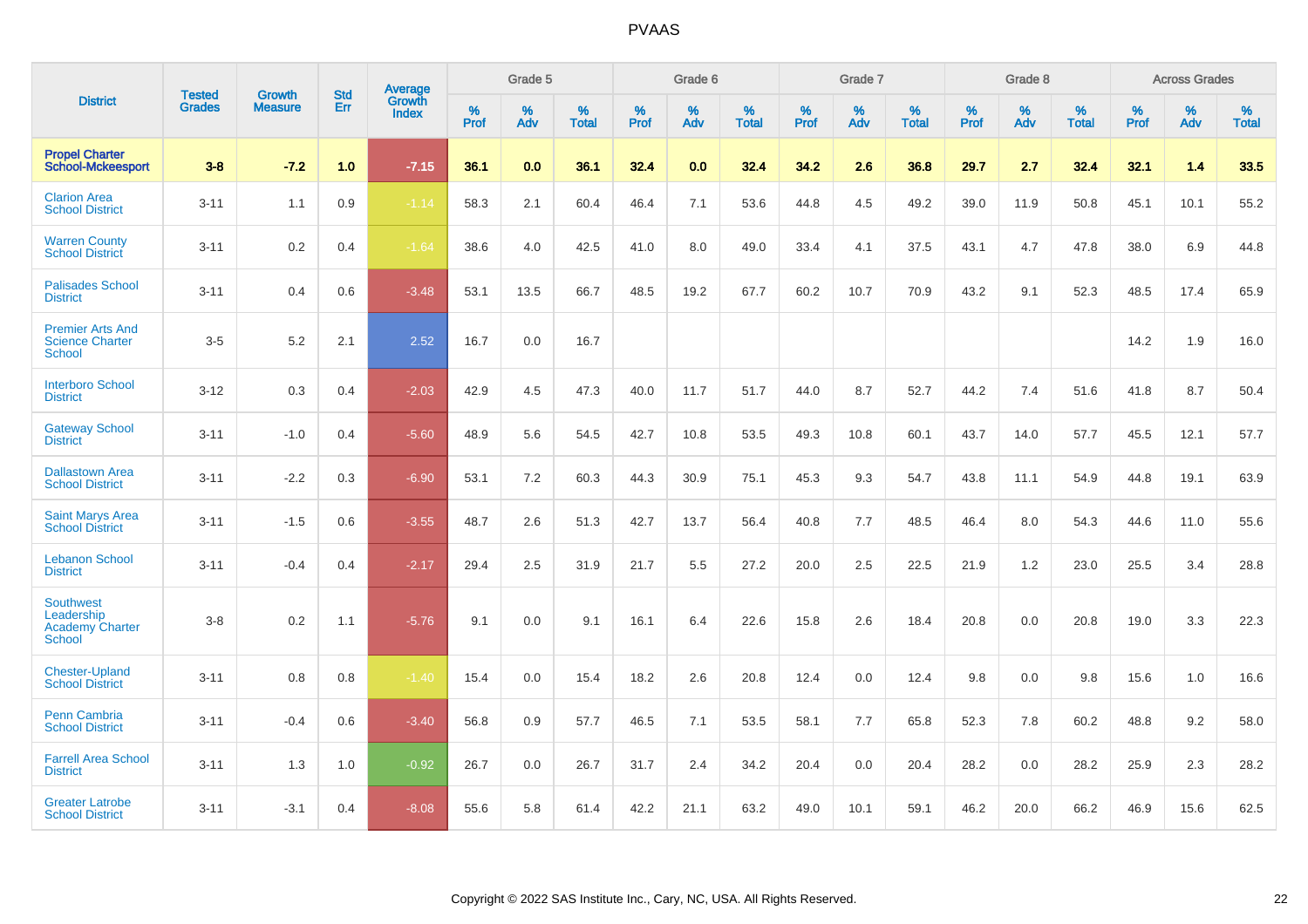|                                                                                |                                |                                 | <b>Std</b> |                                   |              | Grade 5  |                      |              | Grade 6  |                      |              | Grade 7  |                   |              | Grade 8  |                   |              | <b>Across Grades</b> |            |
|--------------------------------------------------------------------------------|--------------------------------|---------------------------------|------------|-----------------------------------|--------------|----------|----------------------|--------------|----------|----------------------|--------------|----------|-------------------|--------------|----------|-------------------|--------------|----------------------|------------|
| <b>District</b>                                                                | <b>Tested</b><br><b>Grades</b> | <b>Growth</b><br><b>Measure</b> | Err        | Average<br>Growth<br><b>Index</b> | $\%$<br>Prof | %<br>Adv | $\%$<br><b>Total</b> | $\%$<br>Prof | %<br>Adv | $\%$<br><b>Total</b> | $\%$<br>Prof | %<br>Adv | %<br><b>Total</b> | $\%$<br>Prof | %<br>Adv | %<br><b>Total</b> | $\%$<br>Prof | $\%$<br>Adv          | %<br>Total |
| <b>Propel Charter</b><br><b>School-Mckeesport</b>                              | $3 - 8$                        | $-7.2$                          | 1.0        | $-7.15$                           | 36.1         | 0.0      | 36.1                 | 32.4         | 0.0      | 32.4                 | 34.2         | 2.6      | 36.8              | 29.7         | 2.7      | 32.4              | 32.1         | 1.4                  | 33.5       |
| <b>Seven Generations</b><br><b>Charter School</b>                              | $3-5$                          | 5.1                             | 2.1        | 2.46                              | 62.2         | 2.7      | 64.9                 |              |          |                      |              |          |                   |              |          |                   | 48.0         | $8.8\,$              | 56.8       |
| Northwood<br><b>Academy Charter</b><br>School                                  | $3 - 8$                        | $-0.1$                          | 0.7        | $-3.80$                           | 23.4         | 1.3      | 24.7                 | 44.2         | 6.5      | 50.6                 | 37.5         | 5.6      | 43.1              | 29.6         | 13.0     | 42.6              | 31.0         | 5.4                  | 36.4       |
| Philadelphia City<br><b>School District</b>                                    | $3 - 12$                       | $-0.0$                          | 0.2        | $-2.50$                           | 24.2         | 3.5      | 27.7                 | 22.9         | 8.1      | 31.0                 | 26.8         | 6.5      | 33.4              | 22.4         | 4.6      | 27.1              | 23.1         | 6.3                  | 29.4       |
| <b>Mastery Charter</b><br>School - Harrity<br>Campus                           | $3 - 8$                        | 0.5                             | 1.2        | $-2.57$                           | 13.6         | 0.0      | 13.6                 | 12.8         | 2.1      | 14.9                 | 26.5         | 0.0      | 26.5              | 11.1         | 7.4      | 18.5              | 18.2         | 2.0                  | 20.2       |
| <b>Middletown Area</b><br><b>School District</b>                               | $3 - 11$                       | $-0.3$                          | 0.6        | $-2.50$                           | 40.9         | 6.3      | 47.2                 | 28.7         | 7.0      | 35.7                 | 43.8         | 5.6      | 49.3              | 38.5         | 3.8      | 42.3              | 37.8         | 8.2                  | 46.0       |
| <b>Allegheny-Clarion</b><br><b>Valley School</b><br><b>District</b>            | $3 - 10$                       | 2.1                             | 1.0        | 0.11                              | 42.5         | 5.0      | 47.5                 | 42.1         | 15.8     | 57.9                 | 43.9         | 2.4      | 46.3              | 40.0         | 0.0      | 40.0              | 40.9         | 9.1                  | 50.0       |
| <b>Eastern Lebanon</b><br><b>County School</b><br><b>District</b>              | $3 - 11$                       | $-0.3$                          | 0.5        | $-4.72$                           | 48.9         | 2.8      | 51.7                 | 42.0         | 9.1      | 51.1                 | 45.1         | 8.0      | 53.1              | 29.8         | 7.0      | 36.8              | 42.0         | 9.1                  | 51.0       |
| <b>West Philadelphia</b><br>Achievement<br>Charter<br><b>Elementary School</b> | $3-5$                          | 3.8                             | 1.6        | 2.40                              | 21.0         | 0.0      | 21.0                 |              |          |                      |              |          |                   |              |          |                   | 18.1         | 1.5                  | 19.6       |
| <b>Southeast Delco</b><br><b>School District</b>                               | $3 - 10$                       | $-0.6$                          | 0.6        | $-3.13$                           | 28.6         | 0.0      | 28.6                 | 30.4         | 1.8      | 32.1                 | 29.2         | 1.5      | 30.8              | 34.4         | 3.8      | 38.2              | 28.9         | 2.4                  | 31.3       |
| <b>Union City Area</b><br><b>School District</b>                               | $3 - 12$                       | 0.2                             | 0.7        | $-1.85$                           | 34.8         | 1.4      | 36.2                 | 35.5         | 16.1     | 51.6                 | 44.7         | 10.5     | 55.3              | 42.2         | 8.9      | 51.1              | 39.0         | 12.5                 | 51.5       |
| <b>Conewago Valley</b><br><b>School District</b>                               | $3 - 12$                       | 0.7                             | 0.4        | $-2.40$                           | 52.1         | 3.4      | 55.5                 | 44.7         | 14.0     | 58.7                 | 46.4         | 8.8      | 55.2              | 46.8         | 5.7      | 52.5              | 46.9         | 10.0                 | 56.9       |
| <b>Haverford</b><br><b>Township School</b><br><b>District</b>                  | $3 - 11$                       | 0.2                             | 0.3        | $-2.60$                           | 55.4         | 23.8     | 79.2                 | 51.1         | 27.6     | 78.7                 | 55.0         | 18.3     | 73.3              | 44.5         | 32.3     | 76.7              | 49.2         | 29.5                 | 78.6       |
| <b>Mastery Charter</b><br>School - Pickett<br>Campus                           | $6 - 10$                       | 1.6                             | 1.1        | $-0.80$                           |              |          |                      | 4.9          | 0.0      | 4.9                  | 15.4         | 0.0      | 15.4              | 8.8          | 2.9      | 11.8              | 9.6          | 0.9                  | 10.5       |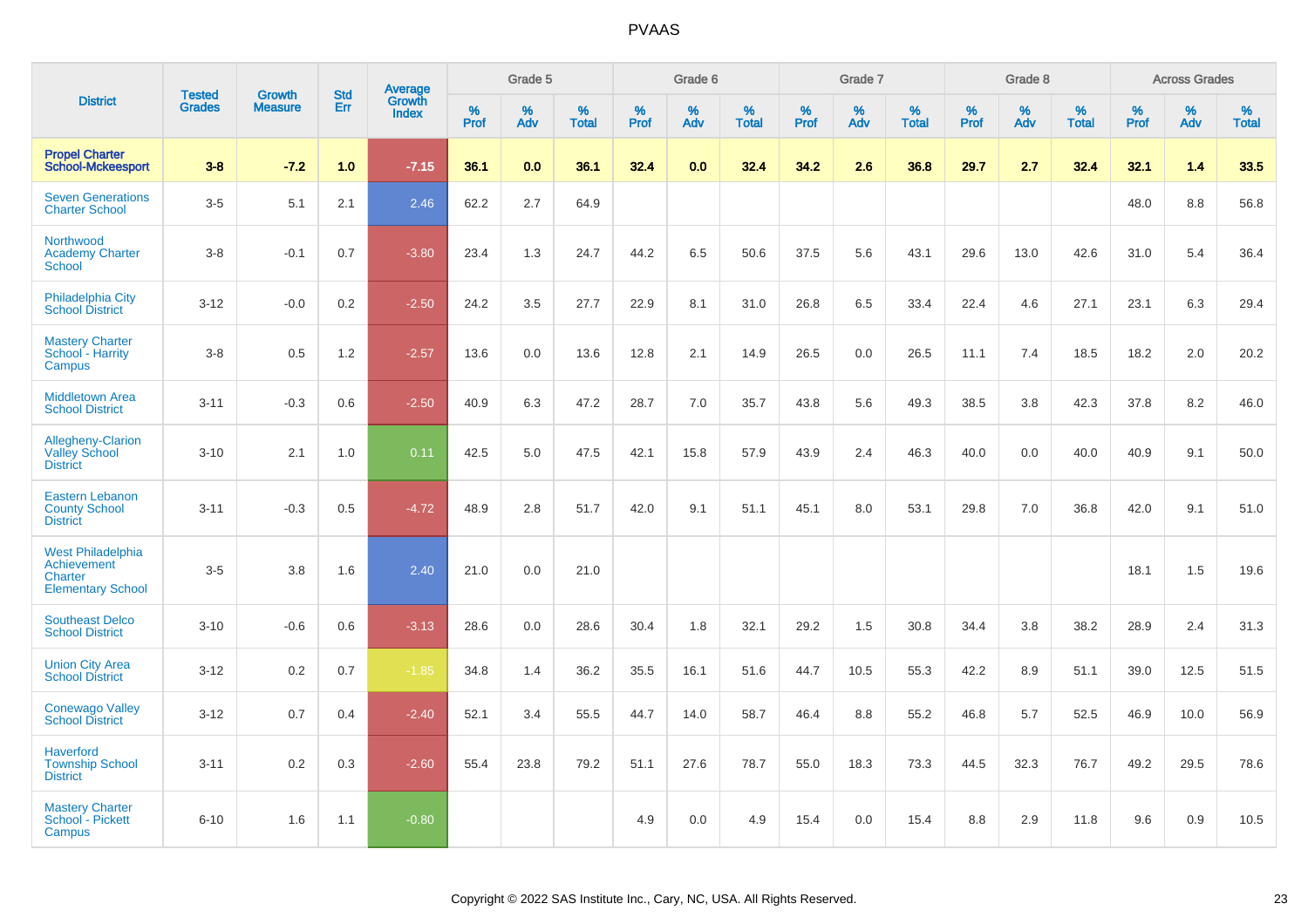|                                                                     | <b>Tested</b> | <b>Growth</b>  | <b>Std</b> | <b>Average</b>         |           | Grade 5  |                   |           | Grade 6  |                   |           | Grade 7  |                   |           | Grade 8  |                   |           | <b>Across Grades</b> |                   |
|---------------------------------------------------------------------|---------------|----------------|------------|------------------------|-----------|----------|-------------------|-----------|----------|-------------------|-----------|----------|-------------------|-----------|----------|-------------------|-----------|----------------------|-------------------|
| <b>District</b>                                                     | <b>Grades</b> | <b>Measure</b> | Err        | Growth<br><b>Index</b> | %<br>Prof | %<br>Adv | %<br><b>Total</b> | %<br>Prof | %<br>Adv | %<br><b>Total</b> | %<br>Prof | %<br>Adv | %<br><b>Total</b> | %<br>Prof | %<br>Adv | %<br><b>Total</b> | %<br>Prof | %<br>Adv             | %<br><b>Total</b> |
| <b>Propel Charter</b><br><b>School-Mckeesport</b>                   | $3 - 8$       | $-7.2$         | 1.0        | $-7.15$                | 36.1      | 0.0      | 36.1              | 32.4      | 0.0      | 32.4              | 34.2      | 2.6      | 36.8              | 29.7      | 2.7      | 32.4              | 32.1      | 1.4                  | 33.5              |
| <b>Fort Leboeuf</b><br><b>School District</b>                       | $3 - 11$      | 0.0            | 0.5        | $-2.79$                | 47.7      | 21.9     | 69.7              | 39.4      | 26.8     | 66.2              | 49.2      | 15.1     | 64.2              | 42.1      | 16.6     | 58.6              | 45.4      | 23.3                 | 68.7              |
| <b>Methacton School</b><br><b>District</b>                          | $3 - 11$      | 0.4            | 0.4        | $-4.06$                | 64.7      | 8.3      | 73.0              | 54.9      | 21.0     | 75.9              | 56.6      | 11.2     | 67.8              | 49.7      | 21.0     | 70.7              | 55.3      | 17.3                 | 72.6              |
| <b>Conemaugh Valley</b><br><b>School District</b>                   | $3 - 12$      | 0.5            | 0.9        | $-1.99$                | 52.9      | 3.9      | 56.9              | 30.0      | 30.0     | 60.0              | 44.2      | 5.8      | 50.0              | 49.1      | 9.4      | 58.5              | 43.3      | 12.5                 | 55.8              |
| <b>Shamokin Area</b><br><b>School District</b>                      | $3 - 11$      | 1.2            | 0.5        | $-1.27$                | 42.9      | 2.1      | 45.0              | 32.6      | 9.4      | 42.0              | 44.0      | 1.5      | 45.5              | 31.3      | 5.5      | 36.8              | 34.3      | 5.8                  | 40.1              |
| Penn-Trafford<br><b>School District</b>                             | $3 - 11$      | 0.1            | 0.4        | $-2.24$                | 59.8      | 20.9     | 80.7              | 45.7      | 34.7     | 80.4              | 56.2      | 23.2     | 79.4              | 54.3      | 14.9     | 69.1              | 51.0      | 27.6                 | 78.6              |
| <b>Aliquippa School</b><br><b>District</b>                          | $3 - 11$      | $-0.6$         | 0.8        | $-1.85$                | 14.7      | 0.0      | 14.7              | 12.5      | 3.1      | 15.6              | 27.4      | 2.7      | 30.1              | 14.1      | 0.0      | 14.1              | 16.7      | 1.0                  | 17.7              |
| <b>Mastery Charter</b><br>School-Cleveland<br>Elementary            | $3 - 8$       | 2.7            | 1.3        | 0.20                   | 25.0      | 7.1      | 32.1              | 23.5      | 0.0      | 23.5              | 24.1      | 3.4      | 27.6              | 21.7      | 0.0      | 21.7              | 18.8      | 1.9                  | 20.6              |
| <b>Newport School</b><br><b>District</b>                            | $3 - 12$      | $-0.1$         | 0.8        | $-1.60$                | 42.2      | 11.1     | 53.3              | 44.4      | 11.1     | 55.6              | 41.3      | 1.6      | 42.9              | 43.8      | 7.8      | 51.6              | 40.2      | 8.8                  | 48.9              |
| <b>Central Bucks</b><br><b>School District</b>                      | $3 - 11$      | $-1.3$         | 0.2        | $-11.77$               | 57.2      | 12.0     | 69.2              | 48.3      | 28.7     | 76.9              | 54.3      | 16.8     | 71.0              | 51.5      | 17.5     | 69.0              | 51.5      | 19.8                 | 71.4              |
| <b>General Mclane</b><br><b>School District</b>                     | $3 - 11$      | 0.2            | 0.5        | $-1.05$                | 57.7      | 8.0      | 65.8              | 45.4      | 23.3     | 68.7              | 50.3      | 15.6     | 66.0              | 44.9      | 12.2     | 57.0              | 49.9      | 16.3                 | 66.2              |
| <b>Deer Lakes School</b><br><b>District</b>                         | $3 - 11$      | $-0.4$         | 0.6        | $-2.21$                | 52.0      | 5.5      | 57.5              | 47.2      | 22.0     | 69.1              | 42.4      | 10.6     | 53.0              | 44.7      | 10.7     | 55.3              | 45.1      | 14.9                 | 60.0              |
| <b>Lindley Academy</b><br><b>Charter School At</b><br><b>Birney</b> | $3 - 8$       | 1.0            | 0.7        | $-1.02$                | 8.9       | 0.0      | 8.9               | 24.0      | 2.5      | 26.6              | 20.6      | 3.2      | 23.8              | 19.4      | 4.8      | 24.2              | 19.6      | 2.3                  | 21.9              |
| <b>West Oak Lane</b><br><b>Charter School</b>                       | $3 - 8$       | 0.8            | 0.7        | $-1.30$                | 29.9      | 0.0      | 29.9              | 26.5      | 2.9      | 29.4              | 35.1      | 6.8      | 41.9              | 41.5      | 4.6      | 46.2              | 31.4      | 4.3                  | 35.8              |
| Antonia Pantoja<br>Community<br><b>Charter School</b>               | $3 - 8$       | 0.5            | 0.9        | $-2.57$                | 20.9      | 1.5      | 22.4              | 32.3      | 6.4      | 38.7              | 37.0      | 2.2      | 39.1              | 35.1      | 8.1      | 43.2              | 25.4      | 3.3                  | 28.7              |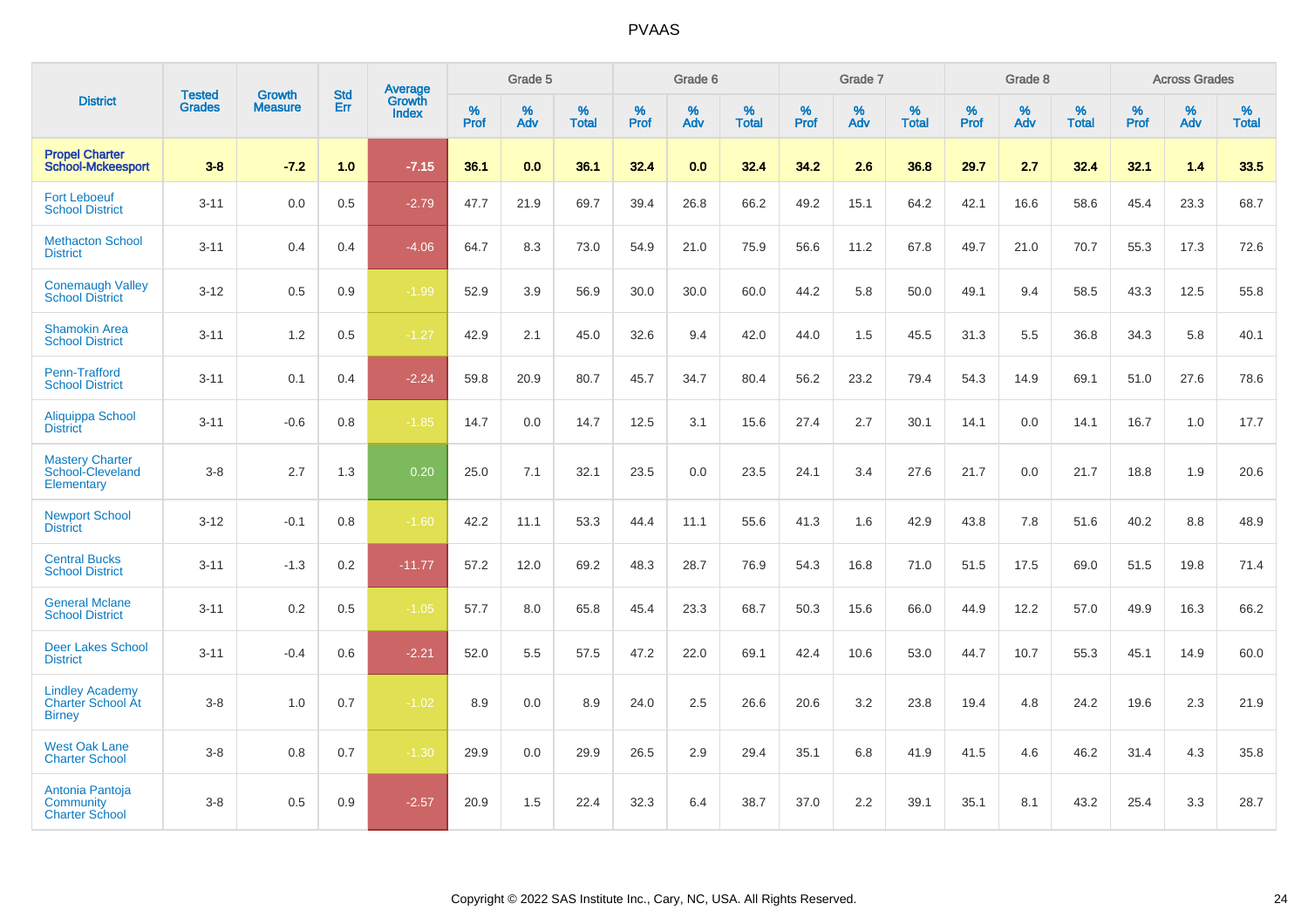|                                                               | <b>Tested</b> | <b>Growth</b>  | <b>Std</b> | Average                |           | Grade 5  |                   |           | Grade 6  |                   |           | Grade 7  |                   |           | Grade 8  |                   |           | <b>Across Grades</b> |                   |
|---------------------------------------------------------------|---------------|----------------|------------|------------------------|-----------|----------|-------------------|-----------|----------|-------------------|-----------|----------|-------------------|-----------|----------|-------------------|-----------|----------------------|-------------------|
| <b>District</b>                                               | <b>Grades</b> | <b>Measure</b> | <b>Err</b> | Growth<br><b>Index</b> | %<br>Prof | %<br>Adv | %<br><b>Total</b> | %<br>Prof | %<br>Adv | %<br><b>Total</b> | %<br>Prof | %<br>Adv | %<br><b>Total</b> | %<br>Prof | %<br>Adv | %<br><b>Total</b> | %<br>Prof | %<br>Adv             | %<br><b>Total</b> |
| <b>Propel Charter</b><br><b>School-Mckeesport</b>             | $3-8$         | $-7.2$         | 1.0        | $-7.15$                | 36.1      | 0.0      | 36.1              | 32.4      | 0.0      | 32.4              | 34.2      | 2.6      | 36.8              | 29.7      | 2.7      | 32.4              | 32.1      | 1.4                  | 33.5              |
| <b>Franklin Area</b><br><b>School District</b>                | $3 - 11$      | 0.3            | 0.6        | $-3.37$                | 47.7      | 1.5      | 49.2              | 41.7      | 12.6     | 54.3              | 36.6      | 4.9      | 41.5              | 43.0      | 5.9      | 48.9              | 40.2      | 6.2                  | 46.4              |
| <b>Conrad Weiser</b><br><b>Area School</b><br><b>District</b> | $3 - 11$      | $-2.3$         | 0.5        | $-7.32$                | 44.8      | 0.6      | 45.4              | 40.0      | 8.7      | 48.7              | 26.2      | 2.7      | 28.9              | 30.0      | 3.4      | 33.5              | 36.9      | 6.7                  | 43.7              |
| <b>Hope For</b><br><b>Hyndman Charter</b><br>School           | $3 - 11$      | 4.1            | 1.9        | 0.17                   |           |          |                   | 12.5      | 6.2      | 18.8              | 41.7      | 8.3      | 50.0              | 37.5      | 0.0      | 37.5              | 27.4      | 6.0                  | 33.3              |
| Leechburg Area<br><b>School District</b>                      | $3 - 11$      | $-2.3$         | 0.9        | $-3.53$                | 46.7      | 2.2      | 48.9              | 29.7      | 2.7      | 32.4              | 42.9      | 0.0      | 42.9              | 51.2      | 11.6     | 62.8              | 45.8      | 7.9                  | 53.8              |
| <b>Carlynton School</b><br><b>District</b>                    | $3 - 11$      | 0.0            | 0.7        | $-1.38$                | 50.5      | 6.4      | 57.0              | 47.1      | 18.8     | 65.9              | 30.8      | 7.5      | 38.3              | 40.8      | 7.9      | 48.7              | 41.6      | 11.0                 | 52.7              |
| Gettysburg<br><b>Montessori Charter</b><br>School             | $3-6$         | 2.6            | 2.0        | $-0.30$                | 50.0      | 10.0     | 60.0              | 44.4      | 22.2     | 66.7              |           |          |                   |           |          |                   | 43.0      | 14.0                 | 57.0              |
| <b>Mastery Charter</b><br>School - Thomas<br>Campus           | $3 - 10$      | 0.4            | 1.0        | $-1.24$                | 29.0      | 0.0      | 29.0              | 17.1      | 0.0      | 17.1              | 20.9      | 2.3      | 23.3              | 28.9      | 0.0      | 28.9              | 24.9      | 2.3                  | 27.2              |
| Wissahickon<br><b>Charter School</b>                          | $3 - 8$       | $-1.5$         | 0.7        | $-4.94$                | 22.2      | 0.0      | 22.2              | 20.5      | 6.0      | 26.5              | 24.1      | 1.2      | 25.3              | 22.1      | 0.0      | 22.1              | 22.4      | 2.8                  | 25.2              |
| <b>Propel Charter</b><br><b>School-Northside</b>              | $3 - 8$       | $-1.3$         | 1.0        | $-2.83$                | 7.0       | 0.0      | 7.0               | 14.6      | 0.0      | 14.6              | 5.0       | 0.0      | 5.0               | 10.0      | 0.0      | 10.0              | 9.0       | 0.0                  | 9.0               |
| Pocono Mountain<br><b>School District</b>                     | $3 - 12$      | 0.1            | 0.6        | $-1.58$                | 48.0      | 5.4      | 53.5              | 41.8      | 7.9      | 49.7              | 42.1      | 1.8      | 43.9              | 35.6      | 1.9      | 37.5              | 43.4      | 7.1                  | 50.5              |
| <b>Mount Union Area</b><br><b>School District</b>             | $3 - 10$      | 1.4            | 0.7        | 0.55                   | 28.7      | 3.2      | 31.9              | 28.4      | 0.0      | 28.4              | 28.9      | 4.8      | 33.7              | 36.9      | 1.2      | 38.1              | 31.6      | 2.9                  | 34.4              |
| <b>Schuylkill Valley</b><br><b>School District</b>            | $3 - 11$      | 0.6            | 0.6        | $-1.32$                | 53.1      | 3.1      | 56.2              | 44.4      | 16.9     | 61.3              | 42.9      | 7.5      | 50.4              | 45.0      | 6.3      | 51.4              | 45.2      | 10.3                 | 55.6              |
| <b>Salisbury</b><br><b>Township School</b><br><b>District</b> | $3 - 11$      | $-1.7$         | 0.7        | $-5.01$                | 38.3      | 7.4      | 45.7              | 33.0      | 22.0     | 55.0              | 34.8      | 4.4      | 39.1              | 47.1      | 12.6     | 59.8              | 40.0      | 11.6                 | 51.7              |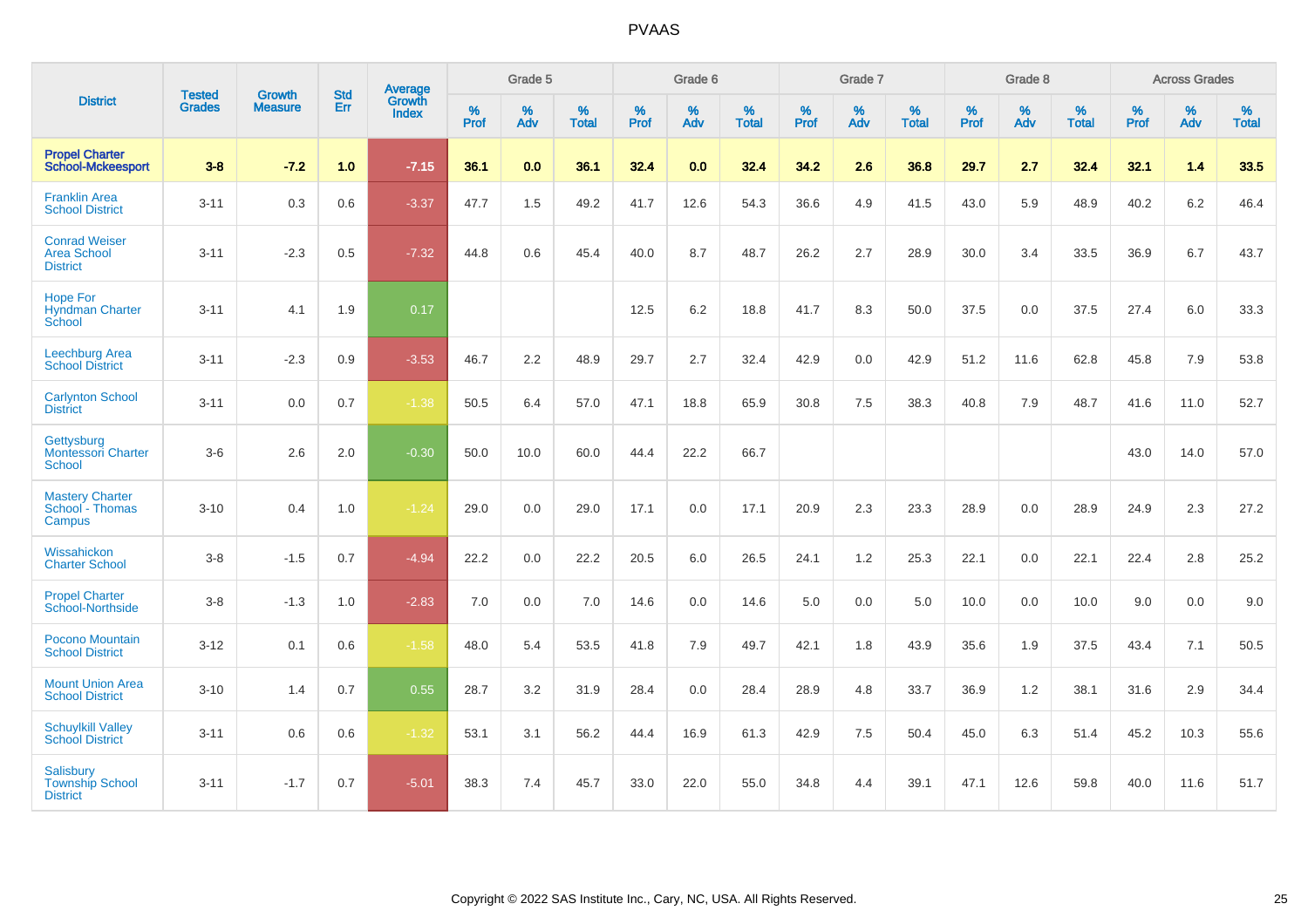|                                                                                     | <b>Tested</b> | <b>Growth</b>  | <b>Std</b> | Average                |           | Grade 5  |                   |           | Grade 6  |                   |           | Grade 7  |                   |           | Grade 8  |                   |           | <b>Across Grades</b> |                   |
|-------------------------------------------------------------------------------------|---------------|----------------|------------|------------------------|-----------|----------|-------------------|-----------|----------|-------------------|-----------|----------|-------------------|-----------|----------|-------------------|-----------|----------------------|-------------------|
| <b>District</b>                                                                     | <b>Grades</b> | <b>Measure</b> | Err        | Growth<br><b>Index</b> | %<br>Prof | %<br>Adv | %<br><b>Total</b> | %<br>Prof | %<br>Adv | %<br><b>Total</b> | %<br>Prof | %<br>Adv | %<br><b>Total</b> | %<br>Prof | %<br>Adv | %<br><b>Total</b> | %<br>Prof | %<br>Adv             | %<br><b>Total</b> |
| <b>Propel Charter</b><br><b>School-Mckeesport</b>                                   | $3-8$         | $-7.2$         | 1.0        | $-7.15$                | 36.1      | 0.0      | 36.1              | 32.4      | 0.0      | 32.4              | 34.2      | 2.6      | 36.8              | 29.7      | 2.7      | 32.4              | 32.1      | 1.4                  | 33.5              |
| <b>Chester Charter</b><br><b>Scholars Academy</b><br><b>Charter School</b>          | $3 - 12$      | 0.0            | 0.9        | $-3.27$                | 17.8      | 0.0      | 17.8              | 31.9      | 4.3      | 36.2              | 37.5      | 4.2      | 41.7              | 16.0      | 0.0      | 16.0              | 23.8      | 1.8                  | 25.6              |
| <b>Green Woods</b><br><b>Charter School</b>                                         | $3 - 8$       | 1.6            | 0.8        | $-0.37$                | 44.8      | 6.9      | 51.7              | 39.3      | 19.7     | 59.0              | 43.9      | 12.3     | 56.1              | 39.2      | 17.6     | 56.9              | 40.6      | 17.4                 | 58.0              |
| <b>Reynolds School</b><br><b>District</b>                                           | $3 - 10$      | $-4.3$         | 0.8        | $-5.71$                | 46.3      | 0.0      | 46.3              | 44.2      | 1.3      | 45.4              | 35.3      | 7.8      | 43.1              | 47.1      | 8.8      | 55.9              | 41.5      | 4.9                  | 46.4              |
| <b>Mountain View</b><br><b>School District</b>                                      | $3 - 11$      | 1.6            | 0.9        | 0.20                   | 45.0      | 3.3      | 48.3              | 49.0      | 6.1      | 55.1              | 47.2      | 5.7      | 52.8              | 55.0      | 10.0     | 65.0              | 45.1      | 5.6                  | 50.7              |
| <b>Penns Manor Area</b><br><b>School District</b>                                   | $3 - 12$      | 1.6            | 0.8        | $-1.15$                | 49.2      | 1.6      | 50.8              | 30.9      | 3.6      | 34.6              | 38.5      | 3.8      | 42.3              | 30.5      | 11.9     | 42.4              | 40.8      | 6.9                  | 47.8              |
| <b>Schuylkill Haven</b><br><b>Area School</b><br><b>District</b>                    | $3 - 11$      | $-1.4$         | 0.7        | $-4.47$                | 44.6      | 1.2      | 45.8              | 46.9      | 6.2      | 53.1              | 49.5      | 8.6      | 58.1              | 46.0      | 3.4      | 49.4              | 46.4      | 10.0                 | 56.4              |
| <b>Ferndale Area</b><br><b>School District</b>                                      | $3 - 10$      | 1.9            | 1.0        | 0.06                   | 43.2      | 4.6      | 47.7              | 46.3      | 14.6     | 61.0              | 61.5      | 5.1      | 66.7              | 54.4      | 4.4      | 58.7              | 46.1      | 10.6                 | 56.6              |
| <b>Innovative Arts</b><br><b>Academy Charter</b><br><b>School</b>                   | $6 - 11$      | $-2.2$         | 0.9        | $-3.49$                |           |          |                   | 15.4      | 1.9      | 17.3              | 19.1      | 0.0      | 19.1              | 15.4      | 1.1      | 16.5              | 16.6      | 1.0                  | 17.5              |
| <b>Greenville Area</b><br><b>School District</b>                                    | $3 - 11$      | 1.0            | 0.7        | $-0.17$                | 46.7      | 5.6      | 52.2              | 52.5      | 11.2     | 63.8              | 43.8      | 5.7      | 49.5              | 31.2      | 12.5     | 43.8              | 42.0      | 10.1                 | 52.1              |
| <b>Tyrone Area</b><br><b>School District</b>                                        | $3 - 12$      | $-2.0$         | 0.6        | $-6.75$                | 50.4      | 3.0      | 53.3              | 43.4      | 10.1     | 53.5              | 43.8      | 5.0      | 48.8              | 44.7      | 6.1      | 50.9              | 45.2      | 12.0                 | 57.2              |
| The Philadelphia<br>Charter School for<br><b>Arts and Sciences</b><br>at HR Edmunds | $3-8$         | $-1.2$         | 0.7        | $-2.66$                | 11.9      | 2.4      | 14.3              | 18.6      | 0.0      | 18.6              | 17.2      | 0.0      | 17.2              | 24.4      | 0.0      | 24.4              | 16.1      | 0.6                  | 16.7              |
| <b>Oley Valley School</b><br><b>District</b>                                        | $3 - 11$      | $-0.0$         | 0.6        | $-2.17$                | 53.5      | 5.0      | 58.4              | 40.0      | 19.0     | 59.0              | 50.0      | 7.8      | 57.8              | 54.8      | 5.4      | 60.2              | 49.6      | 9.0                  | 58.6              |
| Chambersburg<br><b>Area School</b><br><b>District</b>                               | $3 - 11$      | $-0.2$         | 0.3        | $-2.21$                | 44.0      | 7.0      | 51.0              | 34.1      | 16.0     | 50.1              | 38.2      | 8.2      | 46.5              | 38.7      | 11.2     | 49.9              | 37.5      | 11.0                 | 48.5              |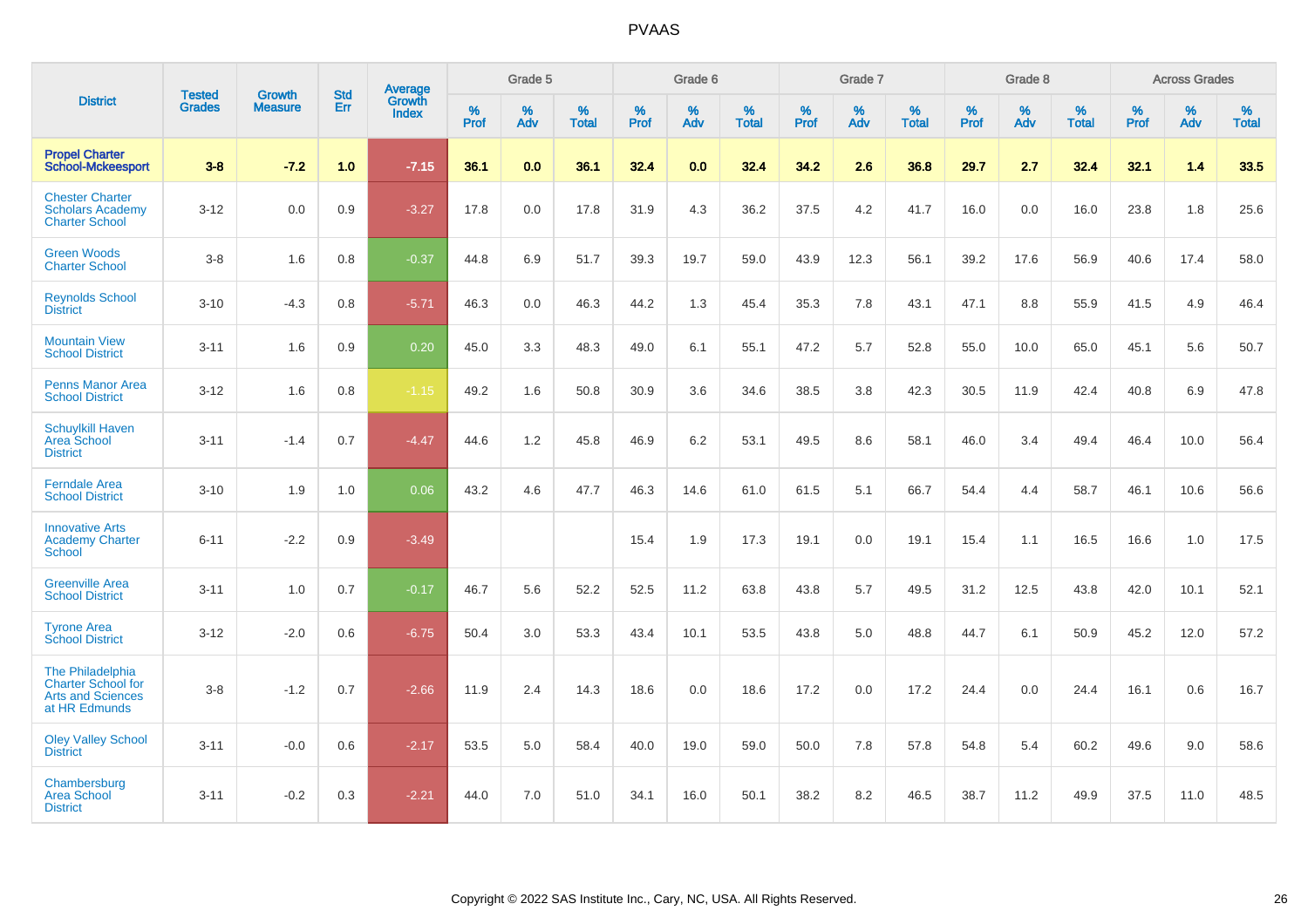|                                                            | <b>Tested</b> | <b>Growth</b>  | <b>Std</b> | <b>Average</b><br>Growth |              | Grade 5  |                      |                     | Grade 6     |                      |              | Grade 7     |                   |              | Grade 8     |                   |                     | <b>Across Grades</b> |                   |
|------------------------------------------------------------|---------------|----------------|------------|--------------------------|--------------|----------|----------------------|---------------------|-------------|----------------------|--------------|-------------|-------------------|--------------|-------------|-------------------|---------------------|----------------------|-------------------|
| <b>District</b>                                            | <b>Grades</b> | <b>Measure</b> | Err        | <b>Index</b>             | $\%$<br>Prof | %<br>Adv | $\%$<br><b>Total</b> | $\%$<br><b>Prof</b> | $\%$<br>Adv | $\%$<br><b>Total</b> | $\%$<br>Prof | $\%$<br>Adv | %<br><b>Total</b> | $\%$<br>Prof | $\%$<br>Adv | %<br><b>Total</b> | $\%$<br><b>Prof</b> | $\%$<br>Adv          | %<br><b>Total</b> |
| <b>Propel Charter</b><br><b>School-Mckeesport</b>          | $3 - 8$       | $-7.2$         | 1.0        | $-7.15$                  | 36.1         | 0.0      | 36.1                 | 32.4                | 0.0         | 32.4                 | 34.2         | 2.6         | 36.8              | 29.7         | 2.7         | 32.4              | 32.1                | 1.4                  | 33.5              |
| <b>Phoenixville Area</b><br><b>School District</b>         | $3 - 11$      | $-1.1$         | 0.4        | $-4.78$                  | 54.8         | 10.0     | 64.7                 | 45.9                | 27.3        | 73.2                 | 45.6         | 19.4        | 65.0              | 52.8         | 12.7        | 65.5              | 46.9                | 19.2                 | 66.1              |
| <b>Mahanoy Area</b><br><b>School District</b>              | $3 - 10$      | $-3.0$         | 0.8        | $-3.98$                  | 30.4         | 0.0      | 30.4                 | 31.5                | 8.2         | 39.7                 | 19.6         | 2.0         | 21.6              | 14.9         | 1.5         | 16.4              | 27.6                | 3.3                  | 30.9              |
| <b>Antietam School</b><br><b>District</b>                  | $3 - 10$      | 0.9            | 0.8        | $-0.34$                  | 29.7         | 1.6      | 31.2                 | 35.0                | 5.0         | 40.0                 | 29.1         | 0.0         | 29.1              | 34.0         | 1.9         | 35.8              | 31.3                | 3.0                  | 34.2              |
| <b>Johnsonburg Area</b><br><b>School District</b>          | $3 - 11$      | $-1.6$         | 1.0        | $-2.56$                  | 42.5         | 7.5      | 50.0                 | 60.6                | 12.1        | 72.7                 | 41.9         | 9.3         | 51.2              | 44.2         | 2.3         | 46.5              | 51.3                | 10.3                 | 61.5              |
| <b>Fort Cherry School</b><br><b>District</b>               | $3 - 10$      | $-2.2$         | 0.8        | $-3.33$                  | 61.4         | 8.8      | 70.2                 | 31.6                | 33.3        | 64.9                 | 45.6         | 8.8         | 54.4              | 39.5         | 26.7        | 66.3              | 45.7                | 16.8                 | 62.5              |
| <b>North Schuylkill</b><br><b>School District</b>          | $3 - 11$      | 0.7            | 0.5        | $-1.34$                  | 36.8         | 2.2      | 39.0                 | 42.4                | 8.8         | 51.2                 | 41.3         | 3.9         | 45.2              | 50.0         | 5.2         | 55.2              | 40.4                | 8.7                  | 49.1              |
| <b>Turkeyfoot Valley</b><br>Area School<br><b>District</b> | $3 - 12$      | 0.6            | 1.4        | $-2.97$                  | 27.3         | 4.6      | 31.8                 | 38.1                | 9.5         | 47.6                 | 30.0         | 5.0         | 35.0              | 30.4         | 0.0         | 30.4              | 33.0                | 3.6                  | 36.6              |
| <b>Norristown Area</b><br><b>School District</b>           | $3 - 12$      | $-1.1$         | 0.4        | $-5.76$                  | 24.5         | 1.0      | 25.5                 | 32.9                | 5.0         | 37.8                 | 26.4         | 4.8         | 31.3              | 26.6         | 3.6         | 30.2              | 27.8                | 4.0                  | 31.7              |
| <b>Fairview School</b><br><b>District</b>                  | $3 - 11$      | $-1.8$         | 0.5        | $-5.32$                  | 61.9         | 9.5      | 71.4                 | 47.8                | 30.6        | 78.4                 | 46.6         | 26.7        | 73.3              | 55.9         | 16.9        | 72.8              | 50.8                | 23.7                 | 74.4              |
| <b>Gillingham Charter</b><br>School                        | $3 - 11$      | 2.2            | 2.0        | $-0.98$                  | 41.7         | 0.0      | 41.7                 | 38.5                | 0.0         | 38.5                 |              |             |                   | 30.8         | 15.4        | 46.2              | 34.3                | 4.3                  | 38.6              |
| <b>Western Wayne</b><br><b>School District</b>             | $3 - 11$      | $-0.5$         | 0.6        | $-2.08$                  | 56.6         | 7.6      | 64.2                 | 43.0                | 21.5        | 64.5                 | 45.2         | 10.6        | 55.8              | 45.8         | 15.0        | 60.8              | 45.8                | 18.1                 | 63.9              |
| <b>Governor Mifflin</b><br><b>School District</b>          | $3 - 11$      | $-1.0$         | 0.4        | $-4.99$                  | 38.2         | 3.2      | 41.5                 | 31.2                | 11.7        | 42.9                 | 44.4         | 8.3         | 52.8              | 45.8         | 5.5         | 51.3              | 40.8                | 9.3                  | 50.1              |
| <b>Hamburg Area</b><br><b>School District</b>              | $3 - 11$      | $-0.4$         | 0.5        | $-3.43$                  | 41.1         | 5.0      | 46.1                 | 43.3                | 6.3         | 49.6                 | 33.1         | 1.9         | 35.0              | 32.4         | 3.5         | 35.9              | 38.6                | 5.3                  | 43.9              |
| <b>Chartiers-Houston</b><br><b>School District</b>         | $3 - 10$      | $-1.5$         | 0.7        | $-3.54$                  | 58.4         | 10.1     | 68.5                 | 55.8                | 18.2        | 74.0                 | 52.0         | 5.5         | 57.5              | 54.9         | 7.0         | 62.0              | 53.8                | 14.2                 | 68.0              |
| <b>Fannett-Metal</b><br><b>School District</b>             | $3 - 11$      | 0.5            | 1.1        | $-1.72$                  | 34.5         | 10.3     | 44.8                 | 44.8                | 6.9         | 51.7                 | 37.5         | 3.1         | 40.6              | 33.3         | 2.2         | 35.6              | 40.2                | 9.2                  | 49.4              |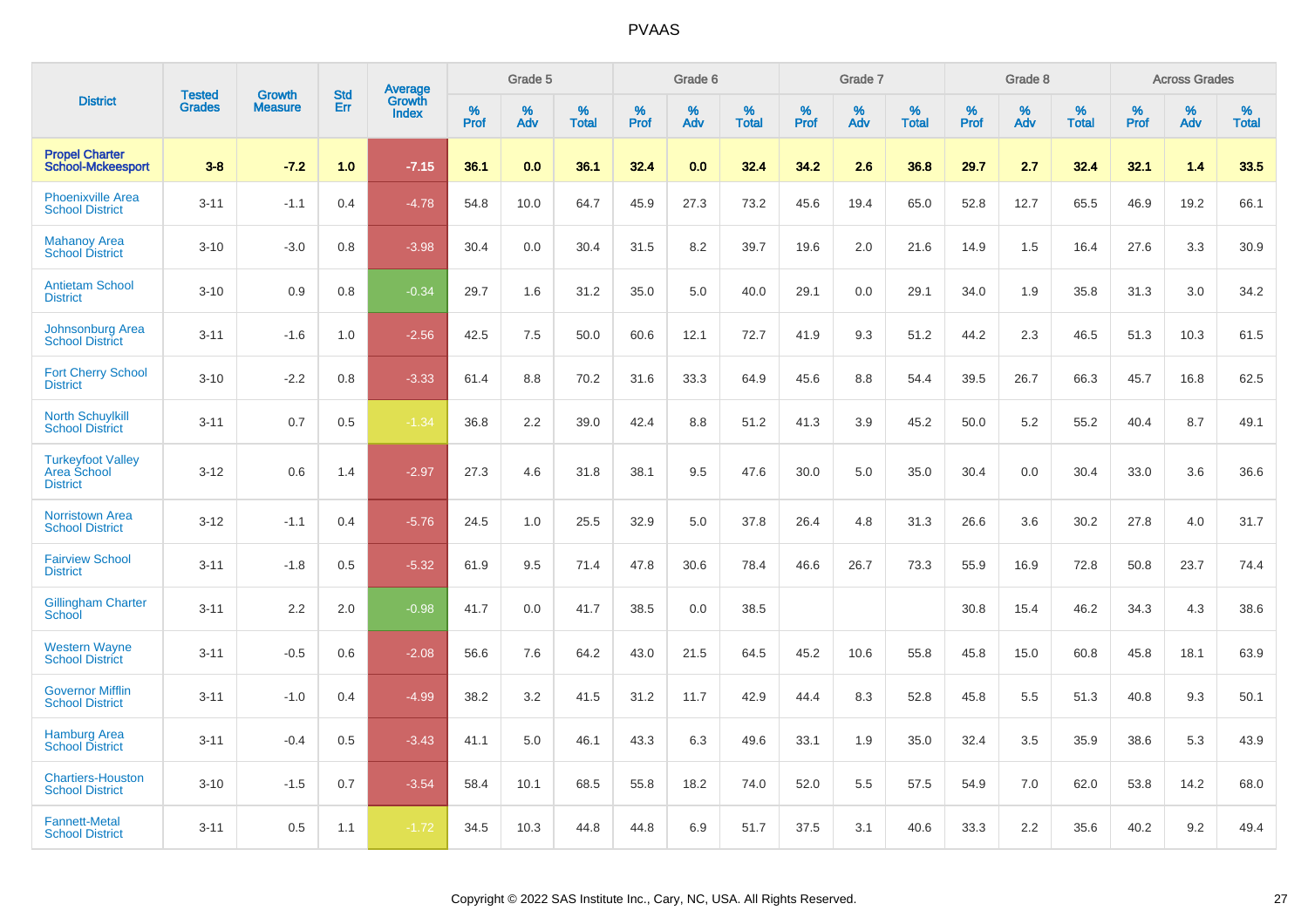|                                                        | <b>Tested</b> | <b>Growth</b>  | <b>Std</b> | Average                |              | Grade 5     |                      |              | Grade 6     |                      |              | Grade 7     |                   |              | Grade 8     |                   |                     | <b>Across Grades</b> |                      |
|--------------------------------------------------------|---------------|----------------|------------|------------------------|--------------|-------------|----------------------|--------------|-------------|----------------------|--------------|-------------|-------------------|--------------|-------------|-------------------|---------------------|----------------------|----------------------|
| <b>District</b>                                        | <b>Grades</b> | <b>Measure</b> | Err        | Growth<br><b>Index</b> | $\%$<br>Prof | $\%$<br>Adv | $\%$<br><b>Total</b> | $\%$<br>Prof | $\%$<br>Adv | $\%$<br><b>Total</b> | $\%$<br>Prof | $\%$<br>Adv | %<br><b>Total</b> | $\%$<br>Prof | $\%$<br>Adv | %<br><b>Total</b> | $\%$<br><b>Prof</b> | $\%$<br>Adv          | $\%$<br><b>Total</b> |
| <b>Propel Charter</b><br><b>School-Mckeesport</b>      | $3 - 8$       | $-7.2$         | 1.0        | $-7.15$                | 36.1         | 0.0         | 36.1                 | 32.4         | 0.0         | 32.4                 | 34.2         | 2.6         | 36.8              | 29.7         | 2.7         | 32.4              | 32.1                | 1.4                  | 33.5                 |
| <b>Canton Area</b><br><b>School District</b>           | $3 - 11$      | $-2.0$         | 0.8        | $-3.71$                | 57.7         | 5.8         | 63.5                 | 46.0         | 4.8         | 50.8                 | 40.0         | 0.0         | 40.0              | 36.9         | 3.1         | 40.0              | 43.6                | 6.7                  | 50.3                 |
| <b>School Lane</b><br><b>Charter School</b>            | $3 - 11$      | 0.1            | 0.7        | $-1.87$                | 57.4         | 5.9         | 63.2                 | 40.0         | 18.3        | 58.3                 | 43.8         | 6.8         | 50.7              | 40.9         | 21.2        | 62.1              | 43.3                | 14.5                 | 57.9                 |
| <b>Northern Potter</b><br><b>School District</b>       | $3 - 12$      | 0.3            | 1.1        | $-1.34$                | 33.3         | 3.3         | 36.7                 | 32.6         | 14.0        | 46.5                 | 51.6         | 9.7         | 61.3              | 40.7         | 3.7         | 44.4              | 36.4                | 8.9                  | 45.3                 |
| <b>Midland Borough</b><br><b>School District</b>       | $3-8$         | 0.1            | 1.3        | $-2.19$                | 58.6         | 0.0         | 58.6                 | 52.4         | 9.5         | 61.9                 | 42.9         | 7.1         | 50.0              | 47.6         | 0.0         | 47.6              | 49.3                | 5.7                  | 55.0                 |
| <b>Brownsville Area</b><br><b>School District</b>      | $3 - 12$      | 1.2            | 0.7        | $-0.17$                | 40.5         | 0.0         | 40.5                 | 24.7         | 1.2         | 25.9                 | 30.0         | 3.8         | 33.8              | 37.0         | 1.4         | 38.4              | 32.0                | 2.6                  | 34.6                 |
| <b>South Side Area</b><br><b>School District</b>       | $3 - 11$      | $-1.4$         | 0.8        | $-3.13$                | 50.0         | 6.7         | 56.7                 | 33.9         | 8.1         | 41.9                 | 57.6         | 6.1         | 63.6              | 49.3         | 8.4         | 57.8              | 43.1                | 10.2                 | 53.3                 |
| <b>Allegheny Valley</b><br><b>School District</b>      | $3 - 11$      | $-2.6$         | 0.8        | $-3.45$                | 56.1         | 7.0         | 63.2                 | 44.4         | 9.3         | 53.7                 | 38.8         | 6.0         | 44.8              | 44.3         | 13.1        | 57.4              | 45.7                | 8.9                  | 54.6                 |
| <b>Rochester Area</b><br><b>School District</b>        | $3 - 11$      | $-3.0$         | 0.9        | $-4.33$                | 50.0         | 0.0         | 50.0                 | 40.4         | 13.5        | 53.8                 | 24.0         | 2.0         | 26.0              | 47.2         | 1.9         | 49.1              | 43.3                | 7.5                  | 50.8                 |
| <b>Berwick Area</b><br><b>School District</b>          | $3 - 11$      | $-0.6$         | 0.5        | $-3.35$                | 45.3         | 5.8         | 51.0                 | 43.2         | 18.3        | 61.5                 | 44.9         | 12.8        | 57.8              | 41.4         | 9.8         | 51.2              | 42.6                | 14.7                 | 57.3                 |
| <b>Lakeland School</b><br><b>District</b>              | $3 - 11$      | $-0.9$         | 0.7        | $-1.85$                | 41.3         | 1.3         | 42.7                 | 38.7         | 11.8        | 50.5                 | 49.1         | 9.4         | 58.5              | 39.3         | 5.6         | 44.9              | 41.3                | 9.6                  | 50.8                 |
| <b>Forbes Road</b><br><b>School District</b>           | $3 - 11$      | 1.3            | 1.4        | $-1.84$                | 61.3         | 3.2         | 64.5                 | 40.0         | 6.7         | 46.7                 | 57.9         | 0.0         | 57.9              | 27.8         | 0.0         | 27.8              | 47.4                | 7.3                  | 54.7                 |
| <b>Baldwin-Whitehall</b><br><b>School District</b>     | $3 - 11$      | $-0.1$         | 0.4        | $-4.77$                | 49.1         | 6.3         | 55.4                 | 48.8         | 11.8        | 60.6                 | 48.6         | 8.3         | 56.8              | 45.1         | 7.0         | 52.0              | 46.4                | 12.2                 | 58.7                 |
| <b>Propel Charter</b><br>School-Homestead              | $3 - 11$      | $-1.0$         | 1.0        | $-1.95$                | 21.6         | 0.0         | 21.6                 | 16.7         | 5.6         | 22.2                 | 11.8         | 0.0         | 11.8              | 9.5          | 2.4         | 11.9              | 15.3                | 2.2                  | 17.6                 |
| Renaissance<br><b>Academy Charter</b><br><b>School</b> | $3 - 11$      | $-1.3$         | 0.7        | $-2.40$                | 36.6         | 5.6         | 42.2                 | 39.7         | 16.4        | 56.2                 | 50.7         | 5.3         | 56.0              | 40.6         | 18.8        | 59.4              | 41.0                | 10.8                 | 51.8                 |
| <b>Coudersport Area</b><br><b>School District</b>      | $3 - 11$      | $-0.5$         | 0.9        | $-2.20$                | 58.2         | 1.8         | 60.0                 | 40.5         | 4.8         | 45.2                 | 35.8         | 3.8         | 39.6              | 30.2         | 0.0         | 30.2              | 40.1                | 3.2                  | 43.3                 |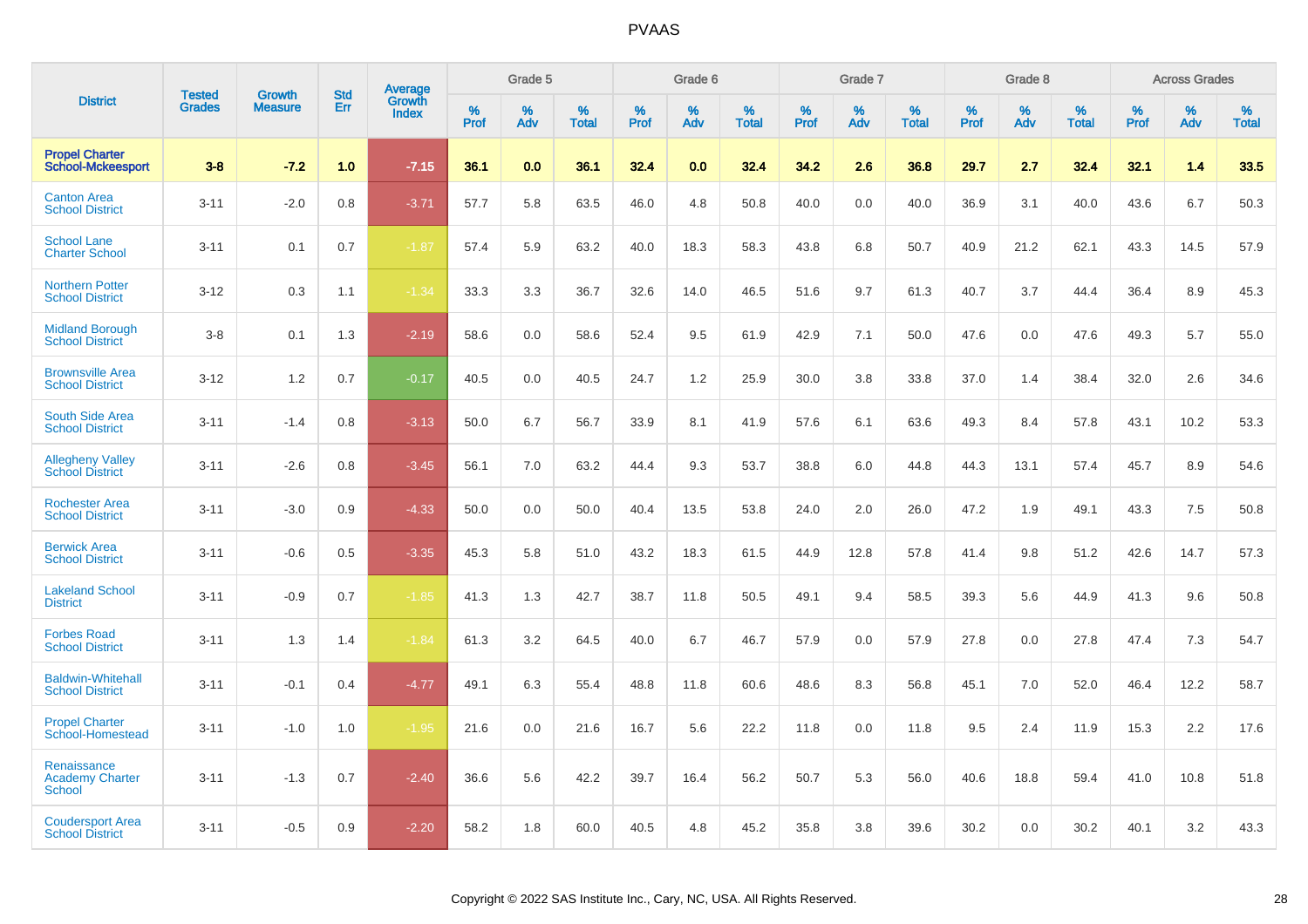|                                                                   | <b>Tested</b> | Growth         | <b>Std</b> | <b>Average</b><br>Growth |              | Grade 5  |                      |              | Grade 6     |                      |              | Grade 7  |                      |              | Grade 8     |                      |              | <b>Across Grades</b> |                      |
|-------------------------------------------------------------------|---------------|----------------|------------|--------------------------|--------------|----------|----------------------|--------------|-------------|----------------------|--------------|----------|----------------------|--------------|-------------|----------------------|--------------|----------------------|----------------------|
| <b>District</b>                                                   | <b>Grades</b> | <b>Measure</b> | Err        | <b>Index</b>             | $\%$<br>Prof | %<br>Adv | $\%$<br><b>Total</b> | $\%$<br>Prof | $\%$<br>Adv | $\%$<br><b>Total</b> | $\%$<br>Prof | %<br>Adv | $\%$<br><b>Total</b> | $\%$<br>Prof | $\%$<br>Adv | $\%$<br><b>Total</b> | $\%$<br>Prof | $\%$<br>Adv          | $\%$<br><b>Total</b> |
| <b>Propel Charter</b><br><b>School-Mckeesport</b>                 | $3 - 8$       | $-7.2$         | 1.0        | $-7.15$                  | 36.1         | 0.0      | 36.1                 | 32.4         | 0.0         | 32.4                 | 34.2         | 2.6      | 36.8                 | 29.7         | 2.7         | 32.4                 | 32.1         | 1.4                  | 33.5                 |
| <b>Charleroi School</b><br><b>District</b>                        | $3 - 11$      | $-2.5$         | 0.6        | $-5.19$                  | 45.1         | 2.0      | 47.1                 | 44.0         | 11.0        | 55.0                 | 37.7         | 11.3     | 49.1                 | 45.3         | 4.2         | 49.5                 | 43.2         | 7.7                  | 50.9                 |
| <b>Halifax Area</b><br><b>School District</b>                     | $3 - 11$      | 0.6            | 0.8        | $-1.23$                  | 52.9         | 8.6      | 61.4                 | 51.8         | 20.4        | 72.2                 | 41.6         | 6.5      | 48.0                 | 35.5         | 2.6         | 38.2                 | 44.9         | 10.1                 | 55.1                 |
| <b>Sugar Valley Rural</b><br><b>Charter School</b>                | $3 - 11$      | 0.5            | 1.0        | $-1.70$                  | 36.8         | 0.0      | 36.8                 | 34.2         | 7.9         | 42.1                 | 21.0         | 5.3      | 26.3                 | 8.6          | 2.9         | 11.4                 | 25.4         | 4.7                  | 30.0                 |
| <b>Juniata Valley</b><br><b>School District</b>                   | $3 - 11$      | $-0.4$         | 0.9        | $-4.35$                  | 53.5         | 2.3      | 55.8                 | 35.7         | 8.9         | 44.6                 | 50.9         | 5.3      | 56.1                 | 33.3         | 4.2         | 37.5                 | 41.8         | 7.0                  | 48.8                 |
| <b>York Suburban</b><br><b>School District</b>                    | $3 - 11$      | 0.5            | 0.5        | $-0.60$                  | 62.8         | 13.7     | 76.5                 | 45.3         | 23.4        | 68.7                 | 50.0         | 16.8     | 66.8                 | 36.4         | 19.8        | 56.2                 | 46.4         | 23.5                 | 70.0                 |
| <b>Galeton Area</b><br><b>School District</b>                     | $3 - 11$      | 2.2            | 1.4        | 0.68                     | 56.0         | 8.0      | 64.0                 | 38.1         | 14.3        | 52.4                 | 28.0         | 0.0      | 28.0                 | 35.0         | 5.0         | 40.0                 | 37.7         | 6.9                  | 44.6                 |
| <b>Sharpsville Area</b><br><b>School District</b>                 | $3 - 11$      | $-0.5$         | 0.8        | $-1.83$                  | 54.8         | 4.8      | 59.7                 | 52.9         | 19.1        | 72.1                 | 40.0         | 10.8     | 50.8                 | 47.1         | 12.9        | 60.0                 | 48.0         | 14.5                 | 62.5                 |
| <b>Frederick Douglass</b><br><b>Mastery Charter</b><br>School     | $3 - 8$       | 1.8            | 1.4        | $-0.08$                  | 20.8         | 0.0      | 20.8                 | 22.2         | 0.0         | 22.2                 | 14.3         | 0.0      | 14.3                 | 34.6         | 3.8         | 38.5                 | 19.1         | 0.9                  | 20.0                 |
| <b>Pittston Area</b><br><b>School District</b>                    | $3 - 11$      | $-3.7$         | 0.8        | $-6.99$                  | 36.6         | 1.4      | 38.0                 | 36.2         | 4.3         | 40.4                 | 28.8         | 1.5      | 30.3                 | 34.5         | 3.4         | 37.9                 | 35.3         | 5.0                  | 40.3                 |
| <b>Lehigh Valley</b><br>Academy Regional<br><b>Charter School</b> | $3 - 11$      | 0.4            | 0.6        | $-1.72$                  | 50.0         | 5.8      | 55.8                 | 38.3         | 18.8        | 57.0                 | 50.9         | 3.8      | 54.7                 | 51.8         | 4.6         | 56.4                 | 46.4         | 11.0                 | 57.4                 |
| Columbia Borough<br><b>School District</b>                        | $3 - 12$      | $-0.9$         | 0.8        | $-3.70$                  | 34.7         | 5.6      | 40.3                 | 31.0         | 8.4         | 39.4                 | 20.0         | 4.3      | 24.3                 | 21.6         | 1.4         | 23.0                 | 27.1         | 6.8                  | 33.9                 |
| <b>Conneaut School</b><br><b>District</b>                         | $3 - 12$      | 0.1            | 0.5        | $-2.08$                  | 42.4         | 5.3      | 47.7                 | 44.8         | 18.4        | 63.2                 | 51.1         | 6.7      | 57.8                 | 47.6         | 5.4         | 53.1                 | 45.1         | 12.8                 | 57.9                 |
| <b>Fell Charter School</b>                                        | $3 - 8$       | 3.1            | 2.3        | 0.37                     | 62.5         | 0.0      | 62.5                 | 50.0         | 6.2         | 56.2                 |              |          |                      |              |             |                      | 60.5         | 4.0                  | 64.5                 |
| <b>West Greene</b><br><b>School District</b>                      | $3 - 11$      | $-1.2$         | 1.0        | $-2.12$                  | 46.2         | 10.3     | 56.4                 | 35.9         | 15.4        | 51.3                 | 28.3         | 11.3     | 39.6                 | 35.3         | 3.9         | 39.2                 | 43.2         | 10.7                 | 53.9                 |
| <b>Bethlehem Area</b><br><b>School District</b>                   | $3 - 11$      | 0.3            | 0.4        | $-1.86$                  | 50.4         | 5.3      | 55.6                 | 39.9         | 8.4         | 48.3                 | 40.8         | 5.2      | 46.0                 | 33.8         | 6.3         | 40.1                 | 42.3         | 9.3                  | 51.6                 |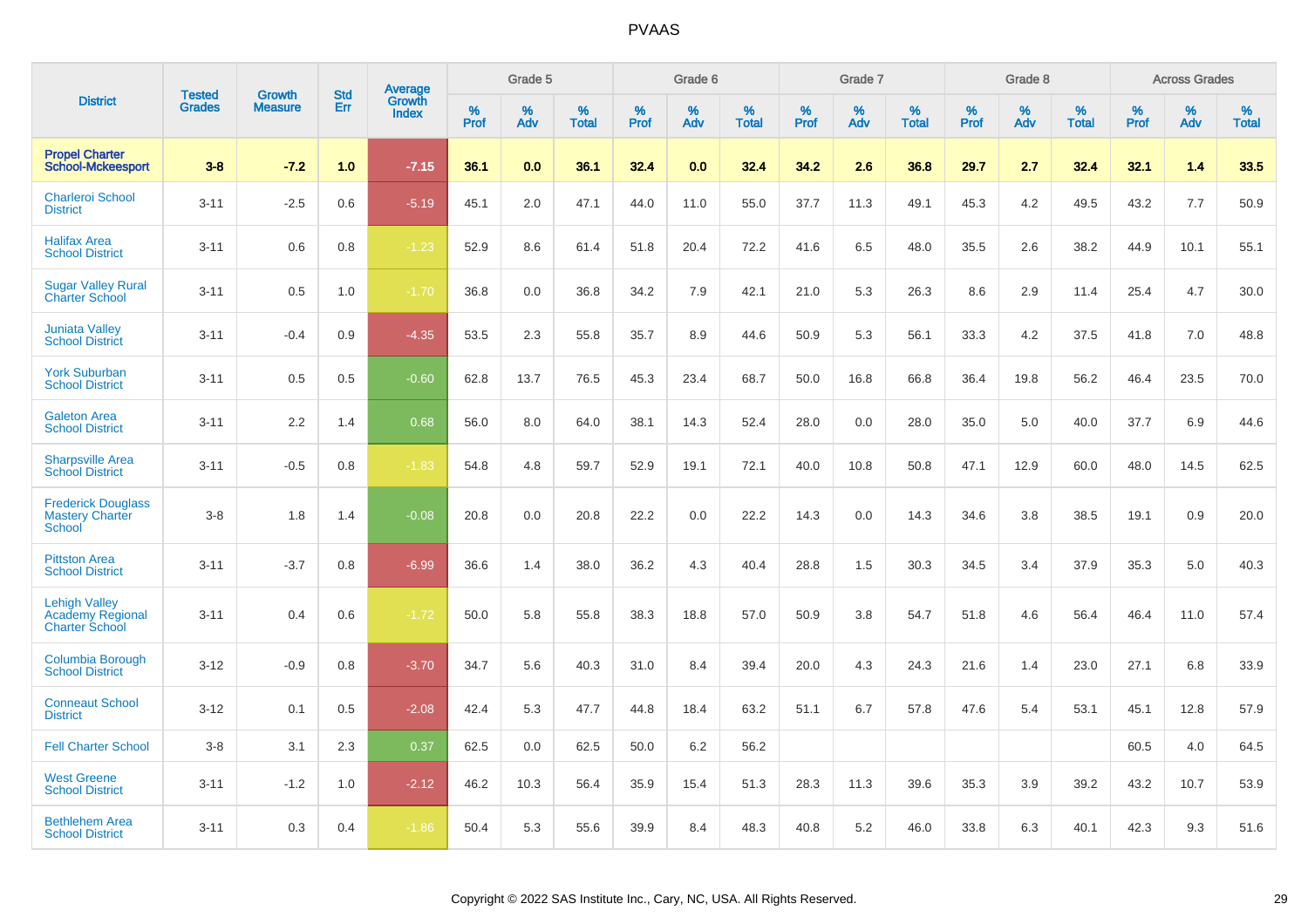|                                                                    |                                | <b>Growth</b>  | <b>Std</b> | <b>Average</b>         |              | Grade 5  |                   |           | Grade 6  |                   |           | Grade 7  |                   |           | Grade 8  |                   |              | <b>Across Grades</b> |                   |
|--------------------------------------------------------------------|--------------------------------|----------------|------------|------------------------|--------------|----------|-------------------|-----------|----------|-------------------|-----------|----------|-------------------|-----------|----------|-------------------|--------------|----------------------|-------------------|
| <b>District</b>                                                    | <b>Tested</b><br><b>Grades</b> | <b>Measure</b> | <b>Err</b> | Growth<br><b>Index</b> | $\%$<br>Prof | %<br>Adv | %<br><b>Total</b> | %<br>Prof | %<br>Adv | %<br><b>Total</b> | %<br>Prof | %<br>Adv | %<br><b>Total</b> | %<br>Prof | %<br>Adv | %<br><b>Total</b> | $\%$<br>Prof | %<br>Adv             | %<br><b>Total</b> |
| <b>Propel Charter</b><br><b>School-Mckeesport</b>                  | $3 - 8$                        | $-7.2$         | 1.0        | $-7.15$                | 36.1         | 0.0      | 36.1              | 32.4      | 0.0      | 32.4              | 34.2      | 2.6      | 36.8              | 29.7      | 2.7      | 32.4              | 32.1         | 1.4                  | 33.5              |
| <b>Tuscarora School</b><br><b>District</b>                         | $3 - 11$                       | $-0.1$         | 0.5        | $-1.87$                | 41.0         | 5.8      | 46.8              | 43.7      | 11.9     | 55.6              | 45.8      | 5.6      | 51.4              | 45.6      | 6.3      | 51.8              | 43.1         | 9.9                  | 53.0              |
| <b>Berlin</b><br><b>Brothersvalley</b><br><b>School District</b>   | $3 - 11$                       | $-1.0$         | 0.8        | $-3.00$                | 60.4         | 1.9      | 62.3              | 42.4      | 15.2     | 57.6              | 55.8      | 3.8      | 59.6              | 54.2      | 6.2      | 60.4              | 48.4         | 8.4                  | 56.8              |
| <b>Tulpehocken Area</b><br><b>School District</b>                  | $3 - 12$                       | $-0.2$         | 0.6        | $-1.64$                | 57.5         | 2.3      | 59.8              | 32.4      | 17.6     | 50.0              | 39.8      | 4.8      | 44.7              | 42.0      | 6.2      | 48.2              | 41.5         | 9.5                  | 51.0              |
| <b>Blairsville-</b><br><b>Saltsburg School</b><br><b>District</b>  | $3 - 11$                       | $-0.1$         | 0.7        | $-3.63$                | 46.9         | 8.2      | 55.1              | 40.4      | 22.5     | 62.9              | 38.6      | 9.9      | 48.5              | 50.6      | 14.1     | 64.7              | 41.8         | 15.1                 | 56.9              |
| <b>Highlands School</b><br><b>District</b>                         | $3 - 11$                       | $-0.6$         | 0.5        | $-2.71$                | 47.5         | 0.0      | 47.5              | 37.2      | 9.7      | 46.9              | 42.2      | 5.4      | 47.6              | 39.2      | 9.5      | 48.6              | 40.7         | 7.9                  | 48.6              |
| South Williamsport<br><b>Area School</b><br><b>District</b>        | $3 - 10$                       | 0.5            | 0.7        | $-1.08$                | 45.7         | 6.4      | 52.1              | 37.4      | 15.4     | 52.8              | 40.5      | 8.3      | 48.8              | 43.2      | 12.5     | 55.7              | 39.9         | 12.1                 | 52.0              |
| <b>Lower Moreland</b><br><b>Township School</b><br><b>District</b> | $3 - 11$                       | $-2.1$         | 0.5        | $-5.66$                | 53.0         | 10.2     | 63.2              | 50.0      | 25.9     | 75.9              | 55.2      | 14.7     | 69.9              | 48.8      | 18.8     | 67.6              | 51.2         | 19.3                 | 70.5              |
| Tamaqua Area<br><b>School District</b>                             | $3 - 12$                       | $-0.4$         | 0.6        | $-2.14$                | 60.2         | 5.6      | 65.7              | 39.1      | 7.8      | 46.9              | 37.9      | 5.2      | 43.1              | 42.2      | 7.0      | 49.3              | 44.6         | 7.7                  | 52.3              |
| <b>Elizabeth Forward</b><br><b>School District</b>                 | $3 - 11$                       | $-0.3$         | 0.5        | $-1.82$                | 55.7         | 11.4     | 67.0              | 47.5      | 18.5     | 66.0              | 56.9      | 11.1     | 68.0              | 50.9      | 6.3      | 57.1              | 51.2         | 14.0                 | 65.2              |
| <b>Bermudian Springs</b><br><b>School District</b>                 | $3 - 11$                       | 0.2            | 0.6        | $-0.71$                | 50.4         | 0.0      | 50.4              | 37.5      | 10.6     | 48.1              | 44.5      | 5.9      | 50.4              | 39.8      | 6.5      | 46.3              | 42.4         | 6.9                  | 49.3              |
| <b>Laurel School</b><br><b>District</b>                            | $3 - 11$                       | $-0.0$         | 0.7        | $-1.57$                | 54.0         | 6.8      | 60.8              | 35.7      | 21.4     | 57.1              | 60.8      | 10.1     | 70.9              | 50.8      | 10.4     | 61.2              | 50.7         | 14.6                 | 65.3              |
| <b>Mcguffey School</b><br><b>District</b>                          | $3 - 11$                       | $-1.8$         | 0.6        | $-5.01$                | 43.5         | 1.8      | 45.4              | 42.7      | 12.6     | 55.3              | 34.9      | 0.9      | 35.8              | 38.0      | 4.1      | 42.2              | 41.6         | 8.2                  | 49.8              |
| <b>West Branch Area</b><br><b>School District</b>                  | $3 - 11$                       | 0.4            | 0.8        | $-0.62$                | 37.1         | 3.2      | 40.3              | 32.8      | 6.6      | 39.3              | 48.6      | 6.8      | 55.4              | 50.0      | 3.0      | 53.0              | 42.6         | 6.8                  | 49.4              |
| <b>Benton Area</b><br><b>School District</b>                       | $3 - 10$                       | $-0.4$         | 0.9        | $-1.69$                | 47.5         | 1.6      | 49.2              | 43.5      | 8.7      | 52.2              | 37.3      | 5.1      | 42.4              | 46.2      | 2.6      | 48.7              | 42.6         | 8.4                  | 51.0              |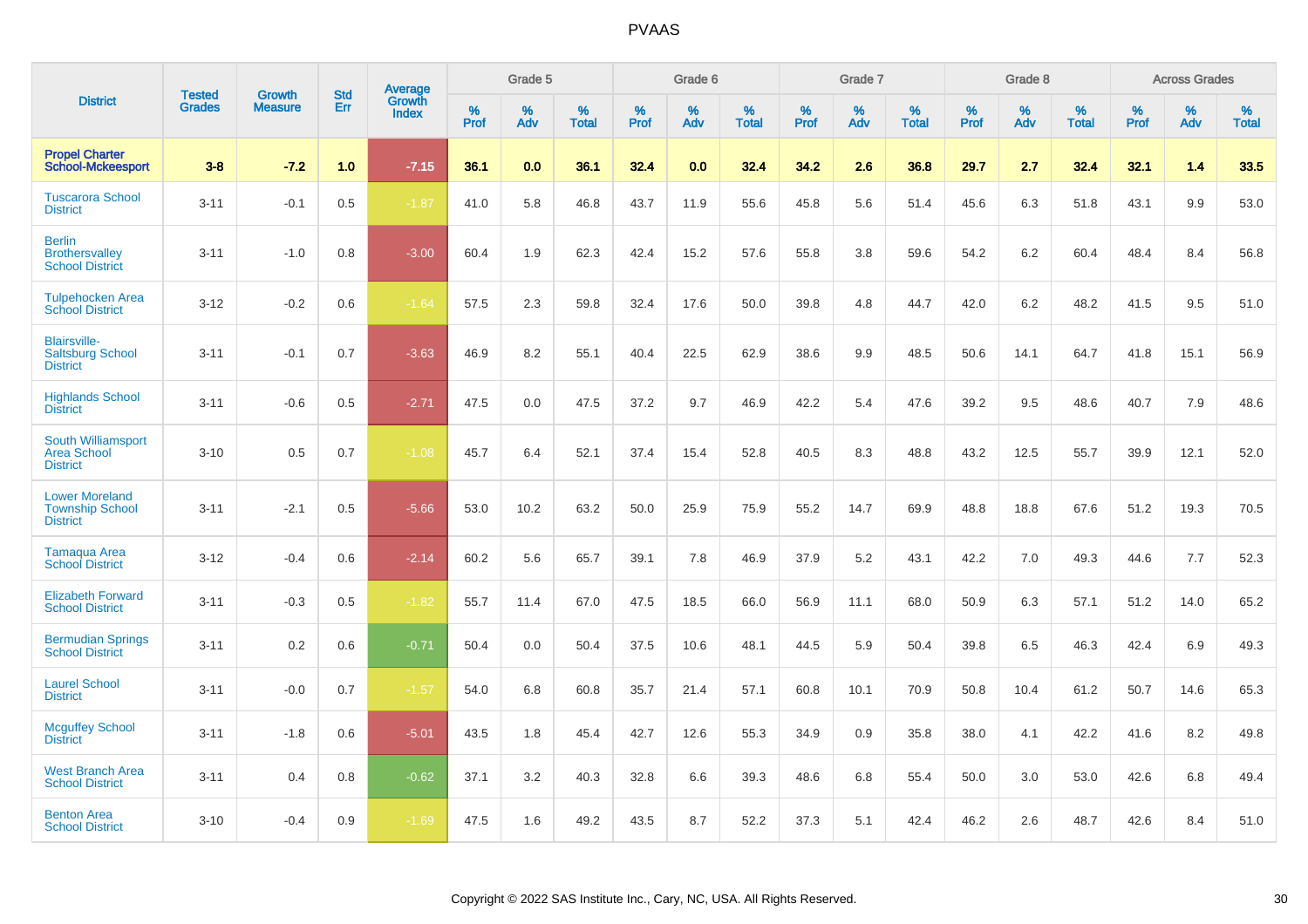|                                                                                          | <b>Tested</b> | <b>Growth</b>  | <b>Std</b> |                                   |              | Grade 5  |                   |              | Grade 6  |                   |           | Grade 7  |                   |              | Grade 8  |                   |           | <b>Across Grades</b> |                   |
|------------------------------------------------------------------------------------------|---------------|----------------|------------|-----------------------------------|--------------|----------|-------------------|--------------|----------|-------------------|-----------|----------|-------------------|--------------|----------|-------------------|-----------|----------------------|-------------------|
| <b>District</b>                                                                          | <b>Grades</b> | <b>Measure</b> | Err        | Average<br>Growth<br><b>Index</b> | $\%$<br>Prof | %<br>Adv | %<br><b>Total</b> | $\%$<br>Prof | %<br>Adv | %<br><b>Total</b> | %<br>Prof | %<br>Adv | %<br><b>Total</b> | $\%$<br>Prof | %<br>Adv | %<br><b>Total</b> | %<br>Prof | %<br>Adv             | %<br><b>Total</b> |
| <b>Propel Charter</b><br><b>School-Mckeesport</b>                                        | $3-8$         | $-7.2$         | 1.0        | $-7.15$                           | 36.1         | 0.0      | 36.1              | 32.4         | 0.0      | 32.4              | 34.2      | 2.6      | 36.8              | 29.7         | 2.7      | 32.4              | 32.1      | 1.4                  | 33.5              |
| <b>Global Leadership</b><br><b>Academy Charter</b><br><b>School Southwest</b><br>at Huey | $3-8$         | $-0.4$         | 1.8        | $-1.72$                           | 0.0          | 0.0      | 0.0               | 0.0          | 0.0      | 0.0               |           |          |                   | 21.4         | 0.0      | 21.4              | 11.1      | 0.0                  | 11.1              |
| <b>Freedom Area</b><br><b>School District</b>                                            | $3 - 11$      | $-1.9$         | 0.7        | $-2.80$                           | 36.0         | 2.3      | 38.4              | 36.8         | 12.6     | 49.4              | 37.9      | 1.9      | 39.8              | 40.3         | 1.3      | 41.6              | 38.8      | 6.0                  | 44.7              |
| <b>Howard Gardner</b><br><b>Multiple</b><br>Intelligence<br><b>Charter School</b>        | $3 - 8$       | $-1.2$         | 1.2        | $-2.23$                           | 41.4         | 10.3     | 51.7              | 39.4         | 3.0      | 42.4              | 63.6      | 0.0      | 63.6              | 55.6         | 11.1     | 66.7              | 48.8      | 7.1                  | 55.9              |
| <b>Bristol Borough</b><br><b>School District</b>                                         | $3 - 12$      | 0.4            | 0.7        | $-0.78$                           | 37.3         | 1.3      | 38.7              | 28.4         | 18.2     | 46.6              | 39.5      | 7.4      | 46.9              | 27.7         | 6.0      | 33.7              | 33.3      | 8.0                  | 41.4              |
| <b>KIPP West</b><br>Philadelphia<br><b>Charter School</b>                                | $3-8$         | $-0.4$         | 1.2        | $-1.95$                           | 28.6         | 0.0      | 28.6              | 19.4         | 0.0      | 19.4              | 25.0      | 0.0      | 25.0              | 16.7         | 0.0      | 16.7              | 17.6      | 0.6                  | 18.1              |
| <b>Belle Vernon Area</b><br><b>School District</b>                                       | $3 - 11$      | $-0.1$         | 0.6        | $-1.14$                           | 52.2         | 6.3      | 58.6              | 49.6         | 14.8     | 64.4              | 47.8      | 4.4      | 52.2              | 44.1         | 6.4      | 50.5              | 47.7      | 8.9                  | 56.6              |
| <b>Keystone Oaks</b><br><b>School District</b>                                           | $3 - 11$      | $-1.4$         | 0.6        | $-5.52$                           | 54.1         | 17.2     | 71.3              | 35.4         | 25.7     | 61.1              | 45.1      | 13.3     | 58.4              | 41.1         | 12.5     | 53.6              | 44.5      | 21.3                 | 65.8              |
| <b>Bethlehem-Center</b><br><b>School District</b>                                        | $3 - 10$      | $-2.1$         | 0.8        | $-4.03$                           | 40.8         | 2.8      | 43.7              | 29.8         | 1.5      | 31.3              | 28.6      | 0.0      | 28.6              | 29.2         | 0.0      | 29.2              | 35.6      | 3.6                  | 39.2              |
| <b>Cranberry Area</b><br><b>School District</b>                                          | $3 - 12$      | $-0.0$         | 0.7        | $-1.98$                           | 48.7         | 9.2      | 57.9              | 52.1         | 9.4      | 61.5              | 41.0      | 2.1      | 43.2              | 46.7         | 9.3      | 56.0              | 44.5      | 7.7                  | 52.2              |
| <b>Greater Nanticoke</b><br>Area School<br><b>District</b>                               | $3 - 12$      | $-0.0$         | 0.6        | $-1.16$                           | 43.1         | 2.8      | 45.9              | 26.7         | 6.0      | 32.8              | 23.6      | 1.9      | 25.5              | 35.6         | 3.5      | 39.1              | 29.8      | 5.0                  | 34.8              |
| <b>Mastery Charter</b><br>School - Clymer<br>Elementary                                  | $3-6$         | 1.7            | 1.5        | 0.22                              | 13.5         | 0.0      | 13.5              | 24.1         | 3.4      | 27.6              |           |          |                   |              |          |                   | 17.5      | 0.8                  | 18.3              |
| <b>Northwestern</b><br><b>Lehigh School</b><br><b>District</b>                           | $3 - 11$      | $-1.5$         | 0.5        | $-5.90$                           | 55.9         | 5.5      | 61.4              | 46.0         | 15.3     | 61.3              | 51.0      | 7.1      | 58.1              | 40.1         | 16.6     | 56.7              | 48.0      | 12.1                 | 60.1              |
| <b>Manheim Central</b><br><b>School District</b>                                         | $3 - 11$      | $-0.3$         | 0.5        | $-2.60$                           | 35.4         | 6.2      | 41.5              | 48.3         | 9.2      | 57.5              | 37.6      | 6.2      | 43.8              | 41.9         | 11.7     | 53.6              | 42.2      | 11.1                 | 53.2              |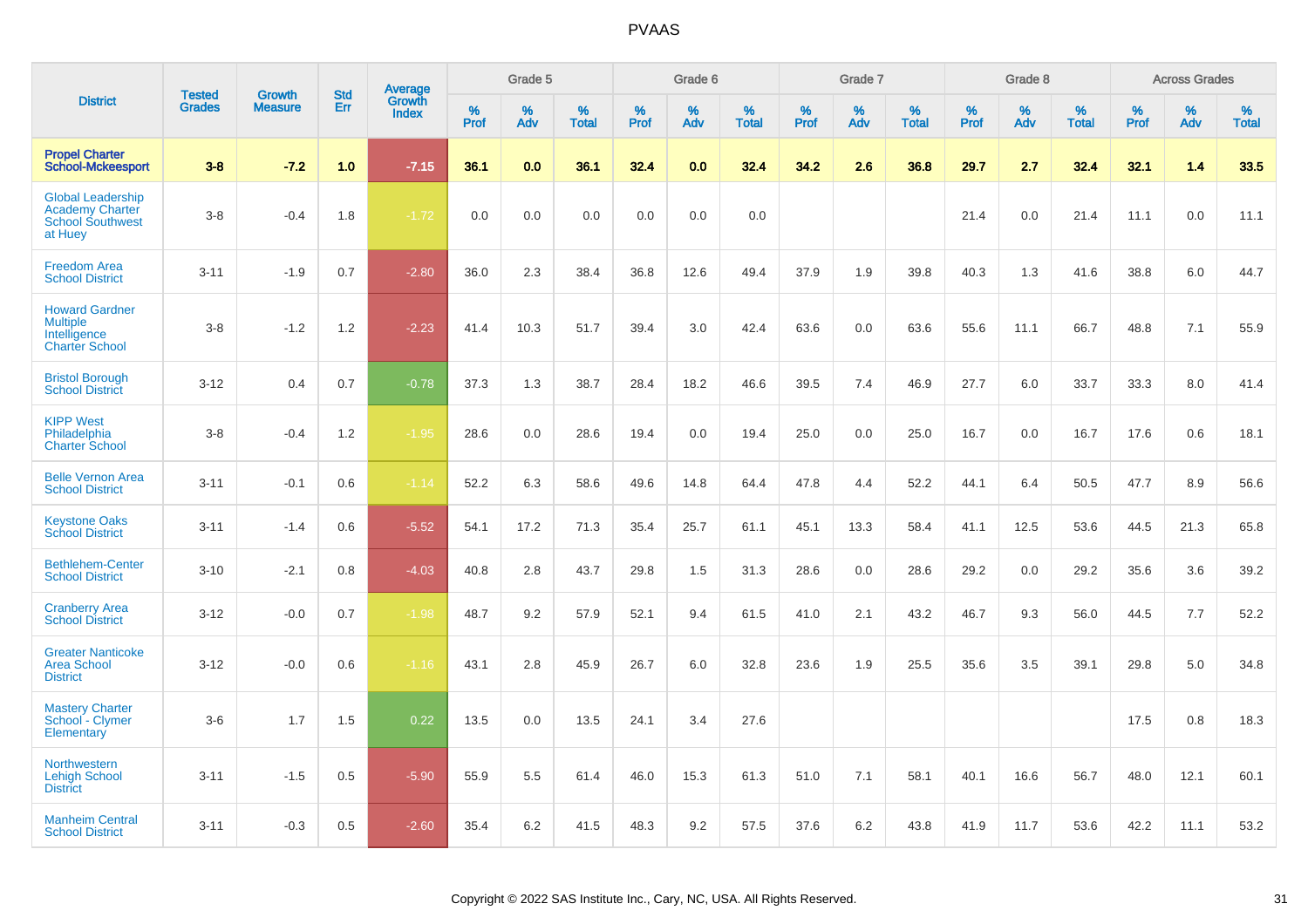|                                                                    | <b>Tested</b> | <b>Growth</b>  | <b>Std</b> |                                          |              | Grade 5  |                   |           | Grade 6  |                   |           | Grade 7  |                   |           | Grade 8  |                   |              | <b>Across Grades</b> |                   |
|--------------------------------------------------------------------|---------------|----------------|------------|------------------------------------------|--------------|----------|-------------------|-----------|----------|-------------------|-----------|----------|-------------------|-----------|----------|-------------------|--------------|----------------------|-------------------|
| <b>District</b>                                                    | <b>Grades</b> | <b>Measure</b> | <b>Err</b> | <b>Average</b><br>Growth<br><b>Index</b> | $\%$<br>Prof | %<br>Adv | %<br><b>Total</b> | %<br>Prof | %<br>Adv | %<br><b>Total</b> | %<br>Prof | %<br>Adv | %<br><b>Total</b> | %<br>Prof | %<br>Adv | %<br><b>Total</b> | $\%$<br>Prof | %<br>Adv             | %<br><b>Total</b> |
| <b>Propel Charter</b><br><b>School-Mckeesport</b>                  | $3 - 8$       | $-7.2$         | 1.0        | $-7.15$                                  | 36.1         | 0.0      | 36.1              | 32.4      | 0.0      | 32.4              | 34.2      | 2.6      | 36.8              | 29.7      | 2.7      | 32.4              | 32.1         | 1.4                  | 33.5              |
| <b>Bloomsburg Area</b><br><b>School District</b>                   | $3 - 10$      | $-0.8$         | 0.7        | $-2.19$                                  | 49.4         | 4.4      | 53.8              | 43.3      | 15.6     | 58.9              | 36.3      | 7.8      | 44.1              | 50.0      | 6.0      | 56.0              | 46.3         | 11.7                 | 57.9              |
| <b>Mars Area School</b><br><b>District</b>                         | $3 - 10$      | $-1.1$         | 0.4        | $-3.43$                                  | 66.5         | 10.4     | 76.9              | 45.1      | 33.8     | 79.0              | 51.6      | 17.4     | 69.0              | 56.1      | 9.4      | 65.6              | 51.3         | 23.7                 | 75.1              |
| <b>Keystone</b><br><b>Academy Charter</b><br>School                | $3 - 8$       | 0.9            | 0.8        | $-0.53$                                  | 42.1         | 3.5      | 45.6              | 38.7      | 19.4     | 58.1              | 47.4      | 3.5      | 50.9              | 40.7      | 8.5      | 49.2              | 40.7         | 7.4                  | 48.1              |
| Shanksville-<br><b>Stonycreek School</b><br><b>District</b>        | $3 - 10$      | 0.6            | 1.4        | $-1.55$                                  | 28.6         | 0.0      | 28.6              | 41.7      | 16.7     | 58.3              | 45.0      | 5.0      | 50.0              | 44.4      | 5.6      | 50.0              | 49.2         | 8.5                  | 57.6              |
| <b>Uniontown Area</b><br><b>School District</b>                    | $3 - 11$      | 0.5            | 0.6        | $-0.49$                                  | 40.6         | 9.4      | 50.0              | 40.7      | 14.8     | 55.6              | 37.3      | 3.6      | 40.9              | 42.4      | 3.3      | 45.6              | 39.1         | 11.0                 | 50.1              |
| <b>Ligonier Valley</b><br><b>School District</b>                   | $3 - 11$      | $-0.8$         | 0.7        | $-1.79$                                  | 43.8         | $7.5\,$  | 51.2              | 46.0      | 16.0     | 62.0              | 40.5      | 2.7      | 43.2              | 45.9      | 10.2     | 56.1              | 44.7         | 12.8                 | 57.6              |
| <b>Mount Pleasant</b><br><b>Area School</b><br><b>District</b>     | $3 - 11$      | $-2.9$         | 0.6        | $-5.11$                                  | 45.9         | 0.0      | 45.9              | 41.6      | 12.0     | 53.6              | 42.2      | 2.8      | 45.1              | 38.7      | 6.4      | 45.2              | 42.0         | 8.5                  | 50.5              |
| <b>Forest City</b><br><b>Regional School</b><br><b>District</b>    | $3 - 12$      | $-2.2$         | 0.9        | $-3.41$                                  | 55.6         | 4.4      | 60.0              | 36.7      | 6.1      | 42.9              | 39.5      | 5.3      | 44.7              | 52.1      | 8.3      | 60.4              | 44.0         | 8.8                  | 52.8              |
| <b>Hazleton Area</b><br><b>School District</b>                     | $3 - 11$      | 0.5            | 0.4        | 0.09                                     | 30.2         | 2.3      | 32.5              | 24.8      | 4.8      | 29.6              | 24.8      | 2.8      | 27.5              | 26.1      | 6.5      | 32.6              | 28.6         | 4.0                  | 32.6              |
| <b>Wilkes-Barre Area</b><br><b>School District</b>                 | $3 - 11$      | $-1.0$         | 0.5        | $-3.12$                                  | 28.0         | 0.8      | 28.8              | 32.4      | 8.7      | 41.1              | 27.6      | 1.8      | 29.4              | 24.7      | 3.7      | 28.4              | 27.8         | 4.6                  | 32.3              |
| <b>Upper Adams</b><br><b>School District</b>                       | $3 - 11$      | 0.7            | 0.6        | $-0.01$                                  | 47.3         | 3.8      | 51.2              | 40.2      | 16.2     | 56.4              | 37.7      | 6.6      | 44.3              | 51.5      | 0.0      | 51.5              | 43.6         | 8.8                  | 52.4              |
| <b>Shippensburg Area</b><br><b>School District</b>                 | $3 - 11$      | $-1.6$         | 0.4        | $-5.27$                                  | 40.8         | 9.2      | 50.0              | 30.4      | 12.9     | 43.3              | 40.6      | 5.9      | 46.5              | 47.0      | 10.1     | 57.1              | 41.0         | 11.2                 | 52.2              |
| <b>Wallingford-</b><br><b>Swarthmore</b><br><b>School District</b> | $3 - 10$      | $-1.1$         | 0.4        | $-2.53$                                  | 52.6         | 26.1     | 78.7              | 42.2      | 32.8     | 75.0              | 46.2      | 21.9     | 68.0              | 47.0      | 22.8     | 69.8              | 44.7         | 32.4                 | 77.2              |
| <b>Pittsburgh School</b><br><b>District</b>                        | $3 - 11$      | $-1.6$         | 0.2        | $-13.03$                                 | 29.0         | 3.9      | 32.8              | 27.7      | 11.6     | 39.2              | 33.3      | 6.0      | 39.3              | 30.7      | 7.3      | 38.0              | 29.7         | 7.6                  | 37.3              |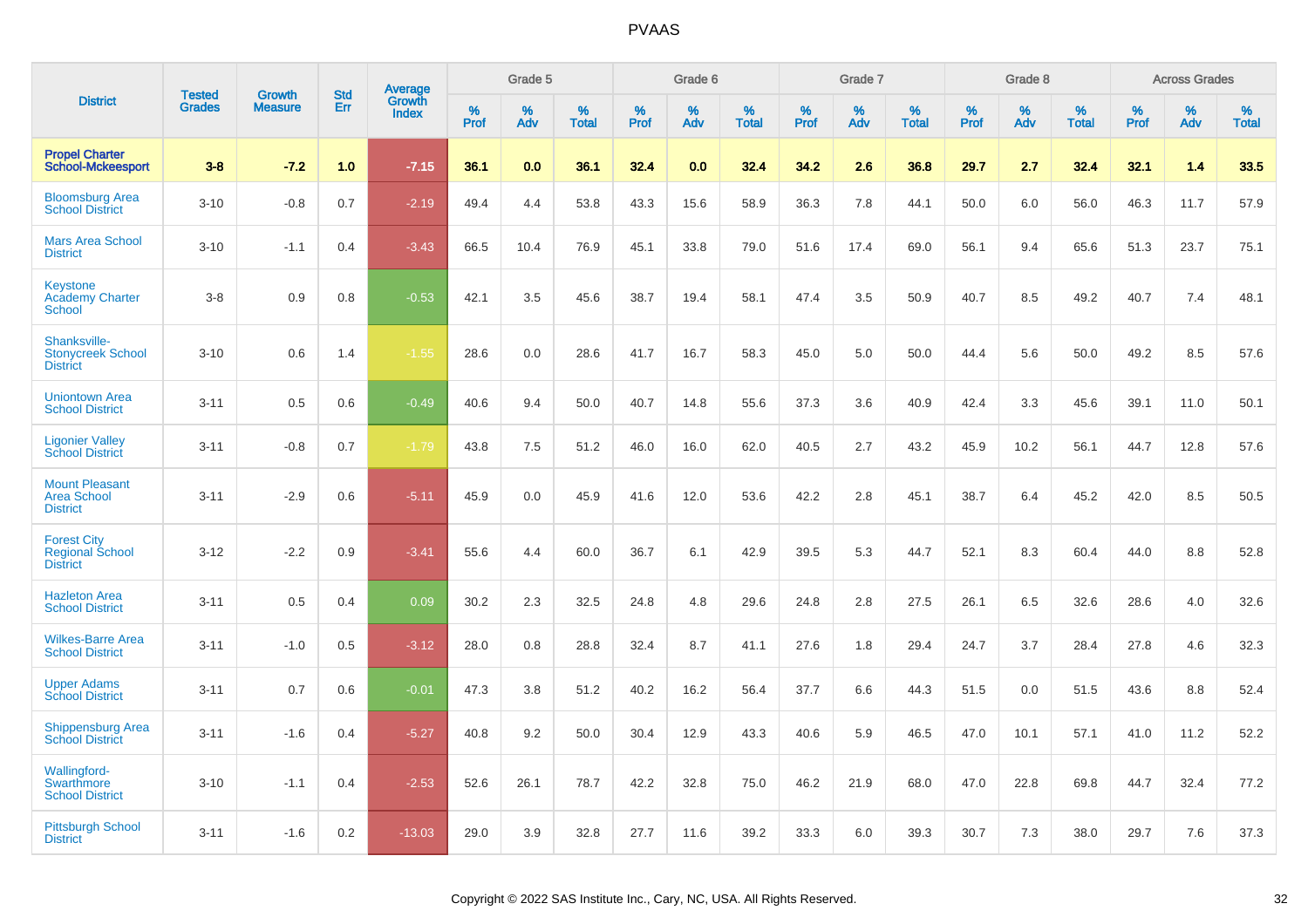|                                                                     | <b>Tested</b> | <b>Growth</b>  | <b>Std</b> | <b>Average</b>         |              | Grade 5  |                   |           | Grade 6  |                   |           | Grade 7  |                   |           | Grade 8  |                   |              | <b>Across Grades</b> |                   |
|---------------------------------------------------------------------|---------------|----------------|------------|------------------------|--------------|----------|-------------------|-----------|----------|-------------------|-----------|----------|-------------------|-----------|----------|-------------------|--------------|----------------------|-------------------|
| <b>District</b>                                                     | <b>Grades</b> | <b>Measure</b> | Err        | Growth<br><b>Index</b> | $\%$<br>Prof | %<br>Adv | %<br><b>Total</b> | %<br>Prof | %<br>Adv | %<br><b>Total</b> | %<br>Prof | %<br>Adv | %<br><b>Total</b> | %<br>Prof | %<br>Adv | %<br><b>Total</b> | $\%$<br>Prof | %<br>Adv             | %<br><b>Total</b> |
| <b>Propel Charter</b><br><b>School-Mckeesport</b>                   | $3 - 8$       | $-7.2$         | 1.0        | $-7.15$                | 36.1         | 0.0      | 36.1              | 32.4      | 0.0      | 32.4              | 34.2      | 2.6      | 36.8              | 29.7      | 2.7      | 32.4              | 32.1         | 1.4                  | 33.5              |
| <b>West Mifflin Area</b><br><b>School District</b>                  | $3 - 12$      | $-3.0$         | 0.5        | $-8.43$                | 35.9         | 4.2      | 40.1              | 37.4      | 5.4      | 42.9              | 38.9      | 1.0      | 39.8              | 35.2      | 4.4      | 39.6              | 37.4         | 4.4                  | 41.8              |
| <b>Abington Heights</b><br><b>School District</b>                   | $3 - 11$      | $-0.6$         | 0.5        | $-3.50$                | 57.0         | 8.7      | 65.6              | 50.7      | 19.1     | 69.8              | 63.6      | 10.7     | 74.3              |           |          |                   | 52.3         | 18.0                 | 70.3              |
| <b>Global Leadership</b><br><b>Academy Charter</b><br><b>School</b> | $3 - 8$       | 0.6            | 1.9        | $-0.38$                | 21.4         | 0.0      | 21.4              |           |          |                   | 14.3      | 0.0      | 14.3              | 25.0      | 0.0      | 25.0              | 13.4         | 0.0                  | 13.4              |
| <b>Infinity Charter</b><br>School                                   | $3-8$         | $-0.5$         | 1.3        | $-1.47$                | 72.7         | 22.7     | 95.4              | 50.0      | 38.5     | 88.5              | 62.5      | 25.0     | 87.5              | 68.2      | 18.2     | 86.4              | 56.6         | 31.5                 | 88.1              |
| <b>Frazier School</b><br><b>District</b>                            | $3 - 11$      | $-1.8$         | 0.8        | $-3.66$                | 49.0         | 3.9      | 52.9              | 48.8      | 17.5     | 66.2              | 43.0      | 12.8     | 55.8              | 20.4      | 3.7      | 24.1              | 40.8         | 10.9                 | 51.7              |
| <b>Shade-Central City</b><br><b>School District</b>                 | $3 - 11$      | $-2.8$         | 1.4        | $-2.71$                | 43.8         | 0.0      | 43.8              | 44.4      | 14.8     | 59.3              | 25.0      | 0.0      | 25.0              | 29.2      | 0.0      | 29.2              | 35.1         | 6.0                  | 41.0              |
| <b>Mastery Charter</b><br>School John Wister<br>Elementary          | $3-5$         | 2.7            | 2.5        | 1.08                   | 8.3          | 0.0      | 8.3               |           |          |                   |           |          |                   |           |          |                   | 10.8         | 0.0                  | 10.8              |
| <b>Carbondale Area</b><br><b>School District</b>                    | $3 - 10$      | $-1.3$         | 0.7        | $-2.95$                | 34.5         | 0.0      | 34.5              | 23.1      | 2.2      | 25.3              | 29.4      | 3.5      | 32.9              | 42.4      | 5.7      | 48.1              | 30.0         | 3.2                  | 33.3              |
| <b>Forest Area School</b><br><b>District</b>                        | $3 - 11$      | $-1.6$         | 1.2        | $-2.10$                | 45.8         | 0.0      | 45.8              | 37.5      | 4.2      | 41.7              | 24.2      | 12.1     | 36.4              | 28.1      | 3.1      | 31.2              | 40.8         | 6.6                  | 47.4              |
| <b>Burrell School</b><br><b>District</b>                            | $3 - 11$      | $-3.3$         | 0.7        | $-4.68$                | 50.0         | 0.9      | 50.9              | 46.2      | 7.7      | 53.8              | 46.8      | 6.5      | 53.2              | 41.0      | 4.9      | 45.9              | 45.9         | 7.5                  | 53.4              |
| <b>Shikellamy School</b><br><b>District</b>                         | $3 - 10$      | $-2.8$         | 0.5        | $-7.15$                | 47.9         | 5.7      | 53.6              | 29.1      | 9.8      | 38.9              | 41.5      | 8.5      | 50.0              | 35.8      | 7.4      | 43.2              | 38.2         | 9.0                  | 47.3              |
| <b>Trinity Area School</b><br><b>District</b>                       | $3 - 11$      | $-0.1$         | 0.4        | $-3.05$                | 55.8         | 12.7     | 68.5              | 43.1      | 14.7     | 57.8              | 48.7      | 9.2      | 58.0              | 48.2      | 13.5     | 61.6              | 46.8         | 15.3                 | 62.1              |
| <b>Propel Charter</b><br>School - Braddock<br><b>Hills</b>          | $3 - 11$      | $-3.7$         | 0.8        | $-5.22$                | 19.6         | 1.8      | 21.4              | 15.8      | 3.5      | 19.3              | 19.0      | 0.0      | 19.0              | 14.5      | 2.9      | 17.4              | 15.6         | 1.9                  | 17.5              |
| <b>Vision Academy</b><br><b>Charter School</b>                      | $3 - 8$       | $-0.9$         | 1.2        | $-2.67$                | 35.7         | 0.0      | 35.7              | 36.0      | 0.0      | 36.0              | 37.1      | 2.9      | 40.0              | 28.6      | 0.0      | 28.6              | 32.1         | 1.1                  | 33.2              |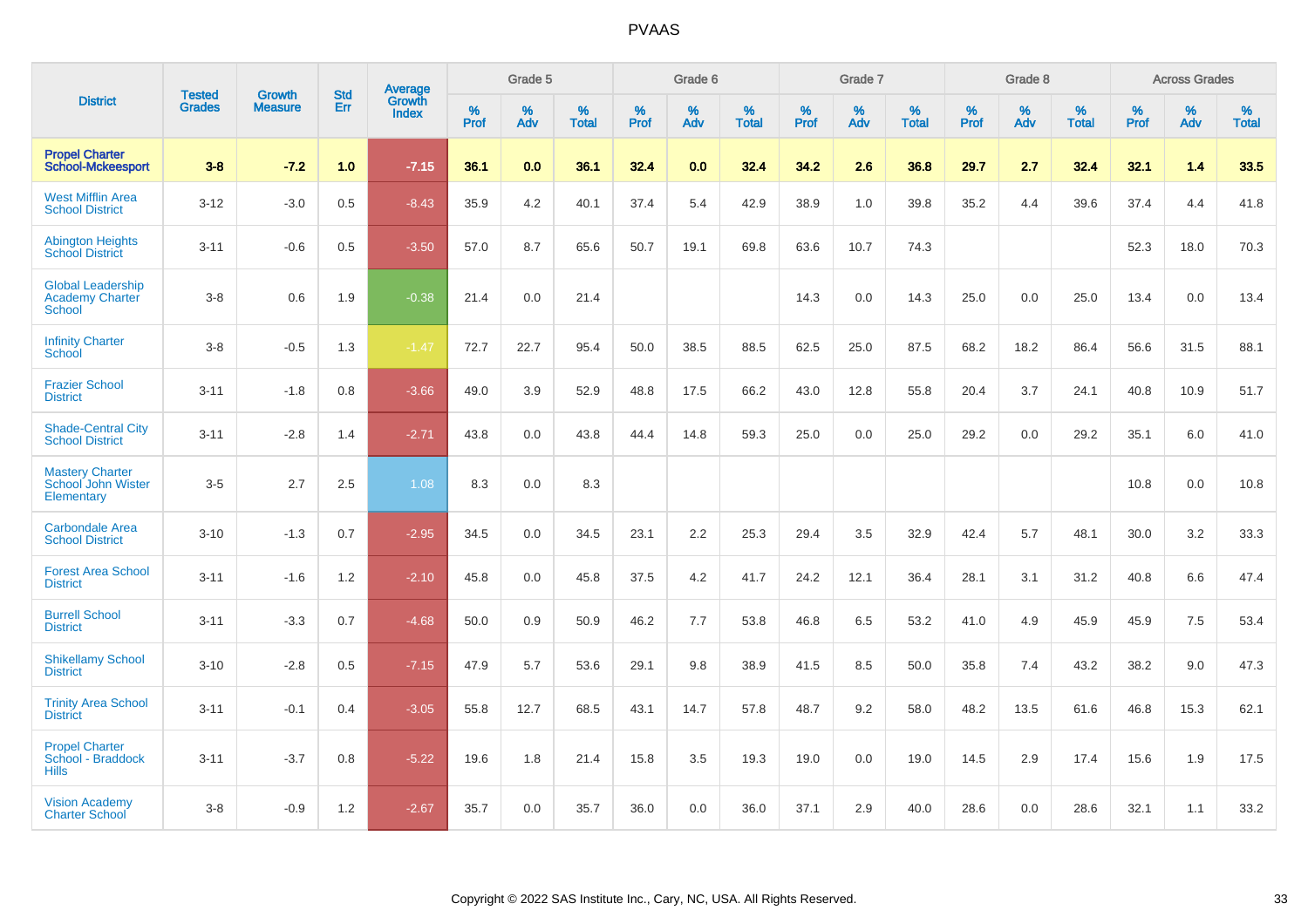|                                                           | <b>Tested</b> | <b>Growth</b>  | <b>Std</b> | Average         |              | Grade 5     |                      |              | Grade 6     |                      |              | Grade 7     |                   |              | Grade 8     |                   |                     | <b>Across Grades</b> |                      |
|-----------------------------------------------------------|---------------|----------------|------------|-----------------|--------------|-------------|----------------------|--------------|-------------|----------------------|--------------|-------------|-------------------|--------------|-------------|-------------------|---------------------|----------------------|----------------------|
| <b>District</b>                                           | <b>Grades</b> | <b>Measure</b> | Err        | Growth<br>Index | $\%$<br>Prof | $\%$<br>Adv | $\%$<br><b>Total</b> | $\%$<br>Prof | $\%$<br>Adv | $\%$<br><b>Total</b> | $\%$<br>Prof | $\%$<br>Adv | %<br><b>Total</b> | $\%$<br>Prof | $\%$<br>Adv | %<br><b>Total</b> | $\%$<br><b>Prof</b> | $\%$<br>Adv          | $\%$<br><b>Total</b> |
| <b>Propel Charter</b><br><b>School-Mckeesport</b>         | $3 - 8$       | $-7.2$         | 1.0        | $-7.15$         | 36.1         | 0.0         | 36.1                 | 32.4         | 0.0         | 32.4                 | 34.2         | 2.6         | 36.8              | 29.7         | 2.7         | 32.4              | 32.1                | 1.4                  | 33.5                 |
| <b>Insight PA Cyber</b><br><b>Charter School</b>          | $3 - 11$      | $-1.0$         | 1.6        | $-1.68$         | 29.4         | 0.0         | 29.4                 | 31.6         | 5.3         | 36.8                 | 37.0         | 11.1        | 48.2              | 48.2         | 11.1        | 59.3              | 41.5                | 9.2                  | 50.8                 |
| <b>Fleetwood Area</b><br><b>School District</b>           | $3 - 10$      | $-1.3$         | 0.5        | $-3.53$         | 44.8         | 6.0         | 50.8                 | 37.4         | 6.4         | 43.9                 | 37.0         | 6.2         | 43.2              | 45.1         | 8.0         | 53.1              | 42.1                | 7.7                  | 49.9                 |
| <b>Valley Grove</b><br><b>School District</b>             | $3 - 10$      | 0.6            | 0.8        | $-0.07$         | 56.2         | 8.3         | 64.6                 | 55.9         | 8.5         | 64.4                 | 43.4         | 9.4         | 52.8              | 53.7         | 7.4         | 61.1              | 48.3                | 9.3                  | 57.6                 |
| <b>Muhlenberg</b><br><b>School District</b>               | $3 - 10$      | $-2.8$         | 0.4        | $-7.00$         | 35.9         | 1.4         | 37.2                 | 23.8         | 0.9         | 24.7                 | 27.7         | 2.0         | 29.6              | 26.4         | 1.4         | 27.8              | 28.8                | 3.0                  | 31.8                 |
| <b>Harmony Area</b><br><b>School District</b>             | $3 - 10$      | 0.8            | 1.8        | $-0.67$         | 43.8         | 0.0         | 43.8                 | 54.2         | 12.5        | 66.7                 | 33.3         | 0.0         | 33.3              |              |             |                   | 43.6                | 6.4                  | 50.0                 |
| Northern Lebanon<br><b>School District</b>                | $3 - 11$      | $-3.3$         | 0.5        | $-6.34$         | 51.7         | 3.4         | 55.2                 | 43.1         | 9.2         | 52.3                 | 35.3         | 1.3         | 36.6              | 32.3         | 2.6         | 34.8              | 41.8                | 7.5                  | 49.3                 |
| <b>Central Valley</b><br><b>School District</b>           | $3 - 10$      | $-2.0$         | 0.5        | $-4.47$         | 44.1         | 4.2         | 48.2                 | 39.3         | 25.0        | 64.3                 | 50.3         | 9.2         | 59.5              | 41.9         | 8.8         | 50.7              | 46.3                | 13.9                 | 60.2                 |
| <b>Freeport Area</b><br><b>School District</b>            | $3 - 10$      | 0.2            | 0.6        | $-0.91$         | 65.4         | 10.0        | 75.4                 | 35.8         | 23.6        | 59.4                 | 57.0         | 14.1        | 71.1              | 53.5         | 20.2        | 73.6              | 52.5                | 17.7                 | 70.1                 |
| <b>Oswayo Valley</b><br><b>School District</b>            | $3 - 12$      | $-0.7$         | 1.2        | $-2.92$         | 62.1         | 13.8        | 75.9                 | 40.7         | 18.5        | 59.3                 | 48.2         | 0.0         | 48.2              | 51.6         | 6.4         | 58.1              | 54.7                | 11.8                 | 66.5                 |
| <b>Hempfield Area</b><br><b>School District</b>           | $3 - 12$      | $-0.3$         | 0.3        | $-3.43$         | 55.2         | 8.7         | 63.9                 | 41.4         | 20.3        | 61.6                 | 52.8         | 14.0        | 66.8              | 50.0         | 12.4        | 62.4              | 48.7                | 16.2                 | 64.9                 |
| Northern Lehigh<br><b>School District</b>                 | $3 - 12$      | $-0.6$         | 0.7        | $-1.20$         | 52.1         | 2.1         | 54.2                 | 44.4         | 6.2         | 50.6                 | 36.7         | 4.2         | 40.8              | 41.7         | 5.6         | 47.2              | 42.1                | 5.6                  | 47.7                 |
| <b>Union Area School</b><br><b>District</b>               | $3 - 11$      | $-1.4$         | 0.9        | $-1.79$         | 66.7         | 7.7         | 74.4                 | 41.4         | 15.5        | 56.9                 | 43.9         | 5.3         | 49.1              | 55.6         | 8.9         | 64.4              | 47.6                | 12.4                 | 60.1                 |
| <b>Lower Dauphin</b><br><b>School District</b>            | $3 - 11$      | $-0.9$         | 0.4        | $-4.32$         | 52.7         | 13.3        | 66.0                 | 42.7         | 15.9        | 58.6                 | 48.9         | 8.1         | 57.0              | 32.9         | 10.8        | 43.7              | 44.6                | 14.8                 | 59.4                 |
| Susquehanna<br><b>Community School</b><br><b>District</b> | $3 - 11$      | 0.1            | 0.9        | $-1.03$         | 47.1         | 7.8         | 54.9                 | 43.1         | 12.1        | 55.2                 | 43.5         | 6.5         | 50.0              | 36.7         | 2.0         | 38.8              | 40.9                | 10.7                 | 51.6                 |
| <b>Crestwood School</b><br><b>District</b>                | $3 - 11$      | $-0.8$         | 0.5        | $-2.05$         | 50.0         | 6.1         | 56.1                 | 48.2         | 26.2        | 74.4                 | 51.1         | 5.0         | 56.1              | 47.9         | 13.2        | 61.1              | 48.5                | 14.6                 | 63.2                 |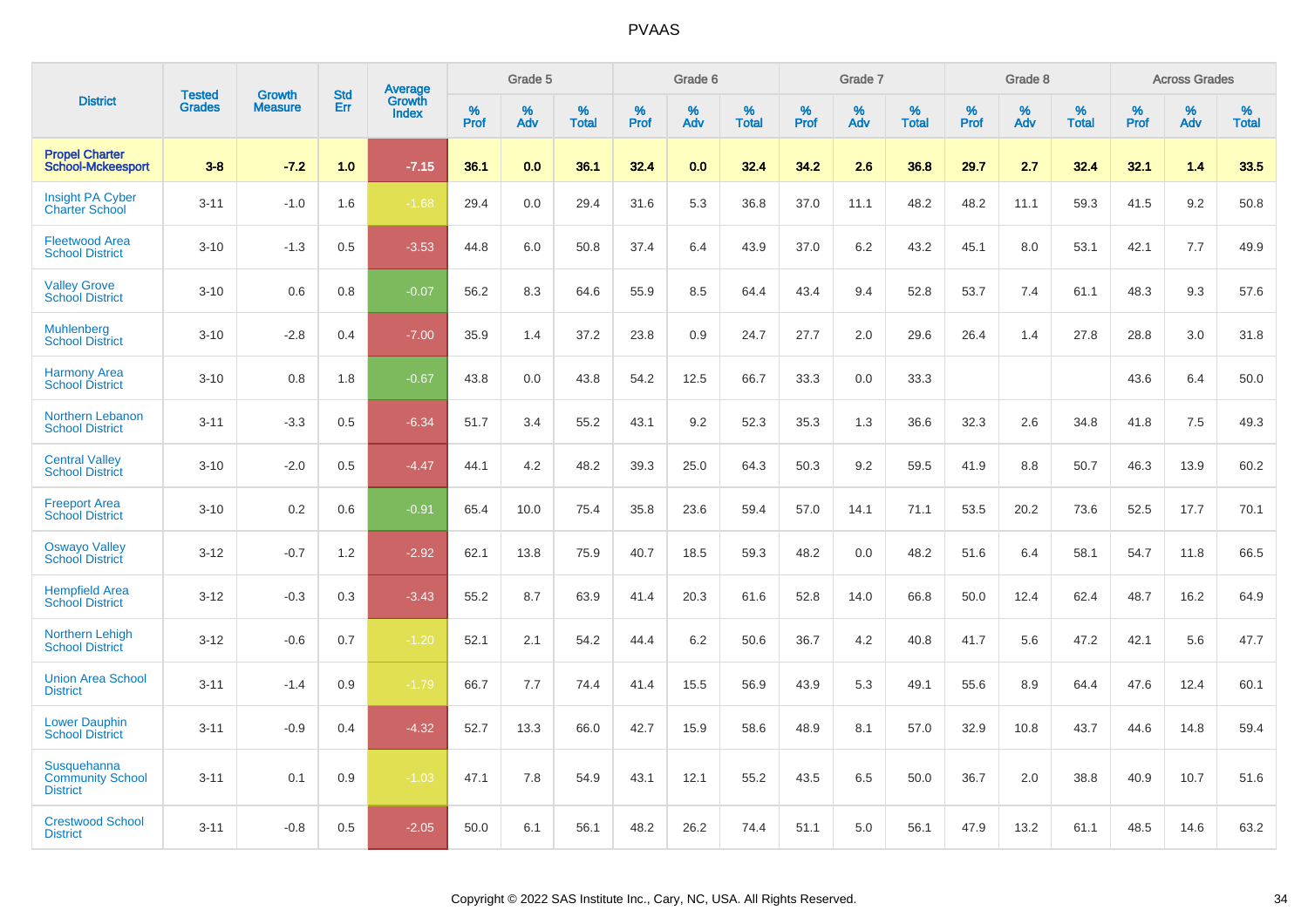|                                                                  | <b>Tested</b> | <b>Growth</b>  | <b>Std</b> | <b>Average</b>         |           | Grade 5  |                   |           | Grade 6  |                   |           | Grade 7  |                   |           | Grade 8  |                   |           | <b>Across Grades</b> |                   |
|------------------------------------------------------------------|---------------|----------------|------------|------------------------|-----------|----------|-------------------|-----------|----------|-------------------|-----------|----------|-------------------|-----------|----------|-------------------|-----------|----------------------|-------------------|
| <b>District</b>                                                  | <b>Grades</b> | <b>Measure</b> | Err        | Growth<br><b>Index</b> | %<br>Prof | %<br>Adv | %<br><b>Total</b> | %<br>Prof | %<br>Adv | %<br><b>Total</b> | %<br>Prof | %<br>Adv | %<br><b>Total</b> | %<br>Prof | %<br>Adv | %<br><b>Total</b> | %<br>Prof | %<br>Adv             | %<br><b>Total</b> |
| <b>Propel Charter</b><br><b>School-Mckeesport</b>                | $3-8$         | $-7.2$         | 1.0        | $-7.15$                | 36.1      | 0.0      | 36.1              | 32.4      | 0.0      | 32.4              | 34.2      | 2.6      | 36.8              | 29.7      | 2.7      | 32.4              | 32.1      | 1.4                  | 33.5              |
| <b>Saint Clair Area</b><br><b>School District</b>                | $3-8$         | $-1.8$         | 0.9        | $-2.93$                | 43.4      | 1.9      | 45.3              | 58.0      | 6.0      | 64.0              | 36.5      | 7.7      | 44.2              | 41.5      | 2.4      | 43.9              | 43.9      | 4.7                  | 48.6              |
| Catasauqua Area<br><b>School District</b>                        | $3 - 12$      | $-1.3$         | 0.7        | $-4.82$                | 30.1      | 0.0      | 30.1              | 55.4      | 9.5      | 64.9              | 33.3      | 2.9      | 36.3              | 24.4      | 7.8      | 32.2              | 36.9      | 5.3                  | 42.2              |
| <b>Young Scholars</b><br><b>Charter School</b>                   | $6 - 8$       | 0.5            | 0.9        | $-0.06$                |           |          |                   | 23.2      | 5.4      | 28.6              | 14.3      | 5.7      | 20.0              | 13.0      | 0.0      | 13.0              | 16.3      | 3.4                  | 19.7              |
| <b>Central Greene</b><br><b>School District</b>                  | $3 - 11$      | $-1.8$         | 0.6        | $-3.71$                | 35.0      | 0.0      | 35.0              | 40.0      | 9.5      | 49.5              | 33.3      | 5.0      | 38.3              | 31.5      | 1.8      | 33.3              | 35.2      | $5.2\,$              | 40.3              |
| <b>Lincoln Charter</b><br><b>School</b>                          | $3-5$         | 1.2            | 1.4        | 0.81                   | 17.7      | 0.0      | 17.7              |           |          |                   |           |          |                   |           |          |                   | 14.5      | 1.2                  | 15.7              |
| Community<br>Academy Of<br>Philadelphia<br><b>Charter School</b> | $3 - 11$      | $-4.1$         | 1.0        | $-4.18$                | 22.5      | 0.0      | 22.5              | 27.3      | 0.0      | 27.3              | 33.3      | 2.8      | 36.1              | 12.2      | 0.0      | 12.2              | 24.9      | 1.4                  | 26.3              |
| <b>Lehigh Valley Dual</b><br>Language Charter<br>School          | $3 - 8$       | $-0.8$         | 2.5        | $-1.32$                | 8.3       | 0.0      | 8.3               | 58.3      | 0.0      | 58.3              |           |          |                   |           |          |                   | 34.3      | 0.0                  | 34.3              |
| <b>Montgomery Area</b><br><b>School District</b>                 | $3 - 11$      | $-2.0$         | 0.8        | $-5.29$                | 56.8      | 6.8      | 63.5              | 43.6      | 19.4     | 62.9              | 34.7      | 4.2      | 38.9              | 50.0      | 6.9      | 56.9              | 42.9      | 11.7                 | 54.6              |
| <b>Sullivan County</b><br><b>School District</b>                 | $3 - 10$      | $-3.1$         | 1.0        | $-3.25$                | 23.8      | 2.4      | 26.2              | 62.0      | 6.0      | 68.0              | 41.2      | 5.9      | 47.1              | 40.0      | 2.9      | 42.9              | 40.0      | 6.0                  | 46.0              |
| <b>Montoursville Area</b><br><b>School District</b>              | $3 - 12$      | $-1.3$         | 0.5        | $-4.72$                | 54.2      | 10.7     | 64.9              | 55.2      | 16.8     | 72.0              | 51.1      | 7.5      | 58.6              | 45.4      | 10.6     | 56.0              | 48.5      | 14.2                 | 62.6              |
| <b>Harbor Creek</b><br><b>School District</b>                    | $3 - 11$      | $-2.4$         | 0.5        | $-6.75$                | 61.7      | 20.8     | 82.5              | 37.4      | 36.3     | 73.7              | 55.9      | 13.3     | 69.2              | 45.4      | 12.3     | 57.8              | 48.7      | 24.9                 | 73.6              |
| <b>Panther Valley</b><br><b>School District</b>                  | $3 - 12$      | 0.1            | 0.6        | $-1.12$                | 26.7      | 1.0      | 27.6              | 33.1      | 1.6      | 34.7              | 34.6      | 2.7      | 37.3              | 32.7      | 4.7      | 37.4              | 31.1      | 4.0                  | 35.1              |
| <b>West Shore School</b><br><b>District</b>                      | $3 - 12$      | $-0.2$         | 0.3        | $-2.49$                | 46.3      | 8.2      | 54.5              | 44.4      | 15.0     | 59.4              | 44.4      | 8.2      | 52.7              | 42.8      | 11.8     | 54.6              | 42.7      | 13.2                 | 55.9              |
| <b>Norwin School</b><br><b>District</b>                          | $3 - 11$      | $-0.6$         | 0.3        | $-3.90$                | 59.5      | 18.6     | 78.1              | 40.9      | 36.6     | 77.4              | 60.2      | 18.0     | 78.3              | 52.5      | 13.8     | 66.4              | 51.8      | 24.9                 | 76.7              |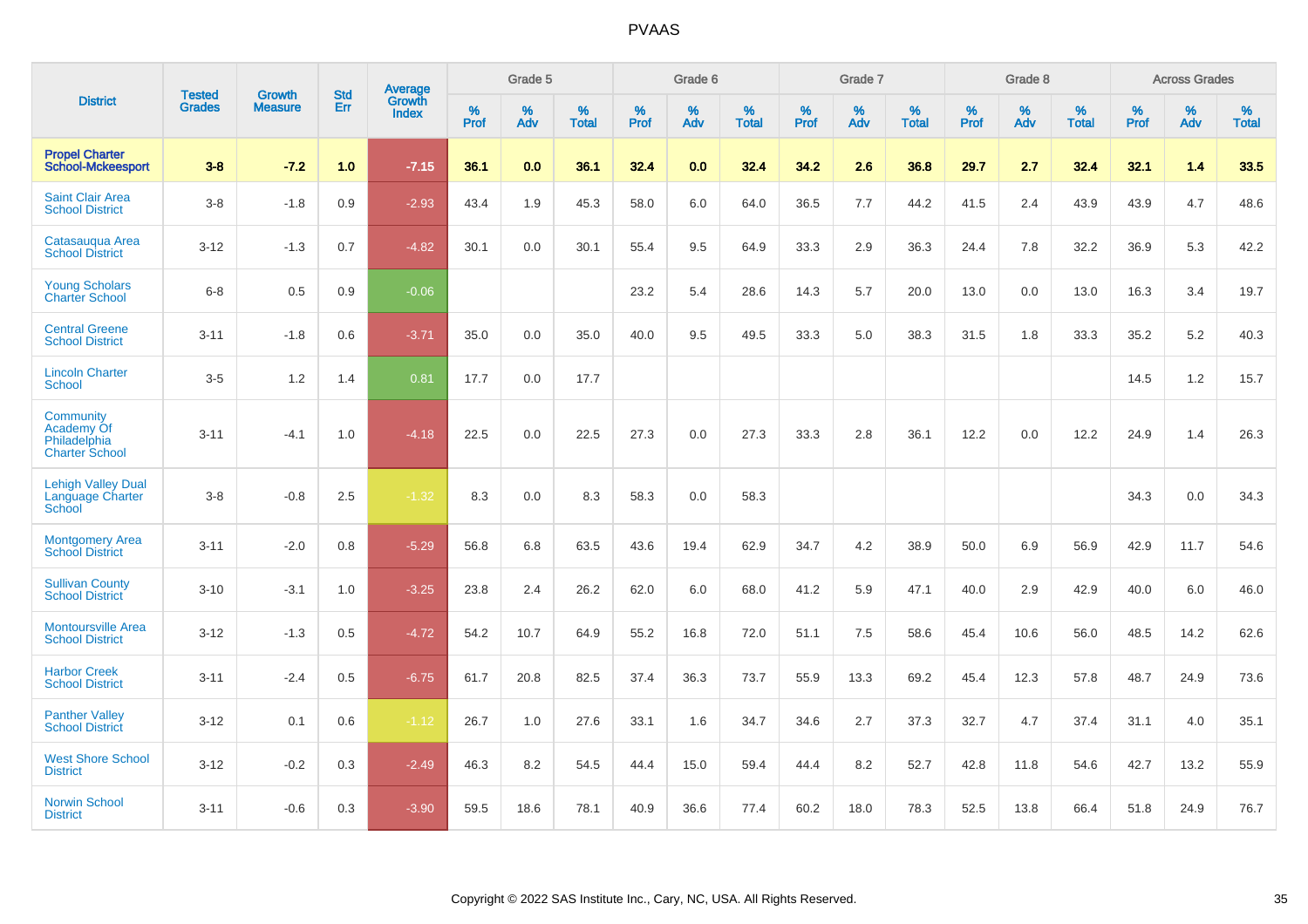|                                                                           | <b>Tested</b> | <b>Growth</b>  | <b>Std</b> | Average                |           | Grade 5  |                   |           | Grade 6  |                   |           | Grade 7  |                   |           | Grade 8  |                   |           | <b>Across Grades</b> |                   |
|---------------------------------------------------------------------------|---------------|----------------|------------|------------------------|-----------|----------|-------------------|-----------|----------|-------------------|-----------|----------|-------------------|-----------|----------|-------------------|-----------|----------------------|-------------------|
| <b>District</b>                                                           | <b>Grades</b> | <b>Measure</b> | Err        | Growth<br><b>Index</b> | %<br>Prof | %<br>Adv | %<br><b>Total</b> | %<br>Prof | %<br>Adv | %<br><b>Total</b> | %<br>Prof | %<br>Adv | %<br><b>Total</b> | %<br>Prof | %<br>Adv | %<br><b>Total</b> | %<br>Prof | %<br>Adv             | %<br><b>Total</b> |
| <b>Propel Charter</b><br><b>School-Mckeesport</b>                         | $3-8$         | $-7.2$         | 1.0        | $-7.15$                | 36.1      | 0.0      | 36.1              | 32.4      | 0.0      | 32.4              | 34.2      | 2.6      | 36.8              | 29.7      | 2.7      | 32.4              | 32.1      | 1.4                  | 33.5              |
| <b>Erie Rise</b><br>Leadership<br><b>Academy Charter</b><br><b>School</b> | $3-8$         | 0.0            | 1.2        | $-0.41$                | 17.9      | 0.0      | 17.9              | 6.9       | 0.0      | 6.9               | 4.8       | 2.4      | 7.1               | 0.0       | 0.0      | 0.0               | 7.8       | 0.5                  | 8.3               |
| <b>Pine-Richland</b><br><b>School District</b>                            | $3 - 11$      | $-3.0$         | 0.3        | $-8.46$                | 58.0      | 19.8     | 77.8              | 55.8      | 26.4     | 82.2              | 57.0      | 18.5     | 75.6              | 56.2      | 27.0     | 83.3              | 52.7      | 28.2                 | 80.9              |
| <b>Monessen City</b><br><b>School District</b>                            | $3 - 10$      | $-3.2$         | 1.2        | $-2.75$                | 20.0      | 0.0      | 20.0              | 18.0      | 2.6      | 20.5              | 13.3      | 0.0      | 13.3              | 4.8       | 0.0      | 4.8               | 15.2      | 0.6                  | 15.8              |
| <b>Kiski Area School</b><br><b>District</b>                               | $3 - 11$      | $-2.3$         | 0.4        | $-5.07$                | 50.9      | 4.2      | 55.2              | 41.3      | 18.4     | 59.6              | 53.8      | 7.5      | 61.3              | 45.8      | 5.0      | 50.8              | 47.0      | 13.3                 | 60.4              |
| Steelton-Highspire<br><b>School District</b>                              | $3 - 11$      | $-1.9$         | 0.7        | $-3.25$                | 21.9      | 0.0      | 21.9              | 11.5      | 0.0      | 11.5              | 3.8       | 0.0      | 3.8               | 5.9       | 0.0      | 5.9               | 9.0       | 0.0                  | 9.0               |
| Quakertown<br><b>Community School</b><br><b>District</b>                  | $3 - 12$      | $-1.6$         | 0.4        | $-7.86$                | 50.0      | 4.9      | 54.9              | 40.2      | 19.3     | 59.5              | 40.4      | 7.5      | 47.8              | 42.6      | 17.3     | 59.9              | 42.5      | 12.6                 | 55.1              |
| <b>Propel Charter</b><br>School-Hazelwood                                 | $3-8$         | $-0.7$         | 1.2        | $-1.40$                | 6.7       | 0.0      | 6.7               | 14.3      | 0.0      | 14.3              | 14.3      | 4.8      | 19.0              | 16.0      | 0.0      | 16.0              | 10.2      | 0.6                  | 10.8              |
| <b>Upper Dauphin</b><br>Area School<br><b>District</b>                    | $3 - 11$      | $-1.6$         | 0.8        | $-4.84$                | 40.3      | 1.6      | 41.9              | 41.7      | 16.7     | 58.3              | 48.6      | 8.1      | 56.8              | 41.4      | 8.6      | 50.0              | 42.4      | 12.8                 | 55.2              |
| <b>Wilmington Area</b><br><b>School District</b>                          | $3 - 11$      | $-0.8$         | 0.8        | $-1.48$                | 60.3      | 13.8     | 74.1              | 43.3      | 11.7     | 55.0              | 33.3      | 11.8     | 45.1              | 32.2      | 10.2     | 42.4              | 43.2      | 13.4                 | 56.6              |
| <b>Alliance For</b><br><b>Progress Charter</b><br>School                  | $3-8$         | $-1.1$         | 1.2        | $-3.25$                | 12.5      | 0.0      | 12.5              | 32.0      | 0.0      | 32.0              | 26.9      | 0.0      | 26.9              | 3.4       | 0.0      | 3.4               | 19.4      | 0.0                  | 19.4              |
| <b>Steel Valley</b><br><b>School District</b>                             | $3 - 11$      | $-2.9$         | 0.7        | $-6.65$                | 38.4      | 1.2      | 39.5              | 37.1      | 14.5     | 51.6              | 26.5      | 3.6      | 30.1              | 26.7      | 6.7      | 33.3              | 35.3      | 10.2                 | 45.5              |
| <b>Austin Area School</b><br><b>District</b>                              | $3 - 11$      | $-0.5$         | 1.7        | $-1.08$                | 38.5      | 7.7      | 46.2              | 61.5      | 0.0      | 61.5              | 26.7      | 0.0      | 26.7              | 56.2      | 6.2      | 62.5              | 40.5      | 4.0                  | 44.6              |
| <b>Clearfield Area</b><br><b>School District</b>                          | $3 - 10$      | $-0.5$         | 0.5        | $-1.87$                | 37.9      | 3.2      | 41.1              | 35.8      | 5.8      | 41.6              | 39.0      | 1.5      | 40.4              | 32.4      | 4.1      | 36.6              | 35.2      | 5.8                  | 41.0              |
| <b>Morrisville Borough</b><br><b>School District</b>                      | $3 - 11$      | $-0.9$         | 0.9        | $-1.54$                | 28.3      | 3.3      | 31.7              | 19.2      | 1.9      | 21.2              | 32.7      | 0.0      | 32.7              | 27.9      | 0.0      | 27.9              | 27.6      | 1.9                  | 29.5              |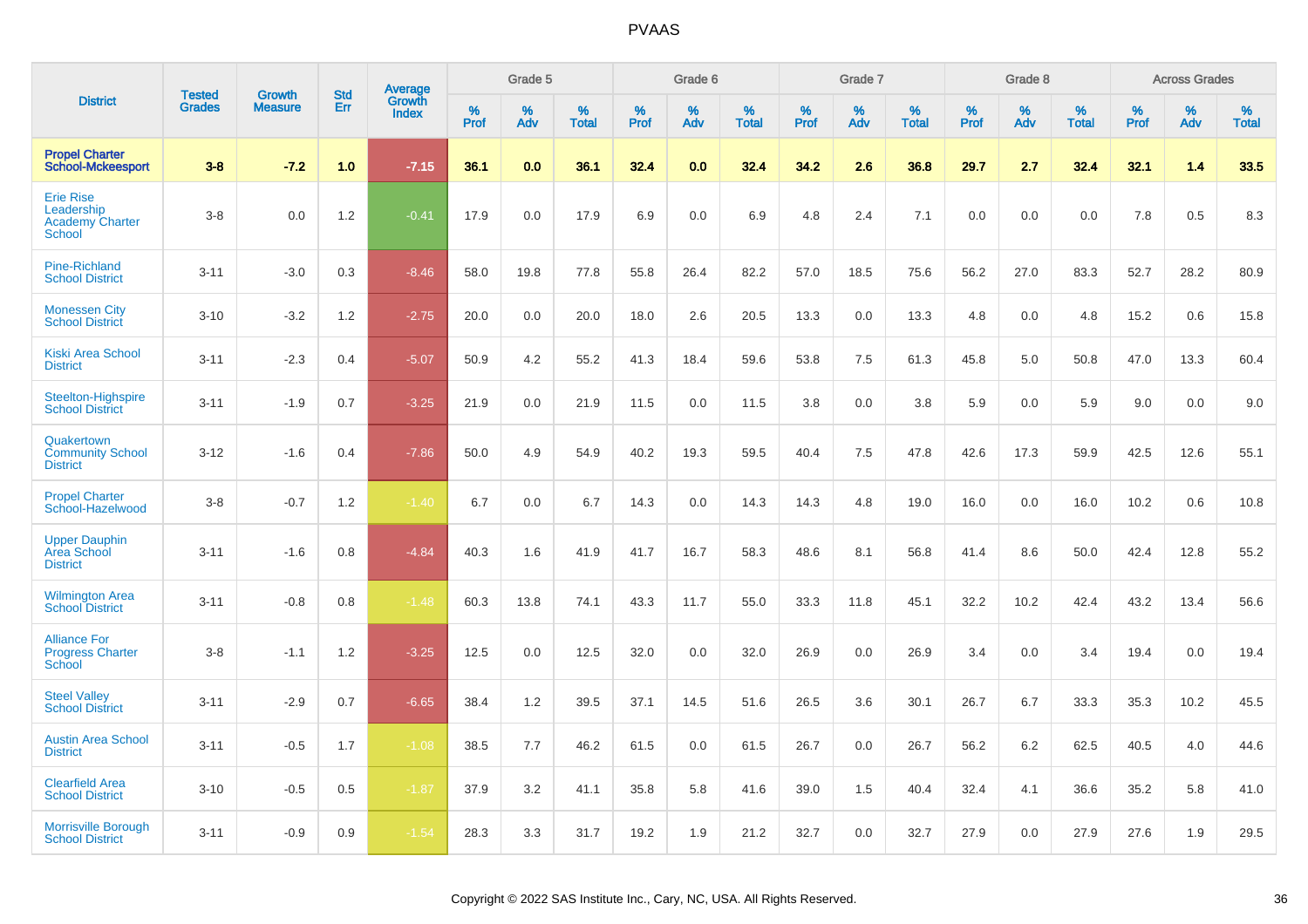|                                                                                |                                | <b>Growth</b>  | <b>Std</b> |                                   |              | Grade 5  |                   |           | Grade 6  |                   |           | Grade 7  |                   |              | Grade 8  |                   |              | <b>Across Grades</b> |                   |
|--------------------------------------------------------------------------------|--------------------------------|----------------|------------|-----------------------------------|--------------|----------|-------------------|-----------|----------|-------------------|-----------|----------|-------------------|--------------|----------|-------------------|--------------|----------------------|-------------------|
| <b>District</b>                                                                | <b>Tested</b><br><b>Grades</b> | <b>Measure</b> | <b>Err</b> | Average<br>Growth<br><b>Index</b> | $\%$<br>Prof | %<br>Adv | %<br><b>Total</b> | %<br>Prof | %<br>Adv | %<br><b>Total</b> | %<br>Prof | %<br>Adv | %<br><b>Total</b> | $\%$<br>Prof | %<br>Adv | %<br><b>Total</b> | $\%$<br>Prof | %<br>Adv             | %<br><b>Total</b> |
| <b>Propel Charter</b><br><b>School-Mckeesport</b>                              | $3 - 8$                        | $-7.2$         | 1.0        | $-7.15$                           | 36.1         | 0.0      | 36.1              | 32.4      | 0.0      | 32.4              | 34.2      | 2.6      | 36.8              | 29.7         | 2.7      | 32.4              | 32.1         | 1.4                  | 33.5              |
| Cornwall-Lebanon<br><b>School District</b>                                     | $3 - 11$                       | $-0.8$         | 0.3        | $-2.72$                           | 46.8         | 6.1      | 52.9              | 45.0      | 15.9     | 60.9              | 48.6      | $7.2\,$  | 55.8              | 49.4         | 12.2     | 61.6              | 44.4         | 12.6                 | 57.0              |
| <b>Young Scholars of</b><br><b>Greater Allegheny</b><br><b>Charter School</b>  | $3 - 8$                        | $-1.6$         | 1.7        | $-1.89$                           | 26.3         | 0.0      | 26.3              | 40.0      | 0.0      | 40.0              | 35.0      | 0.0      | 35.0              |              |          |                   | 29.9         | 0.8                  | 30.8              |
| <b>Reach Cyber</b><br><b>Charter School</b>                                    | $3 - 11$                       | $-2.6$         | 0.9        | $-2.78$                           | 52.4         | 4.8      | 57.1              | 52.2      | 8.7      | 60.9              | 38.5      | 1.9      | 40.4              | 47.5         | 5.1      | 52.5              | 46.8         | 5.5                  | 52.3              |
| <b>Mariana Bracetti</b><br><b>Academy Charter</b><br>School                    | $3 - 10$                       | 0.4            | 0.9        | $-0.00$                           | 33.9         | 1.7      | 35.6              | 17.8      | 0.0      | 17.8              | 38.2      | 1.8      | 40.0              | 12.1         | 3.0      | 15.2              | 26.5         | 2.0                  | 28.5              |
| <b>North Hills School</b><br><b>District</b>                                   | $3 - 11$                       | $-1.2$         | 0.4        | $-3.31$                           | 59.2         | 11.6     | 70.8              | 45.2      | 26.0     | 71.2              | 51.8      | 20.0     | 71.8              | 48.3         | 18.4     | 66.7              | 50.2         | 22.0                 | 72.3              |
| <b>Kutztown Area</b><br><b>School District</b>                                 | $3 - 12$                       | $-0.3$         | 0.8        | $-0.89$                           | 59.7         | 6.0      | 65.7              | 46.0      | 17.5     | 63.5              | 37.5      | 17.5     | 55.0              | 50.0         | 10.3     | 60.3              | 48.4         | 17.0                 | 65.5              |
| <b>Iroquois School</b><br><b>District</b>                                      | $3 - 11$                       | $-0.1$         | 0.7        | $-0.86$                           | 55.1         | 9.0      | 64.1              | 39.5      | 19.8     | 59.3              | 38.8      | 6.1      | 44.9              | 44.0         | 10.0     | 54.0              | 42.6         | 12.8                 | 55.4              |
| <b>Blackhawk School</b><br><b>District</b>                                     | $3 - 11$                       | $-3.2$         | 0.5        | $-6.30$                           | 58.7         | 1.4      | 60.1              | 43.4      | 16.4     | 59.8              | 52.8      | 4.9      | 57.7              | 39.7         | 6.7      | 46.4              | 48.1         | 10.9                 | 59.0              |
| <b>Lehighton Area</b><br><b>School District</b>                                | $3 - 11$                       | $-1.0$         | 0.5        | $-3.70$                           | 45.3         | 1.3      | 46.7              | 40.8      | 8.3      | 49.2              | 42.3      | 5.7      | 48.0              | 34.2         | 9.8      | 43.9              | 41.8         | 8.6                  | 50.4              |
| <b>Center For Student</b><br><b>Learning Charter</b><br>School At<br>Pennsbury | $6 - 12$                       | 1.9            | 3.5        | 0.54                              |              |          |                   |           |          |                   |           |          |                   | 25.0         | 8.3      | 33.3              | 26.9         | 3.8                  | 30.8              |
| <b>Burgettstown Area</b><br><b>School District</b>                             | $3 - 11$                       | $-3.6$         | 0.7        | $-4.89$                           | 35.1         | 6.5      | 41.6              | 58.5      | 7.7      | 66.2              | 32.9      | 2.4      | 35.4              | 35.6         | 5.5      | 41.1              | 40.5         | 8.8                  | 49.3              |
| <b>Esperanza Cyber</b><br><b>Charter School</b>                                | $3 - 11$                       | $-2.3$         | 1.3        | $-2.35$                           | 11.8         | 0.0      | 11.8              | 8.7       | 0.0      | 8.7               | 12.8      | 0.0      | 12.8              | 9.1          | 0.0      | 9.1               | 9.4          | 0.8                  | 10.2              |
| <b>Williams Valley</b><br><b>School District</b>                               | $3 - 11$                       | 0.3            | 0.8        | $-0.19$                           | 38.6         | 0.0      | 38.6              | 41.4      | 6.9      | 48.3              | 35.1      | 2.6      | 37.7              | 42.2         | 9.4      | 51.6              | 39.1         | 4.9                  | 44.0              |
| Hanover Area<br><b>School District</b>                                         | $3 - 11$                       | $-2.1$         | 0.9        | $-2.93$                           | 29.8         | 0.0      | 29.8              | 14.6      | 9.1      | 23.6              | 15.5      | 0.0      | 15.5              | 14.3         | 2.4      | 16.7              | 20.2         | 2.3                  | 22.5              |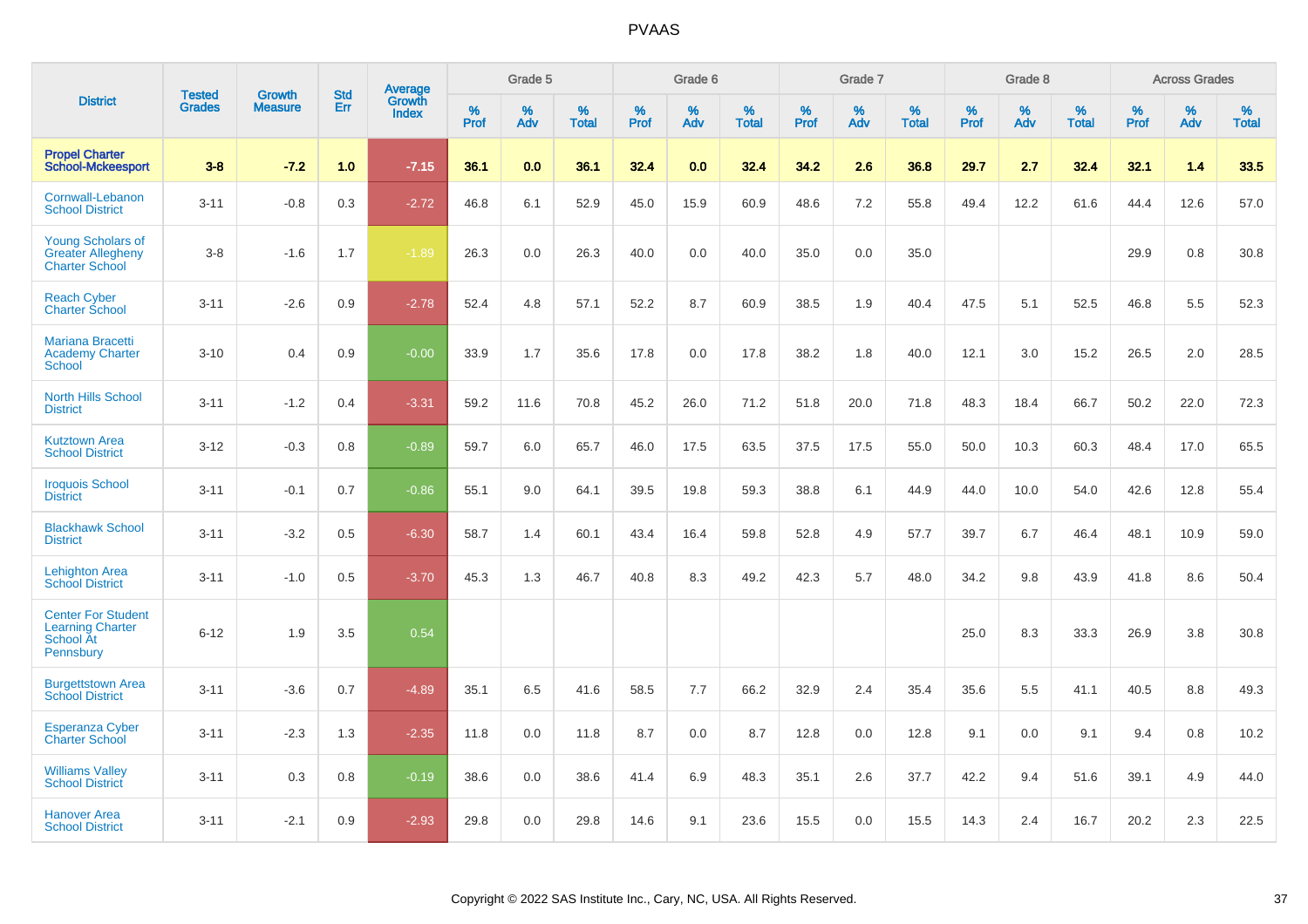|                                                              |                                |                                 | <b>Std</b> | Average         |              | Grade 5  |                   |           | Grade 6  |                   |           | Grade 7  |                   |           | Grade 8  |                   |           | <b>Across Grades</b> |                   |
|--------------------------------------------------------------|--------------------------------|---------------------------------|------------|-----------------|--------------|----------|-------------------|-----------|----------|-------------------|-----------|----------|-------------------|-----------|----------|-------------------|-----------|----------------------|-------------------|
| <b>District</b>                                              | <b>Tested</b><br><b>Grades</b> | <b>Growth</b><br><b>Measure</b> | Err        | Growth<br>Index | $\%$<br>Prof | %<br>Adv | %<br><b>Total</b> | %<br>Prof | %<br>Adv | %<br><b>Total</b> | %<br>Prof | %<br>Adv | %<br><b>Total</b> | %<br>Prof | %<br>Adv | %<br><b>Total</b> | %<br>Prof | %<br>Adv             | %<br><b>Total</b> |
| <b>Propel Charter</b><br><b>School-Mckeesport</b>            | $3 - 8$                        | $-7.2$                          | 1.0        | $-7.15$         | 36.1         | 0.0      | 36.1              | 32.4      | 0.0      | 32.4              | 34.2      | 2.6      | 36.8              | 29.7      | 2.7      | 32.4              | 32.1      | 1.4                  | 33.5              |
| <b>Tri-Valley School</b><br><b>District</b>                  | $3 - 10$                       | $-2.4$                          | 0.9        | $-3.85$         | 40.0         | 5.9      | 45.9              | 36.7      | 6.1      | 42.9              | 36.7      | 0.0      | 36.7              | 40.5      | 9.5      | 50.0              | 41.3      | 8.0                  | 49.3              |
| Eugenio Maria De<br><b>Hostos Charter</b><br><b>School</b>   | $3-8$                          | $-0.5$                          | 1.4        | $-1.78$         | 45.8         | 0.0      | 45.8              | 16.7      | 16.7     | 33.3              | 18.2      | 9.1      | 27.3              | 46.7      | 0.0      | 46.7              | 35.0      | 6.7                  | 41.7              |
| <b>Connellsville Area</b><br><b>School District</b>          | $3 - 11$                       | $-2.2$                          | 0.4        | $-5.74$         | 34.7         | 3.7      | 38.4              | 32.7      | 6.4      | 39.1              | 27.4      | 5.1      | 32.4              | 33.8      | 3.6      | 37.4              | 33.6      | 5.9                  | 39.6              |
| <b>Springfield School</b><br><b>District</b>                 | $3 - 11$                       | $-0.9$                          | 0.4        | $-2.85$         | 58.3         | 23.8     | 82.1              | 53.6      | 25.6     | 79.2              | 58.6      | 20.9     | 79.5              | 51.5      | 18.2     | 69.7              | 52.1      | 26.9                 | 78.9              |
| <b>Shaler Area</b><br><b>School District</b>                 | $3 - 11$                       | $-4.5$                          | 0.4        | $-13.13$        | 52.7         | 5.4      | 58.1              | 39.8      | 10.6     | 50.4              | 50.0      | 7.8      | 57.8              | 46.9      | 12.9     | 59.8              | 46.7      | 13.0                 | 59.7              |
| <b>Purchase Line</b><br><b>School District</b>               | $3 - 12$                       | $-1.5$                          | 0.8        | $-2.85$         | 37.2         | 5.9      | 43.1              | 40.9      | 6.1      | 47.0              | 39.4      | 3.0      | 42.4              | 30.9      | 3.6      | 34.6              | 39.8      | 6.3                  | 46.1              |
| <b>Franklin Towne</b><br>Charter<br><b>Elementary School</b> | $3 - 8$                        | $-3.1$                          | 1.2        | $-3.10$         | 46.4         | 7.1      | 53.6              | 48.2      | 7.4      | 55.6              | 53.6      | 7.1      | 60.7              | 59.1      | 0.0      | 59.1              | 50.6      | 6.8                  | 57.4              |
| <b>MaST Community</b><br>Charter School II                   | $3 - 10$                       | $-4.6$                          | 0.7        | $-6.45$         | 41.0         | 3.0      | 44.0              | 38.7      | 4.3      | 43.0              | 50.0      | 5.9      | 55.9              |           |          |                   | 44.5      | $7.0\,$              | 51.5              |
| Northgate School<br><b>District</b>                          | $3 - 11$                       | $-1.4$                          | 0.8        | $-4.26$         | 60.8         | 3.9      | 64.7              | 59.0      | 11.5     | 70.5              | 36.1      | 9.8      | 45.9              | 37.5      | 17.9     | 55.4              | 45.5      | 12.8                 | 58.3              |
| Washington<br><b>School District</b>                         | $3 - 11$                       | $-1.7$                          | 0.7        | $-3.97$         | 44.7         | 0.0      | 44.7              | 39.6      | 6.2      | 45.8              | 28.0      | 1.2      | 29.3              | 23.5      | 1.5      | 25.0              | 35.4      | 3.1                  | 38.6              |
| <b>Arts Academy</b><br>Elementary<br><b>Charter School</b>   | $3-5$                          | 0.9                             | 2.0        | 0.44            | 31.6         | 0.0      | 31.6              |           |          |                   |           |          |                   |           |          |                   | 31.8      | 2.3                  | 34.1              |
| <b>Laurel Highlands</b><br><b>School District</b>            | $3 - 11$                       | $-1.7$                          | 0.5        | $-3.99$         | 43.1         | 4.4      | 47.5              | 39.4      | 11.6     | 51.0              | 35.7      | 2.9      | 38.6              | 37.8      | 5.5      | 43.3              | 39.8      | 9.6                  | 49.4              |
| <b>Coatesville Area</b><br><b>School District</b>            | $3 - 11$                       | $-0.4$                          | 0.4        | $-1.48$         | 28.2         | 1.6      | 29.8              | 30.3      | 2.8      | 33.1              | 30.8      | 4.4      | 35.2              | 26.3      | 2.9      | 29.3              | 28.5      | 3.0                  | 31.5              |
| <b>Blacklick Valley</b><br><b>School District</b>            | $3 - 11$                       | $-0.1$                          | 1.0        | $-0.87$         | 29.6         | 0.0      | 29.6              | 52.6      | 7.9      | 60.5              | 35.4      | 0.0      | 35.4              | 34.2      | 0.0      | 34.2              | 43.2      | 3.7                  | 46.9              |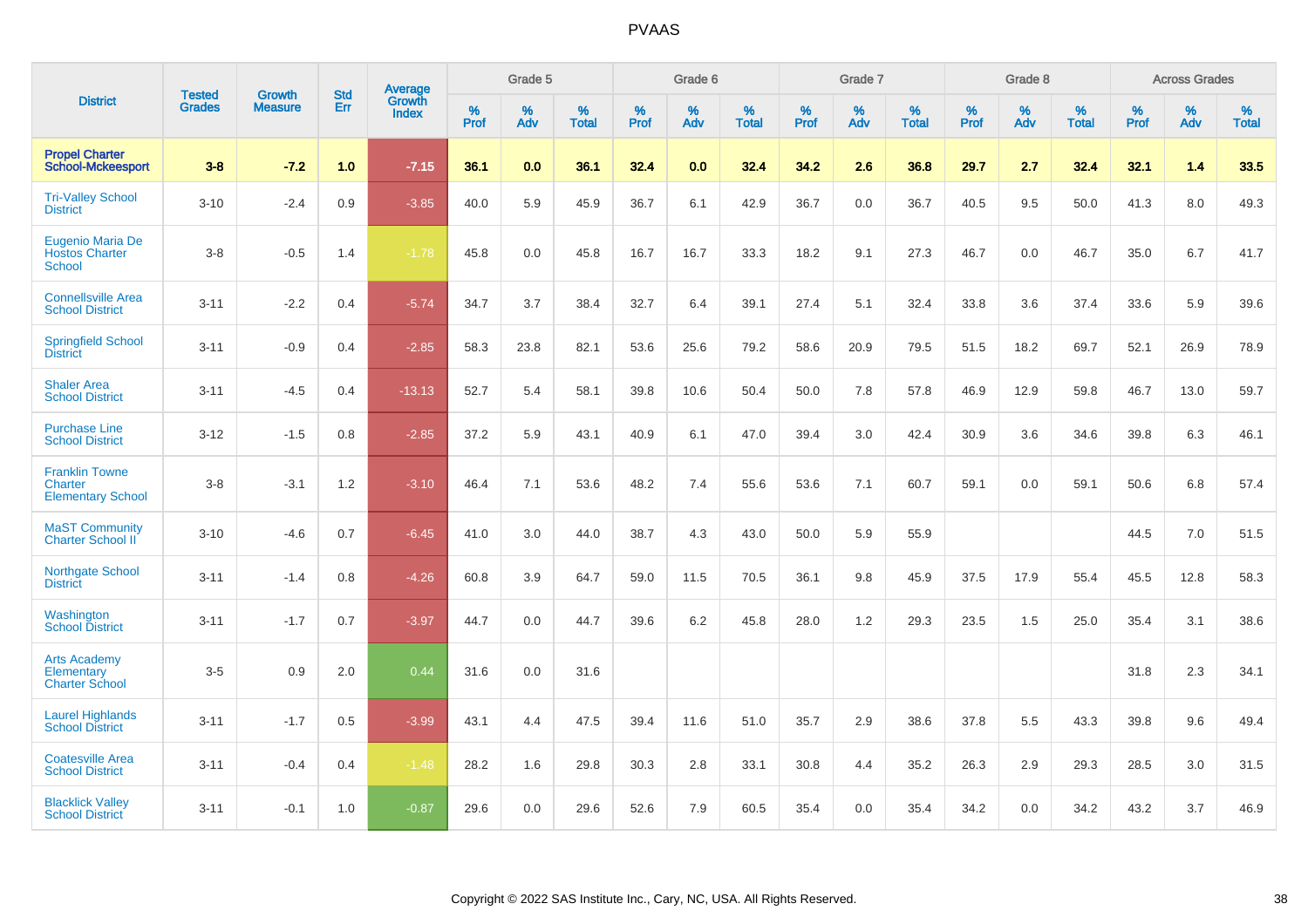|                                                                       | <b>Tested</b> | <b>Growth</b>  | <b>Std</b> | Average                |           | Grade 5  |                   |           | Grade 6  |                   |           | Grade 7  |                   |           | Grade 8  |                   |           | <b>Across Grades</b> |                   |
|-----------------------------------------------------------------------|---------------|----------------|------------|------------------------|-----------|----------|-------------------|-----------|----------|-------------------|-----------|----------|-------------------|-----------|----------|-------------------|-----------|----------------------|-------------------|
| <b>District</b>                                                       | <b>Grades</b> | <b>Measure</b> | Err        | Growth<br><b>Index</b> | %<br>Prof | %<br>Adv | %<br><b>Total</b> | %<br>Prof | %<br>Adv | %<br><b>Total</b> | %<br>Prof | %<br>Adv | %<br><b>Total</b> | %<br>Prof | %<br>Adv | %<br><b>Total</b> | %<br>Prof | %<br>Adv             | %<br><b>Total</b> |
| <b>Propel Charter</b><br><b>School-Mckeesport</b>                     | $3 - 8$       | $-7.2$         | 1.0        | $-7.15$                | 36.1      | 0.0      | 36.1              | 32.4      | 0.0      | 32.4              | 34.2      | 2.6      | 36.8              | 29.7      | 2.7      | 32.4              | 32.1      | 1.4                  | 33.5              |
| <b>Waynesboro Area</b><br><b>School District</b>                      | $3 - 12$      | $-2.8$         | 0.4        | $-7.51$                | 42.9      | 6.1      | 49.0              | 38.4      | 14.0     | 52.4              | 37.6      | 7.1      | 44.7              | 37.5      | 12.8     | 50.3              | 41.0      | 12.0                 | 52.9              |
| <b>Perseus House</b><br><b>Charter School Of</b><br><b>Excellence</b> | $6 - 11$      | $-0.9$         | $1.2$      | $-1.85$                |           |          |                   | 4.8       | 0.0      | 4.8               | 20.4      | 0.0      | 20.4              | 22.7      | 1.5      | 24.2              | 19.2      | 0.7                  | 19.9              |
| <b>Penn Hills Charter</b><br>School of<br>Entrepreneurship            | $3 - 8$       | $-1.5$         | 1.0        | $-3.06$                | 27.3      | $0.0\,$  | 27.3              | 37.1      | 8.6      | 45.7              | 34.2      | 0.0      | 34.2              | 45.4      | 0.0      | 45.4              | 40.8      | 6.4                  | 47.2              |
| <b>Titusville Area</b><br><b>School District</b>                      | $3 - 11$      | $-0.4$         | 0.5        | $-0.96$                | 57.4      | 8.5      | 65.9              | 35.0      | 12.6     | 47.6              | 46.2      | 8.3      | 54.6              | 40.6      | 11.6     | 52.2              | 44.1      | 12.1                 | 56.2              |
| <b>Cameron County</b><br><b>School District</b>                       | $3 - 12$      | $-2.6$         | 1.0        | $-2.51$                | 73.3      | 3.3      | 76.7              | 48.7      | 25.6     | 74.4              | 39.0      | 0.0      | 39.0              | 43.2      | 5.4      | 48.6              | 50.4      | 14.0                 | 64.4              |
| <b>Centre Learning</b><br>Community<br><b>Charter School</b>          | $5 - 8$       | $-1.3$         | 2.1        | $-1.22$                |           |          |                   |           |          |                   | 37.5      | 12.5     | 50.0              | 47.1      | 11.8     | 58.8              | 51.8      | 16.7                 | 68.5              |
| <b>Windber Area</b><br><b>School District</b>                         | $3 - 11$      | $-1.4$         | 0.7        | $-3.44$                | 49.4      | 13.9     | 63.3              | 49.2      | 14.9     | 64.2              | 49.3      | 9.3      | 58.7              | 57.1      | 10.7     | 67.9              | 49.9      | 11.8                 | 61.7              |
| <b>Moniteau School</b><br><b>District</b>                             | $3 - 11$      | $-1.6$         | 0.7        | $-2.47$                | 43.4      | 7.2      | 50.6              | 33.3      | 19.0     | 52.4              | 32.1      | 6.0      | 38.1              | 44.0      | 1.3      | 45.3              | 40.5      | 10.6                 | 51.1              |
| <b>Carmichaels Area</b><br><b>School District</b>                     | $3 - 10$      | $-2.5$         | 0.8        | $-3.95$                | 35.0      | 1.2      | 36.2              | 25.8      | 7.6      | 33.3              | 33.3      | 1.5      | 34.8              | 35.2      | 1.4      | 36.6              | 32.5      | 3.4                  | 35.9              |
| Springfield<br><b>Township School</b><br><b>District</b>              | $3 - 11$      | $-1.2$         | 0.5        | $-2.84$                | 52.0      | 13.4     | 65.4              | 51.4      | 15.0     | 66.5              | 56.3      | 10.8     | 67.1              | 47.3      | 14.0     | 61.3              | 52.1      | 16.5                 | 68.6              |
| <b>Easton Arts</b><br>Academy<br>Elementary<br><b>Charter School</b>  | $3-5$         | 0.7            | 2.6        | 0.29                   | 45.8      | 4.2      | 50.0              |           |          |                   |           |          |                   |           |          |                   | 37.2      | 4.6                  | 41.9              |
| <b>Camp Hill School</b><br><b>District</b>                            | $3 - 12$      | $-2.3$         | 0.7        | $-3.72$                | 65.4      | 17.3     | 82.7              | 53.3      | 8.0      | 61.3              | 63.7      | 5.5      | 69.2              | 49.6      | 15.3     | 64.9              | 52.7      | 18.6                 | 71.3              |
| <b>Avonworth School</b><br><b>District</b>                            | $3 - 10$      | $-0.8$         | 0.5        | $-1.38$                | 49.6      | 18.0     | 67.6              | 49.6      | 25.6     | 75.2              | 62.3      | 7.7      | 70.0              | 61.0      | 16.1     | 77.1              | 52.4      | 20.5                 | 72.8              |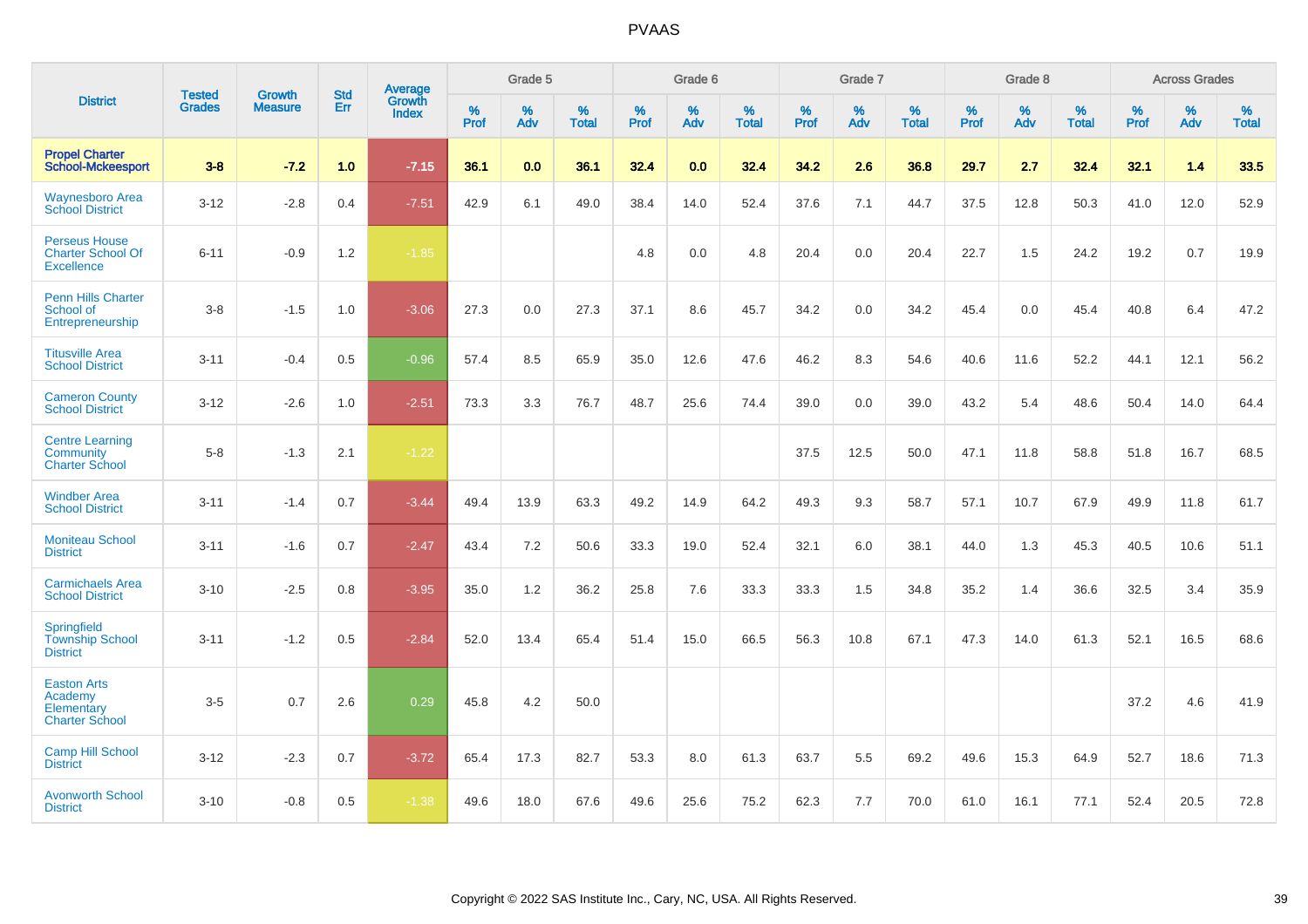|                                                                     | <b>Tested</b> | <b>Growth</b>  | <b>Std</b> | Average                |           | Grade 5  |                   |           | Grade 6  |                   |           | Grade 7  |                   |           | Grade 8  |                   |           | <b>Across Grades</b> |                   |
|---------------------------------------------------------------------|---------------|----------------|------------|------------------------|-----------|----------|-------------------|-----------|----------|-------------------|-----------|----------|-------------------|-----------|----------|-------------------|-----------|----------------------|-------------------|
| <b>District</b>                                                     | <b>Grades</b> | <b>Measure</b> | Err        | Growth<br><b>Index</b> | %<br>Prof | %<br>Adv | %<br><b>Total</b> | %<br>Prof | %<br>Adv | %<br><b>Total</b> | %<br>Prof | %<br>Adv | %<br><b>Total</b> | %<br>Prof | %<br>Adv | %<br><b>Total</b> | %<br>Prof | %<br>Adv             | %<br><b>Total</b> |
| <b>Propel Charter</b><br><b>School-Mckeesport</b>                   | $3 - 8$       | $-7.2$         | 1.0        | $-7.15$                | 36.1      | 0.0      | 36.1              | 32.4      | 0.0      | 32.4              | 34.2      | 2.6      | 36.8              | 29.7      | 2.7      | 32.4              | 32.1      | 1.4                  | 33.5              |
| Independence<br><b>Charter School</b><br>West                       | $3 - 7$       | $-3.2$         | 1.8        | $-2.35$                | 14.3      | 0.0      | 14.3              | 15.4      | 7.7      | 23.1              | 15.8      | 0.0      | 15.8              |           |          |                   | 15.0      | 2.6                  | 17.7              |
| <b>Keystone</b><br><b>Education Center</b><br><b>Charter School</b> | $3 - 12$      | 0.7            | 3.3        | 0.20                   |           |          |                   |           |          |                   |           |          |                   | 0.0       | 0.0      | 0.0               | 0.0       | 0.0                  | 0.0               |
| <b>Westmont Hilltop</b><br><b>School District</b>                   | $3 - 11$      | $-4.1$         | 0.7        | $-7.50$                | 40.6      | 3.0      | 43.6              | 36.4      | 12.1     | 48.5              | 47.1      | 1.2      | 48.2              | 56.4      | 4.3      | 60.6              | 41.9      | 9.4                  | 51.2              |
| <b>Greensburg Salem</b><br><b>School District</b>                   | $3 - 11$      | $-1.6$         | 0.5        | $-3.24$                | 49.7      | 7.2      | 56.9              | 40.1      | 13.8     | 53.9              | 44.0      | 5.5      | 49.4              | 48.3      | 7.2      | 55.6              | 42.8      | 11.4                 | 54.2              |
| Southmoreland<br><b>School District</b>                             | $3 - 11$      | $-3.9$         | 0.6        | $-6.43$                | 39.6      | 2.1      | 41.7              | 41.4      | 8.1      | 49.6              | 43.1      | 4.6      | 47.7              | 49.5      | 4.8      | 54.4              | 44.6      | 6.8                  | 51.3              |
| <b>Chichester School</b><br><b>District</b>                         | $3 - 11$      | $-4.0$         | 0.7        | $-5.95$                | 27.3      | 1.1      | 28.4              | 37.2      | 9.0      | 46.2              | 31.2      | 6.2      | 37.5              | 41.1      | 0.0      | 41.1              | 36.7      | 5.7                  | 42.4              |
| Environmental<br><b>Charter School At</b><br><b>Frick Park</b>      | $3-9$         | $-2.5$         | 0.7        | $-4.24$                | 46.0      | 5.3      | 51.3              | 41.5      | 10.6     | 52.1              | 46.6      | 13.6     | 60.2              | 25.4      | 11.9     | 37.3              | 43.3      | 14.6                 | 57.9              |
| <b>Urban Pathways 6-</b><br>12 Charter School                       | $6 - 11$      | $-0.2$         | 2.1        | $-0.24$                |           |          |                   |           |          |                   | 22.2      | 0.0      | 22.2              | 0.0       | 0.0      | 0.0               | 15.9      | 0.0                  | 15.9              |
| <b>Commodore Perry</b><br><b>School District</b>                    | $3 - 11$      | $-0.7$         | 1.1        | $-0.81$                | 64.5      | 12.9     | 77.4              | 41.9      | 6.4      | 48.4              | 48.6      | 8.1      | 56.8              | 37.0      | 25.9     | 63.0              | 48.6      | 13.1                 | 61.8              |
| <b>Fairfield Area</b><br><b>School District</b>                     | $3 - 11$      | $-1.0$         | 0.8        | $-2.16$                | 50.8      | 3.3      | 54.1              | 44.3      | 6.6      | 50.8              | 45.4      | 1.8      | 47.3              | 37.0      | 5.6      | 42.6              | 45.1      | 9.6                  | 54.6              |
| <b>Ambridge Area</b><br><b>School District</b>                      | $3 - 12$      | $-0.9$         | 0.6        | $-2.18$                | 40.2      | 8.2      | 48.4              | 36.9      | 12.6     | 49.5              | 36.2      | 8.7      | 44.9              | 37.1      | 6.4      | 43.6              | 37.5      | 12.2                 | 49.7              |
| <b>21st Century Cyber</b><br><b>Charter School</b>                  | $6 - 12$      | $-2.2$         | 0.7        | $-4.36$                |           |          |                   | 48.2      | 16.7     | 64.9              | 54.9      | 10.5     | 65.4              | 58.0      | 6.7      | 64.7              | 54.2      | 10.8                 | 65.0              |
| <b>Dunmore School</b><br><b>District</b>                            | $3 - 11$      | $-2.2$         | 0.7        | $-4.01$                | 47.2      | 8.3      | 55.6              | 48.9      | 14.1     | 63.0              | 45.9      | 1.8      | 47.7              | 34.5      | 6.0      | 40.5              | 44.8      | 9.4                  | 54.2              |
| <b>South Park School</b><br><b>District</b>                         | $3 - 11$      | $-0.8$         | 0.6        | $-2.28$                | 61.4      | 2.4      | 63.9              | 40.6      | 13.2     | 53.8              | 47.5      | 12.5     | 60.0              | 55.8      | 7.7      | 63.5              | 50.5      | 13.2                 | 63.8              |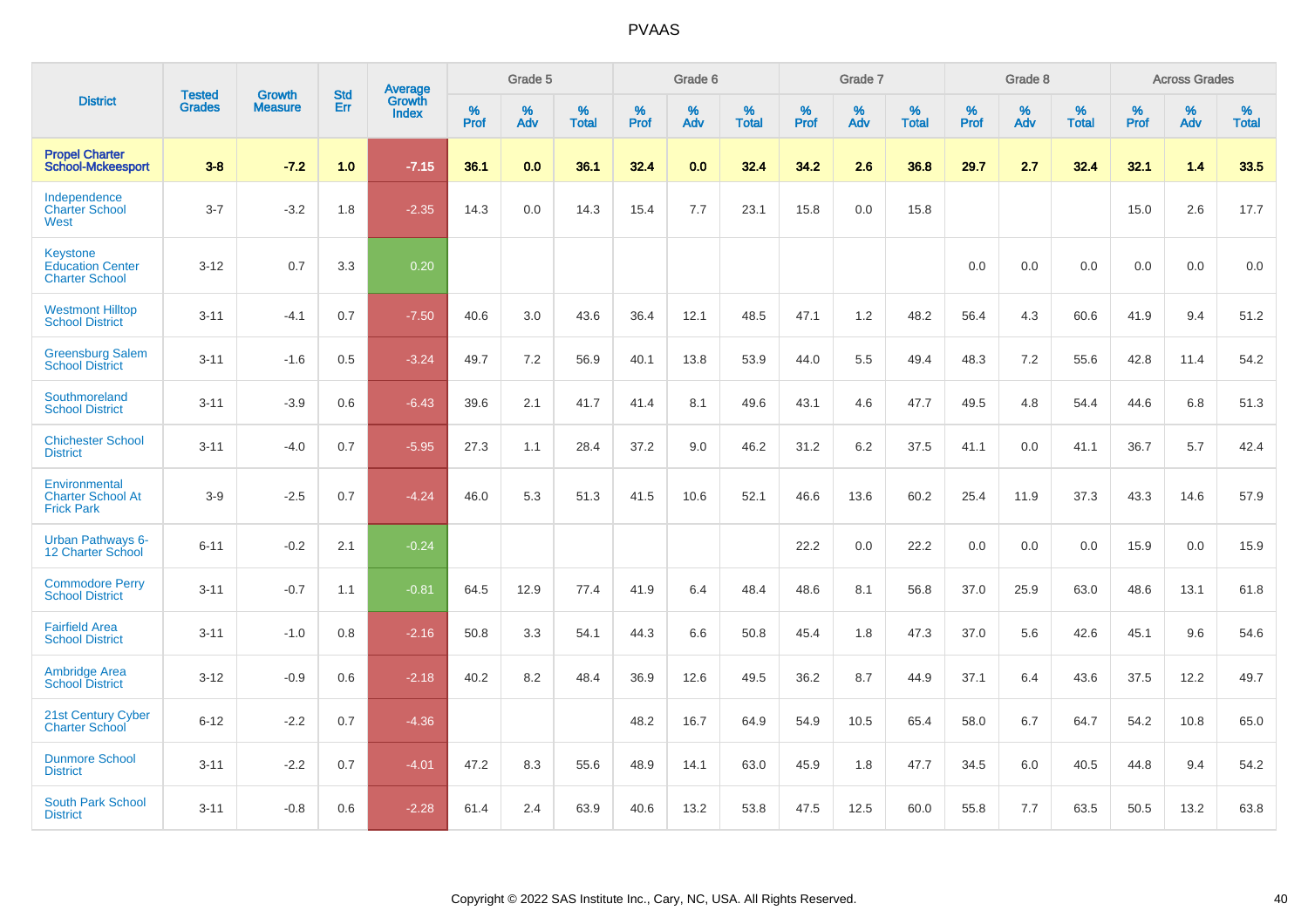|                                                                               |                                | <b>Growth</b>  | <b>Std</b> | Average                |              | Grade 5  |                   |              | Grade 6  |                   |              | Grade 7  |                   |              | Grade 8  |                   |              | <b>Across Grades</b> |                   |
|-------------------------------------------------------------------------------|--------------------------------|----------------|------------|------------------------|--------------|----------|-------------------|--------------|----------|-------------------|--------------|----------|-------------------|--------------|----------|-------------------|--------------|----------------------|-------------------|
| <b>District</b>                                                               | <b>Tested</b><br><b>Grades</b> | <b>Measure</b> | Err        | Growth<br><b>Index</b> | $\%$<br>Prof | %<br>Adv | %<br><b>Total</b> | $\%$<br>Prof | %<br>Adv | %<br><b>Total</b> | $\%$<br>Prof | %<br>Adv | %<br><b>Total</b> | $\%$<br>Prof | %<br>Adv | %<br><b>Total</b> | $\%$<br>Prof | %<br>Adv             | %<br><b>Total</b> |
| <b>Propel Charter</b><br><b>School-Mckeesport</b>                             | $3 - 8$                        | $-7.2$         | 1.0        | $-7.15$                | 36.1         | 0.0      | 36.1              | 32.4         | 0.0      | 32.4              | 34.2         | 2.6      | 36.8              | 29.7         | 2.7      | 32.4              | 32.1         | 1.4                  | 33.5              |
| <b>Ridley School</b><br><b>District</b>                                       | $3 - 12$                       | $-0.9$         | 0.4        | $-3.09$                | 49.2         | 5.6      | 54.8              | 38.5         | 12.4     | 50.9              | 39.6         | 5.9      | 45.6              | 41.1         | 7.5      | 48.6              | 42.4         | 10.0                 | 52.4              |
| <b>Nazareth Area</b><br><b>School District</b>                                | $3 - 11$                       | $-2.5$         | 0.4        | $-6.40$                | 49.2         | 5.5      | 54.7              | 43.3         | 23.0     | 66.3              | 56.0         | 8.6      | 64.7              | 51.9         | 8.5      | 60.5              | 48.6         | 14.4                 | 63.0              |
| Philipsburg-<br>Osceola Area<br><b>School District</b>                        | $3 - 11$                       | $-4.8$         | 0.6        | $-8.12$                | 45.5         | 6.5      | 52.0              | 41.3         | 11.9     | 53.2              | 35.2         | 2.4      | 37.6              | 33.0         | 6.2      | 39.2              | 40.7         | 11.1                 | 51.8              |
| <b>New Kensington-</b><br><b>Arnold School</b><br><b>District</b>             | $3 - 11$                       | $-1.0$         | 0.7        | $-1.97$                | 22.5         | 0.9      | 23.4              | 20.6         | 10.3     | 30.8              | 27.0         | 0.0      | 27.0              | 26.4         | 3.4      | 29.9              | 27.1         | 4.2                  | 31.3              |
| <b>Roberto Clemente</b><br><b>Charter School</b>                              | $3 - 12$                       | $-5.1$         | 1.0        | $-5.25$                | 19.4         | 0.0      | 19.4              | 23.1         | 5.1      | 28.2              | 11.6         | 0.0      | 11.6              | 12.2         | 0.0      | 12.2              | 15.5         | 1.7                  | 17.2              |
| Widener<br>Partnership<br><b>Charter School</b>                               | $3 - 7$                        | $-1.6$         | 1.1        | $-2.26$                | 4.6          | 0.0      | 4.6               | 15.8         | 2.6      | 18.4              | 14.0         | 0.0      | 14.0              |              |          |                   | 9.6          | 1.4                  | 11.0              |
| <b>West York Area</b><br><b>School District</b>                               | $3 - 12$                       | $-1.4$         | 0.5        | $-2.97$                | 36.0         | 4.4      | 40.4              | 38.5         | 9.3      | 47.8              | 35.9         | 5.3      | 41.2              | 41.2         | 5.2      | 46.4              | 37.8         | 8.4                  | 46.2              |
| <b>Mastery Charter</b><br>School-Francis D.<br><b>Pastorius</b><br>Elementary | $3-8$                          | $-1.7$         | 1.5        | $-1.76$                | 3.8          | 0.0      | 3.8               | 28.6         | 3.6      | 32.1              | 22.7         | 0.0      | 22.7              |              |          |                   | 14.3         | 0.8                  | 15.1              |
| <b>Deep Roots</b><br><b>Charter School</b>                                    | $3-6$                          | $-2.5$         | 1.4        | $-2.18$                | 18.2         | 0.0      | 18.2              | 19.0         | 2.4      | 21.4              |              |          |                   |              |          |                   | 19.2         | 0.7                  | 19.9              |
| <b>Arts Academy</b><br><b>Charter School</b>                                  | $5-8$                          | $-3.5$         | 1.1        | $-3.11$                | 41.2         | 0.0      | 41.2              | 46.7         | 2.2      | 48.9              | 49.1         | 1.9      | 50.9              | 45.2         | 3.2      | 48.4              | 46.6         | 2.0                  | 48.6              |
| <b>Council Rock</b><br><b>School District</b>                                 | $3 - 11$                       | $-2.3$         | 0.2        | $-9.78$                | 58.1         | 8.8      | 66.9              | 49.7         | 26.1     | 75.9              | 52.3         | 13.9     | 66.2              | 46.6         | 14.5     | 61.1              | 50.8         | 17.6                 | 68.4              |
| <b>Propel Charter</b><br>School-Montour                                       | $3 - 10$                       | $-1.8$         | 0.8        | $-2.37$                | 18.0         | 0.0      | 18.0              | 22.7         | 3.0      | 25.8              | 21.5         | 0.0      | 21.5              | 23.4         | 3.1      | 26.6              | 21.5         | 3.2                  | 24.7              |
| <b>Mastery Charter</b><br>School-Mann<br>Campus                               | $3-6$                          | $-2.7$         | 1.7        | $-1.86$                | 16.7         | 0.0      | 16.7              | 27.8         | 0.0      | 27.8              |              |          |                   |              |          |                   | 18.4         | 0.0                  | 18.4              |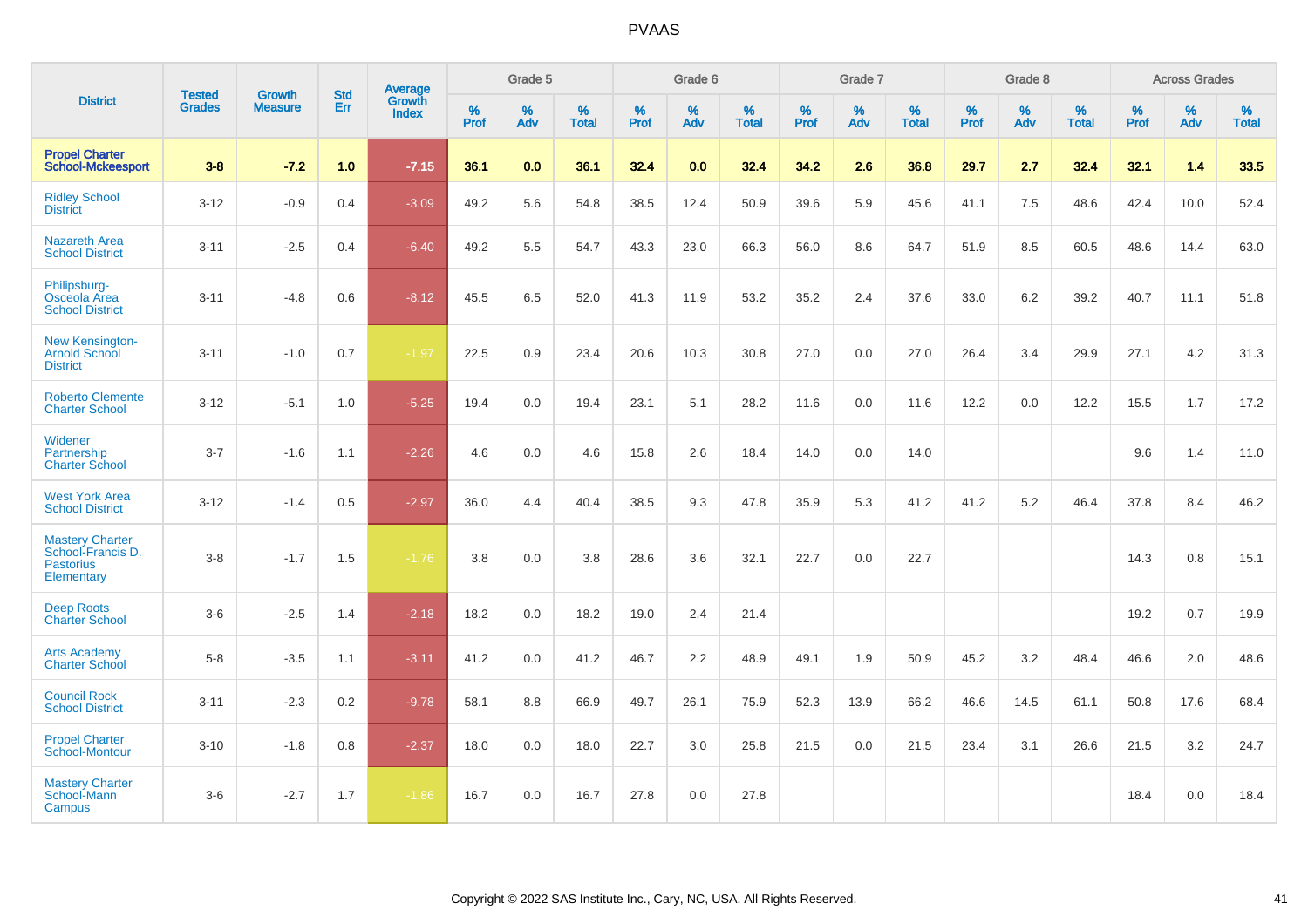|                                                                 |                                |                                 | <b>Std</b> | <b>Average</b>         |           | Grade 5  |                   |           | Grade 6  |                   |           | Grade 7  |                   |           | Grade 8  |                   |           | <b>Across Grades</b> |                   |
|-----------------------------------------------------------------|--------------------------------|---------------------------------|------------|------------------------|-----------|----------|-------------------|-----------|----------|-------------------|-----------|----------|-------------------|-----------|----------|-------------------|-----------|----------------------|-------------------|
| <b>District</b>                                                 | <b>Tested</b><br><b>Grades</b> | <b>Growth</b><br><b>Measure</b> | Err        | Growth<br><b>Index</b> | %<br>Prof | %<br>Adv | %<br><b>Total</b> | %<br>Prof | %<br>Adv | %<br><b>Total</b> | %<br>Prof | %<br>Adv | %<br><b>Total</b> | %<br>Prof | %<br>Adv | %<br><b>Total</b> | %<br>Prof | %<br>Adv             | %<br><b>Total</b> |
| <b>Propel Charter</b><br><b>School-Mckeesport</b>               | $3 - 8$                        | $-7.2$                          | 1.0        | $-7.15$                | 36.1      | 0.0      | 36.1              | 32.4      | 0.0      | 32.4              | 34.2      | 2.6      | 36.8              | 29.7      | 2.7      | 32.4              | 32.1      | 1.4                  | 33.5              |
| <b>Dover Area School</b><br><b>District</b>                     | $3 - 12$                       | $-1.0$                          | 0.4        | $-2.38$                | 48.0      | 4.8      | 52.8              | 41.4      | 17.1     | 58.6              | 48.6      | 7.1      | 55.7              | 44.7      | 5.7      | 50.4              | 44.8      | 10.8                 | 55.6              |
| Pennsylvania<br><b>Leadership Charter</b><br>School             | $3 - 11$                       | $-1.6$                          | 0.5        | $-3.16$                | 59.1      | 11.7     | 70.8              | 51.3      | 16.2     | 67.5              | 43.2      | 14.2     | 57.4              | 48.7      | 11.8     | 60.5              | 49.6      | 15.0                 | 64.6              |
| <b>Mount Carmel</b><br><b>Area School</b><br><b>District</b>    | $3 - 11$                       | $-2.5$                          | 0.6        | $-4.10$                | 36.9      | 1.8      | 38.7              | 31.3      | 7.8      | 39.1              | 30.6      | 0.0      | 30.6              | 29.0      | 2.6      | 31.6              | 32.7      | 4.4                  | 37.2              |
| <b>MaST Community</b><br><b>Charter School III</b>              | $3-6$                          | $-0.7$                          | 0.8        | $-0.88$                | 25.8      | 0.8      | 26.5              | 30.0      | 6.9      | 36.9              |           |          |                   |           |          |                   | 28.3      | 6.5                  | 34.8              |
| Independence<br><b>Charter School</b>                           | $3 - 8$                        | $-2.1$                          | 0.7        | $-3.23$                | 28.8      | 9.6      | 38.4              | 39.0      | 18.3     | 57.3              | 38.3      | 11.1     | 49.4              | 50.9      | 7.0      | 57.9              | 35.6      | 11.9                 | 47.5              |
| Lampeter-<br><b>Strasburg School</b><br><b>District</b>         | $3 - 12$                       | $-1.0$                          | 0.5        | $-2.99$                | 56.5      | 14.9     | 71.4              | 48.5      | 27.4     | 76.0              | 56.6      | 10.1     | 66.7              | 49.5      | 10.0     | 59.5              | 50.0      | 20.6                 | 70.5              |
| <b>Neshannock</b><br><b>Township School</b><br><b>District</b>  | $3 - 10$                       | $-3.2$                          | 0.7        | $-4.59$                | 56.7      | 8.9      | 65.6              | 57.4      | 20.6     | 77.9              | 62.0      | 14.0     | 76.0              | 51.3      | 6.4      | 57.7              | 55.4      | 13.5                 | 68.9              |
| <b>Baden Academy</b><br><b>Charter School</b>                   | $3-6$                          | $-1.3$                          | 1.1        | $-1.32$                | 47.6      | 1.6      | 49.2              | 46.6      | 10.3     | 56.9              |           |          |                   |           |          |                   | 42.3      | 7.1                  | 49.4              |
| <b>Lakeview School</b><br><b>District</b>                       | $3 - 11$                       | $-3.2$                          | 0.8        | $-3.93$                | 63.3      | 10.2     | 73.5              | 46.5      | 16.9     | 63.4              | 37.1      | 8.1      | 45.2              | 43.1      | 9.2      | 52.3              | 45.7      | 15.4                 | 61.1              |
| <b>Cocalico School</b><br><b>District</b>                       | $3 - 11$                       | $-2.5$                          | 0.4        | $-5.75$                | 50.2      | 11.9     | 62.2              | 46.0      | 22.6     | 68.5              | 50.7      | 7.0      | 57.6              | 35.9      | 14.1     | 50.0              | 44.9      | 15.8                 | 60.7              |
| La Academia<br>Partnership<br><b>Charter School</b>             | $6 - 11$                       | $-4.8$                          | 1.8        | $-2.67$                |           |          |                   | 14.3      | 0.0      | 14.3              | 4.2       | $0.0\,$  | 4.2               | 0.0       | 0.0      | 0.0               | 5.6       | $0.0\,$              | 5.6               |
| <b>Forest Hills School</b><br><b>District</b>                   | $3 - 11$                       | $-4.9$                          | 0.6        | $-9.70$                | 53.0      | 4.5      | 57.5              | 48.3      | 6.7      | 55.0              | 30.9      | 3.2      | 34.2              | 22.3      | 2.5      | 24.8              | 39.3      | 7.6                  | 46.9              |
| Commonwealth<br><b>Charter Academy</b><br><b>Charter School</b> | $3 - 10$                       | $-3.1$                          | 0.9        | $-3.75$                | 49.2      | 1.7      | 50.8              | 56.0      | 12.0     | 68.0              | 49.1      | 8.8      | 57.9              | 39.6      | 4.2      | 43.8              | 45.3      | 10.1                 | 55.4              |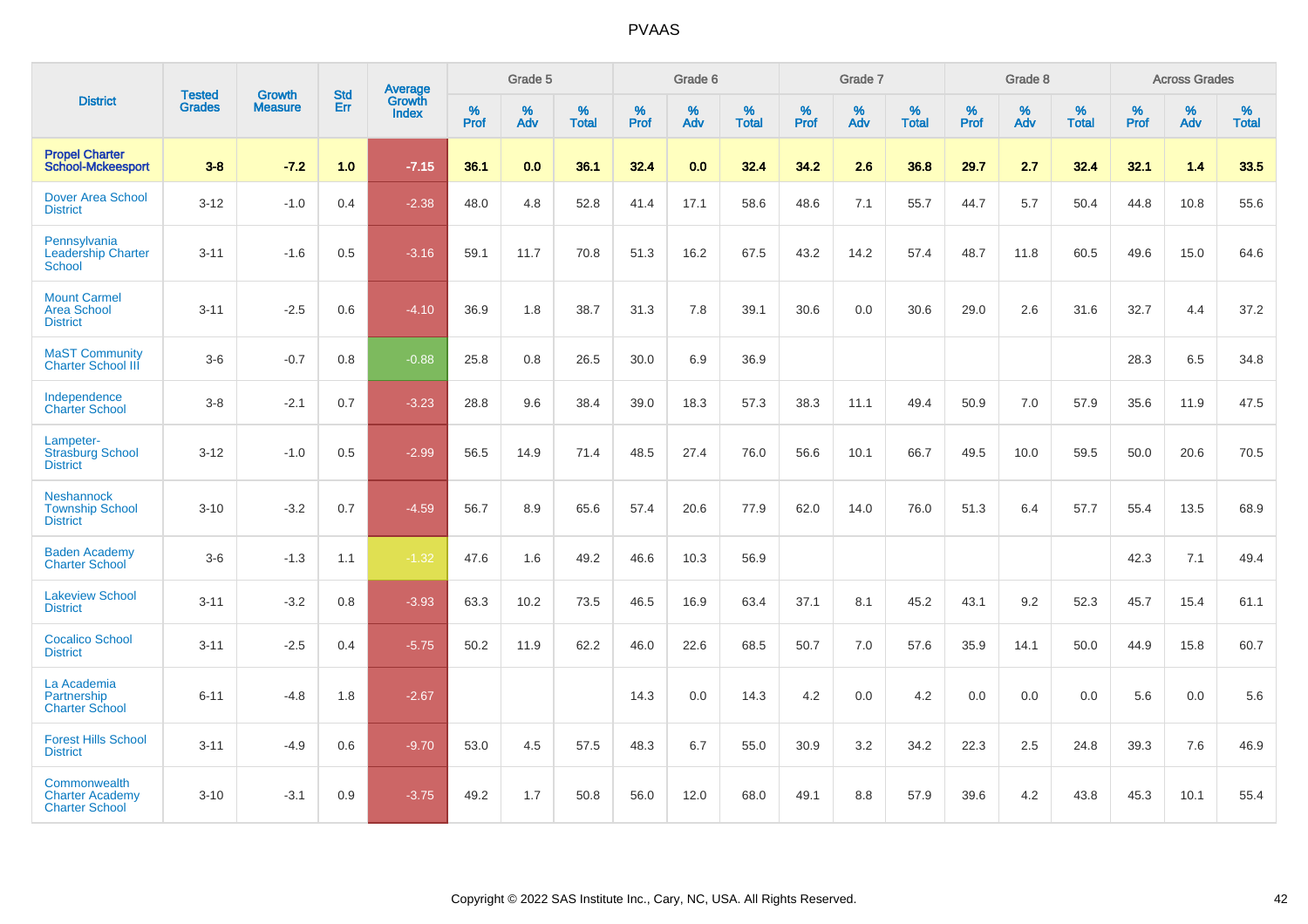|                                                              |                                |                          | <b>Std</b> | <b>Average</b>         |           | Grade 5  |                   |           | Grade 6  |                   |           | Grade 7  |                   |           | Grade 8  |                   |           | <b>Across Grades</b> |                   |
|--------------------------------------------------------------|--------------------------------|--------------------------|------------|------------------------|-----------|----------|-------------------|-----------|----------|-------------------|-----------|----------|-------------------|-----------|----------|-------------------|-----------|----------------------|-------------------|
| <b>District</b>                                              | <b>Tested</b><br><b>Grades</b> | Growth<br><b>Measure</b> | Err        | Growth<br><b>Index</b> | %<br>Prof | %<br>Adv | %<br><b>Total</b> | %<br>Prof | %<br>Adv | %<br><b>Total</b> | %<br>Prof | %<br>Adv | %<br><b>Total</b> | %<br>Prof | %<br>Adv | %<br><b>Total</b> | %<br>Prof | %<br>Adv             | %<br><b>Total</b> |
| <b>Propel Charter</b><br><b>School-Mckeesport</b>            | $3 - 8$                        | $-7.2$                   | 1.0        | $-7.15$                | 36.1      | 0.0      | 36.1              | 32.4      | 0.0      | 32.4              | 34.2      | 2.6      | 36.8              | 29.7      | 2.7      | 32.4              | 32.1      | 1.4                  | 33.5              |
| <b>Dallas School</b><br><b>District</b>                      | $3 - 11$                       | $-5.2$                   | 0.5        | $-9.60$                | 58.5      | 8.8      | 67.3              | 50.7      | 12.7     | 63.4              | 49.2      | 3.2      | 52.4              | 48.7      | 14.3     | 63.0              | 50.5      | 13.7                 | 64.2              |
| <b>New Day Charter</b><br><b>School</b>                      | $7 - 11$                       | $-1.7$                   | 3.2        | $-0.53$                |           |          |                   |           |          |                   |           |          |                   | 11.1      | 0.0      | 11.1              | 11.1      | 0.0                  | 11.1              |
| <b>Woodland Hills</b><br><b>School District</b>              | $3 - 12$                       | $-3.0$                   | 0.5        | $-6.16$                | 34.1      | 0.6      | 34.7              | 13.8      | 3.4      | 17.2              | 32.5      | 2.6      | 35.0              | 24.8      | 2.0      | 26.7              | 26.7      | 3.7                  | 30.4              |
| <b>Brentwood</b><br><b>Borough School</b><br><b>District</b> | $3 - 11$                       | $-2.1$                   | 0.7        | $-2.85$                | 53.5      | 7.0      | 60.5              | 36.1      | 12.0     | 48.2              | 33.3      | 4.6      | 37.9              | 48.0      | 6.8      | 54.8              | 40.9      | 9.4                  | 50.3              |
| Achievement<br><b>House Charter</b><br><b>School</b>         | $7 - 11$                       | $-3.1$                   | 1.6        | $-1.91$                |           |          |                   |           |          |                   | 52.0      | 0.0      | 52.0              | 48.8      | 7.0      | 55.8              | 50.0      | 4.4                  | 54.4              |
| Southeastern<br><b>Greene School</b><br><b>District</b>      | $3 - 10$                       | $-4.6$                   | 1.0        | $-4.40$                | 44.8      | 17.2     | 62.1              | 42.4      | 12.1     | 54.6              | 36.7      | 6.1      | 42.9              | 48.8      | 2.3      | 51.2              | 41.1      | 14.3                 | 55.4              |
| <b>Wilson School</b><br><b>District</b>                      | $3 - 12$                       | $-3.7$                   | 0.5        | $-7.41$                | 49.3      | 4.2      | 53.5              | 52.1      | 11.6     | 63.7              | 47.6      | 8.4      | 56.0              | 47.8      | 11.1     | 58.9              | 47.0      | 13.2                 | 60.1              |
| <b>Whitehall-Coplay</b><br><b>School District</b>            | $3 - 11$                       | $-1.0$                   | 0.4        | $-2.56$                | 47.1      | 4.6      | 51.7              | 43.0      | 11.2     | 54.1              | 41.3      | 7.8      | 49.1              | 38.2      | 7.1      | 45.4              | 42.6      | 8.9                  | 51.5              |
| <b>Central Cambria</b><br><b>School District</b>             | $3 - 11$                       | $-3.0$                   | 0.6        | $-5.07$                | 59.8      | 11.1     | 70.9              | 33.6      | 13.3     | 46.9              | 48.2      | 4.4      | 52.6              | 38.9      | 4.8      | 43.6              | 44.9      | 10.7                 | 55.6              |
| Octorara Area<br><b>School District</b>                      | $3 - 11$                       | $-3.9$                   | 0.6        | $-6.74$                | 44.6      | 9.1      | 53.6              | 53.3      | 8.3      | 61.7              | 28.9      | 5.2      | 34.1              | 40.5      | 6.0      | 46.6              | 42.6      | 9.0                  | 51.6              |
| Agora Cyber<br><b>Charter School</b>                         | $3 - 11$                       | $-2.5$                   | 0.6        | $-4.31$                | 31.7      | 1.0      | 32.7              | 30.1      | 7.0      | 37.1              | 29.0      | 2.8      | 31.7              | 28.3      | 2.0      | 30.3              | 30.7      | 4.8                  | 35.5              |
| <b>Northwest Area</b><br><b>School District</b>              | $3 - 10$                       | $-2.3$                   | 0.9        | $-2.59$                | 38.6      | 0.0      | 38.6              | 26.7      | 8.3      | 35.0              | 28.0      | 0.0      | 28.0              | 37.0      | 3.7      | 40.7              | 32.5      | 3.1                  | 35.6              |
| <b>Tunkhannock Area</b><br><b>School District</b>            | $3 - 11$                       | $-3.4$                   | 0.5        | $-6.81$                | 29.2      | 2.9      | 32.1              | 35.9      | 12.5     | 48.4              | 33.3      | 3.1      | 36.4              | 40.1      | 8.2      | 48.3              | 36.3      | 6.8                  | 43.0              |
| <b>Bensalem</b><br><b>Township School</b><br><b>District</b> | $3 - 11$                       | $-1.5$                   | 0.3        | $-4.35$                | 24.4      | 3.4      | 27.7              | 32.6      | 7.6      | 40.2              | 29.8      | 4.8      | 34.6              | 31.8      | 6.9      | 38.7              | 28.8      | 6.0                  | 34.8              |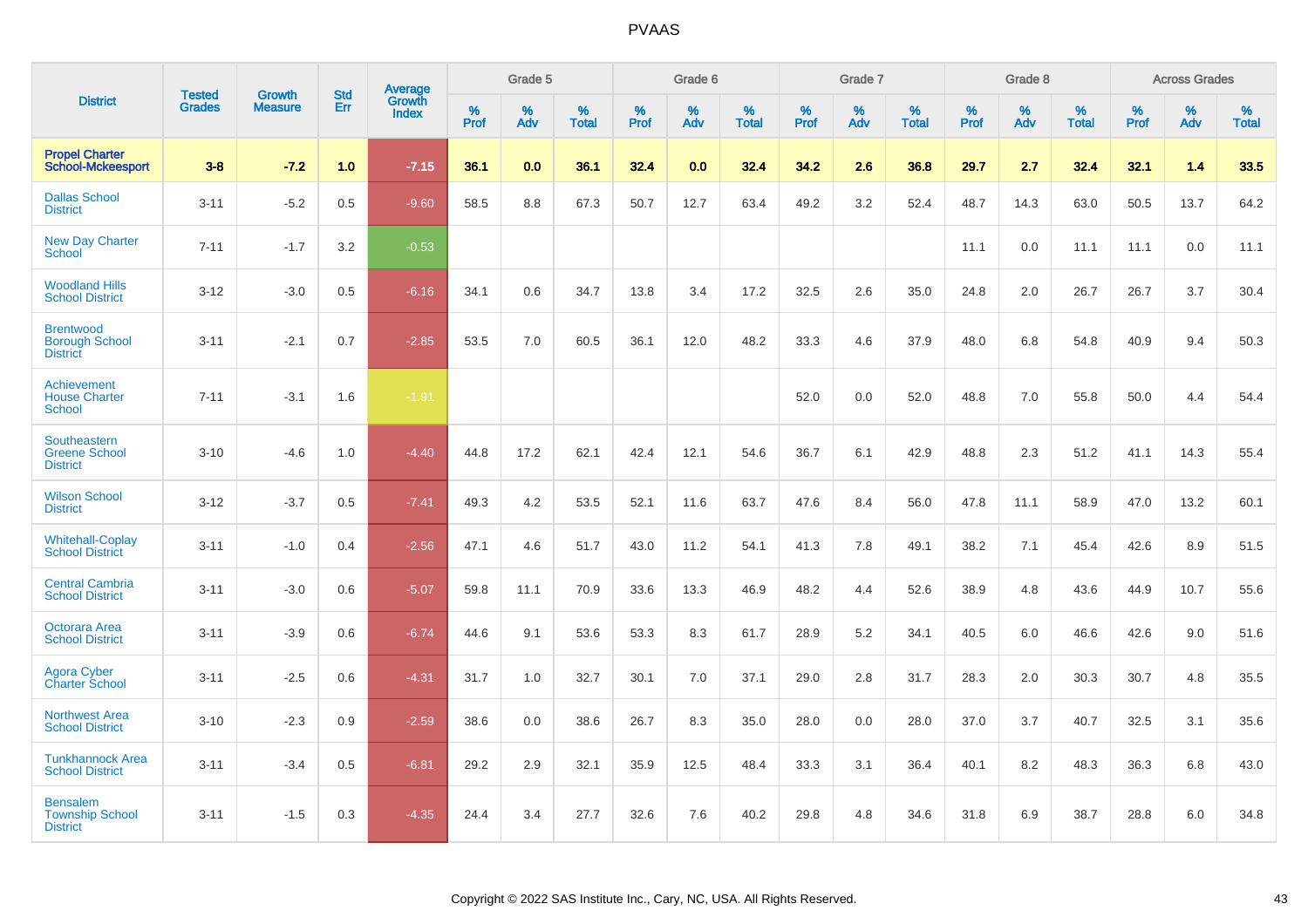|                                                                          | <b>Tested</b> | <b>Growth</b>  | <b>Std</b> | Average         |           | Grade 5  |                   |           | Grade 6  |                   |           | Grade 7  |                   |           | Grade 8  |                   |              | <b>Across Grades</b> |                   |
|--------------------------------------------------------------------------|---------------|----------------|------------|-----------------|-----------|----------|-------------------|-----------|----------|-------------------|-----------|----------|-------------------|-----------|----------|-------------------|--------------|----------------------|-------------------|
| <b>District</b>                                                          | <b>Grades</b> | <b>Measure</b> | Err        | Growth<br>Index | %<br>Prof | %<br>Adv | %<br><b>Total</b> | %<br>Prof | %<br>Adv | %<br><b>Total</b> | %<br>Prof | %<br>Adv | %<br><b>Total</b> | %<br>Prof | %<br>Adv | %<br><b>Total</b> | $\%$<br>Prof | %<br>Adv             | %<br><b>Total</b> |
| <b>Propel Charter</b><br><b>School-Mckeesport</b>                        | $3 - 8$       | $-7.2$         | 1.0        | $-7.15$         | 36.1      | 0.0      | 36.1              | 32.4      | 0.0      | 32.4              | 34.2      | 2.6      | 36.8              | 29.7      | 2.7      | 32.4              | 32.1         | 1.4                  | 33.5              |
| <b>Universal Bluford</b><br><b>Charter School</b>                        | $3-6$         | $-2.8$         | 1.2        | $-2.37$         | 19.0      | 0.0      | 19.0              | 23.3      | 0.0      | 23.3              |           |          |                   |           |          |                   | 22.3         | 1.8                  | 24.1              |
| <b>Northampton Area</b><br><b>School District</b>                        | $3 - 11$      | $-4.3$         | 0.7        | $-6.25$         | 39.1      | 8.6      | 47.7              | 34.2      | 19.3     | 53.5              | 27.4      | 6.8      | 34.2              | 40.0      | 5.0      | 45.0              | 42.3         | 12.8                 | 55.1              |
| <b>Brookville Area</b><br><b>School District</b>                         | $3 - 11$      | $-3.3$         | 0.6        | $-5.82$         | 41.6      | 5.9      | 47.5              | 37.1      | 12.4     | 49.4              | 34.4      | 0.8      | 35.2              | 45.0      | 7.3      | 52.3              | 40.4         | 8.7                  | 49.1              |
| <b>Propel Charter</b><br>School-Pitcairn                                 | $3 - 8$       | $-5.3$         | 1.2        | $-4.63$         | 12.1      | 0.0      | 12.1              | 29.6      | 11.1     | 40.7              | 18.2      | 0.0      | 18.2              | 16.7      | 0.0      | 16.7              | 17.3         | 2.5                  | 19.8              |
| Lackawanna Trail<br><b>School District</b>                               | $3 - 10$      | $-3.9$         | 0.8        | $-5.05$         | 50.9      | 3.6      | 54.6              | 38.8      | 14.9     | 53.7              | 45.1      | 5.6      | 50.7              | 31.2      | 3.9      | 35.1              | 43.8         | 10.0                 | 53.8              |
| Salisbury-Elk Lick<br><b>School District</b>                             | $3 - 11$      | $-3.9$         | 1.3        | $-2.93$         | 50.0      | 8.3      | 58.3              | 50.0      | 0.0      | 50.0              | 30.0      | 0.0      | 30.0              | 28.6      | 4.8      | 33.3              | 42.2         | 3.3                  | 45.4              |
| <b>Perkiomen Valley</b><br><b>School District</b>                        | $3 - 11$      | $-3.7$         | 0.3        | $-11.07$        | 53.1      | 15.9     | 69.0              | 52.5      | 21.5     | 74.0              | 51.0      | 12.6     | 63.6              | 48.7      | 12.2     | 60.9              | 51.1         | 18.7                 | 69.8              |
| <b>Yough School</b><br><b>District</b>                                   | $3 - 10$      | $-4.7$         | 0.6        | $-9.77$         | 37.9      | 1.5      | 39.4              | 39.6      | 15.7     | 55.2              | 42.3      | 8.2      | 50.5              | 36.7      | 5.8      | 42.5              | 41.9         | 9.2                  | 51.1              |
| <b>Mastery Charter</b><br>School - Smedley<br>Campus                     | $3-6$         | $-4.0$         | 1.3        | $-3.20$         | 19.2      | 1.9      | 21.2              | 31.0      | 1.7      | 32.8              |           |          |                   |           |          |                   | 21.4         | 2.2                  | 23.6              |
| <b>Executive</b><br>Education<br><b>Academy Charter</b><br><b>School</b> | $3 - 10$      | $-5.5$         | 1.6        | $-3.40$         | 10.0      | 0.0      | 10.0              | 12.5      | 6.2      | 18.8              |           |          |                   | 38.1      | 0.0      | 38.1              | 31.4         | 2.9                  | 34.3              |
| <b>East Allegheny</b><br><b>School District</b>                          | $3 - 11$      | $-3.0$         | 0.7        | $-4.43$         | 41.6      | 3.4      | 44.9              | 25.9      | 7.1      | 32.9              | 30.8      | 2.6      | 33.3              | 22.3      | 3.9      | 26.2              | 26.8         | 4.0                  | 30.9              |
| <b>First Philadelphia</b><br>Preparatory<br><b>Charter School</b>        | $3-8$         | $-3.5$         | 0.7        | $-5.28$         | 13.7      | 1.0      | 14.7              | 22.8      | 1.1      | 23.9              | 7.6       | 0.0      | 7.6               | 18.9      | 4.0      | 23.0              | 16.4         | 1.6                  | 17.9              |
| <b>East Stroudsburg</b><br><b>Area School</b><br><b>District</b>         | $3 - 11$      | $-4.1$         | 0.5        | $-9.10$         | 43.7      | 1.9      | 45.6              | 40.8      | 9.4      | 50.3              | 41.9      | 3.5      | 45.4              | 32.3      | 5.1      | 37.3              | 36.5         | 7.4                  | 43.9              |
| <b>Garnet Valley</b><br><b>School District</b>                           | $3 - 10$      | $-3.6$         | 0.4        | $-9.46$         | 53.3      | 14.4     | 67.6              | 51.3      | 23.0     | 74.4              | 53.8      | 10.5     | 64.3              | 53.4      | 12.2     | 65.6              | 51.6         | 17.8                 | 69.4              |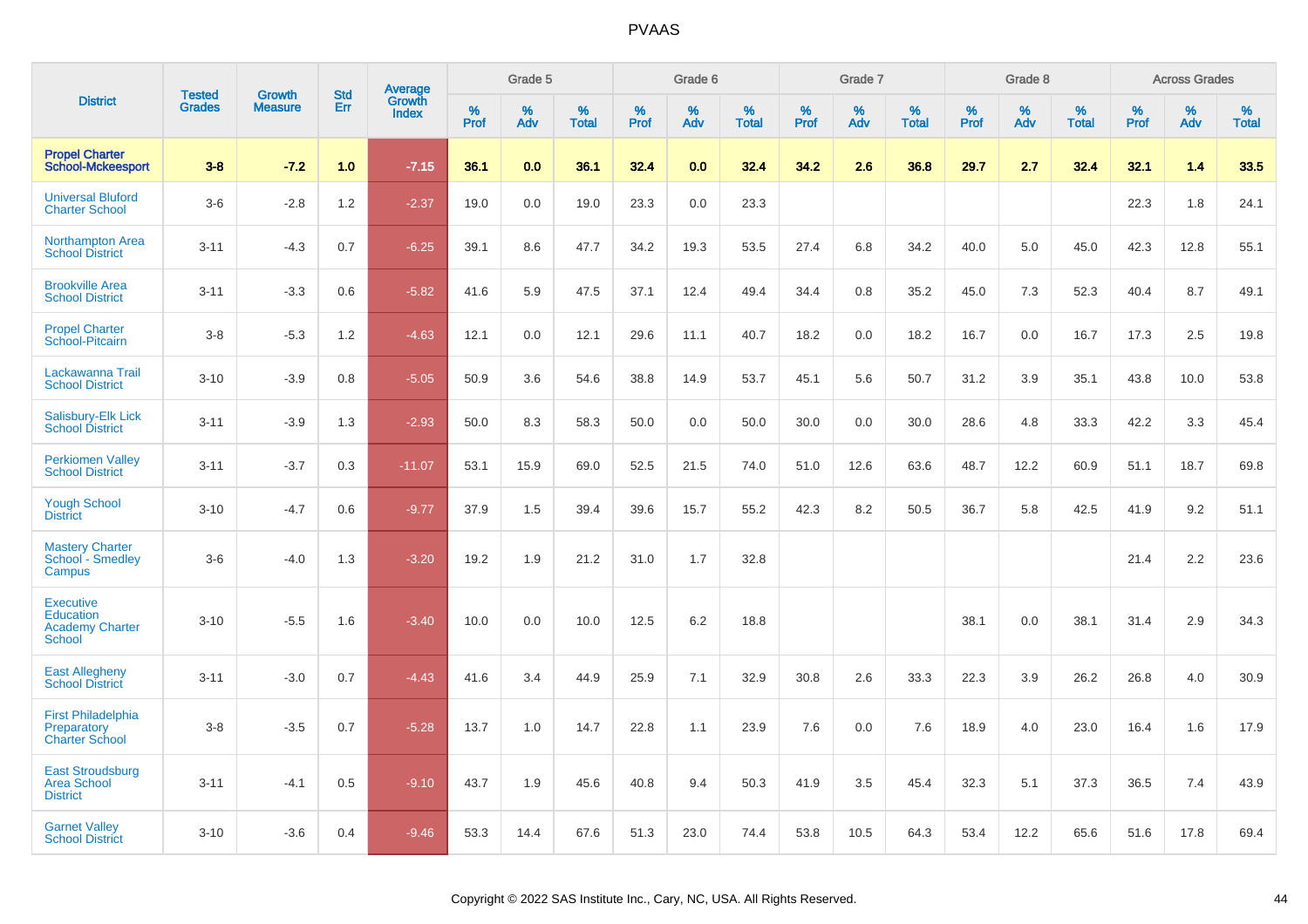|                                                                        | <b>Tested</b> | <b>Growth</b>  | <b>Std</b> | Average                |              | Grade 5     |                      |              | Grade 6     |                      |              | Grade 7     |                      |              | Grade 8     |                      |                     | <b>Across Grades</b> |                      |
|------------------------------------------------------------------------|---------------|----------------|------------|------------------------|--------------|-------------|----------------------|--------------|-------------|----------------------|--------------|-------------|----------------------|--------------|-------------|----------------------|---------------------|----------------------|----------------------|
| <b>District</b>                                                        | <b>Grades</b> | <b>Measure</b> | Err        | Growth<br><b>Index</b> | $\%$<br>Prof | $\%$<br>Adv | $\%$<br><b>Total</b> | $\%$<br>Prof | $\%$<br>Adv | $\%$<br><b>Total</b> | $\%$<br>Prof | $\%$<br>Adv | $\%$<br><b>Total</b> | $\%$<br>Prof | $\%$<br>Adv | $\%$<br><b>Total</b> | $\%$<br><b>Prof</b> | $\%$<br>Adv          | $\%$<br><b>Total</b> |
| <b>Propel Charter</b><br><b>School-Mckeesport</b>                      | $3 - 8$       | $-7.2$         | 1.0        | $-7.15$                | 36.1         | 0.0         | 36.1                 | 32.4         | 0.0         | 32.4                 | 34.2         | 2.6         | 36.8                 | 29.7         | 2.7         | 32.4                 | 32.1                | 1.4                  | 33.5                 |
| <b>Parkland School</b><br><b>District</b>                              | $3 - 11$      | $-2.9$         | 0.3        | $-10.53$               | 55.6         | 16.6        | 72.1                 | 42.4         | 30.0        | 72.4                 | 50.3         | 17.5        | 67.8                 | 46.6         | 14.9        | 61.4                 | 47.1                | 23.4                 | 70.5                 |
| <b>Penn Hills School</b><br><b>District</b>                            | $3 - 11$      | $-4.6$         | 0.5        | $-9.21$                | 22.2         | 0.0         | 22.2                 | 17.0         | 6.1         | 23.1                 | 13.6         | 1.6         | 15.2                 | 20.7         | 4.3         | 25.0                 | 20.9                | 2.9                  | 23.8                 |
| Cheltenham<br><b>School District</b>                                   | $3 - 11$      | $-2.6$         | 0.6        | $-4.40$                | 43.9         | 13.0        | 56.9                 | 49.5         | 17.8        | 67.3                 | 48.3         | 9.4         | 57.7                 | 35.2         | 7.7         | 42.9                 | 44.0                | 14.8                 | 58.8                 |
| <b>Collegium Charter</b><br>School                                     | $3 - 10$      | $-4.5$         | 0.5        | $-9.56$                | 32.0         | 1.0         | 33.0                 | 26.2         | 4.2         | 30.4                 | 26.3         | 1.1         | 27.4                 | 25.0         | 3.4         | 28.4                 | 31.5                | 3.2                  | 34.7                 |
| <b>Wyoming Area</b><br><b>School District</b>                          | $3 - 10$      | $-4.1$         | 0.6        | $-6.56$                | 58.6         | 6.0         | 64.7                 | 38.8         | 2.9         | 41.8                 | 49.5         | 3.2         | 52.7                 | 35.8         | 9.4         | 45.3                 | 43.5                | 7.5                  | 51.1                 |
| Northwestern<br><b>School District</b>                                 | $3 - 11$      | $-4.4$         | 0.6        | $-6.84$                | 50.0         | 2.1         | 52.1                 | 41.4         | 16.1        | 57.5                 | 42.4         | 1.9         | 44.3                 | 36.4         | 6.4         | 42.7                 | 40.4                | 8.1                  | 48.5                 |
| <b>Chartiers Valley</b><br><b>School District</b>                      | $3 - 11$      | $-3.4$         | 0.4        | $-8.00$                | 51.3         | 6.5         | 57.8                 | 45.9         | 15.3        | 61.2                 | 46.3         | 8.7         | 55.0                 | 42.9         | 7.6         | 50.5                 | 47.3                | 10.0                 | 57.4                 |
| <b>Great Valley</b><br><b>School District</b>                          | $3 - 11$      | $-2.0$         | 0.4        | $-5.13$                | 57.8         | 13.0        | 70.8                 | 43.6         | 32.2        | 75.8                 | 53.2         | 16.6        | 69.8                 | 56.6         | 18.4        | 75.0                 | 50.6                | 21.7                 | 72.3                 |
| <b>Ringgold School</b><br><b>District</b>                              | $3 - 11$      | $-6.9$         | 0.5        | $-14.33$               | 22.7         | 1.2         | 23.9                 | 29.5         | 0.6         | 30.1                 | 21.8         | 3.5         | 25.3                 | 31.7         | 4.3         | 36.0                 | 32.2                | 4.3                  | 36.4                 |
| <b>South Allegheny</b><br><b>School District</b>                       | $3 - 11$      | $-5.4$         | 0.9        | $-5.76$                | 43.1         | 0.0         | 43.1                 | 32.6         | 6.1         | 38.8                 | 31.6         | 5.3         | 36.8                 | 41.5         | 12.2        | 53.7                 | 39.4                | 6.6                  | 46.0                 |
| <b>New Brighton Area</b><br><b>School District</b>                     | $3 - 11$      | $-4.3$         | 0.6        | $-6.67$                | 37.1         | 4.5         | 41.6                 | 37.0         | 7.0         | 44.0                 | 33.7         | 5.0         | 38.6                 | 27.6         | 3.8         | 31.4                 | 32.4                | 4.8                  | 37.2                 |
| <b>Pottstown School</b><br><b>District</b>                             | $3 - 12$      | $-5.4$         | 0.5        | $-10.46$               | 22.5         | 1.2         | 23.7                 | 20.1         | 2.1         | 22.2                 | 16.9         | 0.6         | 17.5                 | 16.5         | 1.6         | 18.1                 | 21.9                | 2.2                  | 24.0                 |
| <b>Jim Thorpe Area</b><br><b>School District</b>                       | $3 - 11$      | $-3.4$         | 0.6        | $-5.71$                | 45.4         | 2.0         | 47.5                 | 30.8         | 9.4         | 40.2                 | 37.9         | 6.4         | 44.3                 | 37.6         | 5.6         | 43.2                 | 38.6                | 8.0                  | 46.6                 |
| <b>Lincoln Park</b><br><b>Performing Arts</b><br><b>Charter School</b> | $7 - 11$      | $-3.9$         | 1.1        | $-3.56$                |              |             |                      |              |             |                      | 66.1         | 5.4         | 71.4                 | 59.8         | 17.2        | 77.0                 | 62.2                | 12.6                 | 74.8                 |
| <b>Propel Charter</b><br><b>School-Mckeesport</b>                      | $3 - 8$       | $-7.2$         | 1.0        | $-7.15$                | 36.1         | 0.0         | 36.1                 | 32.4         | 0.0         | 32.4                 | 34.2         | 2.6         | 36.8                 | 29.7         | 2.7         | 32.4                 | 32.1                | 1.4                  | 33.5                 |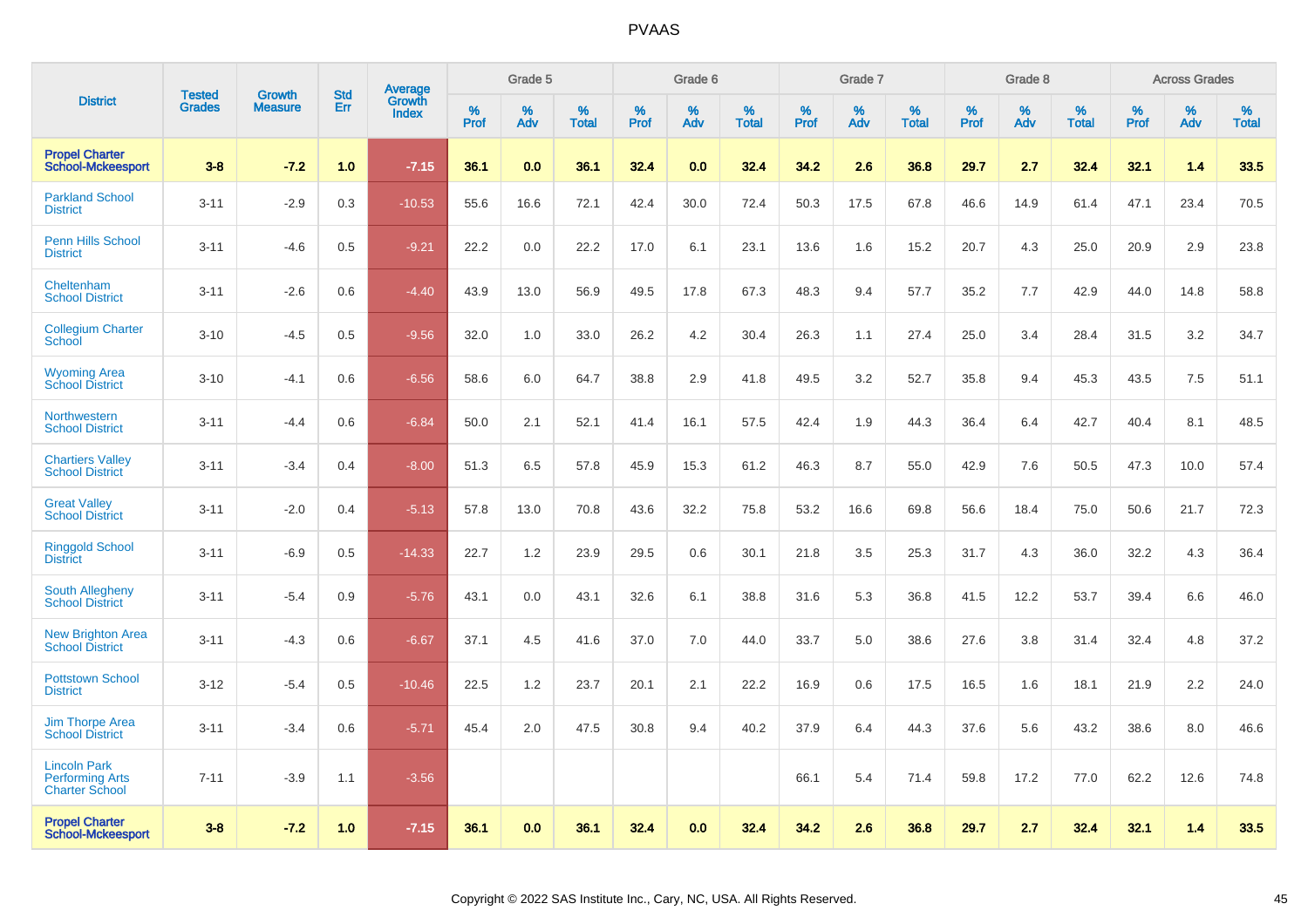|                                                                               |                                |                                 | <b>Std</b> | Average                |           | Grade 5  |                   |           | Grade 6  |                   |           | Grade 7  |                   |           | Grade 8  |                   |           | <b>Across Grades</b> |                   |
|-------------------------------------------------------------------------------|--------------------------------|---------------------------------|------------|------------------------|-----------|----------|-------------------|-----------|----------|-------------------|-----------|----------|-------------------|-----------|----------|-------------------|-----------|----------------------|-------------------|
| <b>District</b>                                                               | <b>Tested</b><br><b>Grades</b> | <b>Growth</b><br><b>Measure</b> | <b>Err</b> | Growth<br><b>Index</b> | %<br>Prof | %<br>Adv | %<br><b>Total</b> | %<br>Prof | %<br>Adv | %<br><b>Total</b> | %<br>Prof | %<br>Adv | %<br><b>Total</b> | %<br>Prof | %<br>Adv | %<br><b>Total</b> | %<br>Prof | %<br>Adv             | %<br><b>Total</b> |
| <b>Propel Charter</b><br><b>School-Mckeesport</b>                             | $3 - 8$                        | $-7.2$                          | 1.0        | $-7.15$                | 36.1      | 0.0      | 36.1              | 32.4      | 0.0      | 32.4              | 34.2      | 2.6      | 36.8              | 29.7      | 2.7      | 32.4              | 32.1      | 1.4                  | 33.5              |
| Montessori<br><b>Regional Charter</b><br>School                               | $3-6$                          | $-3.8$                          | 1.1        | $-3.39$                | 33.3      | $0.0\,$  | 33.3              | 37.3      | 8.5      | 45.8              |           |          |                   |           |          |                   | 32.2      | 4.5                  | 36.7              |
| <b>Neshaminy School</b><br><b>District</b>                                    | $3 - 11$                       | $-2.8$                          | 0.3        | $-9.73$                | 49.1      | 6.0      | 55.1              | 46.0      | 14.0     | 60.0              | 44.0      | 7.6      | 51.6              | 41.9      | 9.1      | 51.0              | 44.7      | 12.5                 | 57.2              |
| <b>Wilson Area</b><br><b>School District</b>                                  | $3 - 11$                       | $-5.9$                          | 0.5        | $-10.96$               | 53.6      | 11.6     | 65.2              | 40.2      | 18.0     | 58.2              | 29.2      | 6.8      | 36.0              | 38.6      | 8.3      | 47.0              | 41.0      | 12.4                 | 53.4              |
| <b>Marple Newtown</b><br><b>School District</b>                               | $3 - 11$                       | $-4.5$                          | 0.5        | $-9.87$                | 57.0      | 10.9     | 67.8              | 47.9      | 22.8     | 70.6              | 50.8      | 9.4      | 60.2              | 51.2      | 7.2      | 58.4              | 51.2      | 18.8                 | 69.9              |
| <b>Boyertown Area</b><br><b>School District</b>                               | $3 - 11$                       | $-3.6$                          | 0.4        | $-10.13$               | 45.9      | 6.0      | 51.9              | 38.5      | 13.6     | 52.1              | 46.4      | 12.8     | 59.3              | 42.2      | 8.4      | 50.6              | 42.6      | 10.7                 | 53.4              |
| <b>Maritime Academy</b><br><b>Charter School</b>                              | $3 - 10$                       | $-6.3$                          | 0.7        | $-9.48$                | 16.3      | 0.0      | 16.3              | 18.1      | 2.4      | 20.5              | 24.1      | 3.4      | 27.6              | 22.7      | 0.0      | 22.7              | 19.4      | 1.9                  | 21.3              |
| <b>Manheim</b><br><b>Township School</b><br><b>District</b>                   | $3 - 12$                       | $-2.7$                          | 0.3        | $-8.26$                | 48.2      | 17.7     | 65.9              | 40.2      | 34.8     | 75.0              | 50.6      | 15.3     | 65.8              | 42.1      | 17.4     | 59.5              | 45.0      | 24.3                 | 69.3              |
| <b>Erie City School</b><br><b>District</b>                                    | $3 - 12$                       | $-2.9$                          | 0.3        | $-10.54$               | 17.9      | 0.9      | 18.8              | 15.4      | 2.7      | 18.1              | 16.6      | 1.6      | 18.2              | 18.4      | 2.3      | 20.7              | 17.5      | 2.2                  | 19.8              |
| <b>Inquiry Charter</b><br>School                                              | $3-5$                          | $-7.5$                          | 2.2        | $-3.42$                | 30.3      | 0.0      | 30.3              |           |          |                   |           |          |                   |           |          |                   | 25.9      | 4.6                  | 30.6              |
| <b>Seneca Valley</b><br><b>School District</b>                                | $3 - 11$                       | $-3.6$                          | 0.3        | $-12.57$               | 52.6      | 9.8      | 62.4              | 44.4      | 27.6     | 72.0              | 53.0      | 9.8      | 62.9              | 51.1      | 14.5     | 65.6              | 47.2      | 20.2                 | 67.4              |
| <b>Bristol Township</b><br><b>School District</b>                             | $3 - 11$                       | $-3.8$                          | 0.4        | $-10.35$               | 23.8      | 0.9      | 24.7              | 30.0      | 5.5      | 35.5              | 30.2      | 2.2      | 32.4              | 24.1      | 2.8      | 26.9              | 26.9      | 2.9                  | 29.8              |
| <b>New Castle Area</b><br><b>School District</b>                              | $3 - 12$                       | $-5.0$                          | 0.4        | $-11.37$               | 19.4      | 0.5      | 19.9              | 18.2      | 4.2      | 22.4              | 18.3      | 0.0      | 18.3              | 20.9      | 0.9      | 21.9              | 17.6      | 1.9                  | 19.5              |
| <b>Urban Academy Of</b><br><b>Greater Pittsburgh</b><br><b>Charter School</b> | $3-5$                          | $-8.2$                          | 1.9        | $-4.39$                | 21.4      | 2.4      | 23.8              |           |          |                   |           |          |                   |           |          |                   | 20.6      | 1.6                  | 22.2              |
| <b>Pennridge School</b><br><b>District</b>                                    | $3 - 10$                       | $-4.2$                          | 0.3        | $-14.02$               | 58.0      | 5.4      | 63.4              | 42.6      | 18.6     | 61.3              | 49.7      | 8.2      | 57.8              | 46.2      | 10.0     | 56.1              | 49.6      | 11.6                 | 61.1              |